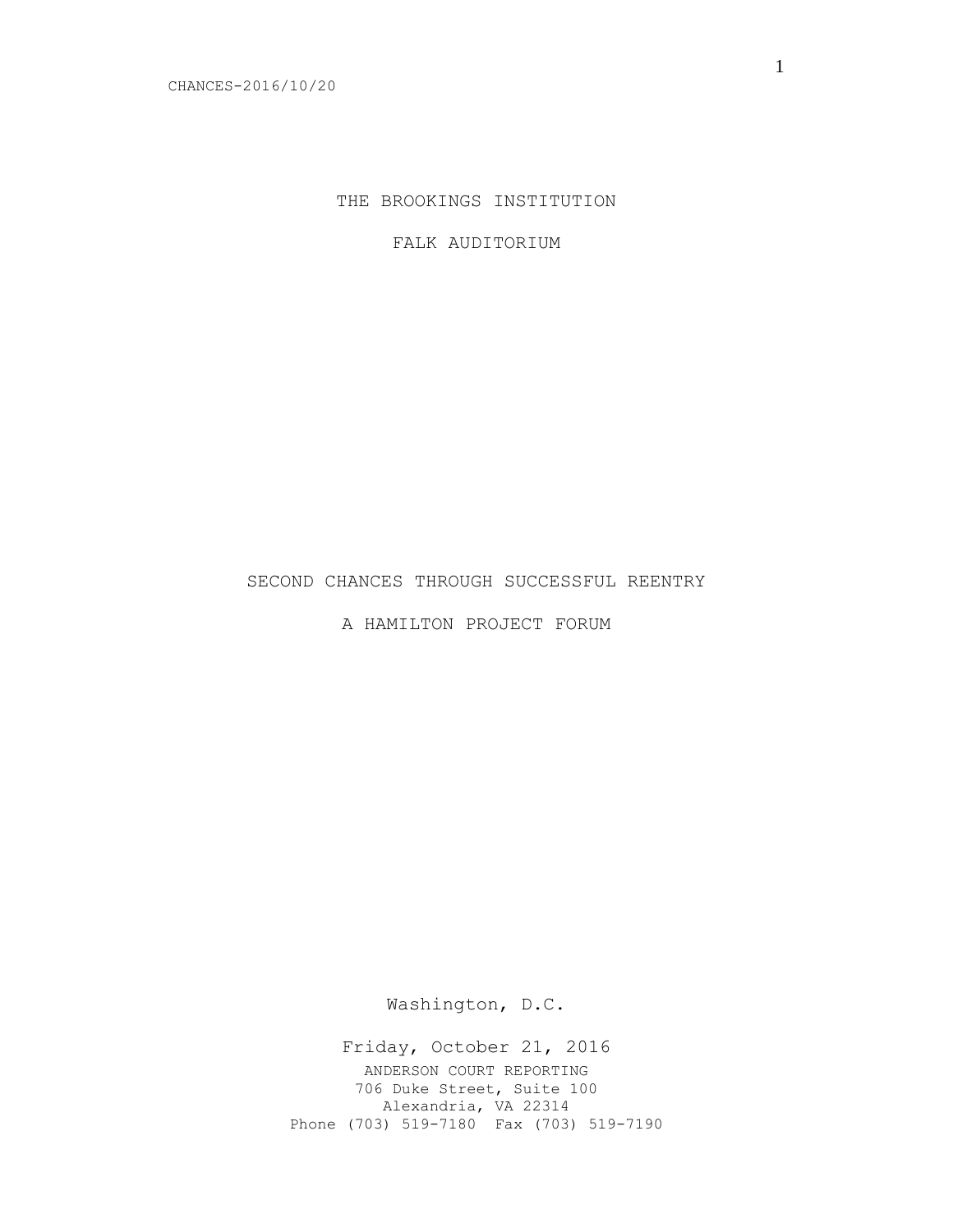## PARTICIPANTS:

**Welcome and Introductions:**

ROBERT E. RUBIN Co-Chair, Council on Foreign Relations Former U.S. Treasury Secretary

## **Fireside Chat: A Conversation with Sally Q. Yates, Deputy Attorney General of the United States:**

Discussant:

SALLY Q. YATES U.S. Deputy Attorney General

Moderator:

ARI MELBER Chief Legal Correspondent MSNBC

**Roundtable: Removing Barriers and Building Opportunities for People with Criminal Records:**

> RYAN NUNN, Moderator Policy Director, The Hamilton Project Fellow, The Brookings Institution

TOM DART Sheriff Cook County, Illinois

NANCY LA VIGNE Director, Justice Policy Center The Urban Institute

SISTER DONNA MARKHAM President and Chief Executive Officer Catholic Charities USA

> ANDERSON COURT REPORTING 706 Duke Street, Suite 100 Alexandria, VA 22314 Phone (703) 519-7180 Fax (703) 519-7190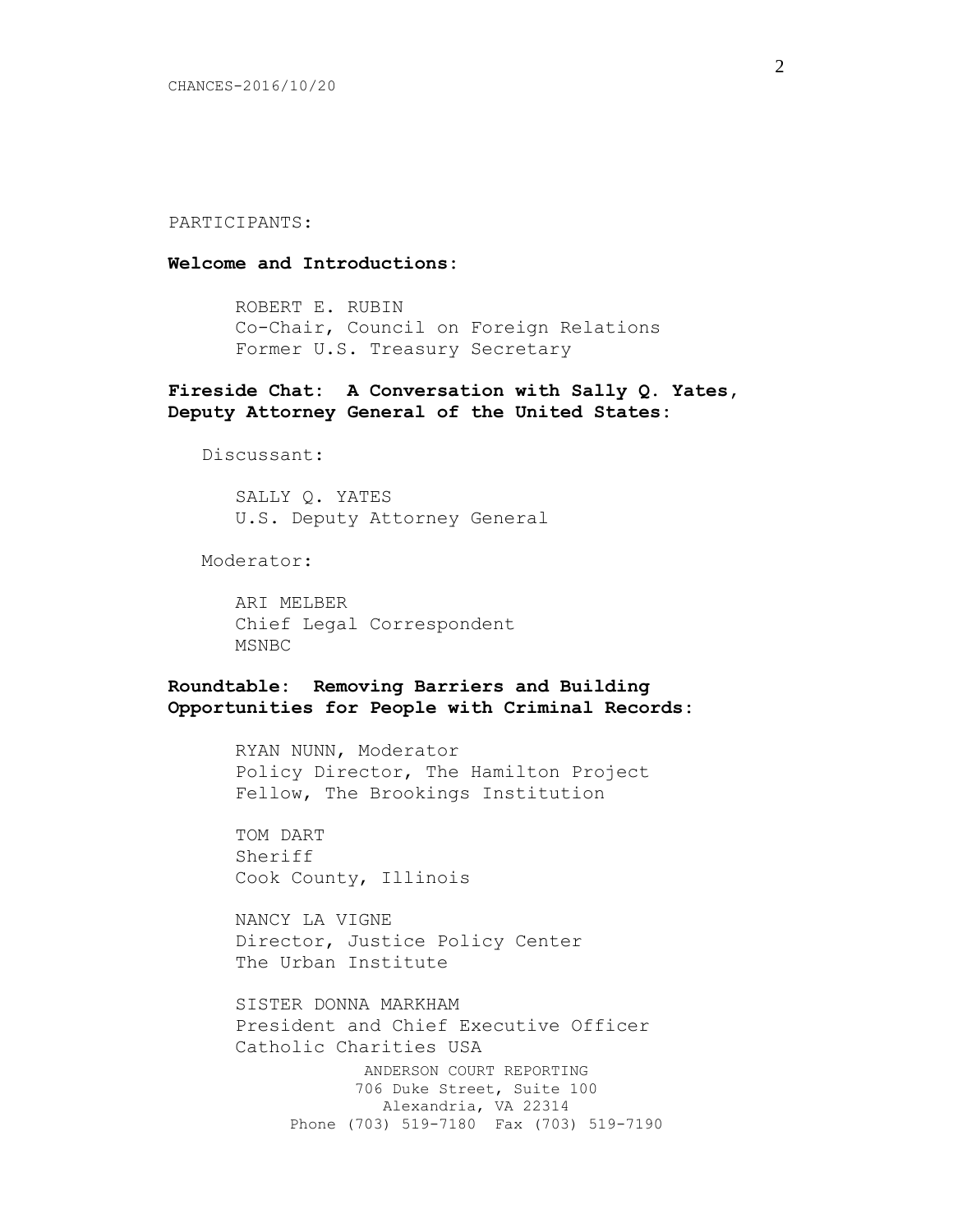PARTICIPANTS (CONT'D):

FRED PATRICK Director, Sentencing and Corrections Vera Institute of Justice

ANNA PIEHL Professor, Department of Economics Director, Program in Criminal Justice Rutgers University

## **Roundtable: Policy Options to Reduce Recidivism and Aid Reentry:**

DIANE SCHANZENBACH, Moderator Director, The Hamilton Project Senior Fellow, The Brookings Institution

Authors:

JENNIFER DOLEAC Assistant Professor of Public Policy and Economics University of Virginia

ANGELA HAWKEN Professor of Public Policy Director of Litmus New York University

Discussants:

STANLEY RICHARDS Senior Vice President Fortune Society

MARK HOLDEN Senior Vice President and General Counsel Koch Industries \* \* \* \* \*

> ANDERSON COURT REPORTING 706 Duke Street, Suite 100 Alexandria, VA 22314 Phone (703) 519-7180 Fax (703) 519-7190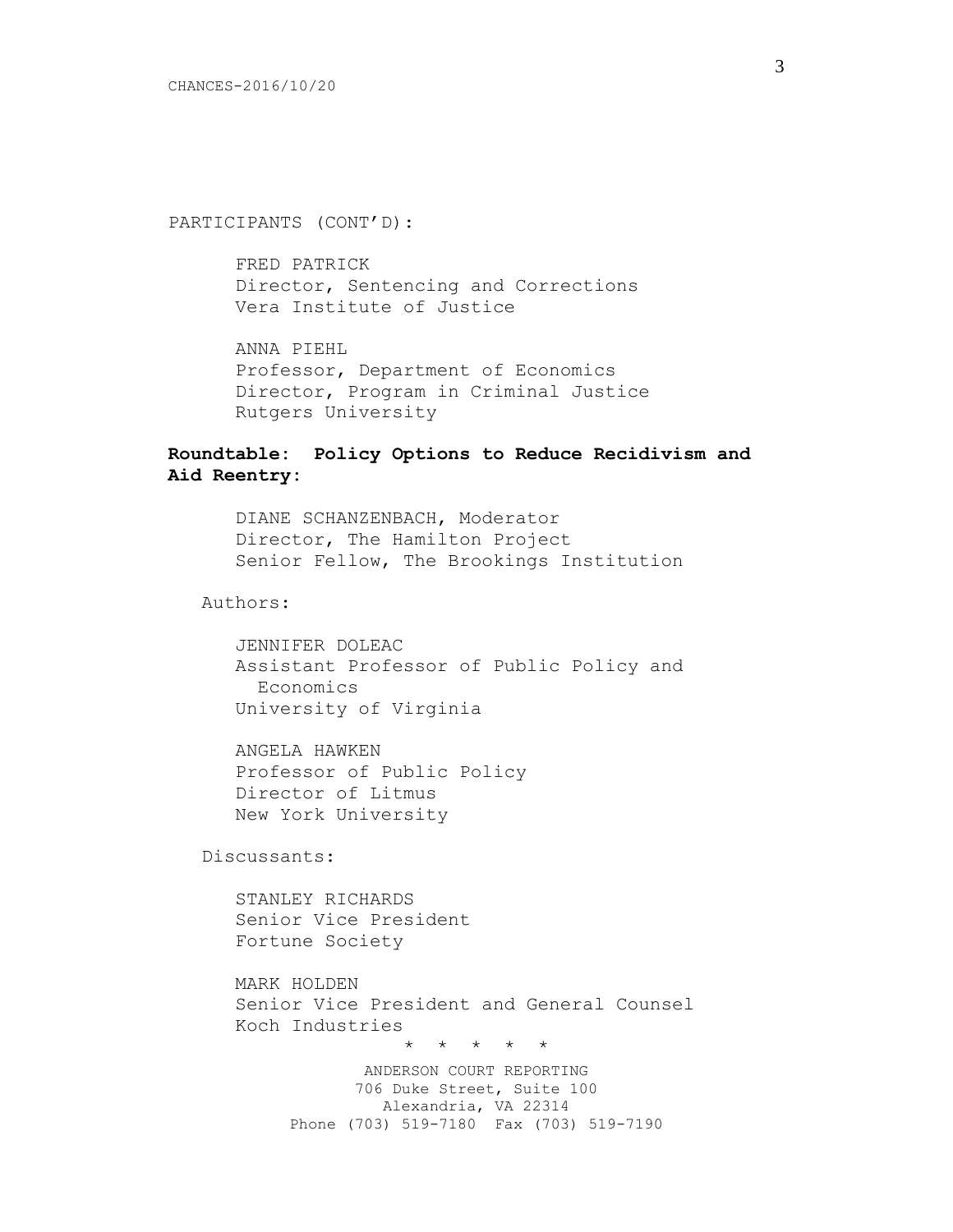P R O C E E D I N G S

MR. RUBIN: Good morning. I'm Bob Rubin. And on behalf of all my colleagues at The Hamilton Project, I welcome you. Today's program, on a very important dimension of criminal justice reform, equipping incarcerated individuals for successful reentry into our society and our economy, and that involves both rehabilitation while in prison, and help on many fronts upon release.

ANDERSON COURT REPORTING 706 Duke Street, Suite 100 Alexandria, VA 22314 Phone (703) 519-7180 Fax (703) 519-7190 This is The Hamilton Project's fourth Criminal Justice Event. Our first program took place roughly five years ago, and that was before Criminal Justice Reform had widespread focus. When we had that first program, and we had it in this room, much to our surprise people came from all over the country, and we realized afterwards the reason was, that up to that point at least, there had been virtually no focus in Washington on this issue and we were providing a Washington platform for discussion on an issue that we at least thought was critically important.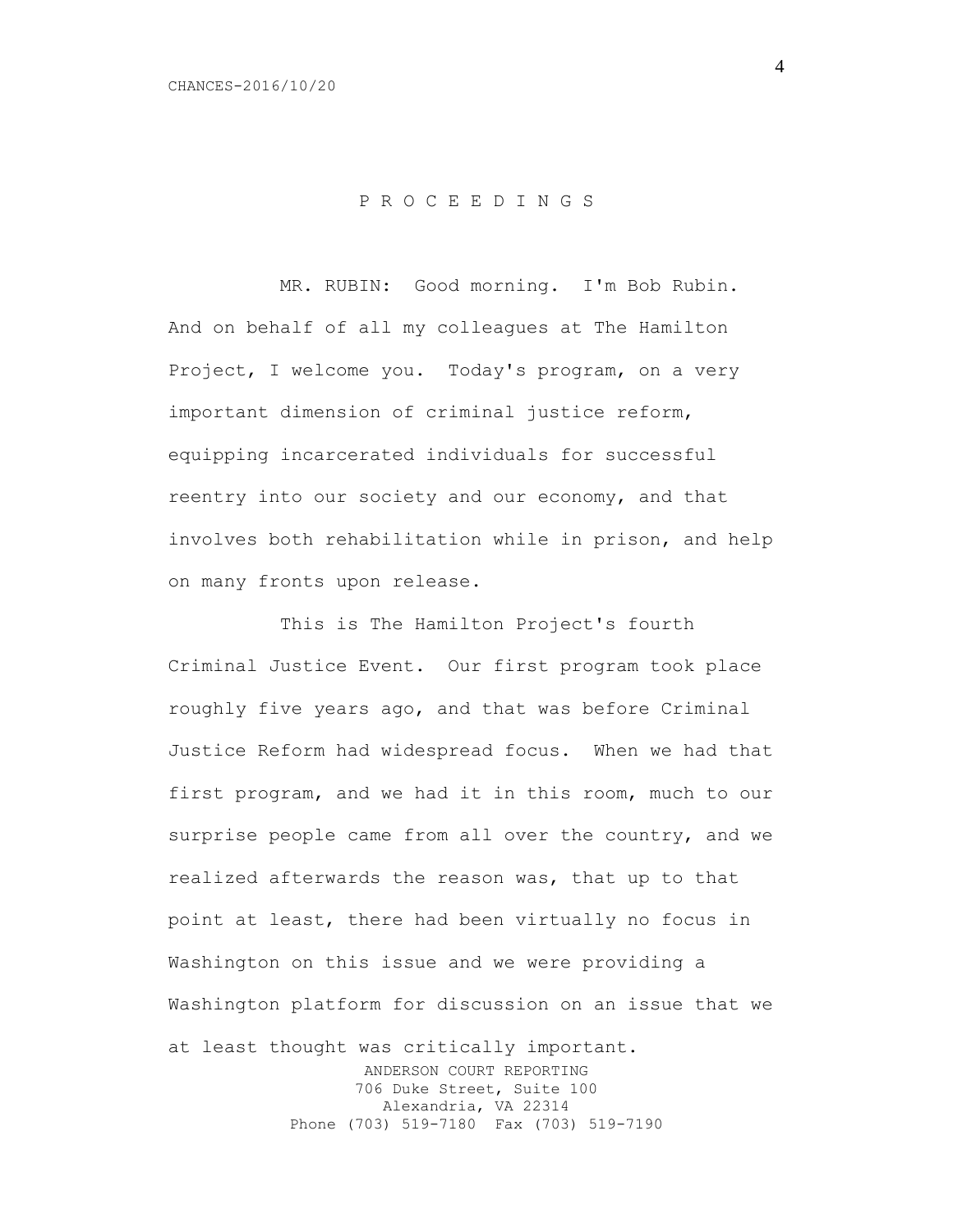I think it was also because we viewed this not only as a social and a moral issue, though it most certainly is both, but also as an economic issue, and we focused on the enormous cost that we'd save if you had a rational system. Then also on the increase in productivity, if we equipped incarcerated individuals upon release, to reenter the mainstream economy and the workforce in an effective fashion, and that perspective, that economic perspective and in addition of course to social and moral one, has animated The Hamilton Projects involvement, and continued involvement, ongoing involvement in criminal justice reform ever since.

Before we proceed with the program, I'm going to describe it very, very briefly. I'm going to discuss a personal experience that I had that put a human face on criminal justice reform, and also I think dramatically made the point about the woeful inadequacies of our current system with respect to people who are released from prison.

> ANDERSON COURT REPORTING 706 Duke Street, Suite 100 Alexandria, VA 22314 Phone (703) 519-7180 Fax (703) 519-7190 In January this year, I gave a TEDx Talk at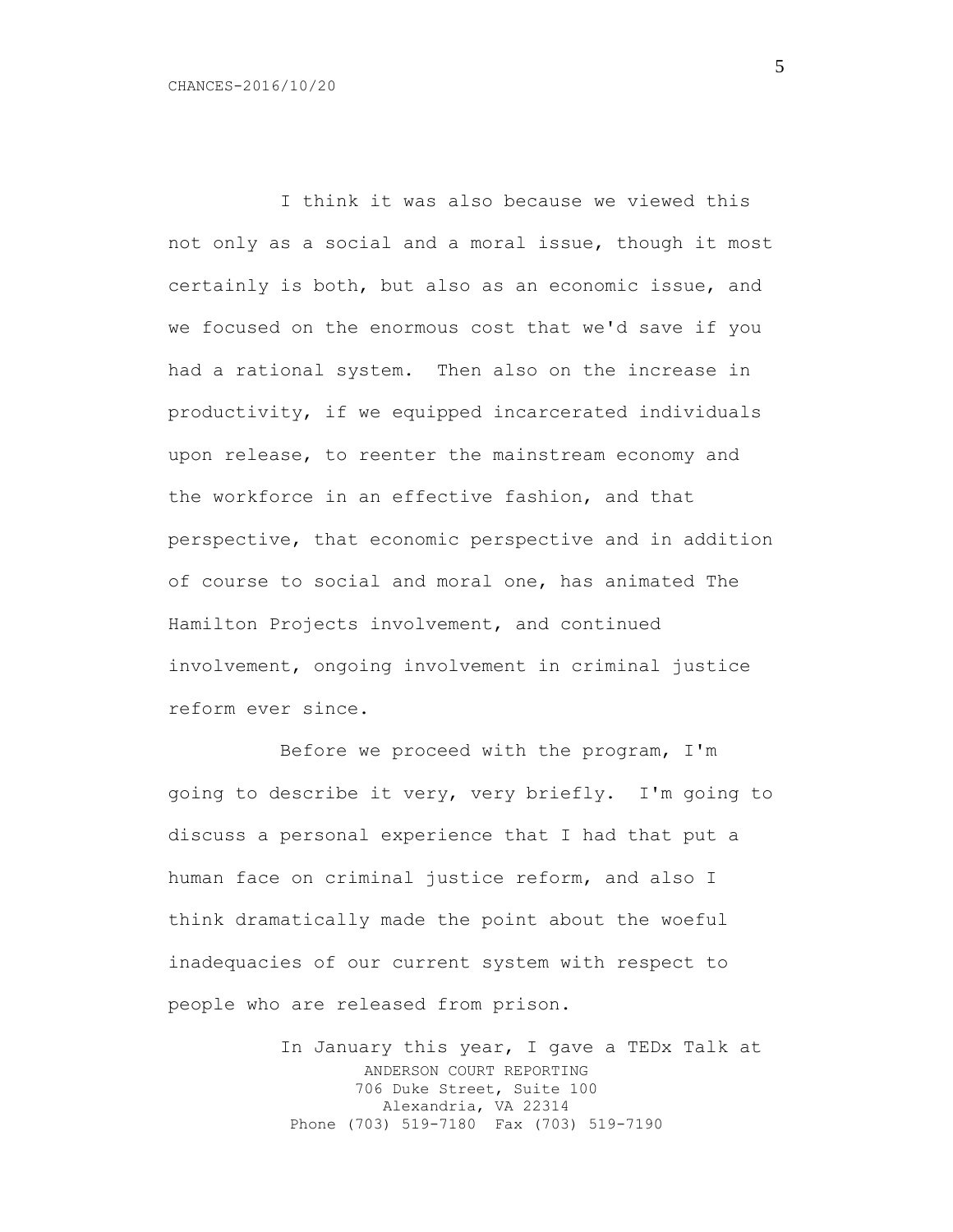San Quentin State Prison in California. And I was dubious when I was asked to do this because I couldn't see how my experience will be relevant to the experience and lives of the people who were incarcerated at San Quentin. So, the organizers set up a conference call between me and eight of the inmates in San Quentin. I started that call by trying to figure out what I could say, what I could talk about that would be relevant to them. And I wound up by discovering, how much they had to say that was meaningful to me.

ANDERSON COURT REPORTING 706 Duke Street, Suite 100 Alexandria, VA 22314 Phone (703) 519-7180 Fax (703) 519-7190 They spoke themselves, they spoke about life more generally, they talked about or society, they were deeply thoughtful, and they had a set of perspectives that I at least had never been exposed to before. They had committed crimes, and crime can do terrible harm, but what I took away from The Hamilton Project programs, and then again, from the TEDx Talk and the time I spent at San Quentin, was that while providing appropriate incarceration for people who commit crimes is certainly important, what it should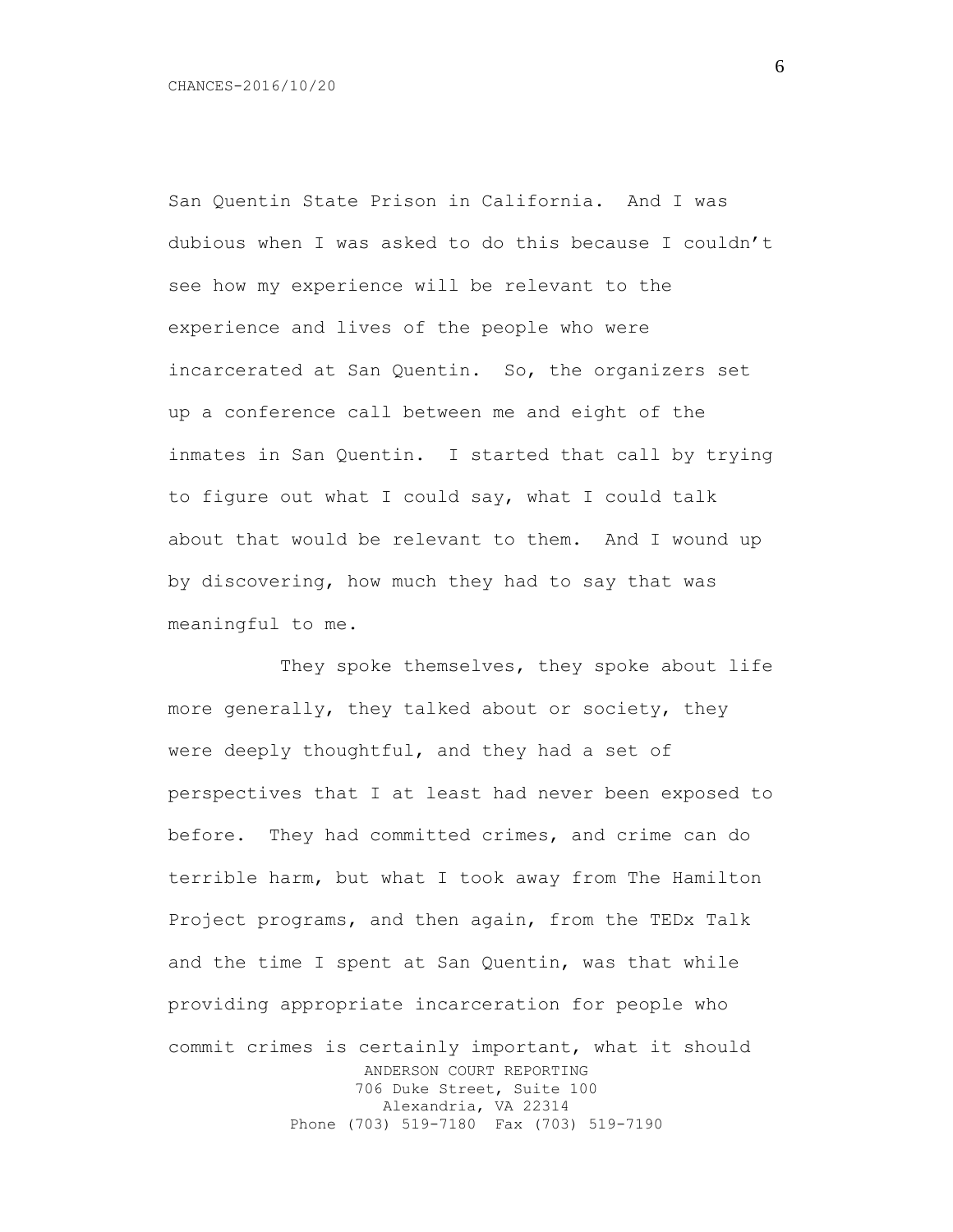not do is deter us from addressing the immense injustices and deficiencies in our criminal justice system.

The people I spoke with on that call, and then they are much larger, there are several hundred people in San Quentin that were there when I gave my TEDx Talk, and we stayed for about five hours, had strength and weaknesses as we all do, but as one of them said to me, and I've never forgotten this, "We are all, every one of us, a lot more than the worst thing we have ever done."

And I left that call, and then the experience, as I said a moment ago, spending a little bit over five hours and San Quentin, with an internalized sense that these were people just like all other people, and they needed to be treated in a humane respectful fashion, an internalized sense of how unjust and counterproductive our system is.

ANDERSON COURT REPORTING 706 Duke Street, Suite 100 Alexandria, VA 22314 Phone (703) 519-7180 Fax (703) 519-7190 At the San Quentin event, a former inmate said, and I want to read this because it's a direct quote from what he said, "I don't understood why, over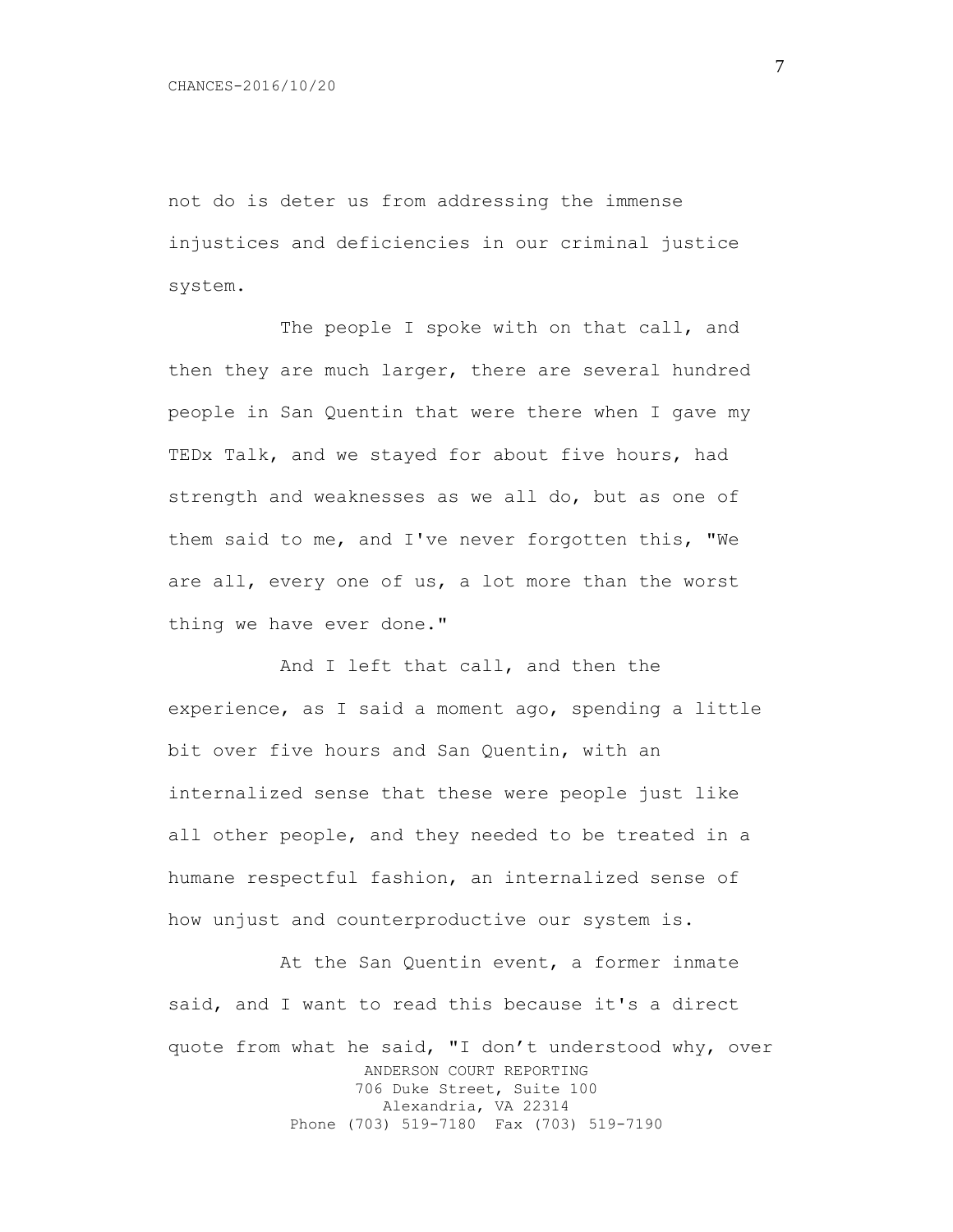the 18-year period of my incarceration, over \$900,000 was spent to keep me in prison, but then when I was paroled I was given \$200 and told, good luck."

That obviously is a terrible policy. It's a terrible policy for the people involved, but also a terrible policy for our economy and for all of us. And that issue, that issue of preparing people for release, will be the focus for today's program. The discussion will have three segments, we are obviously deeply honored to have with us Sally Yates, Deputy Attorney General of the United States; the discussion with her will be moderated by Ari Melber, Chief Legal Correspondent of MSNBC.

ANDERSON COURT REPORTING 706 Duke Street, Suite 100 Alexandria, VA 22314 Phone (703) 519-7180 Fax (703) 519-7190 The first title will be entitled, Removing Barriers and Building Opportunities for People with Criminal Records. The second panel will be Policy Options to Reduce Recidivism and Aid Reentry. Both panels have papers that have been written by distinguished authors, and it's true all the papers of The Hamilton Project have been subject to rigorous academic peer review, and it also has, unlike most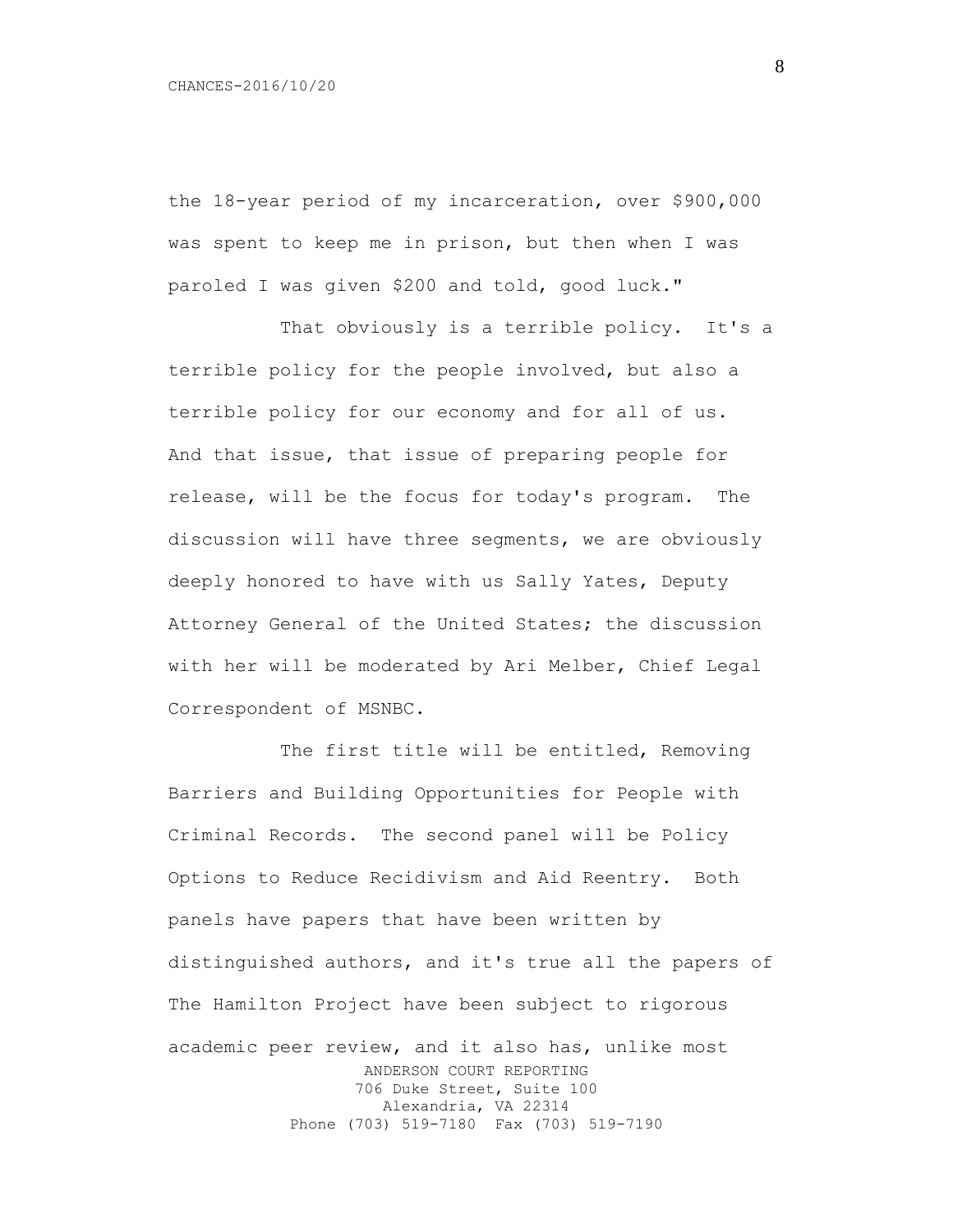academic papers, a practical policy orientation.

More broadly, as you can see by looking at today's program, we brought together a remarkable combination of people. We have university professors, we have people from civil society, from nonprofits, and then we have experienced practitioners, including, for example, the Sheriff for the Cook County of Illinois. We have a Senior Vice President of Koch Industries.

In accordance with the practice of The Hamilton Project, I'm not going to recite from the résumés, they are in your material, but as you can see, this is really a truly remarkable group of people, with highly distinguished experience and résumés.

ANDERSON COURT REPORTING 706 Duke Street, Suite 100 Alexandria, VA 22314 Phone (703) 519-7180 Fax (703) 519-7190 I'll make just one further comment. We are unfortunately, as a nation, over time, as all of us well know, when our passes or policy dialogue in the public domain and the political domain had deteriorated and declined into ideology and partisanship for the most part, but the people who are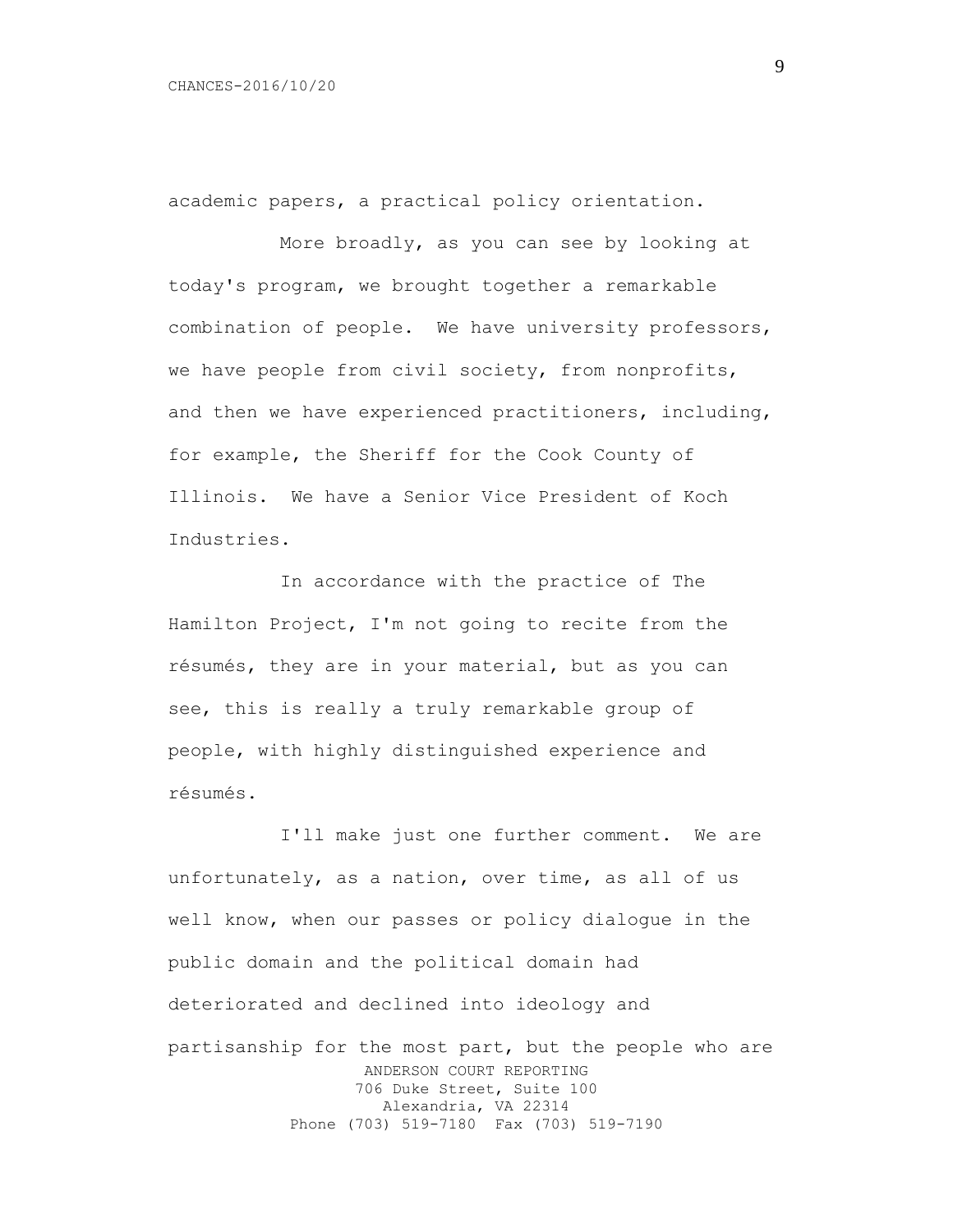with us today, have a seriousness of purpose around policy, as has The Hamilton Project itself, that is critical important for the future of our country. And they carry, and I believe The Hamilton Project carries, a flame for seriousness of purpose around policy during this very difficult time in our country's experience.

Today's papers are obviously relevant to the ongoing debate that's going on Washington with respect to criminal justice reform, but they also very much apply to the states and cities where most of the criminal justice process takes place.

With that, I would like to recognize the extraordinary leadership of The Hamilton Project, Diane Schanzenbach, our Director; with Kriston McIntosh, our Managing Director; and all of their talented and hardworking staff without which none of what we do could be accomplished.

And with that, I will turn the program over to Ari Melber, MSNBC, to moderate the open discussion. Ari, it's yours.

> ANDERSON COURT REPORTING 706 Duke Street, Suite 100 Alexandria, VA 22314 Phone (703) 519-7180 Fax (703) 519-7190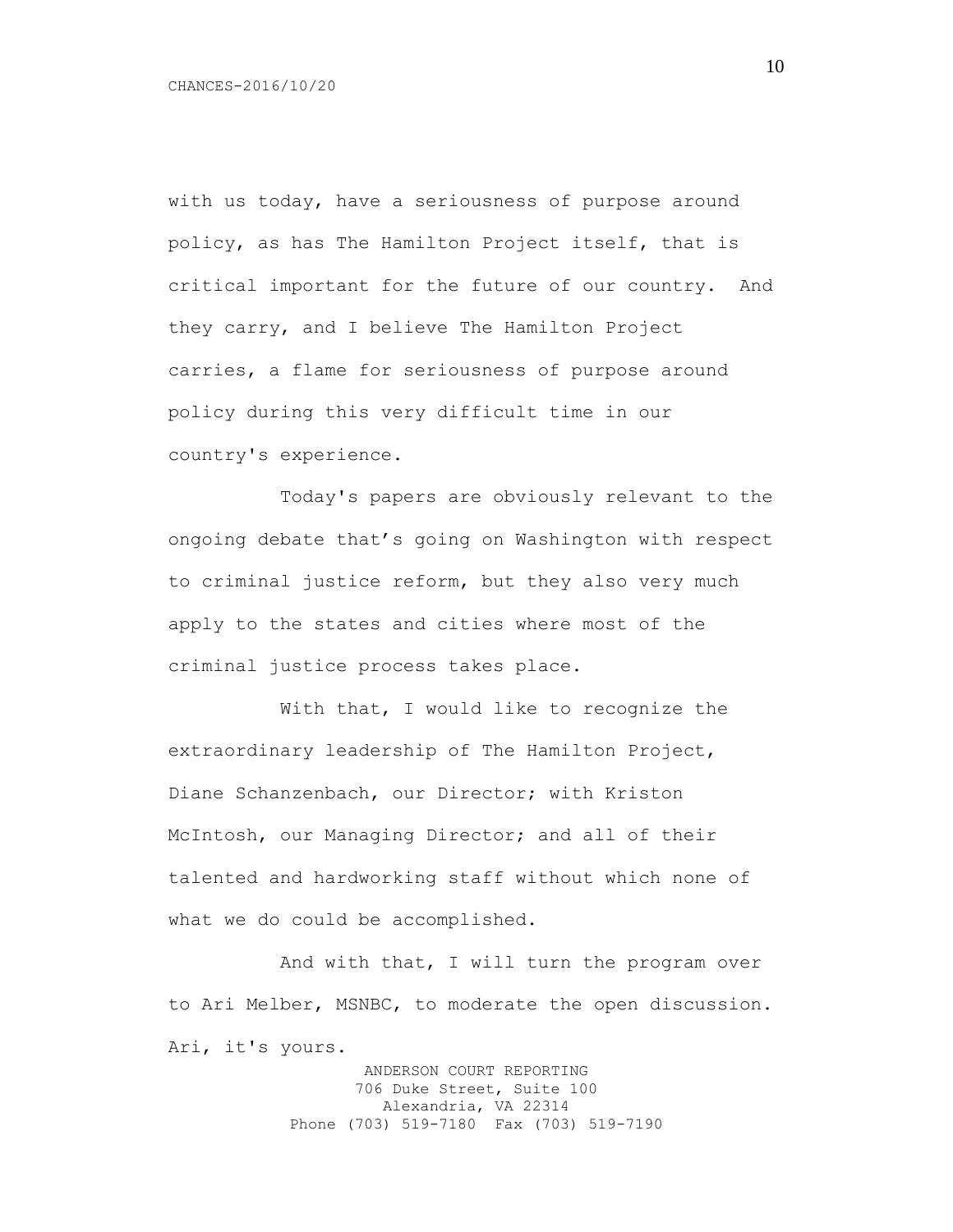MR. MELBER: Thank you so much. And thank you, everyone, for being here this morning. Obviously we have a lot to get to, so we'll get right into it. I also would echo the thanks to Hamilton and Brookings, and to all of you for being here.

Deputy Attorney General, Sally Yates, is in many ways the perfect person to have this discussion with us, Washington is a town full of hierarchy so you always want the most senior official possible, but Deputy Attorney General is not bad. But in some ways --

SPEAKER: Cheap substitute for number one, I get that.

ANDERSON COURT REPORTING 706 Duke Street, Suite 100 Alexandria, VA 22314 Phone (703) 519-7180 Fax (703) 519-7190 MR. MELBER: In some ways, for those of us who follow these issues closely, and I don't think the Attorney General would disagree, she is better equipped because it is her portfolio that so focuses on what originally was called the Smart on Crime Agenda, on looking at over-incarceration, at looking at rewiring aspects of the drug war, looking at reentry issues. So, at a policy level, this in many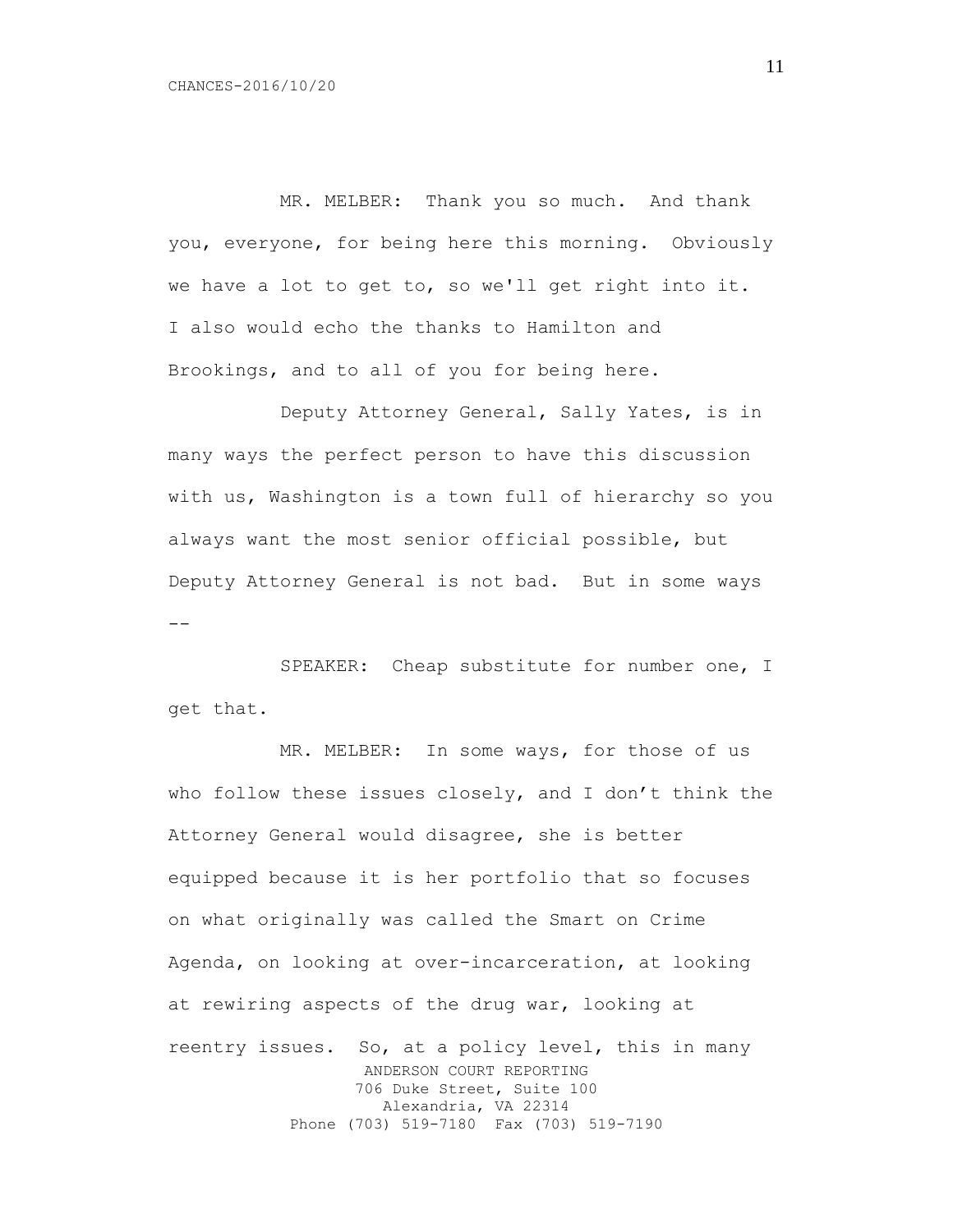ways is the perfect current government official, which is why this is a great place to start, and I will start with the most elemental question, and then we'll get into it, and we'll take questions from the audience, and they will be on note cards to follow if you want to use them.

But to start us off, I wonder big-picture, if you could tell us what in your view, as a Former Prosecutor, as a Senior Justice Department Official, what is the purpose of prison?

MS. YATES: Well, first let me echo my thanks, both to Secretary Rubin and everybody here at Brookings and Hamilton, not just for this program today, but for your unrelenting focus on this issue. This is an issue that's been very important to the Obama administration, to the Department of Justice, and it's an issue about which I personally feel very strongly, not in spite of the fact I'm a Prosecutor, and have been for 27 years, but actually because of that.

> ANDERSON COURT REPORTING 706 Duke Street, Suite 100 Alexandria, VA 22314 Phone (703) 519-7180 Fax (703) 519-7190 And in sort of laying the groundwork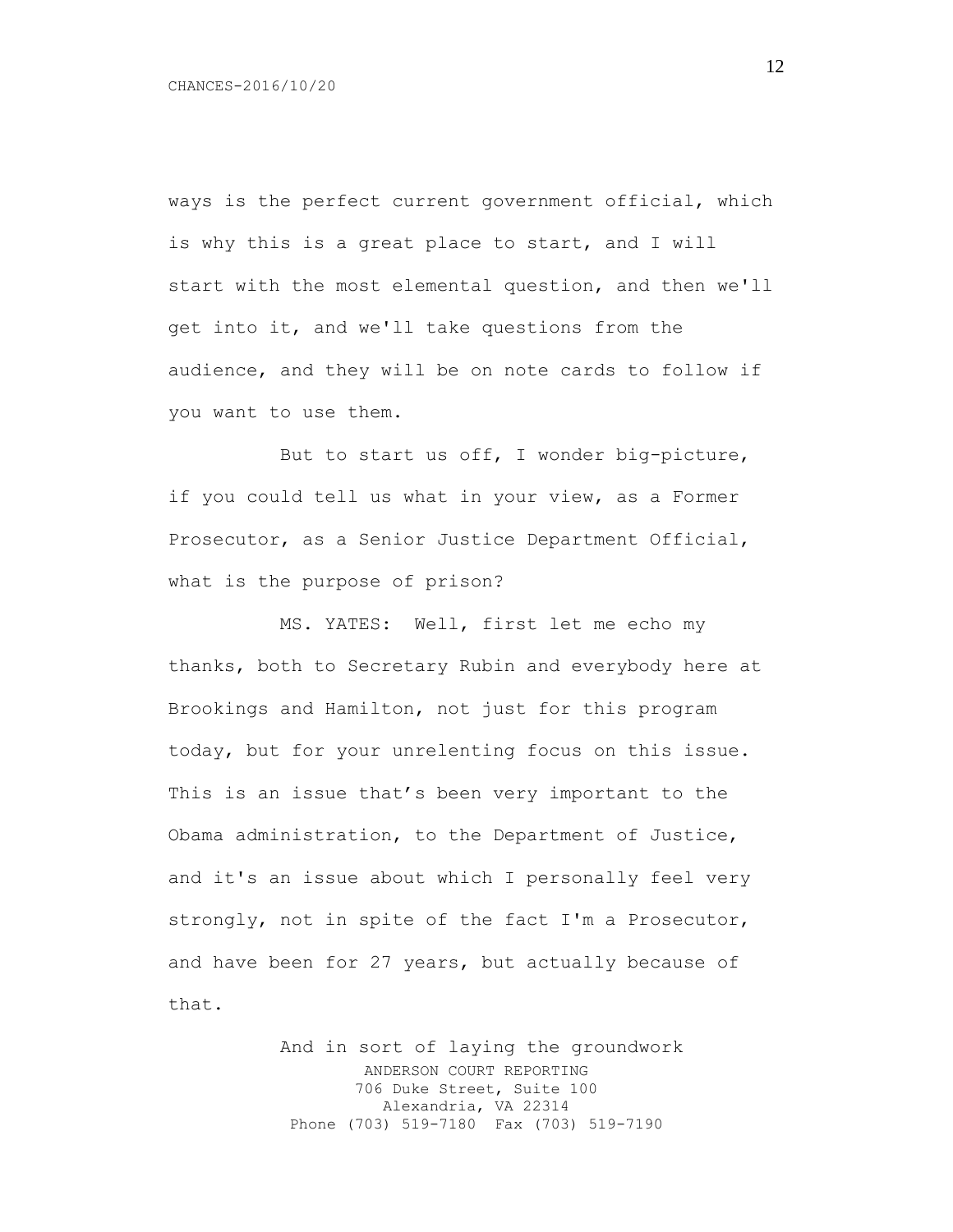question here: What's the purpose of incarceration? Well, you know, there are a variety of purposes that our country has focused on over the years, over the decades. The first is incapacitation, or protection of society from individuals who are dangerous. That's one purpose of incarceration. The second is punishment. The idea is that you commit a crime, you violate the law and you should be punished for it, and prison serves that purpose.

ANDERSON COURT REPORTING 706 Duke Street, Suite 100 Alexandria, VA 22314 Phone (703) 519-7180 Fax (703) 519-7190 But a really crucial element, a crucial purpose of incarceration is also rehabilitation. Ensuring that individuals, while they are incarcerated, are giving the tools they need to be able to be successful when they leave prison. And that's something that frankly our country has a waxing and waning dedication to through our history. And particularly, in the '80s and '90s there was a shift away from rehabilitation as a really focal point of incarceration, and it was during the tough on crime, three strikes you're out, you know, every stated and the Feds kind of ratcheting punishment up, with the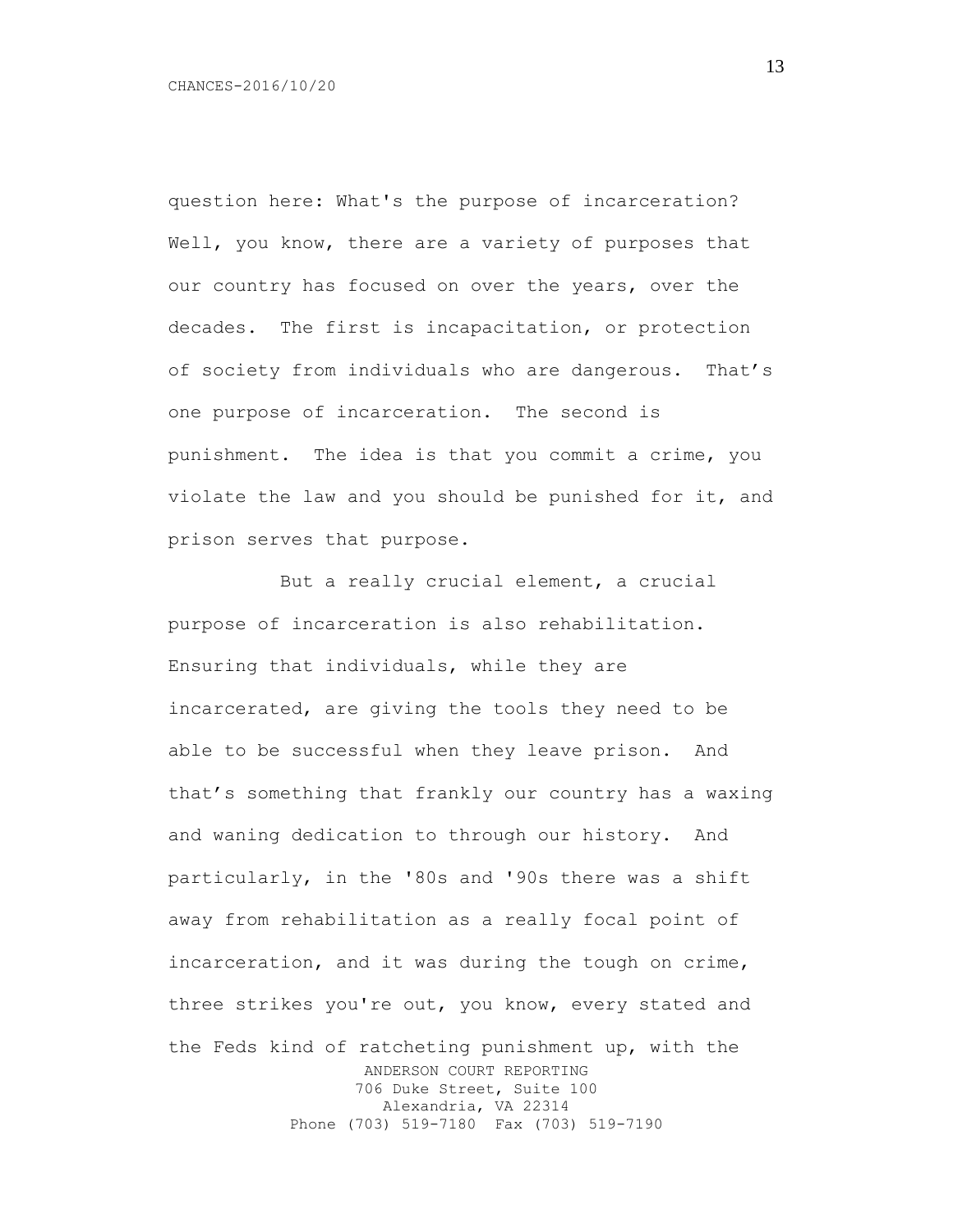idea that somebody commits a crime, we send them away for as long as we can, and that's how we are going to make or community safe.

And so, not only did we see a ratchet of in the sentencing, particularly for drug crimes, but we also saw a reduction in our dedication to the rehabilitation function. Somehow it got branded as being soft on crime, and hug a thug, kind of stuff, and so eve in state systems where they actually had rehabilitation programs in place, they started taking those things away, and I don't know, for those of you who are old enough to remember, I remember campaigns in my own State of Georgia, where there would be a competition between candidates as to who could be the toughest on crime. Who could say that we are going to, you know, change prisons the most so that we are coddling criminals.

ANDERSON COURT REPORTING 706 Duke Street, Suite 100 Alexandria, VA 22314 Phone (703) 519-7180 Fax (703) 519-7190 So, that's part of what has landed us, I think, where we are today, with a prison population that has just exploded. Where we now are 5 percent of the world's population, they have 25 percent of its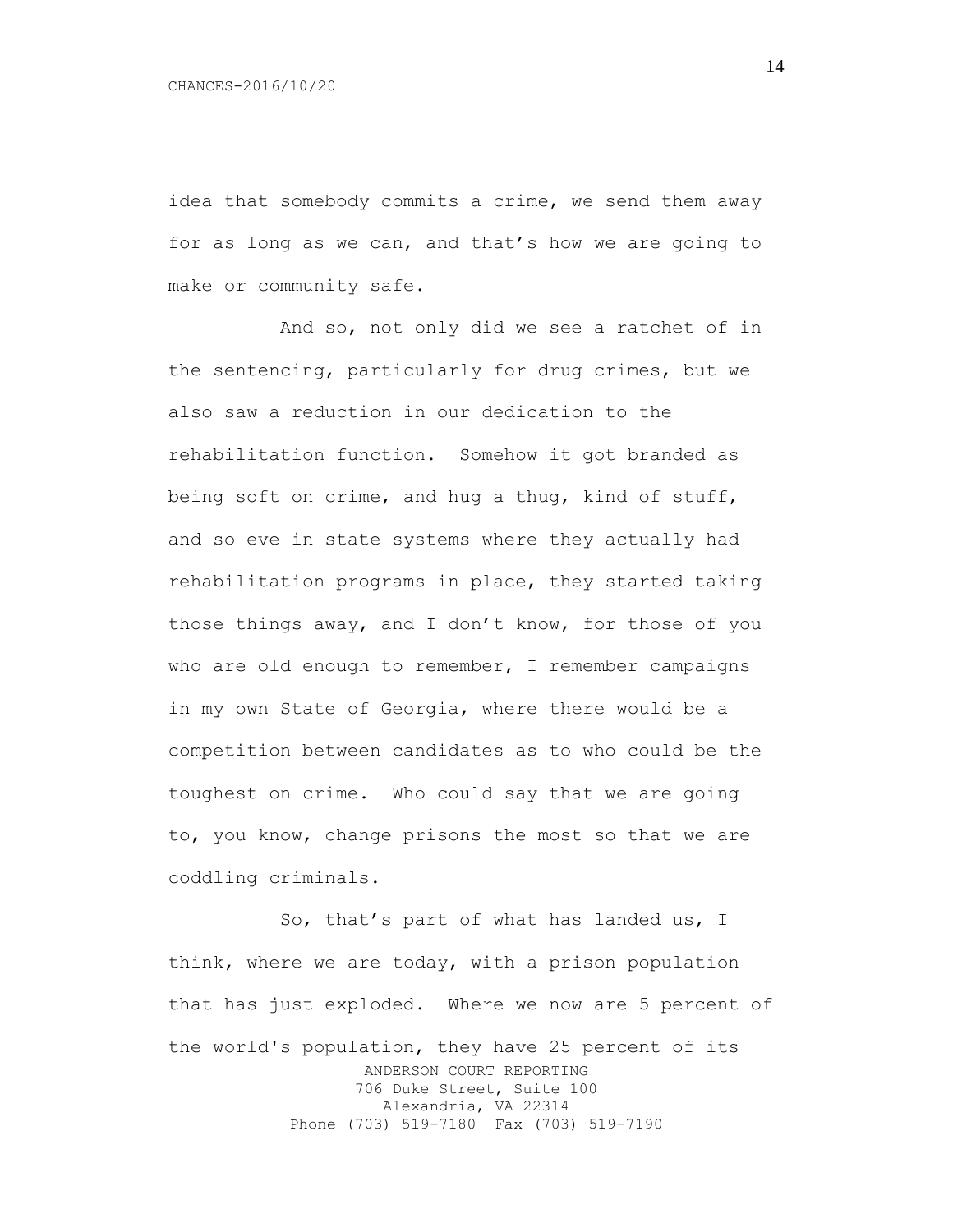prisoners. Where we've seen our prison population explode over 800 percent since 1980, and that's where we are.

So, to me, what's really critical is that we re-embrace the rehabilitation purpose of incarceration; both because it's the right thing to do, but also because it's the smart thing to do, both from a fiscal standpoint and a public safety standpoint. And I promise, not all my answers will be that long. So you can ask more questions.

MR. MELBER: Well, when you talk about tough on crime then, and that's the term that everyone is familiar with, in terms of at least the campaign politics of it, in your experience being outside of the politics, is there a premise there then, that tough on crime actually just means being tough on convicted criminals, not necessarily tough on the incidence of crime, by which it means reducing crime rates.

ANDERSON COURT REPORTING 706 Duke Street, Suite 100 Alexandria, VA 22314 Phone (703) 519-7180 Fax (703) 519-7190 MS. YATES: You know, as I think it's been hard for us as country to invest in things that will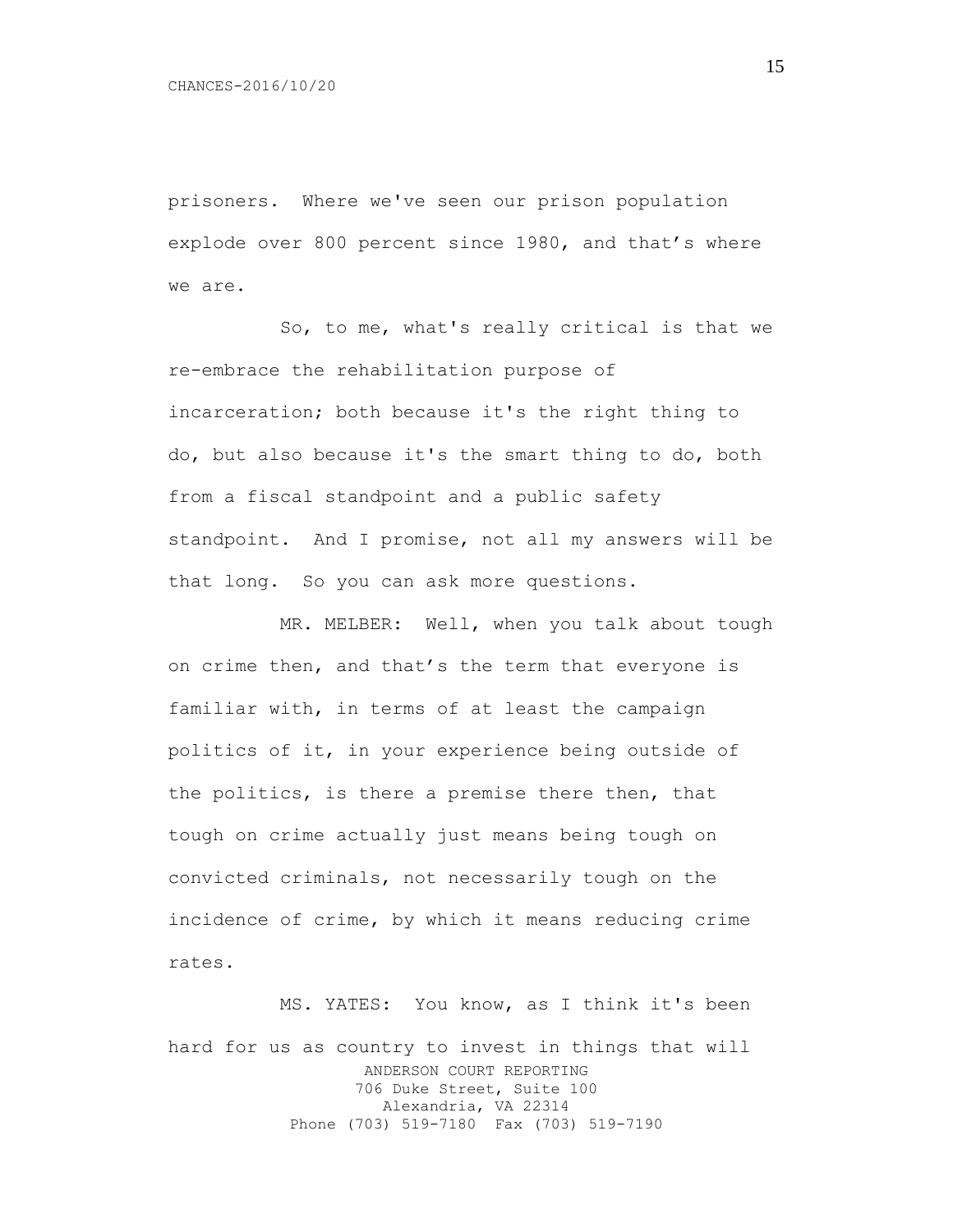make our community safer. Rather, we sort of have a reactive model, where somebody commits a crime, we are perfectly willing to pay whatever we need to pay to send them to prison. But yet, programs that we know, efforts that we know will actually prevent crime, and that includes recidivism reduction, that includes the things that we are talking about here today, that's a longer-term investment and that's a tougher sell with our country.

But to me, that's what so important that we get back to, is that long-term investment, that again, is not only the right thing to do, the right way to treat people, but also is fiscally a much smarter thing to do.

ANDERSON COURT REPORTING 706 Duke Street, Suite 100 Alexandria, VA 22314 Phone (703) 519-7180 Fax (703) 519-7190 MR. MELBER: Something that your administration has worked on a lot is looking at the notion that we had a crime problem, at least at a certain point in this country in the '70s, we had a high incidence of violent crimes which concerns people the most in a lot of the big urban areas. Then you have crime rates essentially, dropped longitudinally,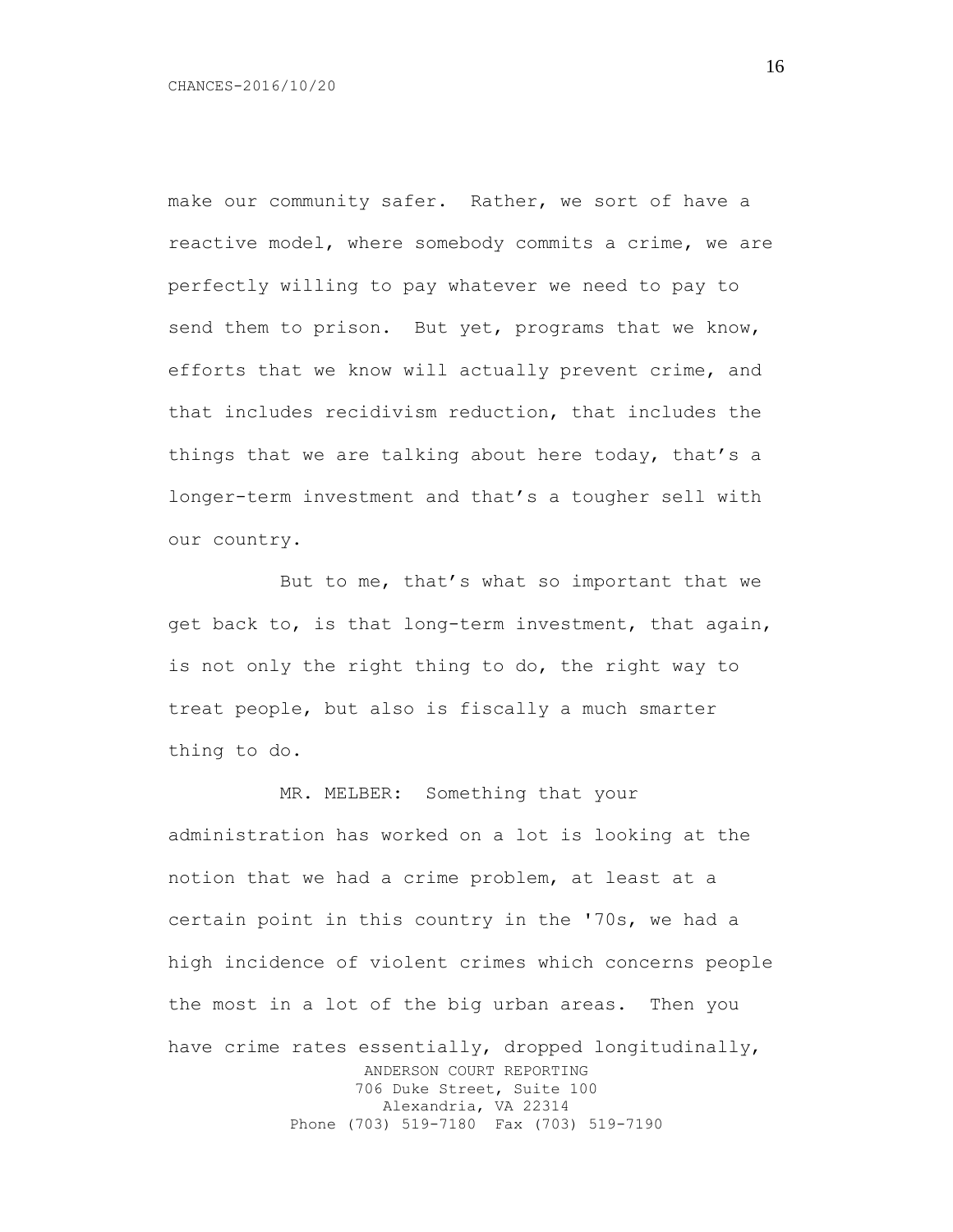you have the prison population explode. So how do you look at that from managing the Justice Department in these programs? And how much do you have to, at a federal level, care about whether that inmate population reflects the right proportion or doesn't, because ultimately you are managing it either way?

MS. YATES: Well, it has a dramatic impact on the Justice Department, and I think it actually has a dramatic negative impact on public safety as well. And that's because we've seen, since the '80s, the percentage of the Department of Justice budget that goes to the Bureau of Prisons has exploded as well. And so every dollar that we are spending keeping someone in prison for longer than they need to be there for public safety purposes, is a dollar that we don't available to spend on things that will make our community safer.

ANDERSON COURT REPORTING 706 Duke Street, Suite 100 Alexandria, VA 22314 Phone (703) 519-7180 Fax (703) 519-7190 That includes prevention and reentry, but it also includes prosecutors and agents to be able to investigate and prosecute correctly. So we have been over the last couple of decades devoting so much of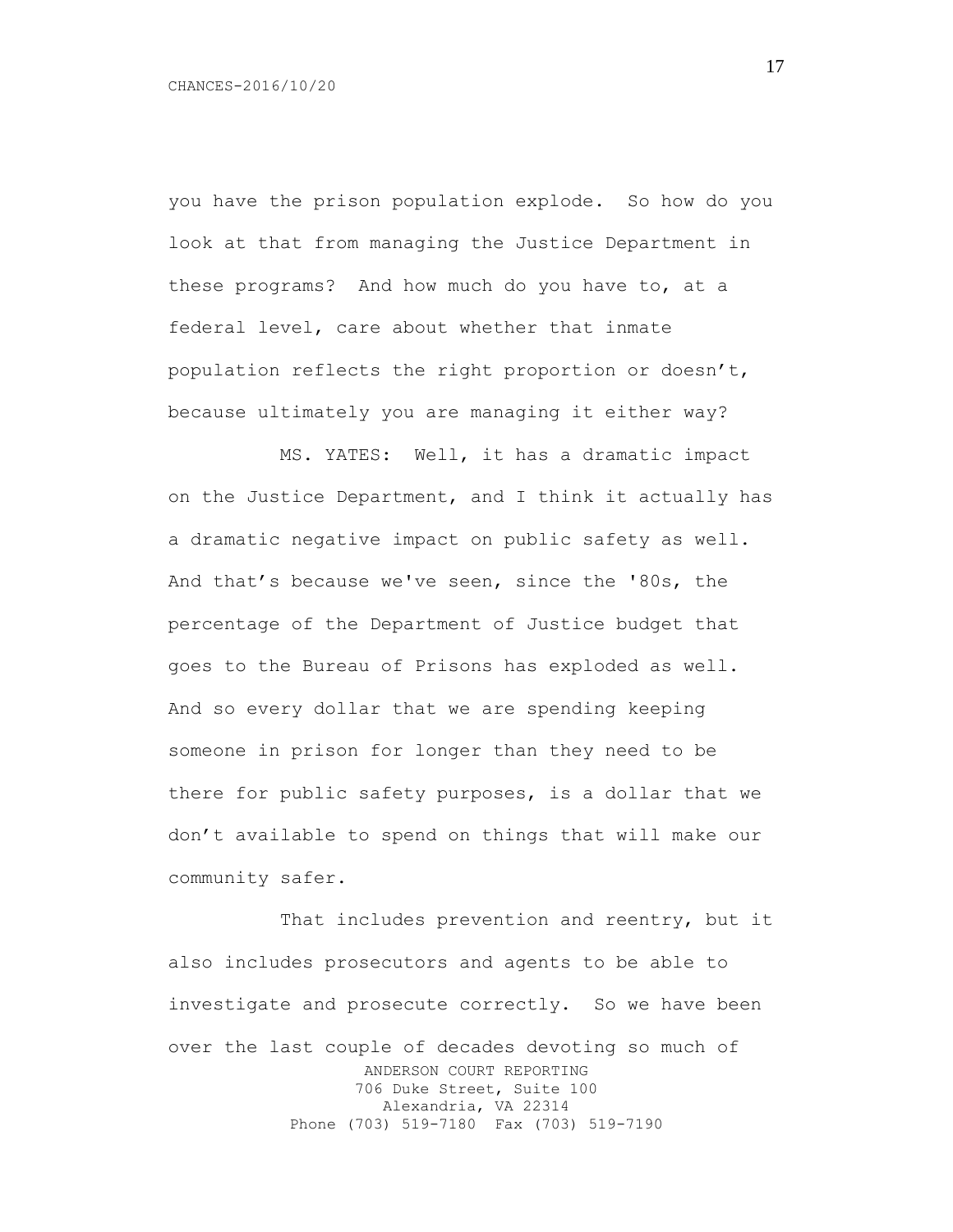our DOJ budget to prisons, it's crowding out everything else that we do, that actually will make our community safer.

MR. MELBER: So, walk us through some of what current exists to do the actual federal reentry, what you have been trying to reform or change, and then we can get to what you think needs to be done.

MS. YATES: Well, the Bureau of Prisons does a really excellent job with the resources that they have, but the fact of the matter is, is that we've seen the number of staff that we have at BOP shrink, because as much as the BOP budget is taking up more and more of the DOJ budget, it's still, in terms from a proportional standpoint, they don't have nearly the resources that they used to, to be able to provide services to inmates.

ANDERSON COURT REPORTING 706 Duke Street, Suite 100 Alexandria, VA 22314 Phone (703) 519-7180 Fax (703) 519-7190 And so, as a result of that, programming has shrunk, waiting lists are thousands-long for things like the education programs at the Bureau of Prisons, or a really important program, that's Federal Prisons Industries, it's called FPI, UNICOR. UNICOR was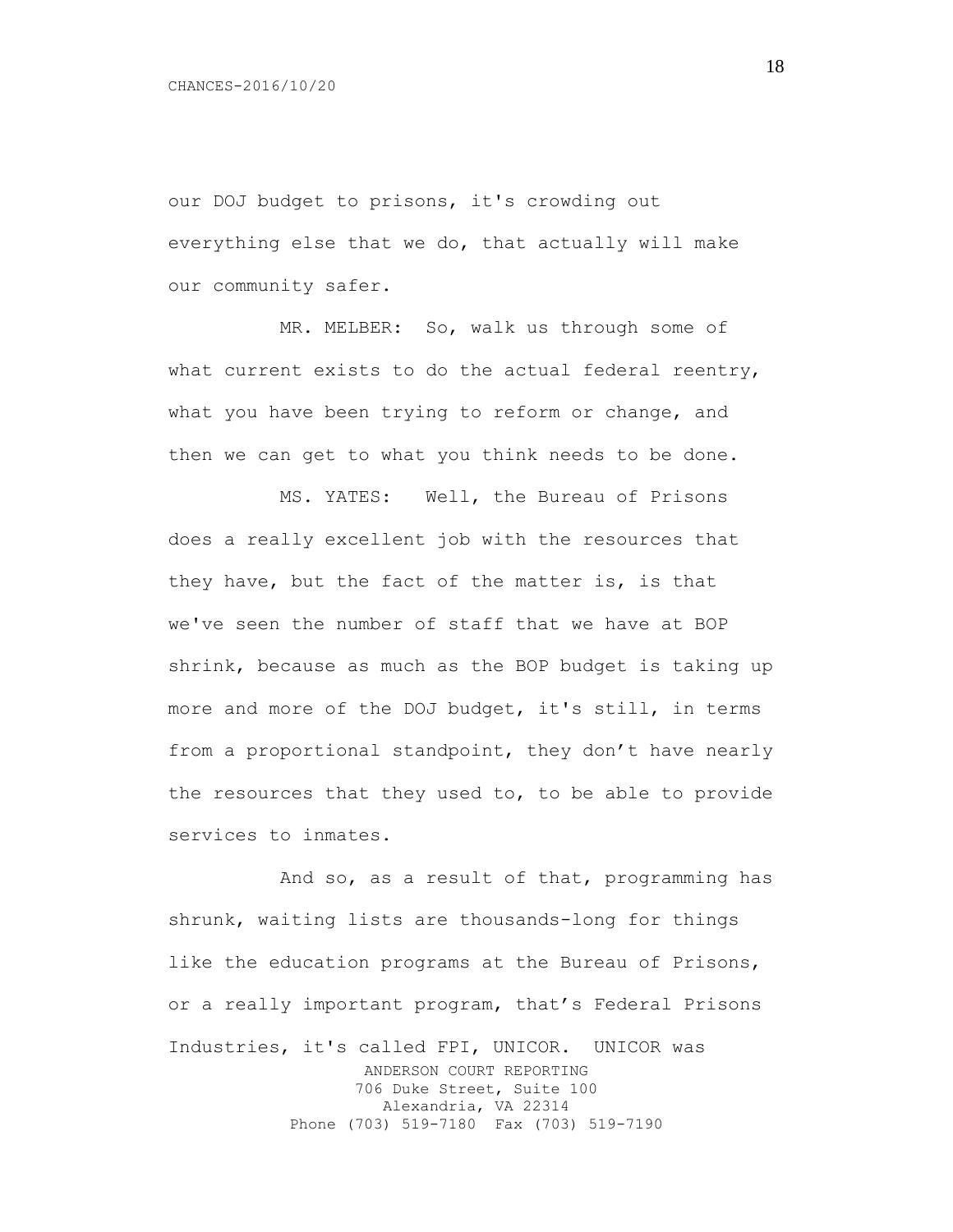actually put into place by FDR, and has long been the Bureau of Prisons' really most successful recidivism reduction program; a job training program that gives inmates an opportunity to learn skills while they are in the Bureau of Prisons, that they can use to make themselves more marketable when they get out.

But because there is no funding for FPI it has to be completely self-sustaining. We have seen over particularly the last decade, reducing profits to the point that over the last six years they actually lost \$160 million, and our projection was that FPI would go completely out of business, there would be no more UNICOR at the Department of Justice if we continued on this trajectory, so --

MR. MELBER: And that would be the main way that federal inmates have some kind of work while still incarcerated?

ANDERSON COURT REPORTING 706 Duke Street, Suite 100 Alexandria, VA 22314 Phone (703) 519-7180 Fax (703) 519-7190 MS. YATES: It's work while they are incarcerated, but even more importantly, it's training for when they get out, and providing certifications to them. For example, whether it's an HVAC, or other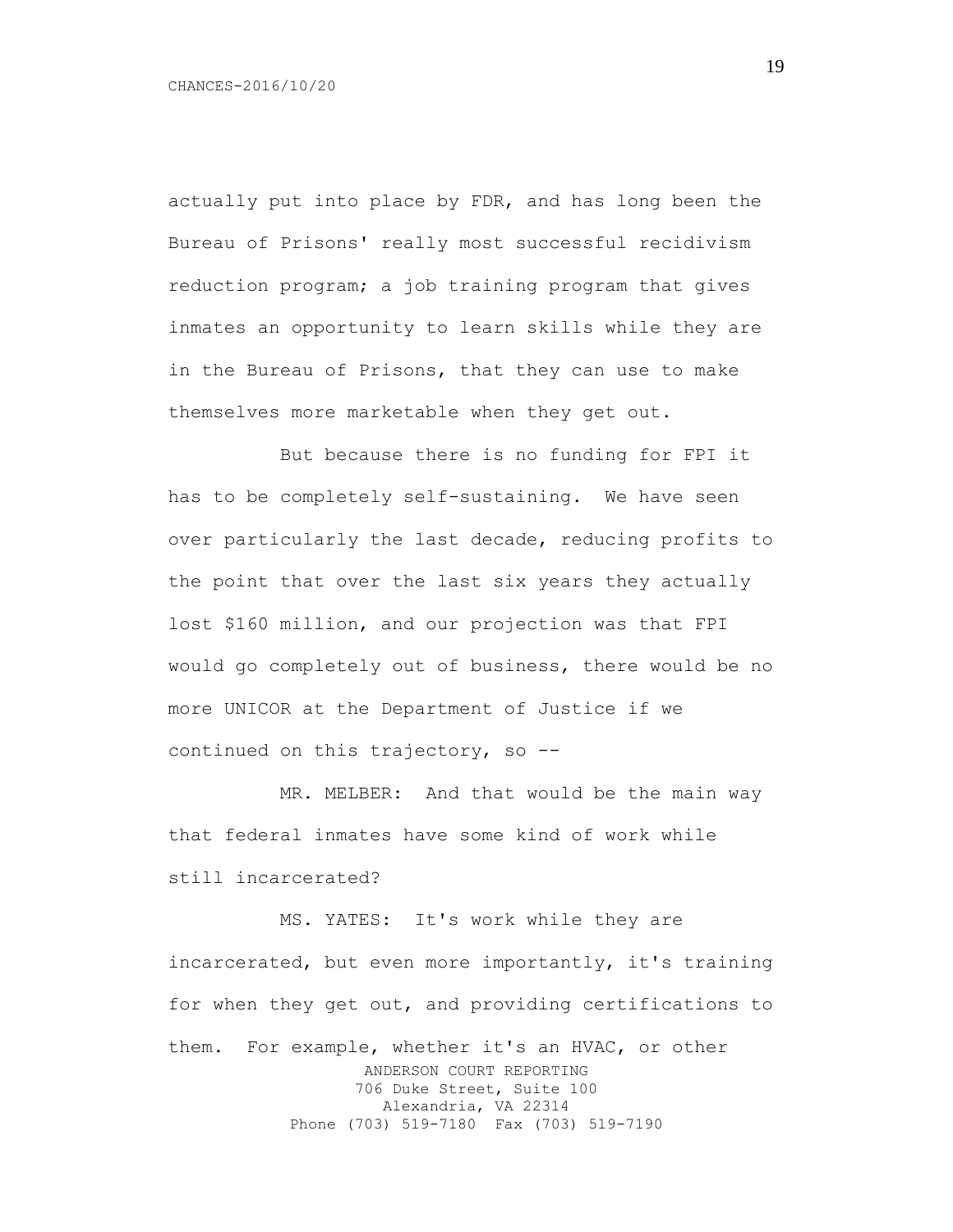industries where they can then get a job when they get out. And so we brought a guy in, we thought, you know, the folks at the Bureau of Prisons are great, but they not really business experts, that's not really, they don't necessarily know how best to run a business. So, we found somebody who was a former Proctor & Gamble executive, who really believed in the reentry work that we wanted to do, and he has come in and completely retooled FPI, and for the first time actually, they showed a profit this year of \$3 million.

ANDERSON COURT REPORTING 706 Duke Street, Suite 100 Alexandria, VA 22314 Phone (703) 519-7180 Fax (703) 519-7190 Now, FPI doesn't exist to make a profit, that's not what the goal is, but we have to be selfsustaining, we have to be able to make a profit to invest back into FPI to be able to expand the programs. We've had reduced them now, but we are working on retooling FPI, not only to be able to provide more inmates work and training experiences while they are there, but also to make sure that we are keeping up with the industries, where they will actually be able to find jobs, and to make sure that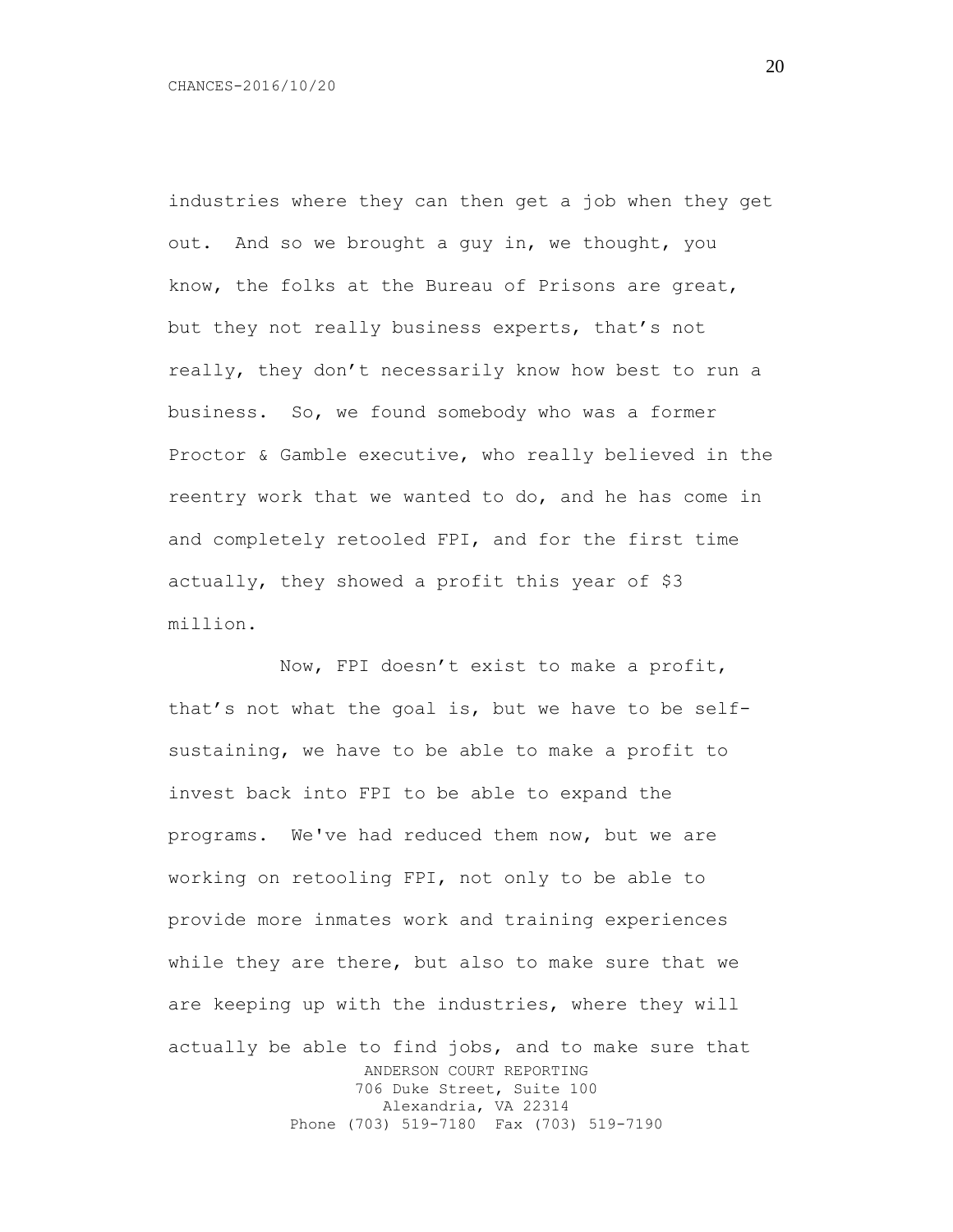the certifications that we are providing will actually be of use of them when they get out.

MR. MELBER: And I know for several years they were in the red, so that is news to people following that, that you are saying today they are profitable to that clip. And they sell mostly those products then to the federal government, the federal contractors? How does that actually work for people who don't understand, you know, what the long-term mechanisms are here?

MS. YATES: They sell to federal agencies, but they also sell to private parties, but they've got to compete obviously with private business for that as well, and so that's something to bring somebody in from outside, who has business experience and can work with them on the things that will make them an effective competitor with private industry, is really an important aspect as well.

ANDERSON COURT REPORTING 706 Duke Street, Suite 100 Alexandria, VA 22314 Phone (703) 519-7180 Fax (703) 519-7190 MR. MELBER: What about the drug aspect, just broadly? Because on the one hand there's a very big discussion in the country about excessive war on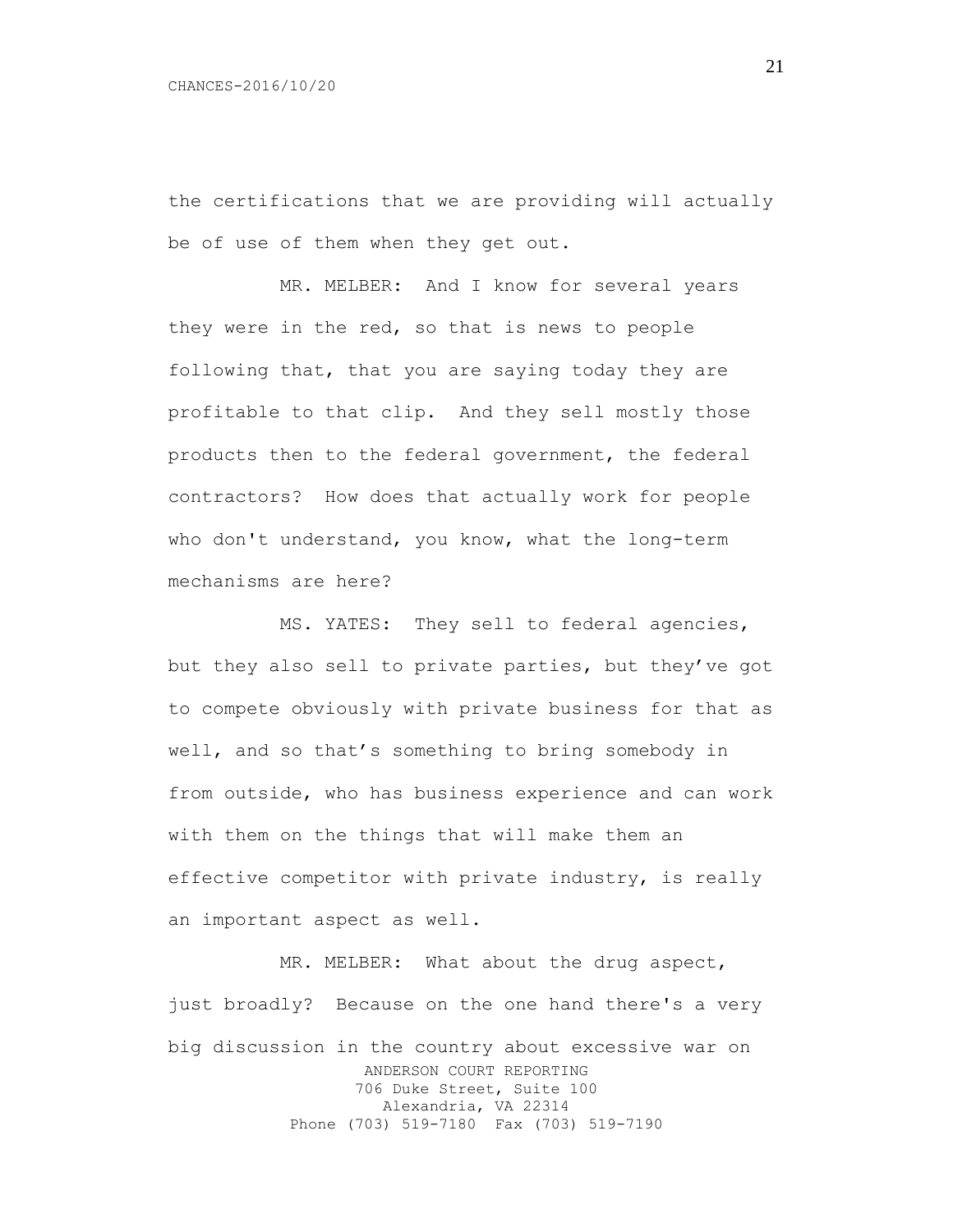drugs, and about systemic racism within the war on drugs, I think that's a concept that at one time was considered a critique, or an academic, or a progressive point that has become mainlined. And, you know, we are not going to do too much politics today, but you have, as you know, Republican Senators who were also onboard with that, you have Senator Ryan Paul who has talked a lot about that.

ANDERSON COURT REPORTING 706 Duke Street, Suite 100 Alexandria, VA 22314 Phone (703) 519-7180 Fax (703) 519-7190 So, that has become mainlined as a concern. Then you have the state-level policy issues of de-crim of at least marijuana and a different approach in a lot of places. But you still have a very large legacy of incarcerated individuals from drugs, and you have individuals who, let's be honest, aren't just dabbling in recreating pot in Colorado, which you can do or not, if you guys have the time. But who have serious addiction problems, right, and a system that may on the one hand want to change the level of punishment. But on the other hand, are we closer to getting to getting the treatment part of that right, so the people aren't suffering in the prison, or getting out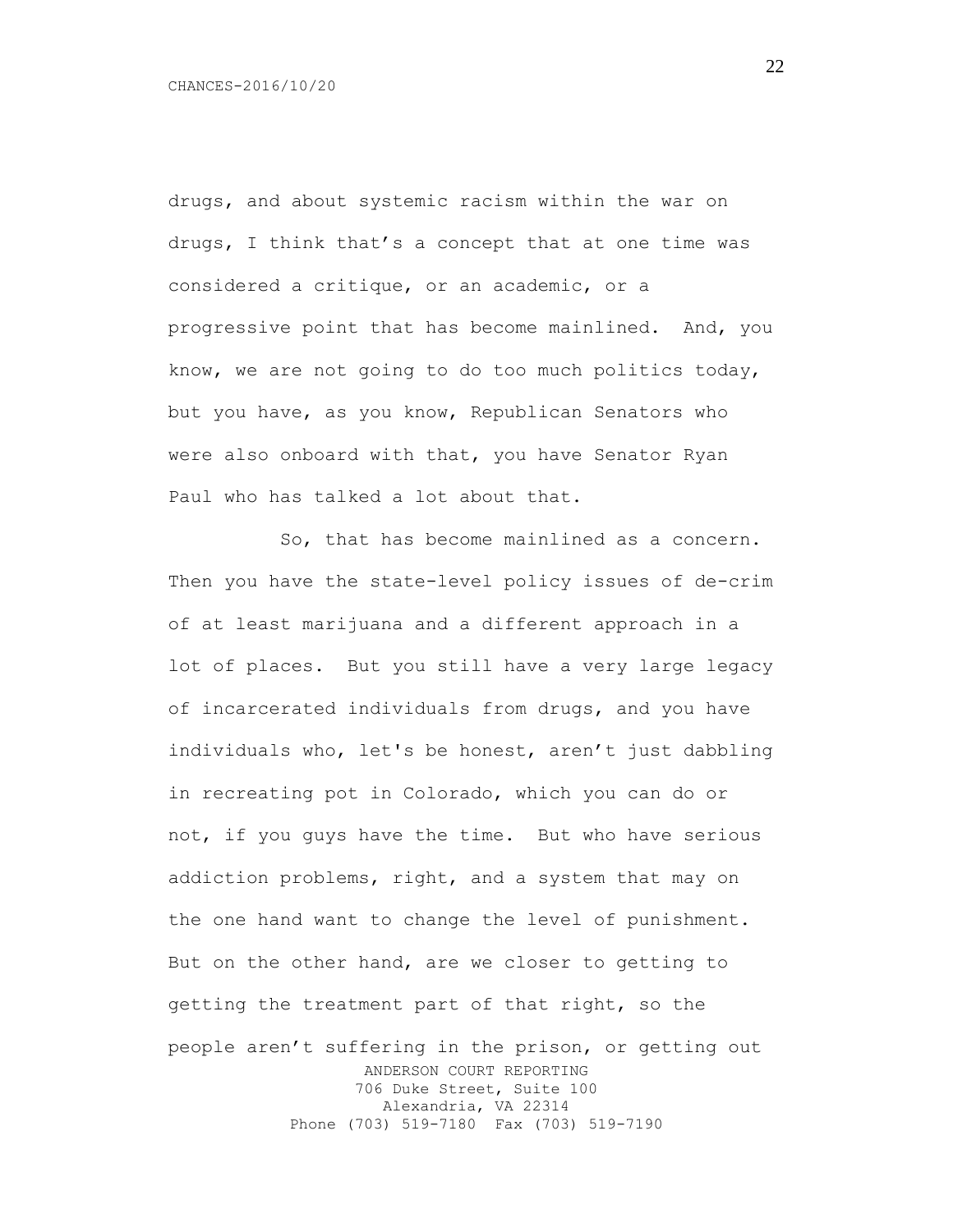and immediately returning to what might be a health addiction challenge they can stay with them their whole lives?

MS. YATES: Well, you've raised two really important points there. With respect to the addiction issue, that's something that we've been trying to work on very hard, over the last few years. Within the Bureau of Prisons we have a program that's called, RDAP, it's the Residential Drug Treatment Program there. And it is very effective; it's shown to reduce recidivism by about 25 percent within the Bureau of Prisons.

The problem is, is that because of budget constraints, we have a long waiting list for RDAP, and so what we are trying to do is to convince Congress that we need more money to be able to invest in this program, so that more inmates in the Bureau of Prisons have an opportunity to address that really serious addiction issue that's fueled in many instances through criminal conduct to begin with.

> ANDERSON COURT REPORTING 706 Duke Street, Suite 100 Alexandria, VA 22314 Phone (703) 519-7180 Fax (703) 519-7190 Again, to ensure that they have the tools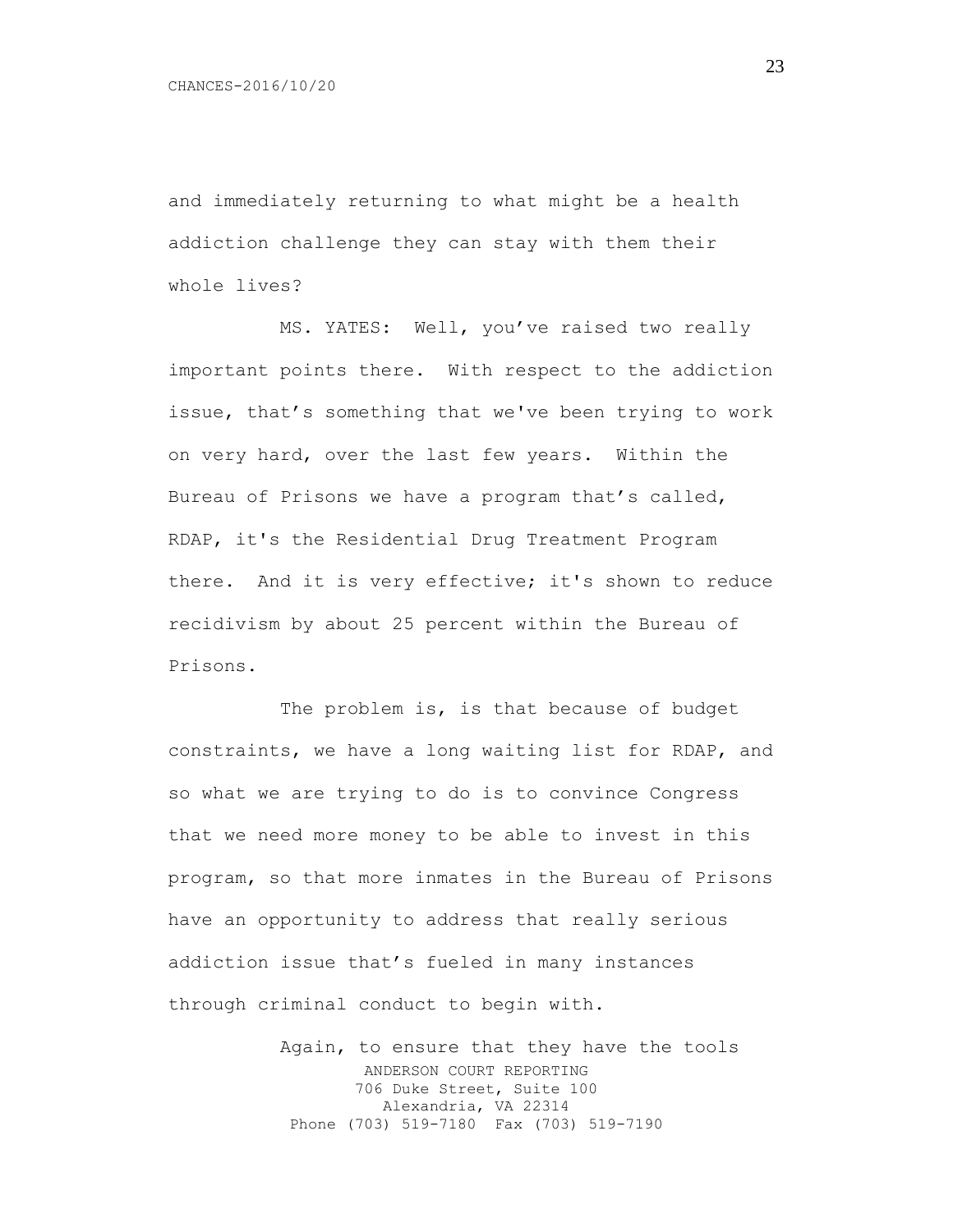they need when they get out to be successful. We also have been providing grants to a number of states that are providing not only treatment while folks are in prison, but also are looking at alternatives like drug treatment courts, alternatives to incarceration where you have relatively low-leveled defendants there, who, again, that their crimes are fueled by their addiction, that we can do something that is more focused, and more likely to be able to impact what is driving them, than just putting them in prison for some period of time, and then putting them out at the end, and not being in any different kind of situation than they are to begin with.

MR. MELBER: And then what about this mounting opioid problem?

ANDERSON COURT REPORTING 706 Duke Street, Suite 100 Alexandria, VA 22314 Phone (703) 519-7180 Fax (703) 519-7190 MS. YATES: You know, that is really the drug crisis of our day right now, and what we find is, is that the opioid problem that we have today, both for heroin and for prescription opioids, is oftentimes fueled by an addiction that starts on the prescription drug side. You know, we have six times more people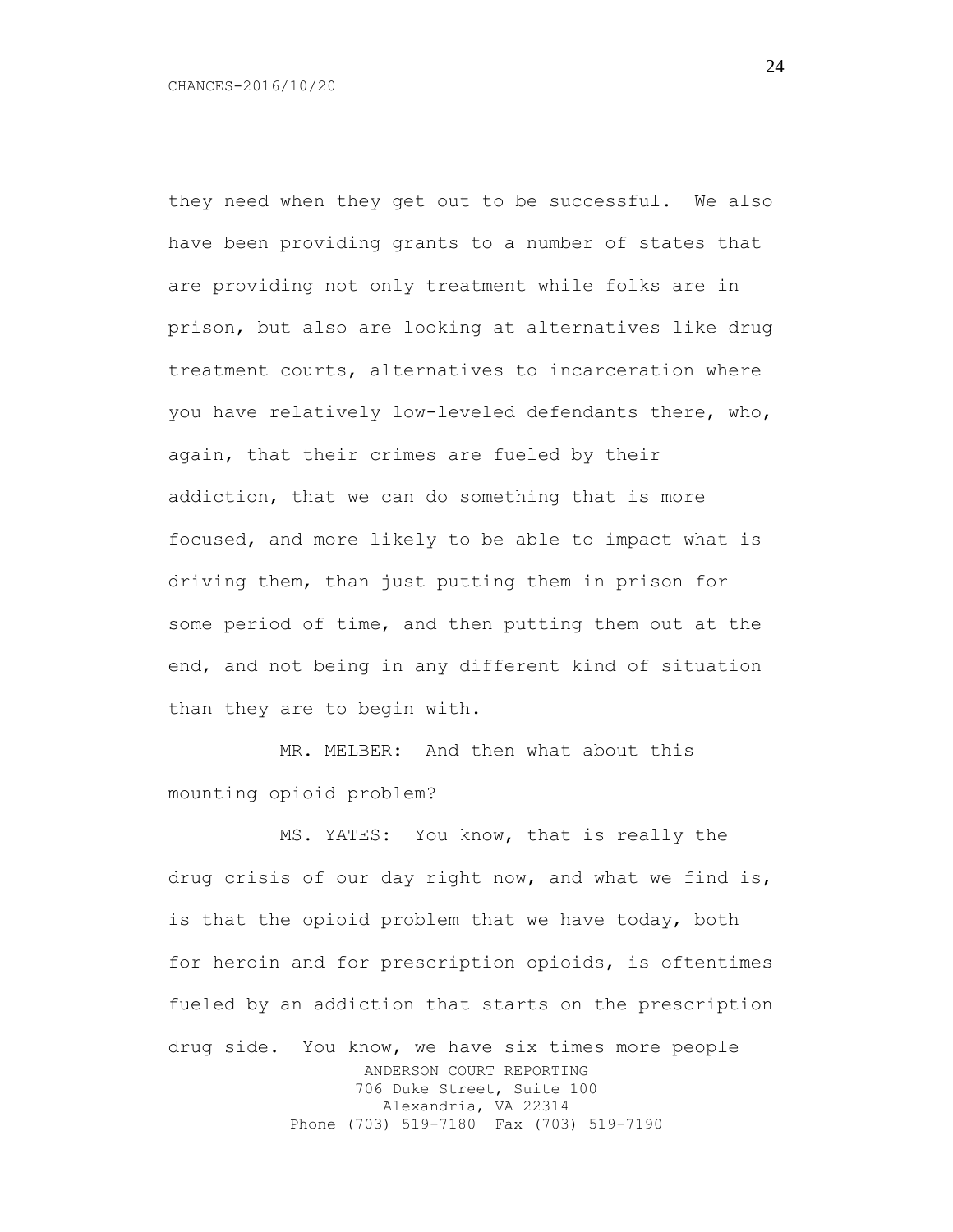dying from opioids than all of the other illicit drugs combined. Now, that tells you that this is not just a public safety crisis but it's a public health crisis that we have in this country.

And so part of what we've been really working on hard at DOJ is trying to address both sides of his equation, the prevention side to educate folks about the dangers of prescription opioids, and the dangers that lie and just sort of leaving that medicine bottle in your cabinet when you've got a teenager in your house, or others that then, oftentimes get addicted to those prescription opioids that shifts over to heroin when they no longer can get the scripts, or just because it's cheaper.

ANDERSON COURT REPORTING MR. MELBER: When you look at Black Lives Matter, which is has had a large impact on the discussion on some of these issues, especially over the last year or two, do you view that as a movement that is helpful to some of these reform issues, or not relevant? Do you see it as political in the policy space, or something else?

706 Duke Street, Suite 100 Alexandria, VA 22314 Phone (703) 519-7180 Fax (703) 519-7190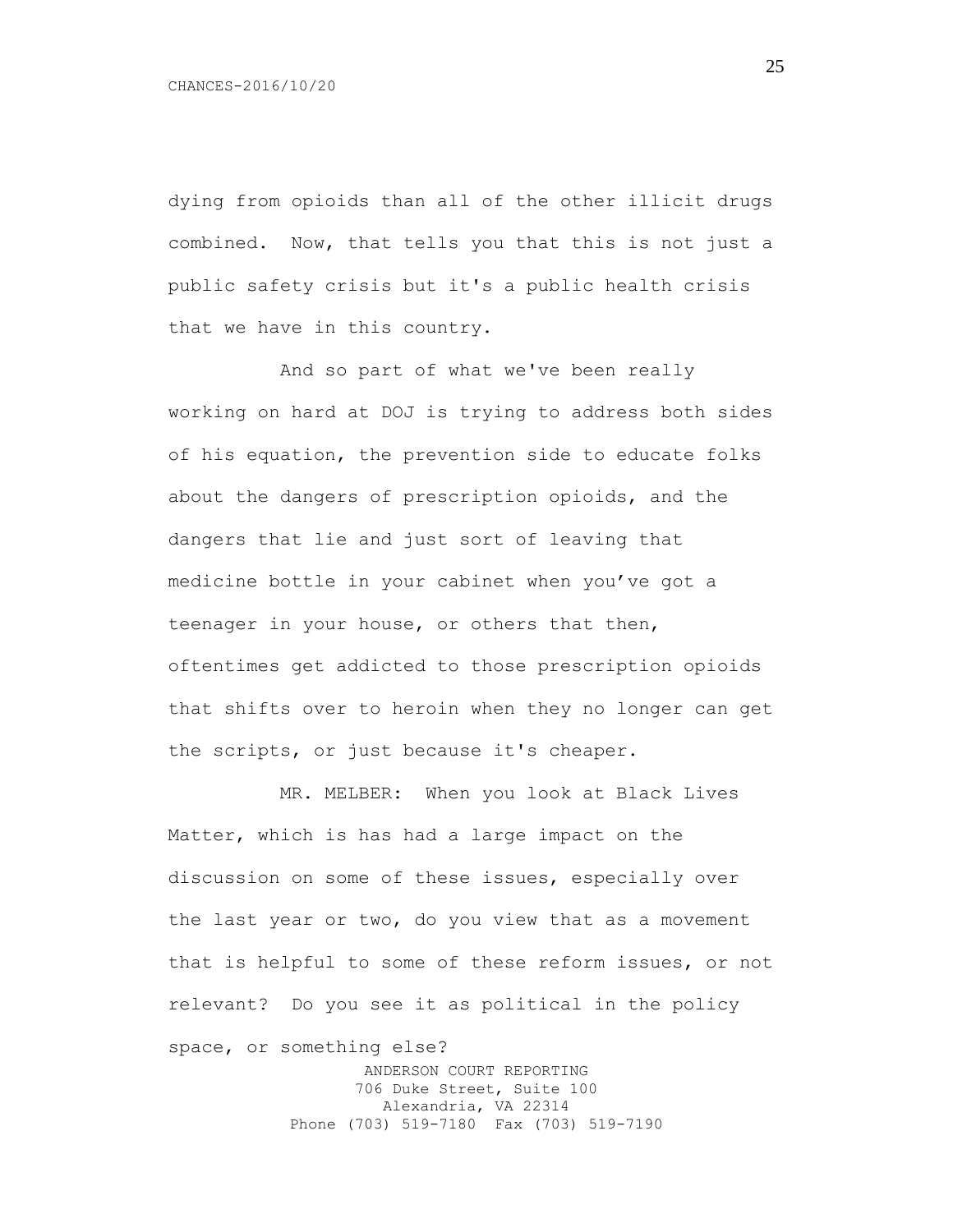MS. YATES: You know, my perspective on this is that it's important that we have all voices in this equation, we need to be hearing the perspective of everyone in our community. Those from law enforcement, those who have a different perspective and they'll be more hostile to law enforcement and everybody in between. And so I think that that is an important voice for us to hear. Yes.

MR. MELBER: When you worked a prosecutor, how did you look at look at all this? Because one thing that  $I$  --  $I'11$  just speak for myself -- that I've seen in covering both federal and local prosecutors is, there does seem to be, even among whatever you want to call it, democratic administrations, more progressively-minded prosecutors, but still an overwhelming emphasis on racking up large sentences.

ANDERSON COURT REPORTING 706 Duke Street, Suite 100 Alexandria, VA 22314 Phone (703) 519-7180 Fax (703) 519-7190 That if somebody does choose to go to trial, which is not the normal, we resolve these adjudications in the first place, but if they do, they are going to get hit hard, as you know; and so there's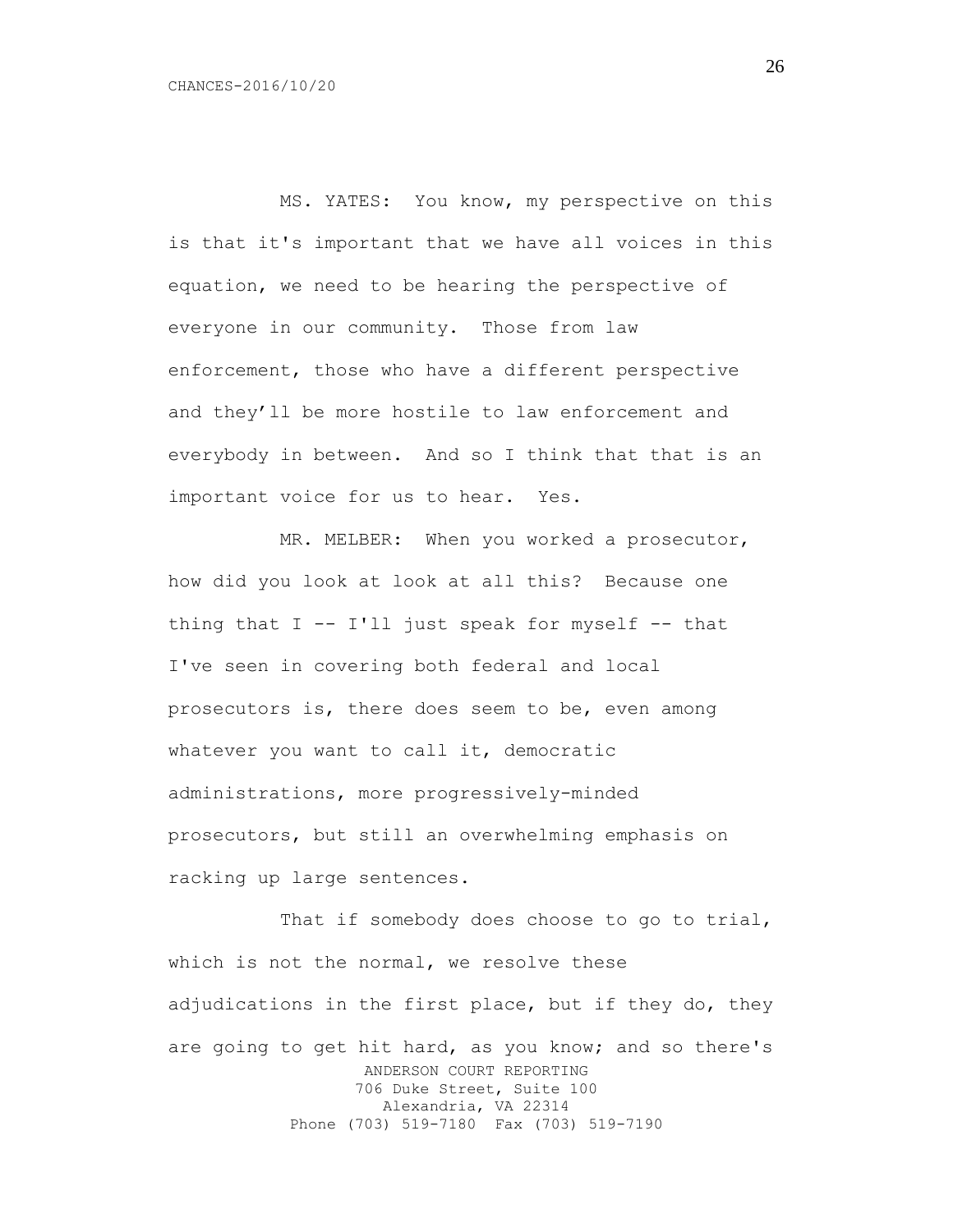sort of this baseline, even in a period of reform, that seems to equate a victory, right, or a positive outcome for the government, the prosecutorial side with a large sentence almost no matter what.

And that seems to be going on, maybe you disagree or pushback, that seems to be going on irrespective of what the macro attempts. And we've seen this by governors, we've seen this by this administration, macro attempts to say, let's pull back from the over-long sentences in the incarceration, but at the line level, you know, you don't go to trial and then ask for 20 percent of what's possible under the law.

ANDERSON COURT REPORTING 706 Duke Street, Suite 100 Alexandria, VA 22314 Phone (703) 519-7180 Fax (703) 519-7190 MS. YATES: Well, look, I certainly can't speak for all prosecutors, and no doubt I'm sure that there are some that reflect a view that you just described there but, you know, as I mentioned that I've been doing this a whole lot of years, and I know this is going to sound very corny, but our core obligation as prosecutors, is not to send to people to prison for as long as we possibly can. Our really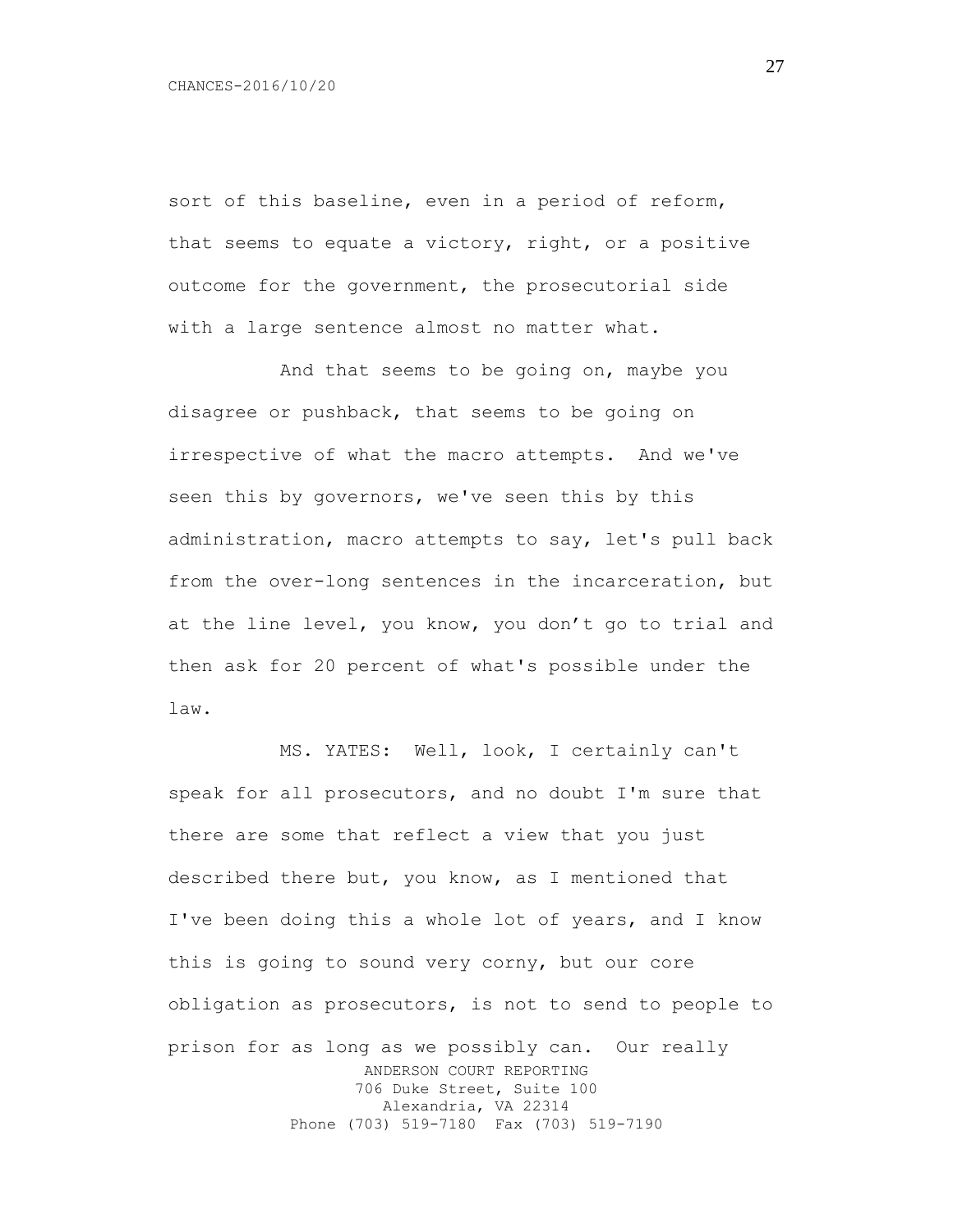sacred responsibility is to seek justice.

Now there are some dangerous people out there, and sometimes that means sending people to prison for a very long time, but what it always means is being fair and proportional. And the prosecutors that I know, really embrace that responsibility. They look not necessarily to send everyone to prison for as long as they can, but to look at the crime, and look at what is a proportional response to that, and in fact, I think that's why you'll see that there are so many prosecutors, not just me but others, who were trying to lead the charge on sentencing reform now.

Now we have a real opportunity I think in the federal system, where we have folks on the right and the left, coming together and agreeing that we need to rethink our approach to our federal drug mandatory minimum sentence. You know, that's not just on what the democratic thing, we've got folks, you know, from the ACLU to the Koch brothers that agree with this.

> ANDERSON COURT REPORTING 706 Duke Street, Suite 100 Alexandria, VA 22314 Phone (703) 519-7180 Fax (703) 519-7190 And, you know, there aren't many -- I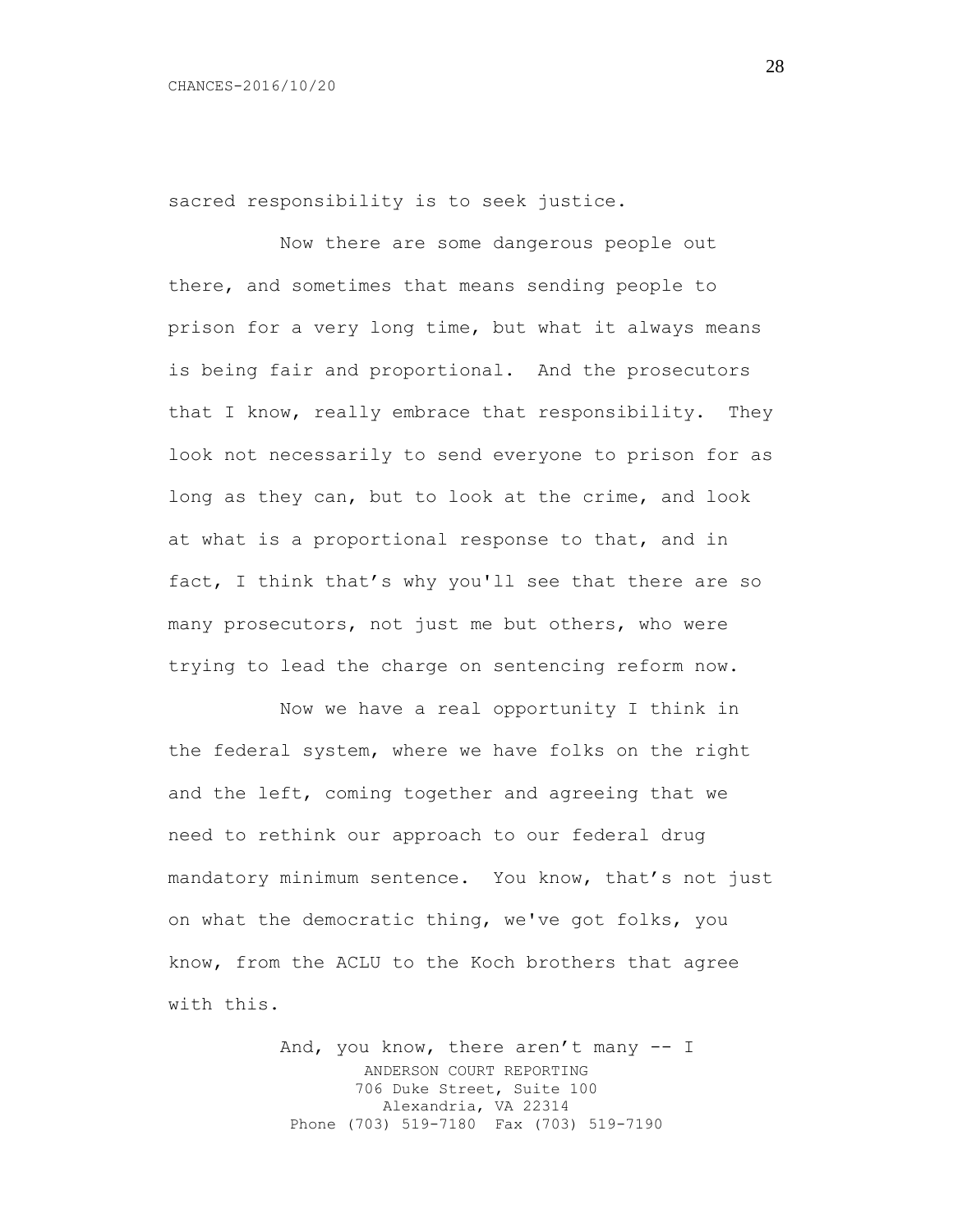haven't been in D.C. long, but there are not many issues on which you find that kind of bipartisan support. So, while I'm not going to be so naïve as to say there are no prosecutors that ascribe to the view that you just described, I think you will see that is an old way of thinking, and that the wave is  $-$  among many, many prosecutors, is to recognize (a) that our responsibilities to be proportional, and that (b) this has a negative public safety impact because we are diverting important resources when we keep people in prison longer than they need to be there, away from other important public safety things that we should be doing.

ANDERSON COURT REPORTING 706 Duke Street, Suite 100 Alexandria, VA 22314 Phone (703) 519-7180 Fax (703) 519-7190 MR. MELBER: I've gotten the first batch of questions, that we are going to go to, and you can continue to fill these out, out in the crowd as you see fit. Before I go to questions, one other item that is sort of the negative space in the painting, if you will, is we talk about drug crimes and some of those types of prosecutions is, the ongoing discussions about prosecuting financial misconduct and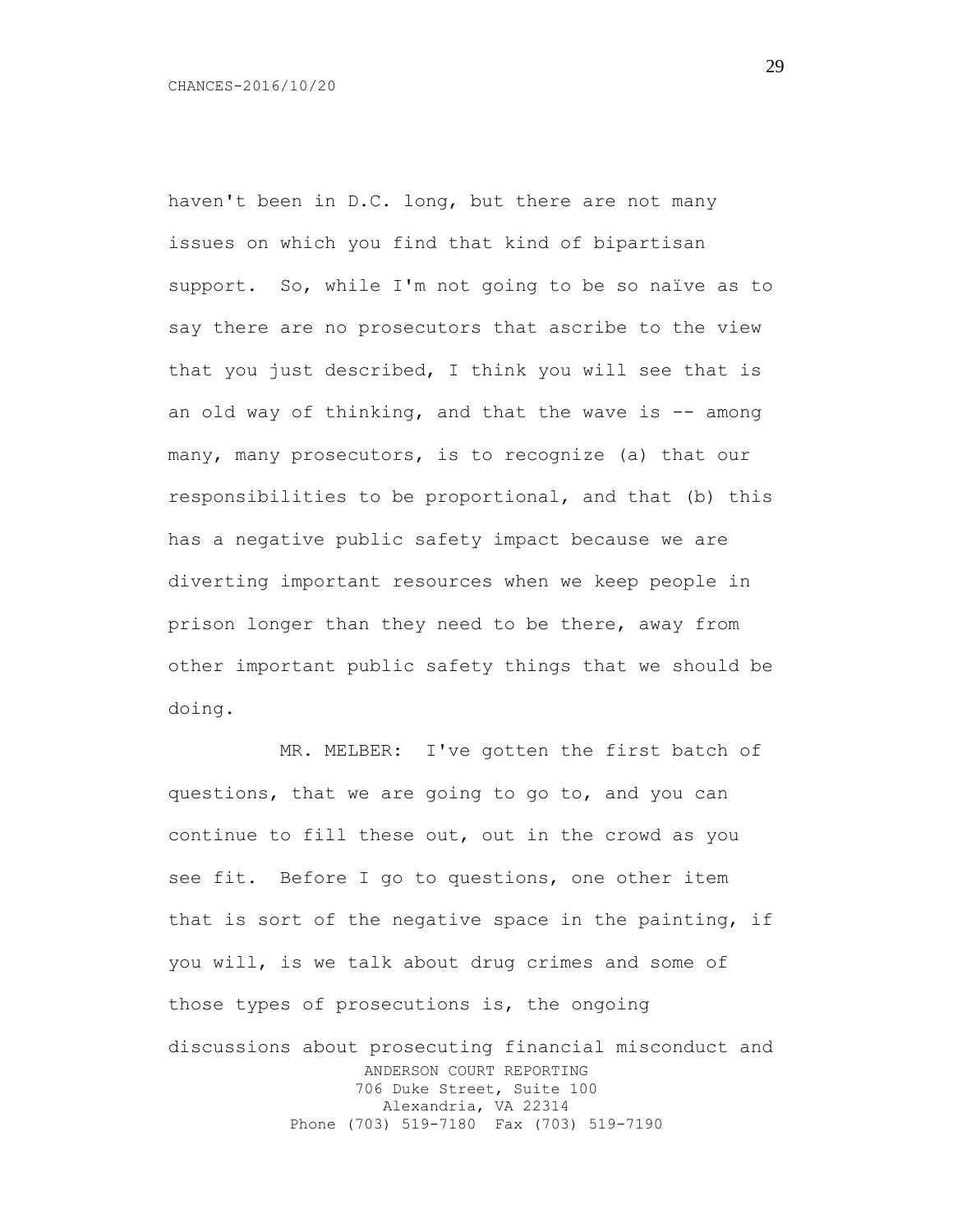individuals. You have as well, as people may know, but essential to that was something that's loosely called the Yates Memo, and trying to lay out how the department would actually pursue individuals engaged in potentially criminal conduct in the financial sector and other corporations.

I don't need to tell anyone here, there has been a view, that we can put this as neutrally as possible. There has been a view that since the financial crisis, a lot of bankers don't go to jail, and a lot of other people do. Whether that's good or bad, or just a product of the way Congress wrote the laws, or as some have alleged, a product of insufficient appetite at the Justice Department.

ANDERSON COURT REPORTING 706 Duke Street, Suite 100 Alexandria, VA 22314 Phone (703) 519-7180 Fax (703) 519-7190 So, given that that's the negative space in the sense that those are a bunch of people who aren't in prison, as we talk about all these other people who are. I wonder if, as the author of that memo, you could just give us a bit of an update in your view of since the promulgation of that memo, and some of those policies, is your view that there are more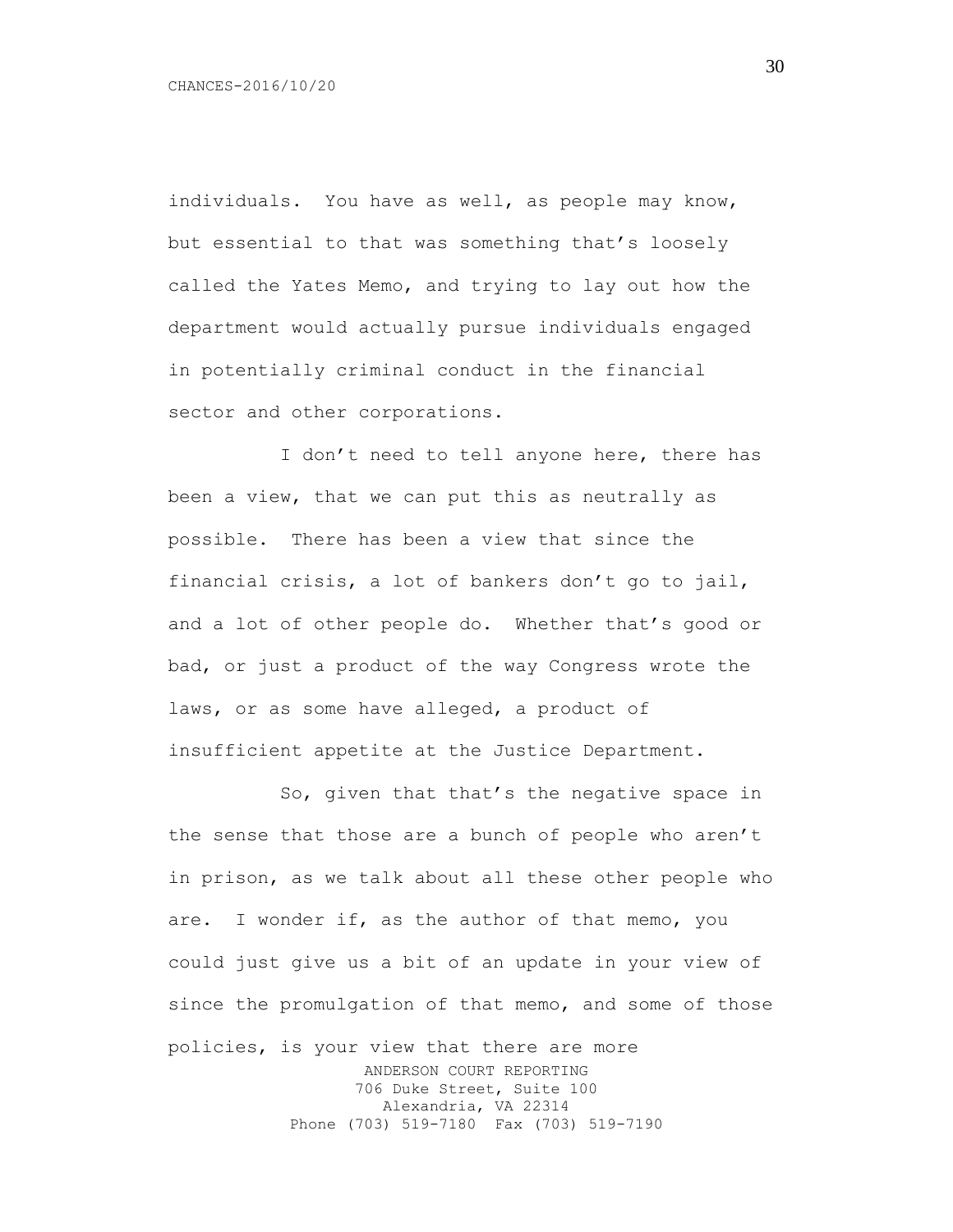investigations, or indictments for that kind of financial misconduct. Or, what do you see as the update here on the road ahead?

MS. YATES: And for those of you who are not intimately familiar with the Yates Memo, and good for you if you're not, this was our effort really to take a step back and look at how were approaching a whitecollar prosecutions. And to make sure that we were doing everything we possibly could to hold individuals who are responsible for those crimes to hold them responsible. And in doing that we've changed some of the practices that we've had internally, and we also changed what we expect of companies when they are cooperating with us in our investigations.

ANDERSON COURT REPORTING 706 Duke Street, Suite 100 Alexandria, VA 22314 Phone (703) 519-7180 Fax (703) 519-7190 Again, not to go out and get some quota of corporate heads, but rather to make sure that we are doing everything we can to hold them responsible, because we know how important that is. That, you know, nothing deters corporation misconduct like the prospect of going to prison, and that we shouldn't have two systems of justice out there, where folks in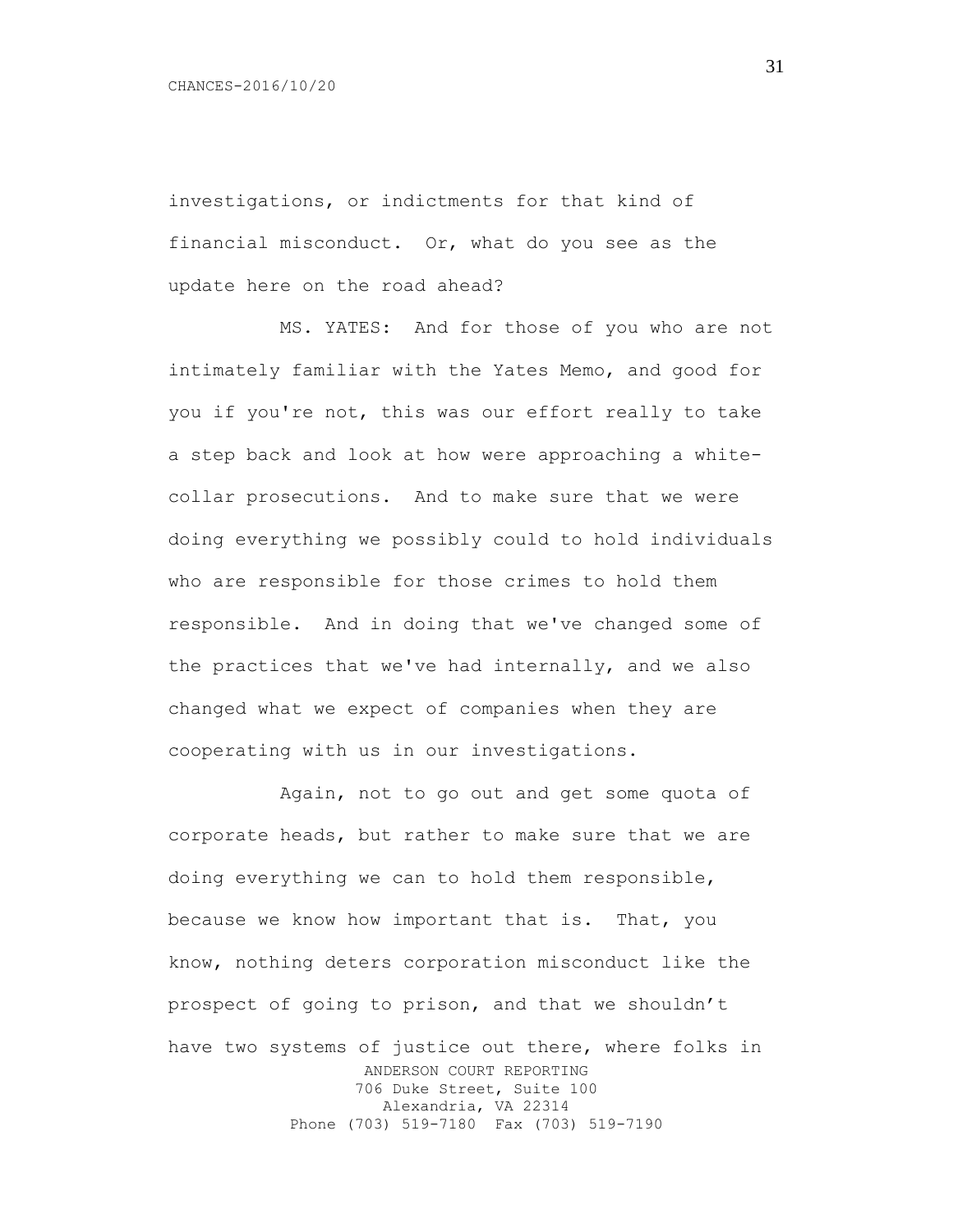one socioeconomic group who commit one type of crime go to prison, but folks who commit a different type of crime don't.

And so, our purpose was to try to make sure we were doing everything we could. And we've seen a real difference at the Department of Justice already, in how our prosecutors are approaching these investigations. It can be something as simple as ensuring from the very beginning, even of a civil case when we are looking at a company, that we are looking at individuals from the very beginning of that case, and actually filing civil suits against individuals now, and not just the entities.

ANDERSON COURT REPORTING 706 Duke Street, Suite 100 Alexandria, VA 22314 Phone (703) 519-7180 Fax (703) 519-7190 Looking at them from the beginning is essential, because if you do a corporation investigation, and you just look at the company for years, it's virtually impossible to go back and try to unwind that then, and focus on the individual. So, we've seen a real difference in how our prosecutors are approaching these cases. Importantly we've seen a difference in how corporations are cooperating with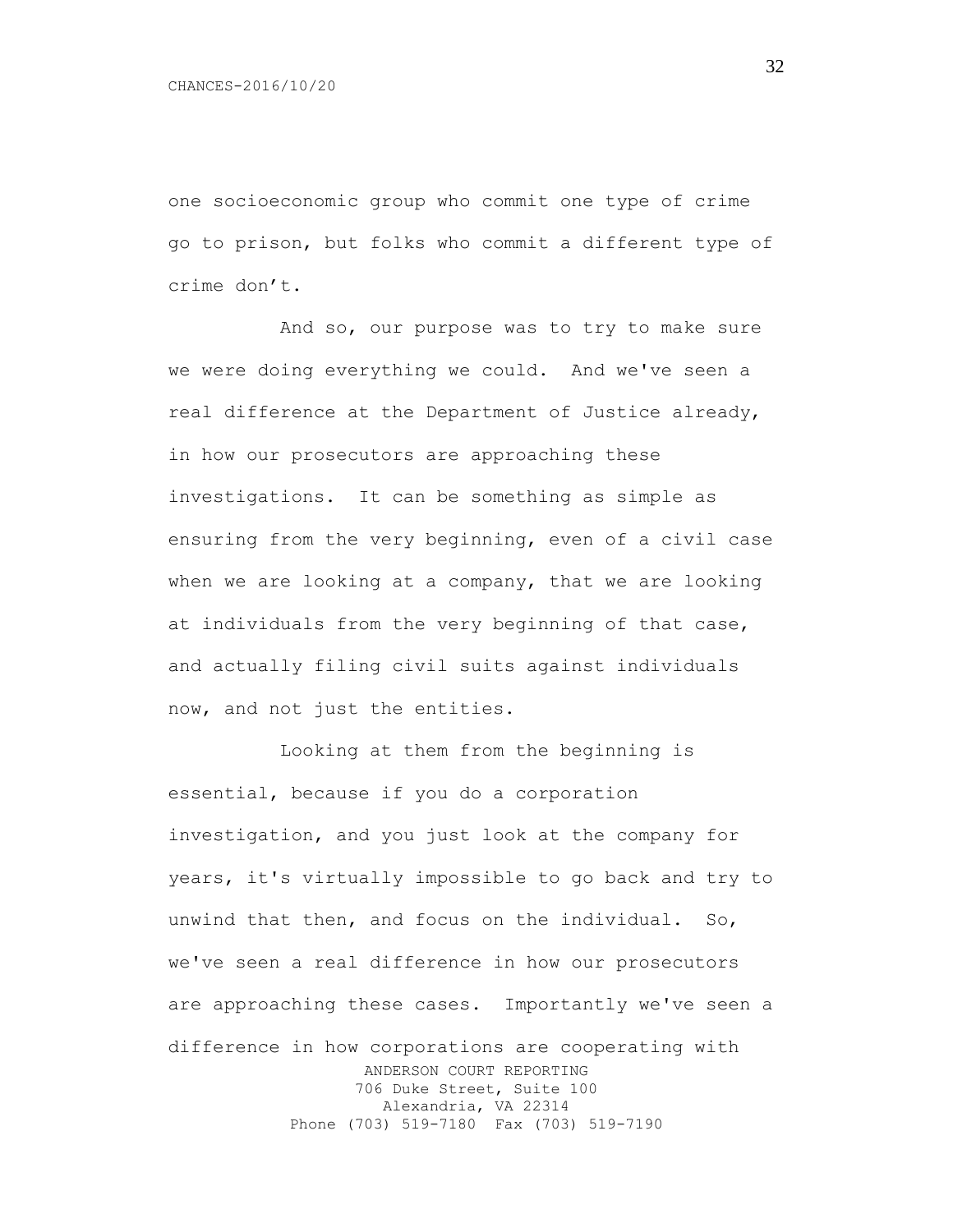us; we've told them from now on, if you want any credit at all for cooperation, you have to tell us who did what. That the sort of passive voice, mistakes were made, but you don't identify who, won't cut it anymore. No credit for cooperation.

And so, we've seen a real difference in the type of information that we are getting from companies. Now, I can't tell you how many prosecutions that will train (inaudible) into, and what that's going to mean, but that was never the goal to have a specific number, the goal was to make sure that we are fulfilling our responsibility, we are doing everything we can to make sure that those who are responsible are held accountable.

ANDERSON COURT REPORTING 706 Duke Street, Suite 100 Alexandria, VA 22314 Phone (703) 519-7180 Fax (703) 519-7190 MR. MELBER: We'll go to questions. These are your questions. Here the first one, "DOJ recently announced phasing out private contractors for BOP facilities, some for-profit companies are entering into community corrections. What practices is the DOJ considering to ensure evidence-based services for reentry and recidivism reduction when privately-run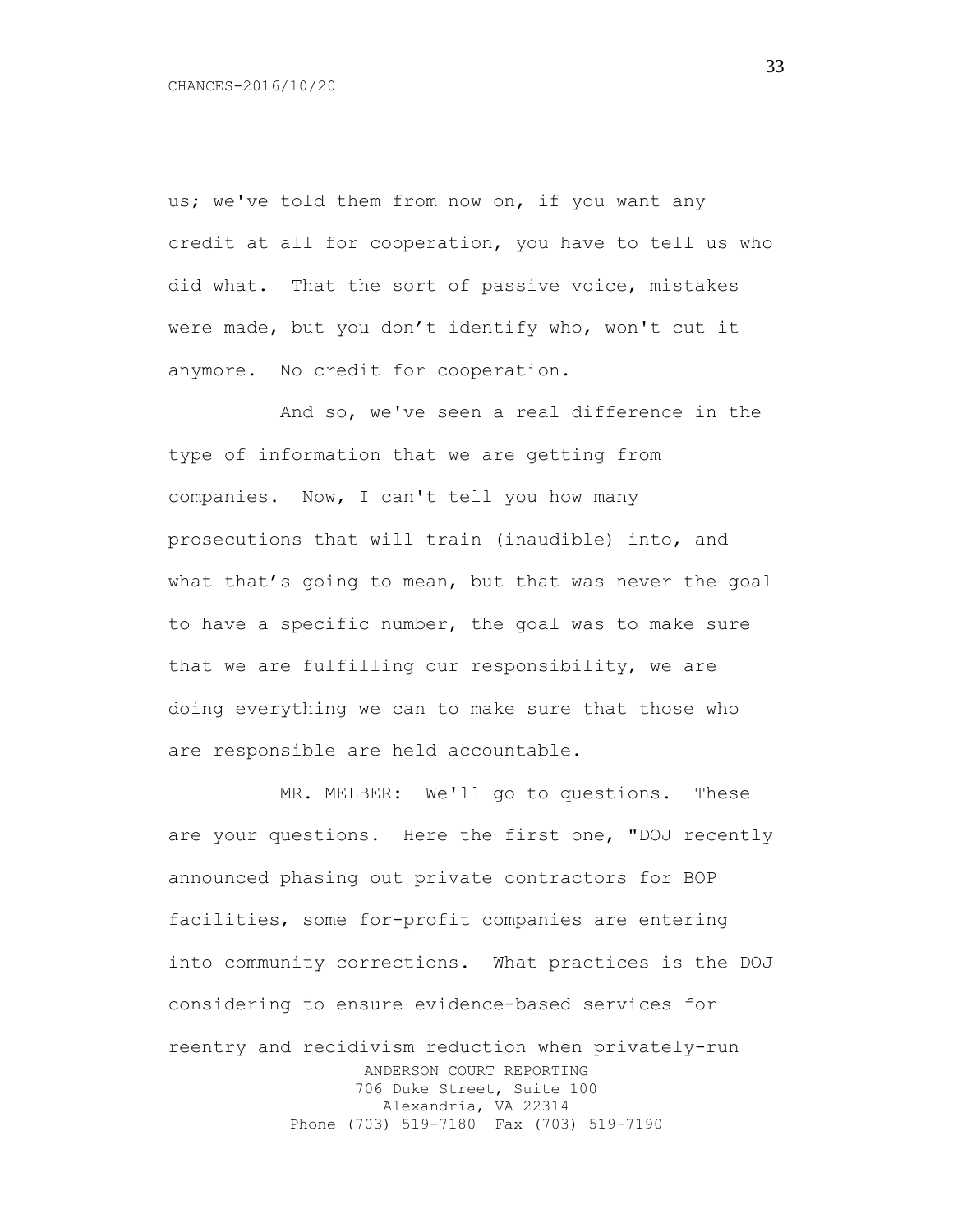community corrections companies are involved?

MS. YATES: This actually is one of three areas where we've been doing a really deep dive at DOJ, and where we'll be announcing in a few weeks some significant changes to how we are running certain programs, reentry services at the Bureau of Prisons. And one of those is our halfway houses. And you mentioned, right now our halfway houses are all privately run in the federal systems but there are scores of contracts where there are lots of different providers that have many different statements of work, and so one of the things that we've been looking at is standardizing that statement of work, and having some very specific requirements about what those halfway houses must provide.

ANDERSON COURT REPORTING 706 Duke Street, Suite 100 Alexandria, VA 22314 Phone (703) 519-7180 Fax (703) 519-7190 We'll be able to tell you more, but I can't jump ahead because there's an announcement coming in a few weeks on all of these things, but you'll see where we are going to be making some very specific requirements of these halfway houses to ensure consistency across the board as well as what those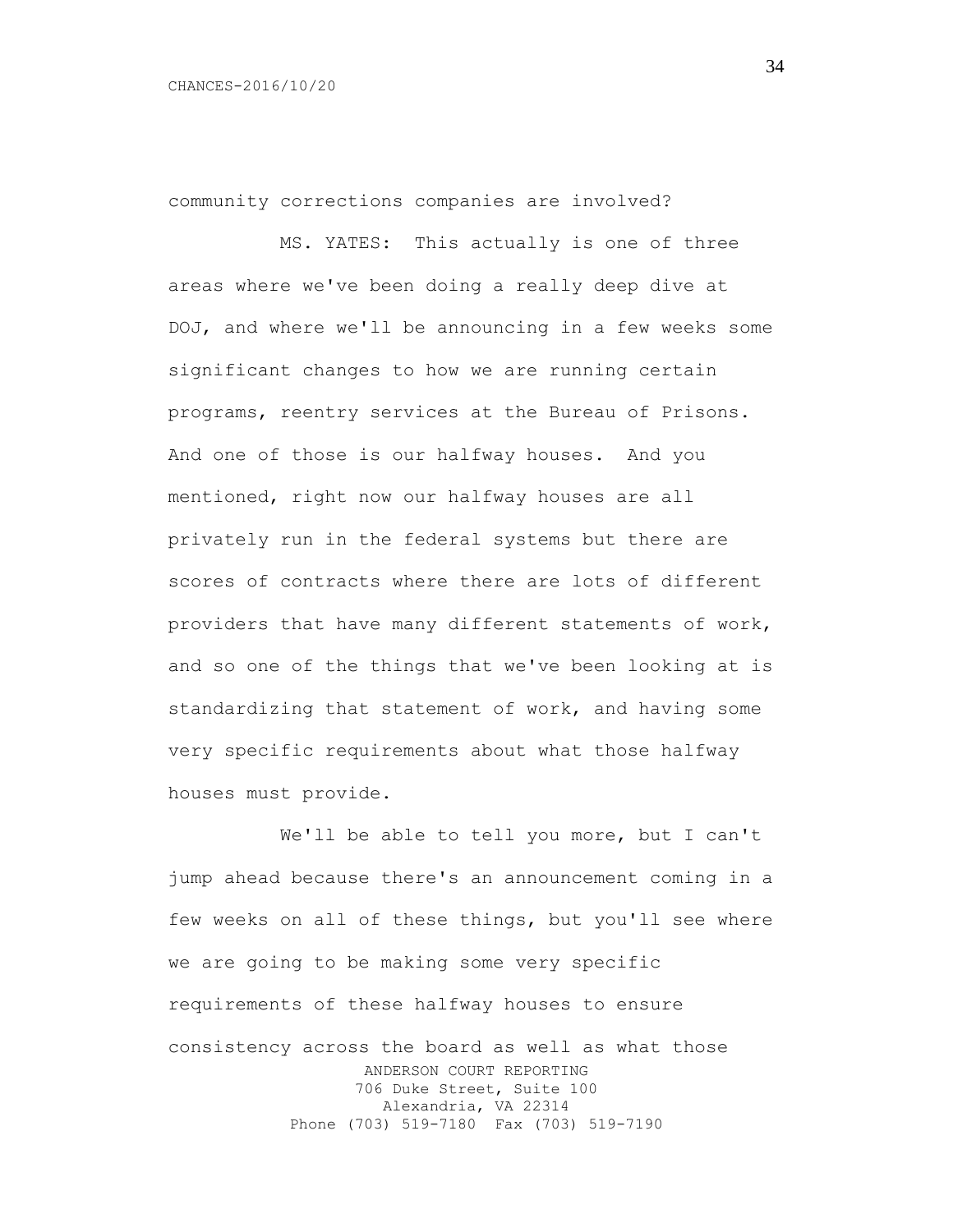specific requirements are going to be.

MR. MELBER: I have a question here that was written artfully, but is basically about Hillary Clinton or Donald Trump, so I don't know how you'll handle it, but --

MS. YATES: I can tell you right now, you won't get an answer.

MR. MELBER: But it's also more broadly about the future and about the sentencing reform and the (inaudible), some of what you've mentioned there. So, the question is, "The DOJ is doing a remarkable job at reentry, but are you concerned that with a change in administrations, whatever that may be, there might be a loss of focus on reentry, how should this focus continue after the election?"

ANDERSON COURT REPORTING 706 Duke Street, Suite 100 Alexandria, VA 22314 Phone (703) 519-7180 Fax (703) 519-7190 MS. YATES: Well, I can tell you that I, and everybody else at DOJ, looking way beyond the 91 days left, that we have in this administration. But who is counting, right? And that's because we are trying to put in place, not only what we can do right now in this administration, but to have a framework for our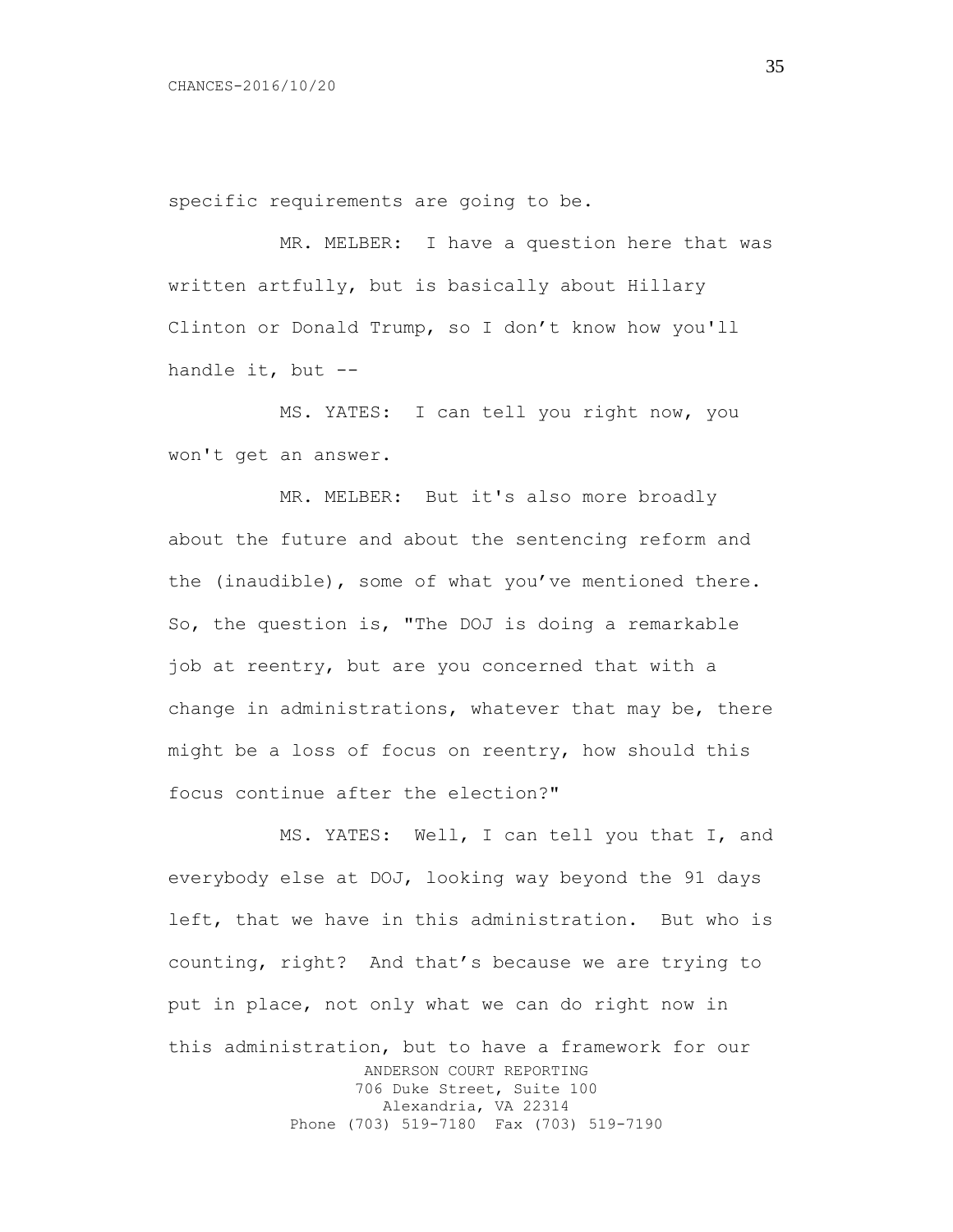successors, a really detailed framework. In some of the areas where we are reforming in BOP in programming and education, and the work in the halfway houses, that will lay out for them: this is what we can do right now in the Obama administration, and here are the specifics of what we think needs to be done in the next administration; obviously up to them, whether they want to do that or not.

But you know this is an issue on which I think there is bipartisan support, whether it's President Trump or President Clinton, maybe I'm naïvely hopeful that everybody would recognize the imperative to follow through and to do more to equip people with the tools that they need. They recognize the imperative from the right-thing-to-do standpoint, but also the fiscal and public safety side as well. So, we are going to have a blueprint for them if they are interesting in following it.

ANDERSON COURT REPORTING 706 Duke Street, Suite 100 Alexandria, VA 22314 Phone (703) 519-7180 Fax (703) 519-7190 MR. MELBER: All right. This says, "Since racial injustice is an institutional and systematic challenge, in this area what do you put in place to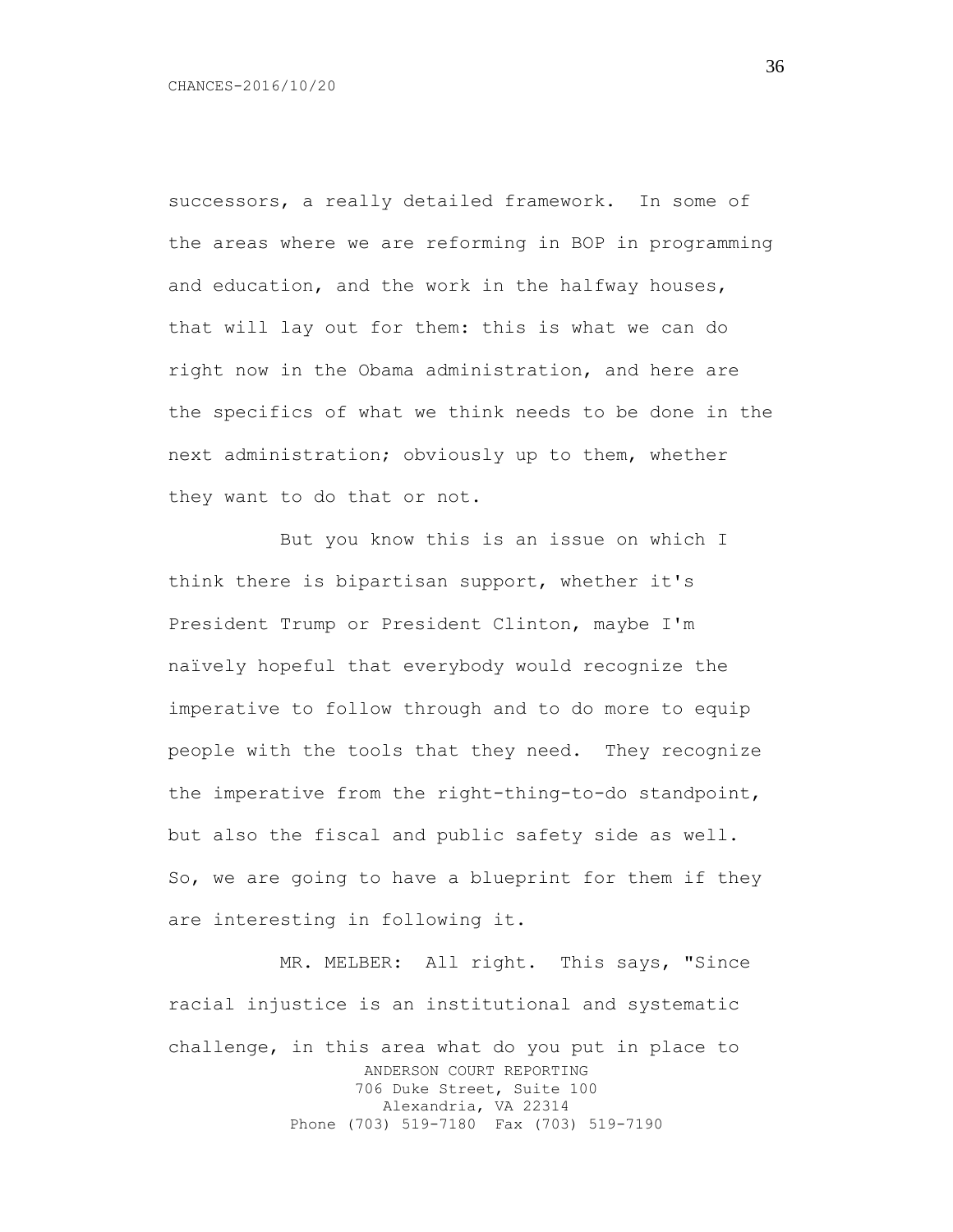make sure that reentry programs are not run disproportionately, and that there are opportunities for all."

MS. YATES: Well, certainly in the reentry programs that we are running within the Federal system here, that's an absolute imperative. And I don't think that that's really been an issue in the federal programs, but maybe somebody here will tell me otherwise, in the audience. But what we also do, a lot of our work in this area is done, not in the federal system because we have a relatively small percentage of the overall number of inmates in the country. Obviously the vast majority are in the state system, and the Department of Justice's work doesn't end just at the federal door.

ANDERSON COURT REPORTING 706 Duke Street, Suite 100 Alexandria, VA 22314 Phone (703) 519-7180 Fax (703) 519-7190 We really do a lot of work in state systems as well through our grant programs. For example, over the last few years, I think DOJ alone has given \$440 million in Second Chance Act Grants that go to reentry services providers, all over the country that are providing services at a variety of ways, and there are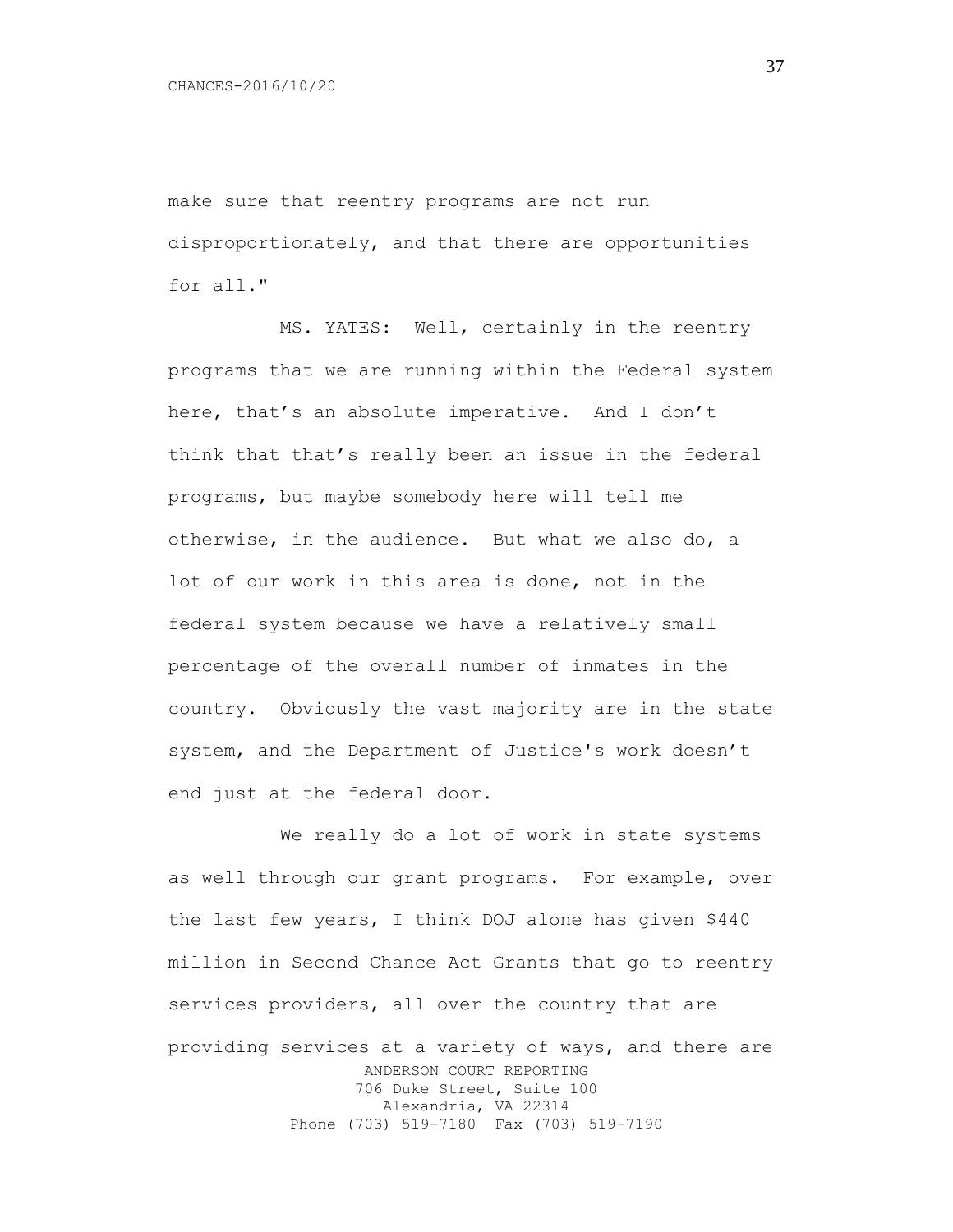very stringent requirements to those grants, both in terms of qualifying for those, and in the follow up that's done later.

Now, I'm not going to pretend -- just as in any kind of grant, I'm not going to tell you that there won't ever be a problem with any grantee. I'm sure that there are some out there, but we work really hard to make sure that not only our programs are effective, the programs that we are funding, but that they are applied fairly and equally as well.

MR. MELBER: This is a question that touches on, I believe some reforms made it at the administration level, but it asks, "Is the Justice Department looking at the continued effects at the use of solitary confinement, and specifically its impact on how individuals reenter into the general population?"

ANDERSON COURT REPORTING 706 Duke Street, Suite 100 Alexandria, VA 22314 Phone (703) 519-7180 Fax (703) 519-7190 MS. YATES: We have. In fact we have made a dramatic change within the Federal Bureau of Prisons, and how we are using solitary confinement that is being in the final stages of implementation now, which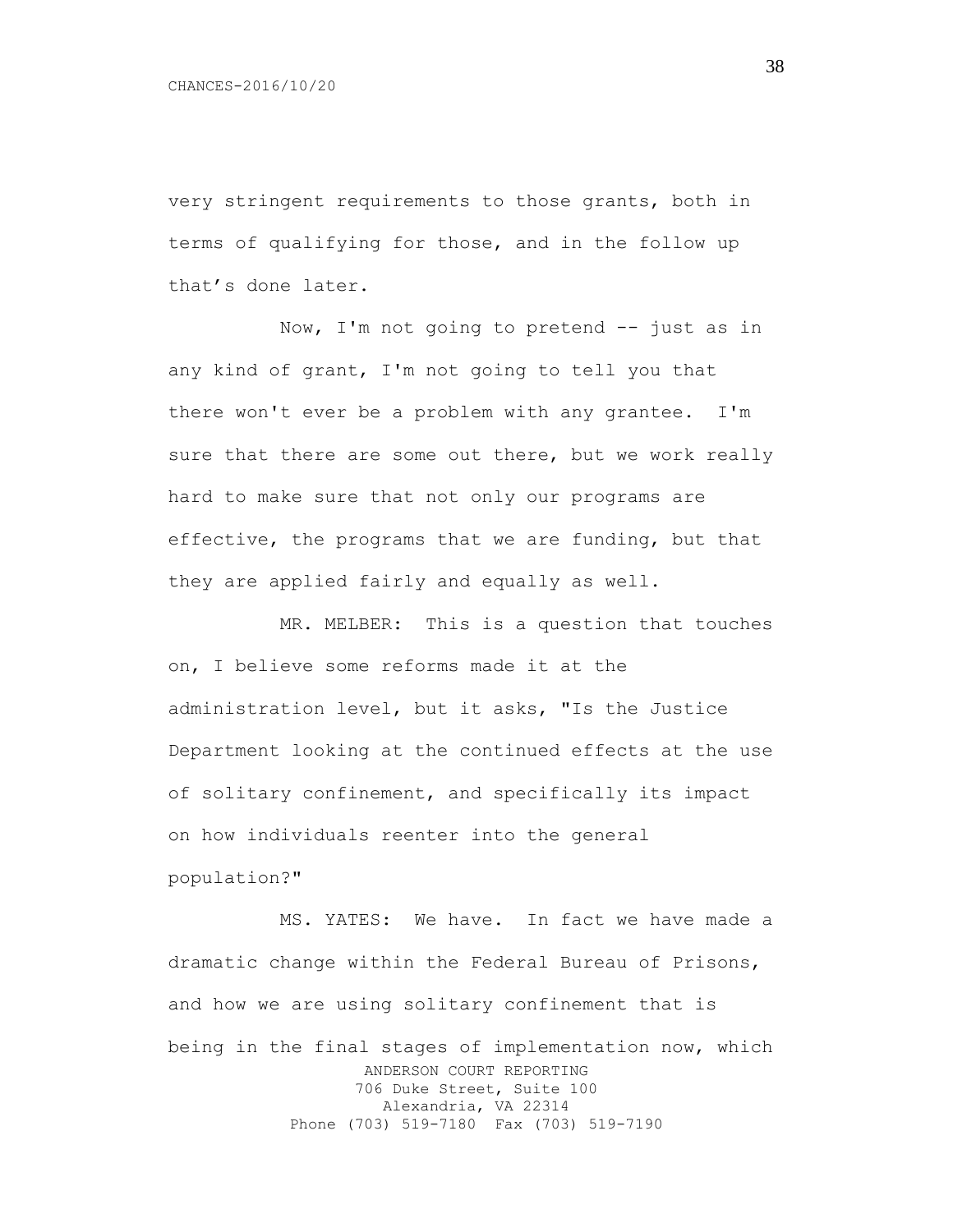will substantially reduce the use of segregated housing, solitary confinement in the federal system. And BOP has, certainly, work that they do, and as they move individuals from different security levels, whether it's from high to medium, or from solitary to wherever they may be going from there, I'm sure that there's more work that needs to be done there, but it's something that we are very attuned to.

MR. MELBER: I'm going on this final question, which is a good one, and kind of a blue-sky one. "If you had complete freedom to change any single thing about how we approach criminal justice in the United States, what would it be?"

MS. YATES: I only get one?

MR. MELBER: Only one, but it's anything. And this is a little like, if everyone remembers Aladdin, you can't wish for more wishes. (Laughter) Not allowed.

ANDERSON COURT REPORTING 706 Duke Street, Suite 100 Alexandria, VA 22314 Phone (703) 519-7180 Fax (703) 519-7190 MS. YATES: Wow! I'm having a really hard time picking just one, but if I had to choose -- I'm going to give you one, but then I can't help but make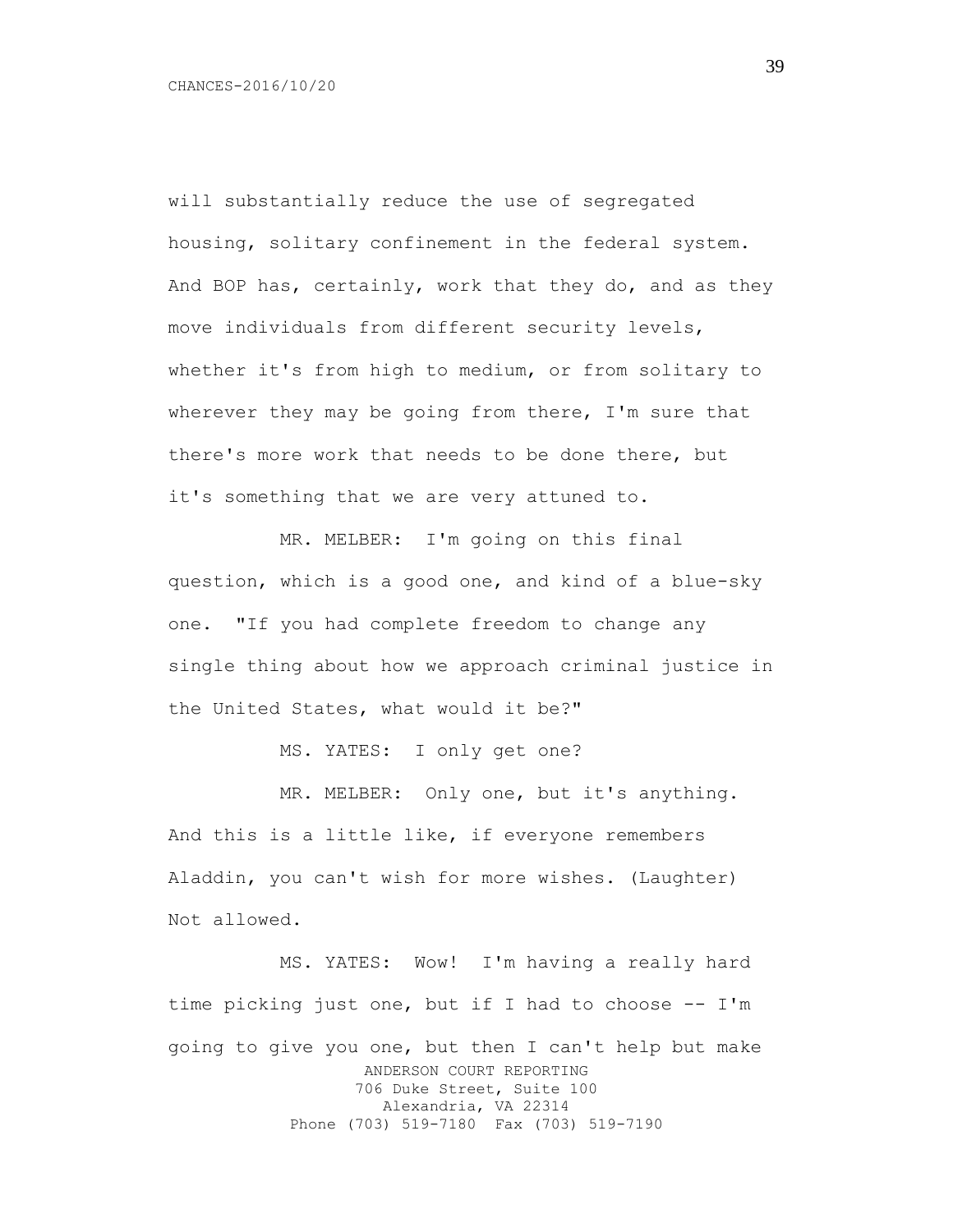a plug for a couple more too.

MR. MELBER: Okay.

MS. YATES: But the one that I would give, I think that is sort of fundamental to all of this, it would be sentencing reform, not just in the federal system but in the states as well, you know, because through the President Clemency Initiative, I review all of the favorable recommendations that we are making to the White House, and I see individuals there who committed crimes that I think should be held accountable and ought to be punished.

But you know, there are folks out there that relatively low-level street drug crimes, and they came to the federal system, and because of the Three Strikes Law that we had in place, they then got mandatory life. You know, I read these petitions of individuals who will die in federal prison for a nonviolent drug crime, and that's just not right.

ANDERSON COURT REPORTING 706 Duke Street, Suite 100 Alexandria, VA 22314 Phone (703) 519-7180 Fax (703) 519-7190 And so I think at its core, while there are lots of other things we need to do, we have to have proportional sentencing. Not just because it's the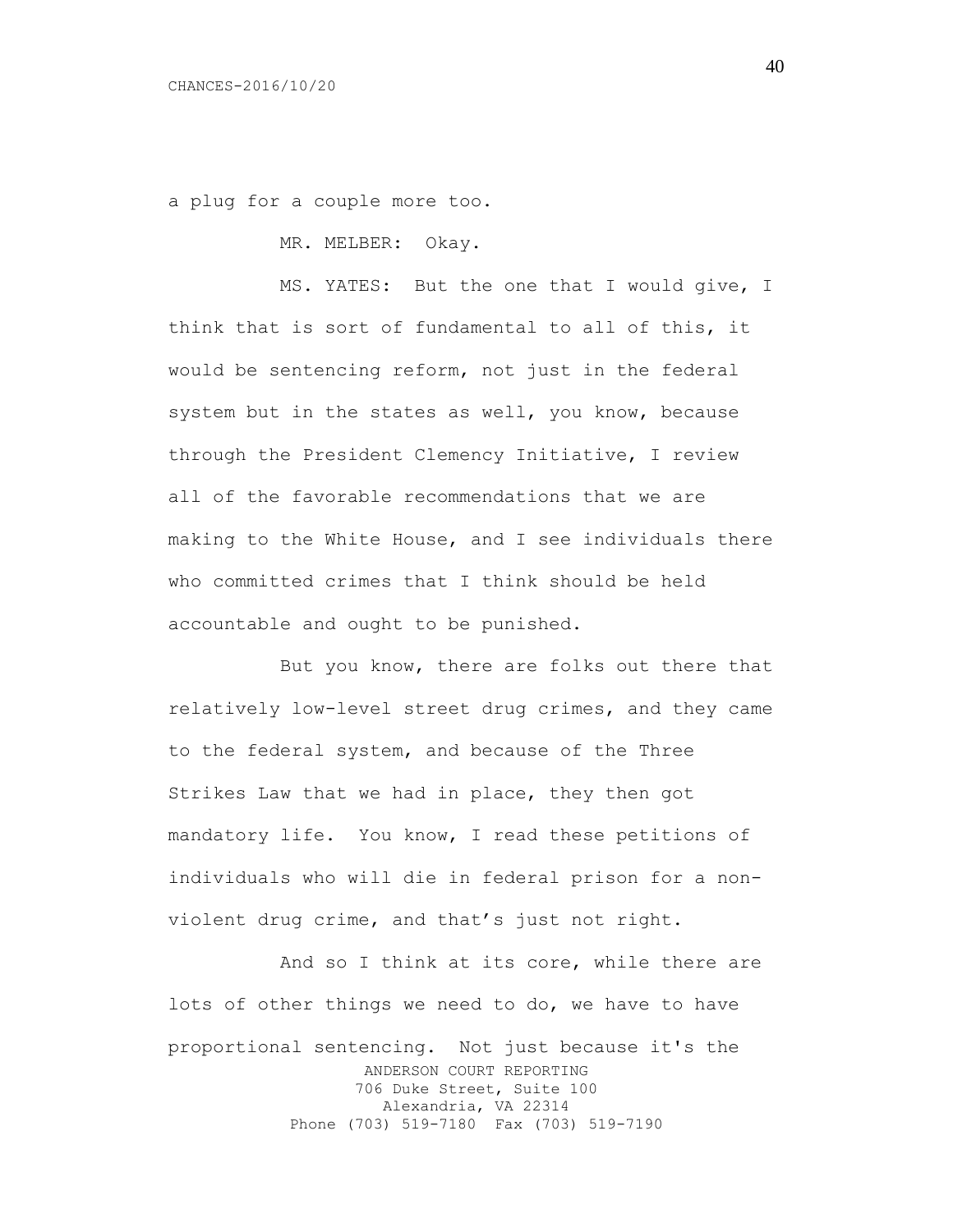right thing to do, vis-à-vis these individuals, but because I've seen the impact that the absence of that proportionality has on the public's confidence, and their criminal justice system. And I think when the public loses confidence in their criminal justice system that it all falls apart.

And so that, if I have to pick just one on the spot, that's where I'd go. But we have other work in reentry and mental health, and policy community relations, all of these things are also really critical components of a criminal justice system that engenders the trust of the public we serve.

MR. MELBER: Excellent. Well, as we reset, with the next panel, is on Policy and Recidivism and Reentry agenda item. Please, join me in welcoming and thanking Sally Yates, Deputy Attorney General, for being with us. (Applause)

MS. YATES: It's my pleasure. Thanks, Bob. MR. MELBER: I really appreciate it. Second Panel/Policy Options… starts here.

> ANDERSON COURT REPORTING 706 Duke Street, Suite 100 Alexandria, VA 22314 Phone (703) 519-7180 Fax (703) 519-7190 MR. NUNN: All right. So, welcome back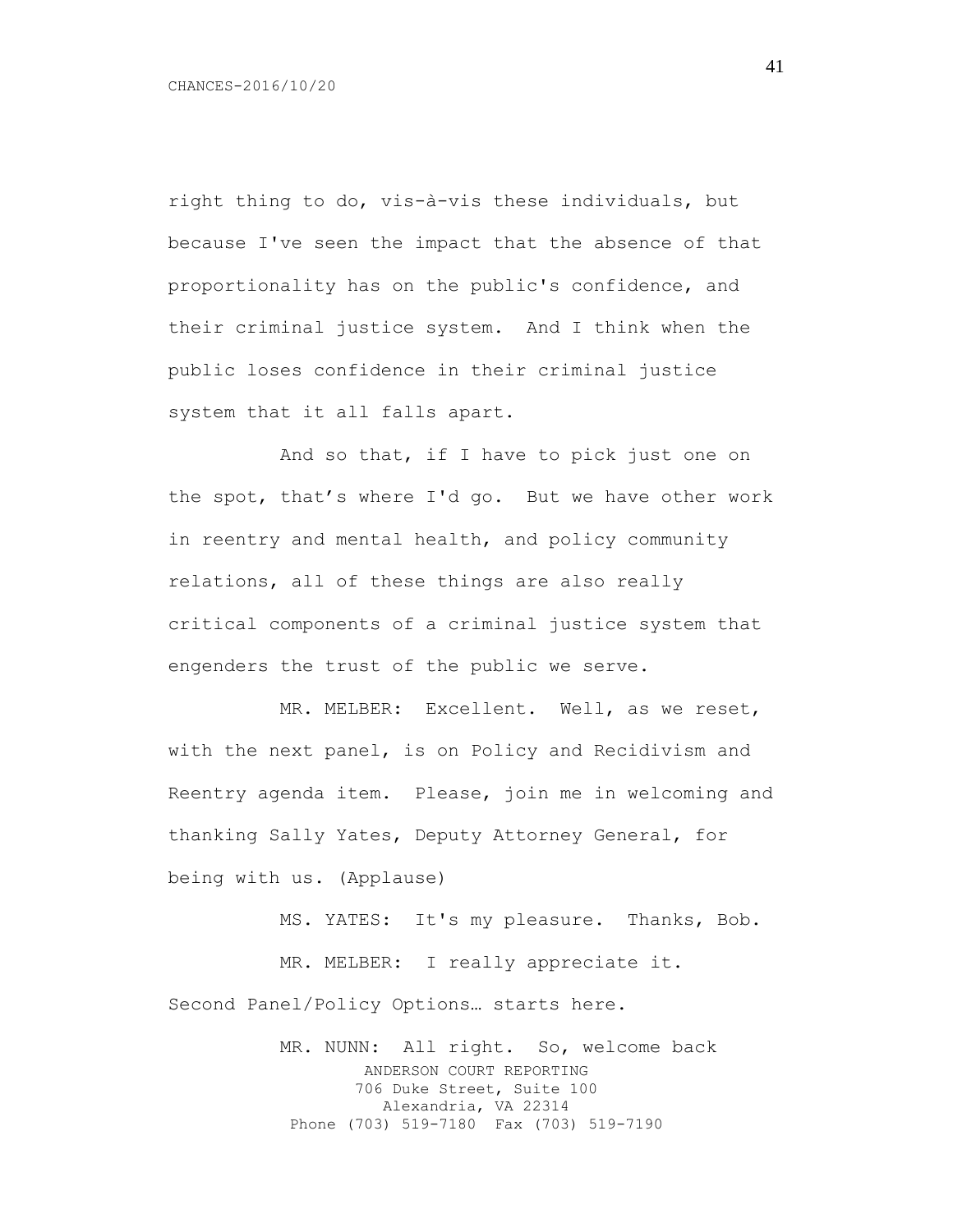everyone. Thank you, for joining us for our second panel, Roundtable: Policy Options to Reduce Recidivism and Aid Reentry. So, welcome back. We are excited to start our second panel here. I'm going to give some very quick introductions, but then we'll get right to it. As with the panel, there will be an opportunity for Q&A at the end of this panel, so if you go to the cards underneath your seats, and write down any questions that occur to you we'll get to those. But first, I just think we have a terrific panel. I'm going to give some very quick introductions. The full bios are in your program.

So starting down next to the podium, we have Professor Anne Piehl, who is the Professor of Economics at Rutgers University, where she was a Director of the Program in Criminal Justice and has a distinguished record of research on a variety of topics including crime, incarceration and reentry. And Anne is one of our proposal authors today.

ANDERSON COURT REPORTING 706 Duke Street, Suite 100 Alexandria, VA 22314 Phone (703) 519-7180 Fax (703) 519-7190 So, next to Anne, we have Nancy La Vigne. She is Director of the Justice Policy Center at the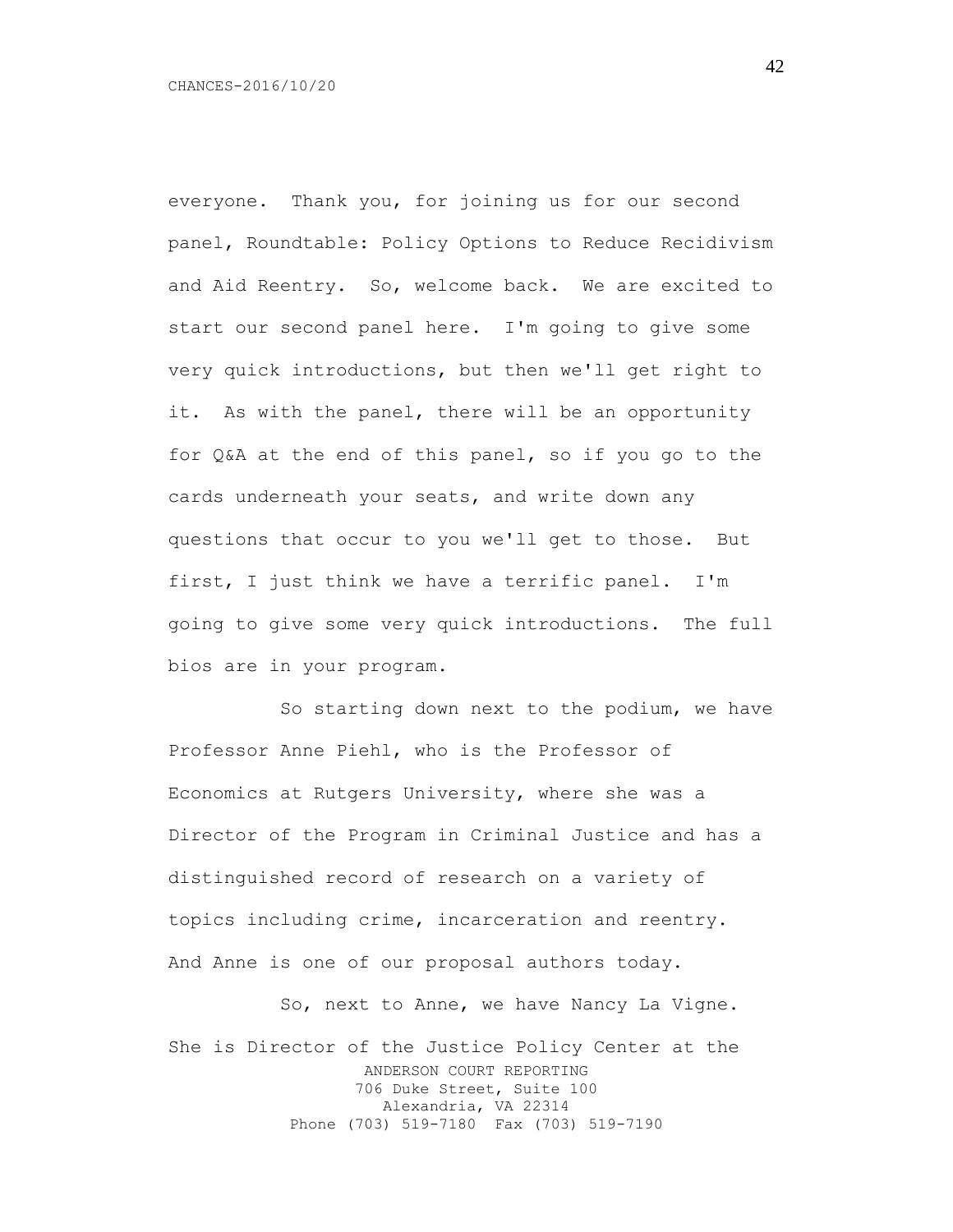Urban Institute. She has written very widely and worked on a variety of problems around the reentry, and notably was part of the National Institute of Justice in the Office of Justice Programs in the DOJ.

And then next to Nancy, we have Sheriff Tom Dart, who is the Sheriff of Cook County, Illinois. There he is focused on a number of issues included those related to mental illness, and previously he served as a Prosecutor and also as a State Legislator.

Next to Sheriff Dart, we have Sister Donna Markham, who is the President and CEO of Catholic Charities, where she is the first woman to hold that position. Sister Donna is also a Clinical Psychologist who has worked extensively in behavior health services.

ANDERSON COURT REPORTING 706 Duke Street, Suite 100 Alexandria, VA 22314 Phone (703) 519-7180 Fax (703) 519-7190 And then finally we have Fred Patrick who is the Director of the Center on Sentencing and Corrections at the Vera Institute. There Fred is focused on the role of education and credential attainment in reentry. Previously he helped lead multiple criminal justice agencies in New York City.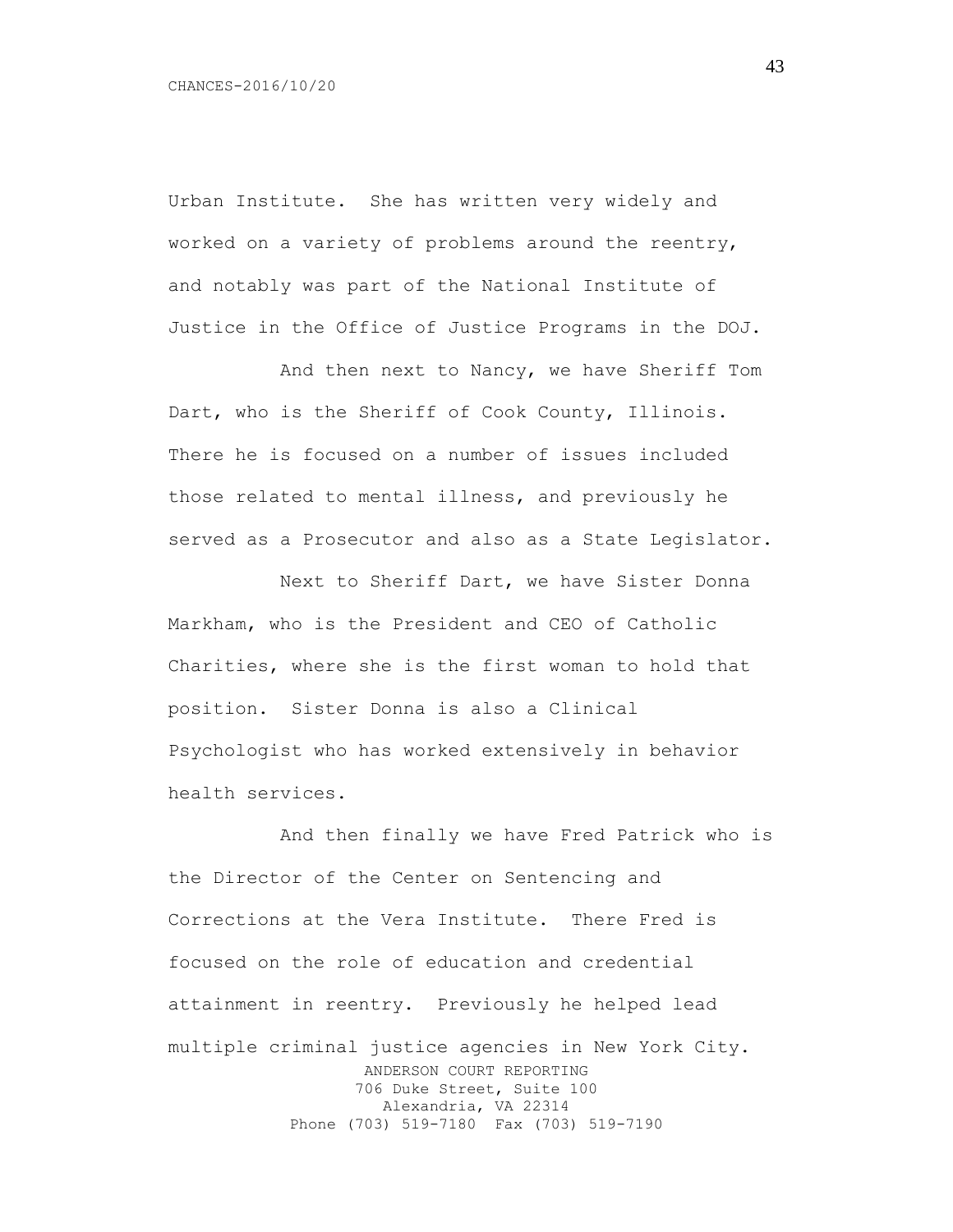So, with that, I'd like to turn it over to Professor Piehl for her presentation.

MS. PIEHL: All right. If can only get this screen going. Here it comes. Great. So, apparently all you have to do here is ask. So, thank you so much for having me here today to talk about a couple of ideas about putting time limits on the punitiveness of the criminal justice system, that's the topic of my talk today.

But I want to thank The Hamilton Project more generally for drawing attention to these issues. Some of us have been working on criminal justice topics for a very long time, and as we all know, much of the action is in the states and localities, but I think there's a real role for federal leadership, and I think that The Hamilton Project bringing attention to these issues is really helpful for getting serious policy attention to what could be some difficult issues.

ANDERSON COURT REPORTING 706 Duke Street, Suite 100 Alexandria, VA 22314 Phone (703) 519-7180 Fax (703) 519-7190 What I'm going to talk about is a very small part of the overall criminal justice landscape. And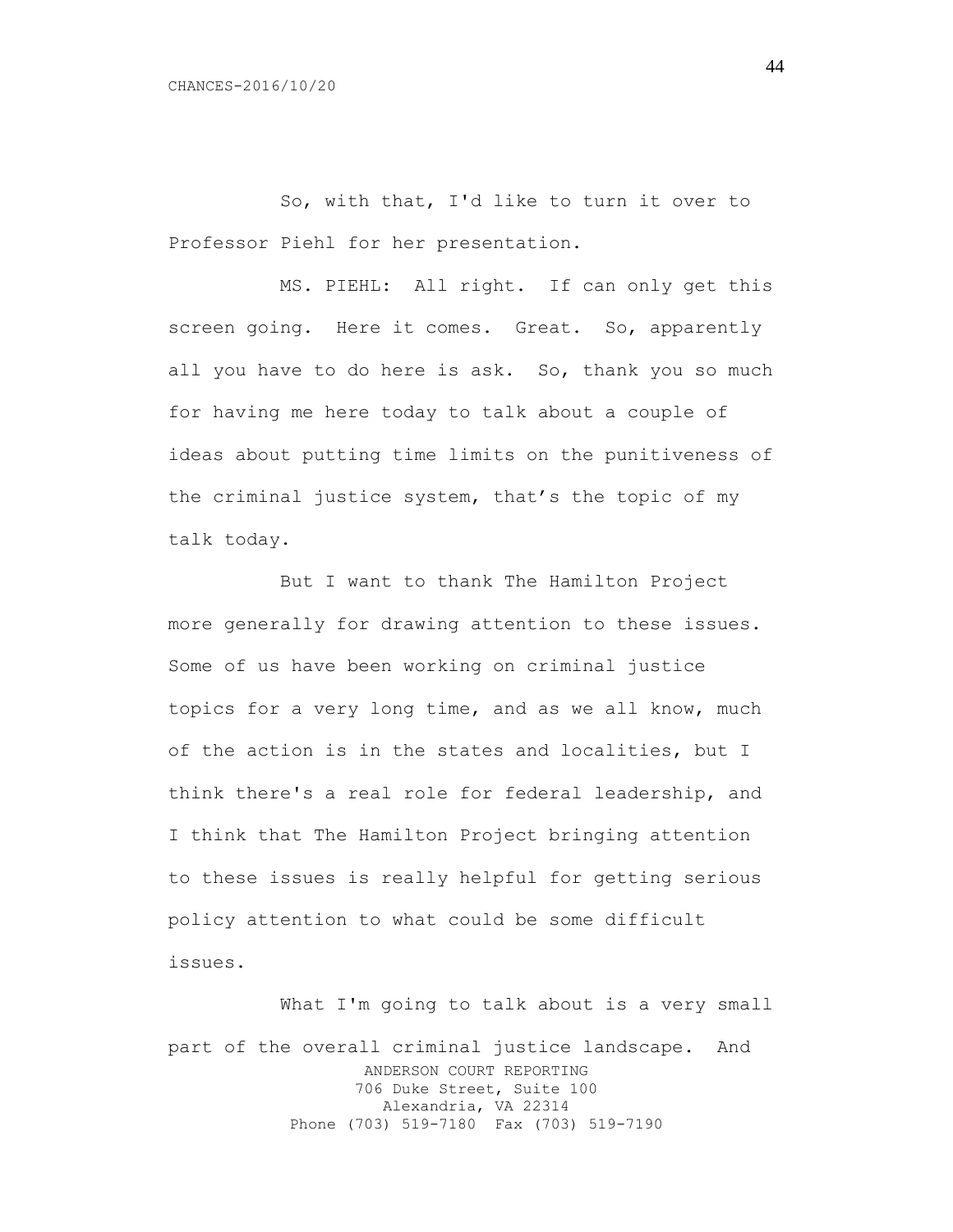I'm going to offer some policy recommendations at the end of my 5 minutes, so I have to get right to it. Policy analysis is hard work when there are tradeoffs and you are setting off some values or opportunities against other ones, but the part I'm talking about today is not very complicated. I'm going to set some, what I think are very reasonable solutions that don't involve a lot of tradeoffs. Because as the Secretary stated in his introductory remarks, there's a lot of area in criminal justice where we can improve both justice and efficiency, and improve things in the economy, and that is true in the area of reentry.

So, let me start with a little context, Deputy Attorney General mentioned a couple of these things. Just a graph to visually demonstrate what an outlier the U.S. is among other countries. So our incarceration rate is 693 per 100,000, far above most countries that we generally compare ourselves to, and far above countries that we often don't even want to be in the same conversation with.

> ANDERSON COURT REPORTING 706 Duke Street, Suite 100 Alexandria, VA 22314 Phone (703) 519-7180 Fax (703) 519-7190 This translates into nearly 1 percent of the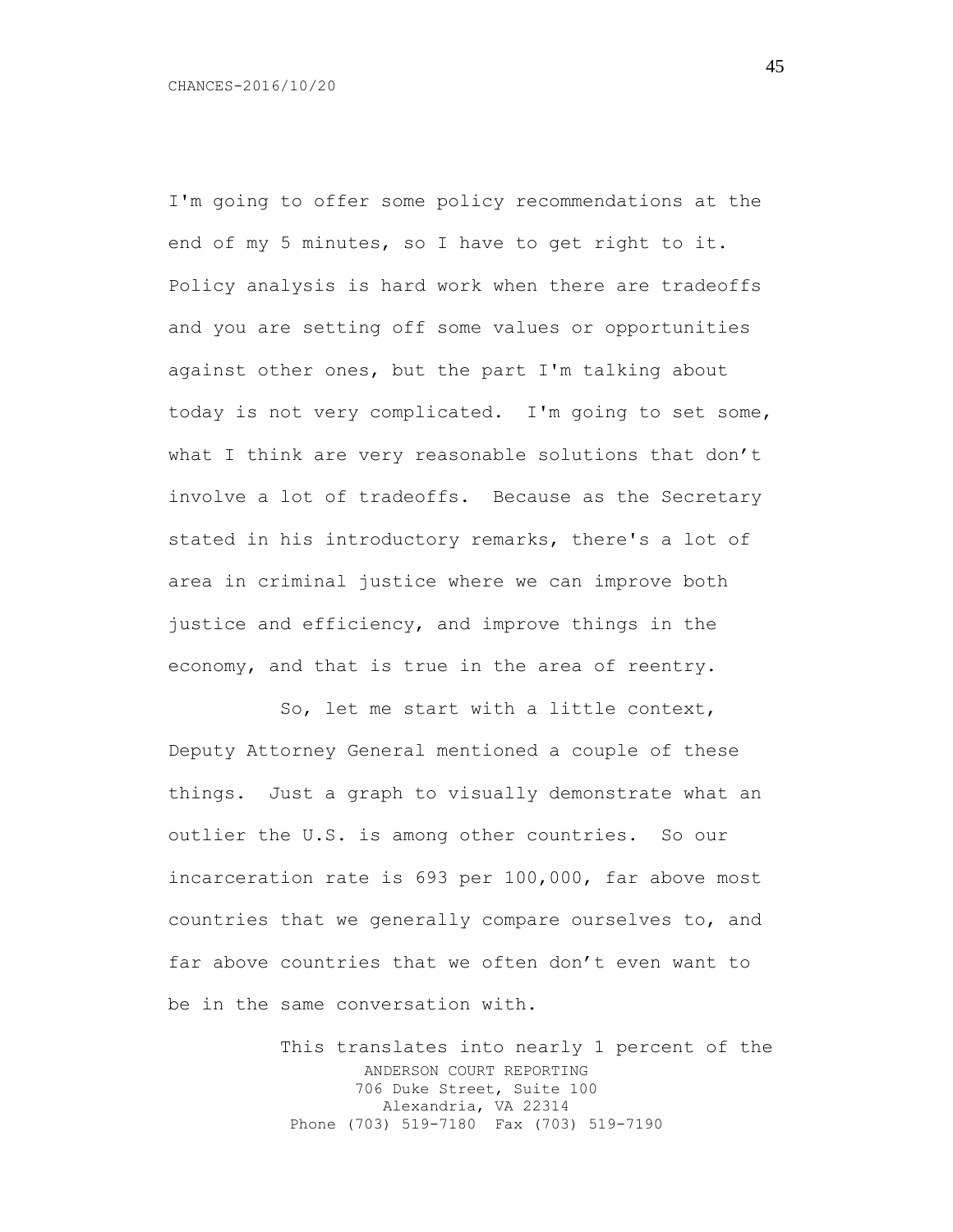adult population being under supervision by criminal justice system at any given time. And over time as more people move into the system and come out, we end up with a larger set of individuals who have past criminal convictions. It's a little hard to estimate, because we don't have great data on it, but about 10 percent of the U.S. population has criminal convictions, and everyone in the room knows that that's not equally shared across the population, those people are with fewer economic prospects, for example, are much more likely to have criminal convictions.

We are going to talk a lot today about collateral consequences. These are consequences outside the criminal justice system that accrue as a result of somebody's criminal convictions, and there are people on the panel who have more information than I do, about that, and more experience, and so I'm not going to go into detail on those. But are very wideranging, can affect your eligibility for benefits, eligibility likelihood of getting a job.

> ANDERSON COURT REPORTING 706 Duke Street, Suite 100 Alexandria, VA 22314 Phone (703) 519-7180 Fax (703) 519-7190 And although in theory we could be closely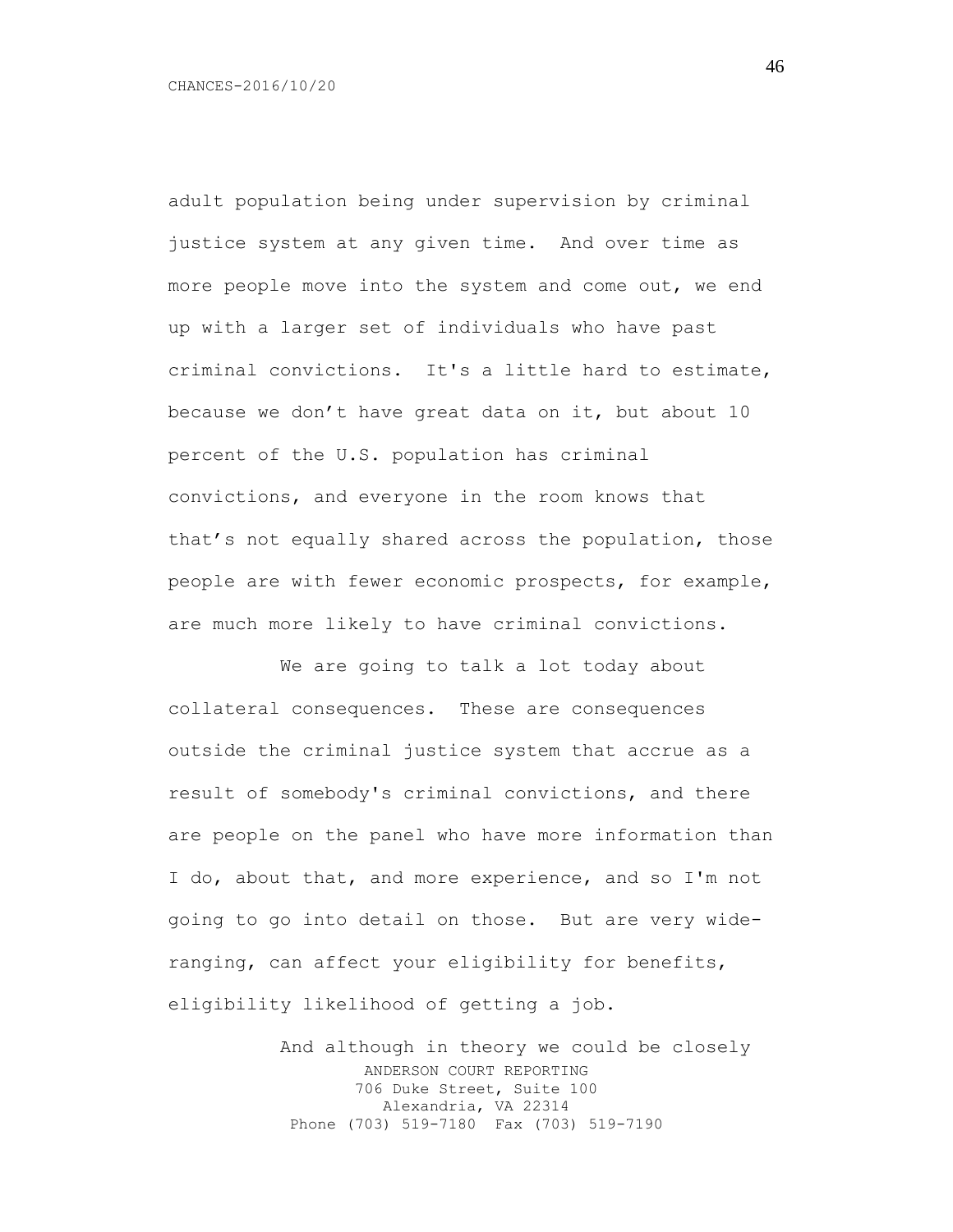tailoring these collateral consequences to particular offenders and particular offenses, in practice they tend to be generally applied; anyone with a misdemeanor, anyone with a felony, having particular exclusions. And these exclusions inhibit the ability of those who are trying to aid in reentry to help people get back into the economy and into civil society more generally.

And then just as a reminder, all this is taking place in the context of having quite low crime rates by our historical standards; the lowest in my lifetime. So, this is main point I want to make today, and the main point that's relevant for the principles that I'm going to talk about in just a minute. And that is the critical time for reentry is immediately is immediately after release from prison, those are the critical times where people are at the most risk and need the most support.

ANDERSON COURT REPORTING 706 Duke Street, Suite 100 Alexandria, VA 22314 Phone (703) 519-7180 Fax (703) 519-7190 So recidivism rates are quite high in the first year or two after release, but as time goes by, if one hasn't been arrested yet, one hasn't failed, in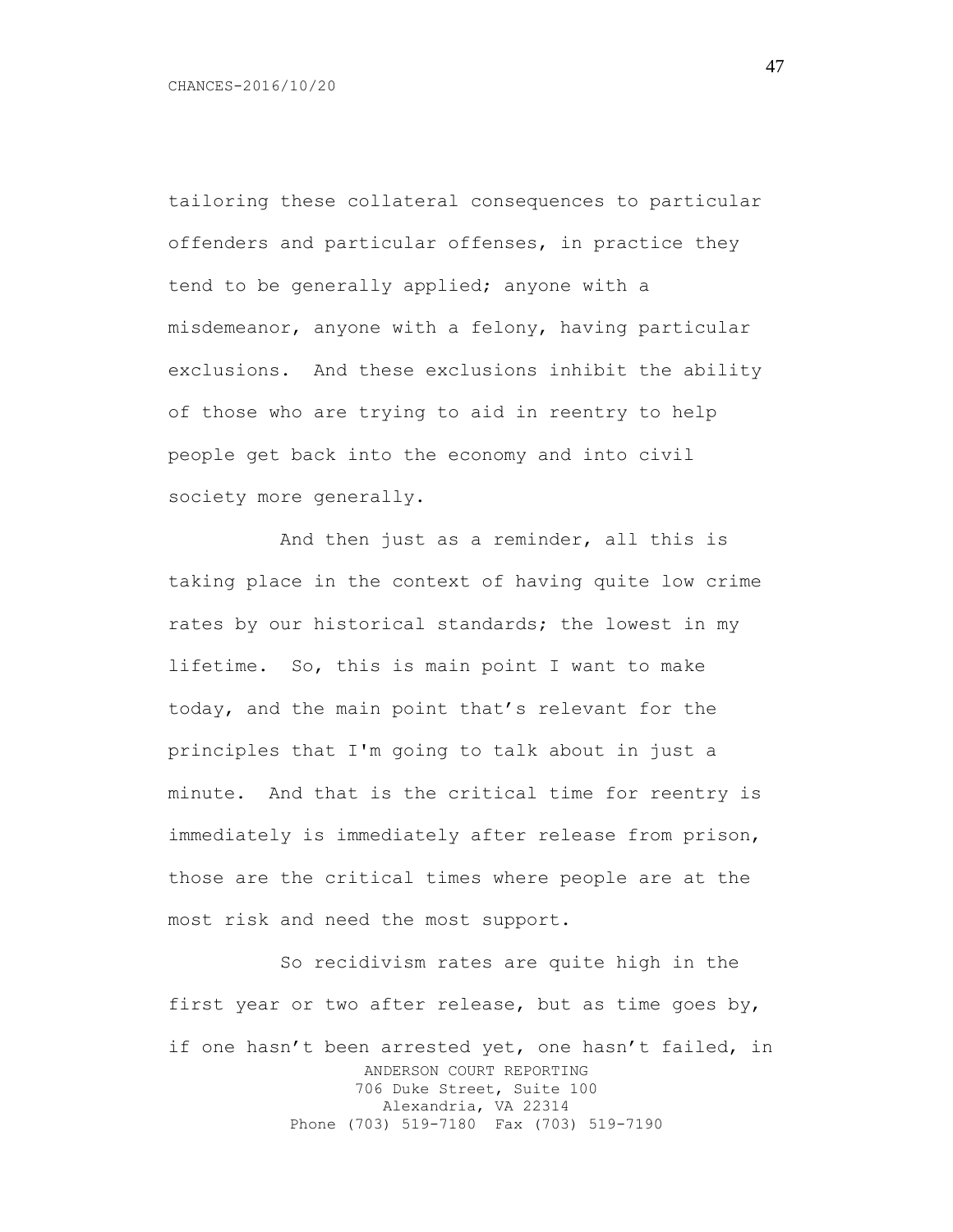the technological -- in the terminology of demography, they haven't failed yet, the chance that that you are going to get rearrested in your third or fourth or fifth year, if you haven't been arrested yet, get smaller, and smaller until it becomes really, not of practical policy significance.

Now if you can trust that which is a declining risk of criminality with the permanence of the status of being a former offender, and the permanence of these exclusions, you see that there's some opportunities for some very reasonable kinds of reforms. And that's all I'm talking about here today. States have implemented a number of these, but we are just getting started, a turn to correct what I think are some of the real overreach that happened over the end of the last century.

ANDERSON COURT REPORTING 706 Duke Street, Suite 100 Alexandria, VA 22314 Phone (703) 519-7180 Fax (703) 519-7190 So these seem like common sense. I can give you some examples later, and there are some examples in the paper, but consequences of prior criminal convictions should be targeted to enhance public safety. Okay? It seems pretty common sense. I think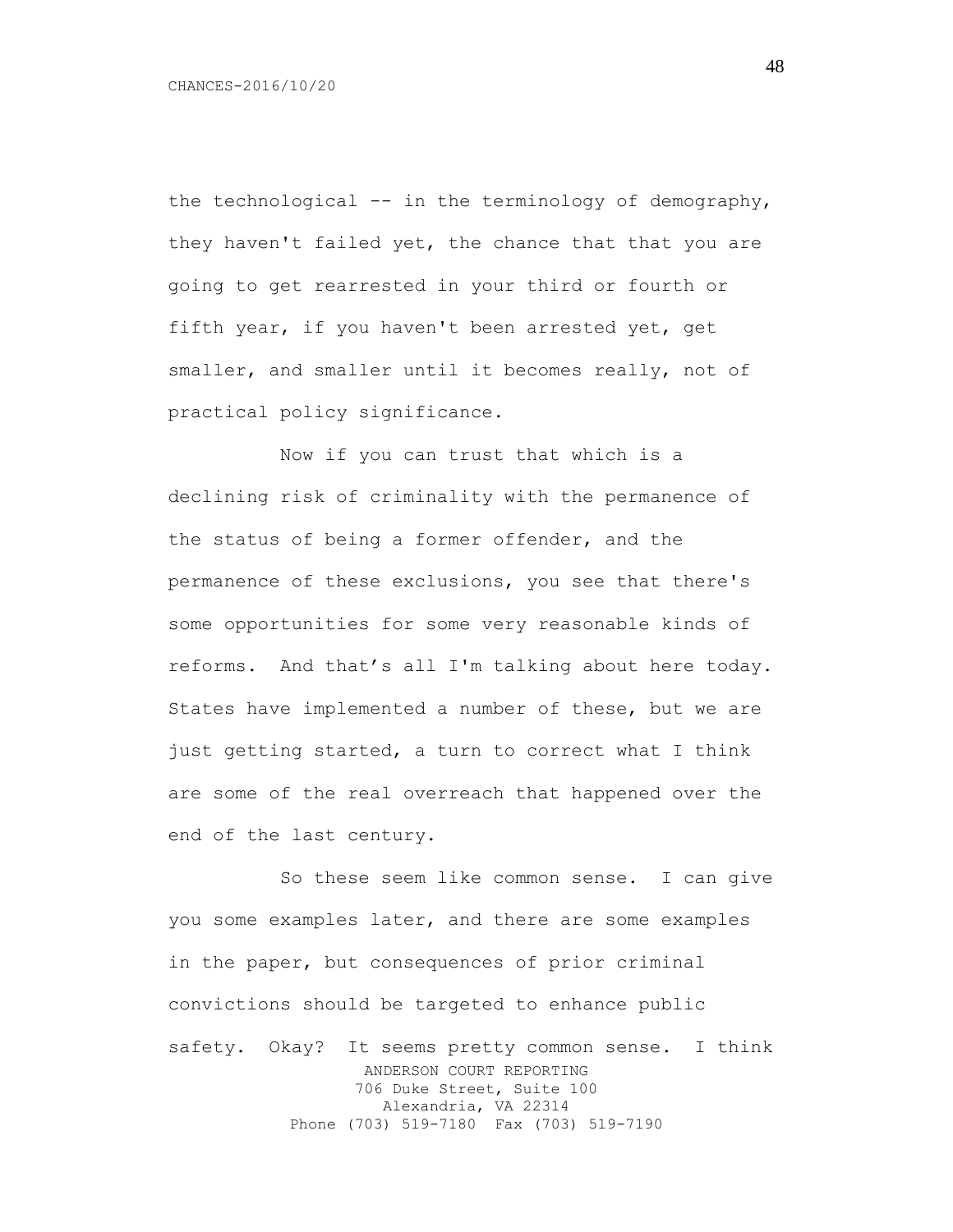that all jurisdictions that sentence criminal behaviors, state localities and the federal government, should establish a process for timelimiting information about the convictions, so that they should have a process, for some offences it might be permanent, but that should not be the default approach.

Therefore the limit should depend on criminal conduct, and the purpose of the inquiry. In Massachusetts employers get access to different information than prosecutors, than our people if you want to be a volunteer coach or something like that.

ANDERSON COURT REPORTING 706 Duke Street, Suite 100 Alexandria, VA 22314 Phone (703) 519-7180 Fax (703) 519-7190 And then the final principle is really about retroactivity. We are having a bunch of reforms in the federal government and in states where we are reducing penalties, for example, when we legalize marijuana in small amounts we need to clear up the overhang for those people who have convictions for crime is no longer considered illegal. And so I think that we should think about, every time we consider one of those reductions, we should make as automatic as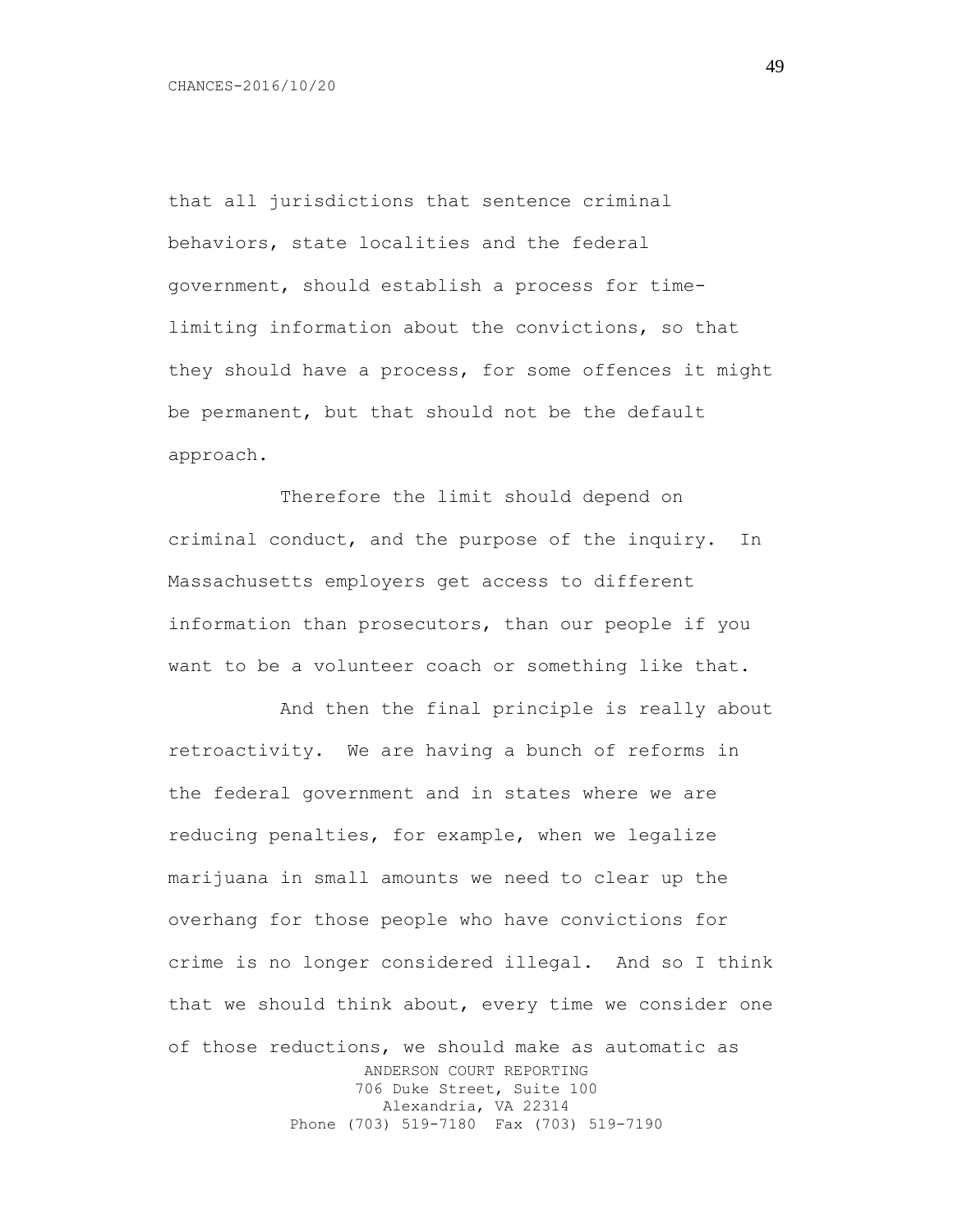possible clearing out the history so that we don't have an overhand that keeps people out of the economy when the risk to public safety is really minimal. Thank you. (Applause)

MR. NUNN: Thank you very much, Anne. I'd like to start with a question for Sheriff Dart. So, much of the discussion on reentry focuses on prisons and those incarcerated for relatively long periods of time, rather than those who are released after shorter stints in jail. These populations potentially have quite different needs, and the tools available to help them are pretty different. Should jails be a bigger part of our discussion, and how exactly would jail and prison pose different challenges for reentry?

ANDERSON COURT REPORTING 706 Duke Street, Suite 100 Alexandria, VA 22314 Phone (703) 519-7180 Fax (703) 519-7190 MR. DART: Well, that's part of the things I've been trying to wake people up about. It's that, just in Illinois alone, this past year we had 30,000 people exit our prison, and I had, in my jail alone, 42,000 people exit the jail. And yet when you talk about re-entry 99 percent of the time I hear about it's almost always regards to prison, which is fine,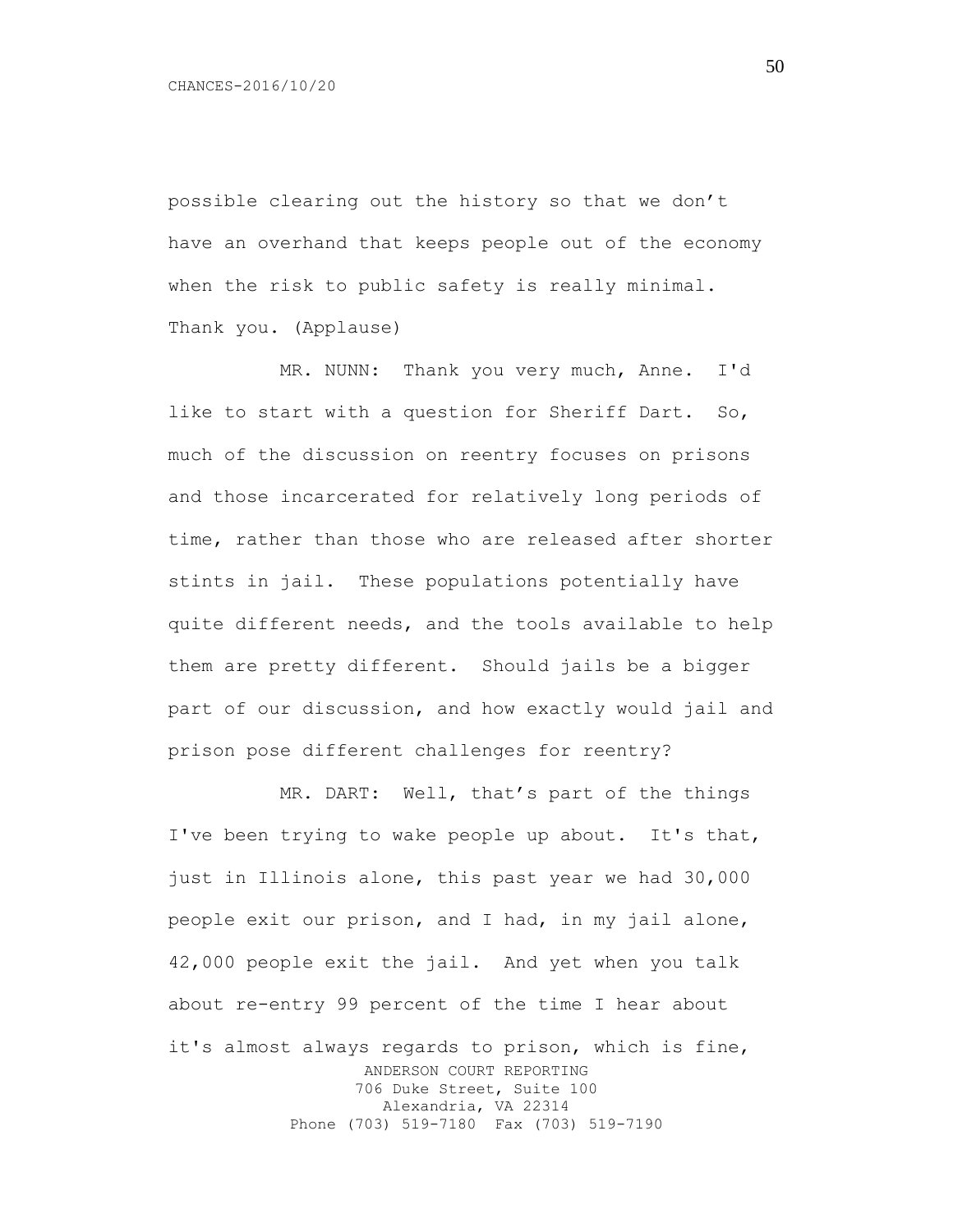I'm not trying to lobby, don't do that, but you are missing the largest group of people who are leaving, going back to the communities that they came from.

And as the Doctor was just talking about now, if you look at when they are most likely to commit a crime, it's right after they are being released, and yet we have this large segment of the community that's coming into a criminal justice setting, into a jail, and they are being spit back out. And think about it, too, in my jail alone, just this past year, we had over 8,000 people, almost 9,000, whose cases were dropped.

ANDERSON COURT REPORTING 706 Duke Street, Suite 100 Alexandria, VA 22314 Phone (703) 519-7180 Fax (703) 519-7190 So they sit in the jail for a period of time, then they are put back into the community, the same one they came from. Now when we started looking at the data, the data was astounding. The data showed that they are obviously going back to the same community they came from, but those communities, 60 some percent of the people leaving my jail were going back to 17 of our 59 zip codes, and those zip codes have 70 percent of all the violent crimes that go on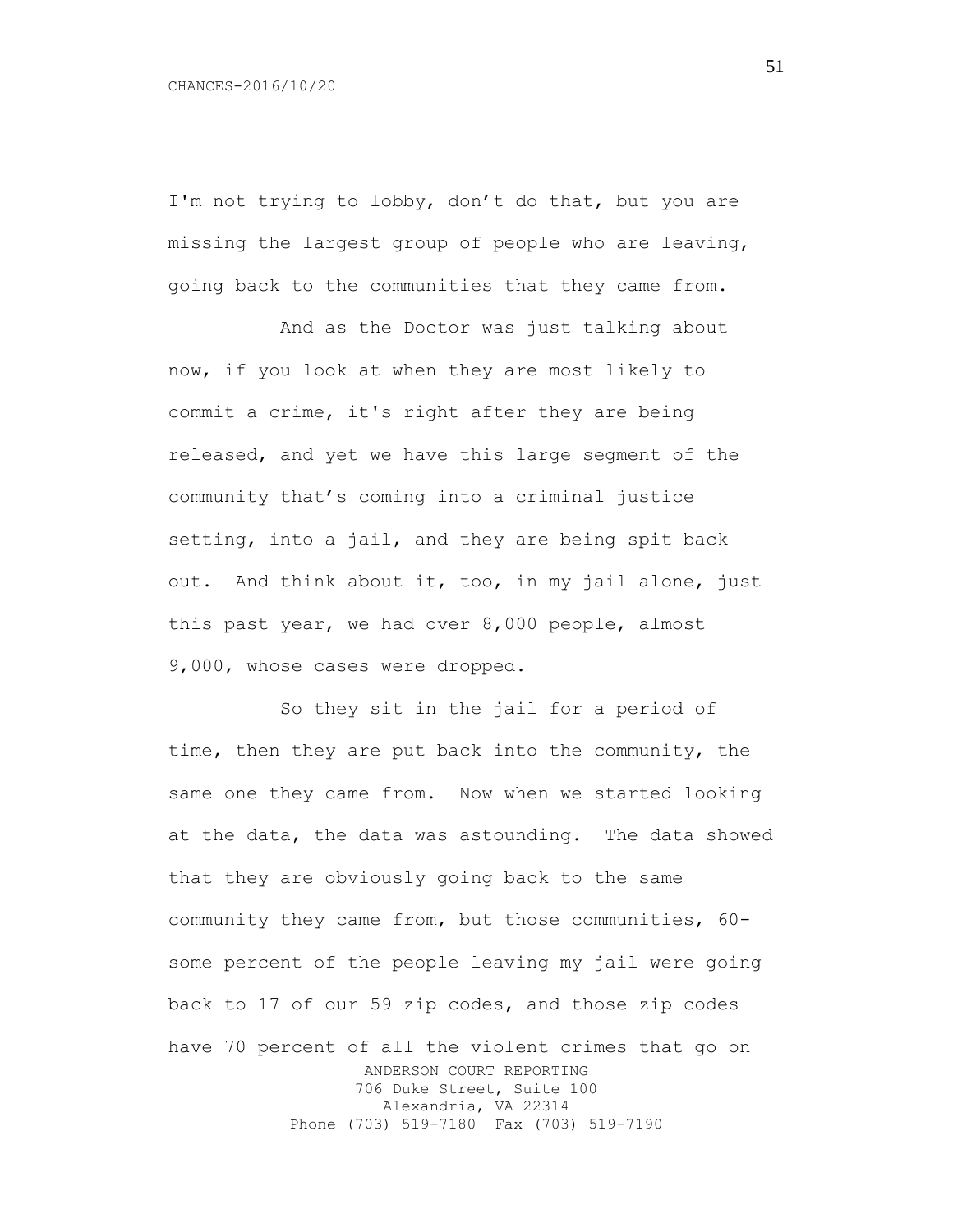in the City of Chicago.

And the chances of them being engaged with it, being victimized by it, is off the charts. But what do we do, the tradition is in the jail worlds we do absolutely nothing, absolutely nothing, that's the tradition. And why is that? It's because most sheriffs frankly, most people in the criminal justice system don't really identify it as a need, and part of it is because it's difficult, because by the nature of it, it's a transient population.

When you are dealing with people in prisons, you know literally to the minute when they enter or when they are leaving. In the jail, I never know when people are leaving. And so sheriffs across the board have looked at it: that's really not their job. Their job is just to get someone to court, back and forth, feed them, make sure they don't get hurt, they don't hurt anybody else, and call it a day. What they did to get in, what they did to get out  $--$  when they leave, we really don't care. That's not our job.

> ANDERSON COURT REPORTING 706 Duke Street, Suite 100 Alexandria, VA 22314 Phone (703) 519-7180 Fax (703) 519-7190 And you sit there and say to yourself: well,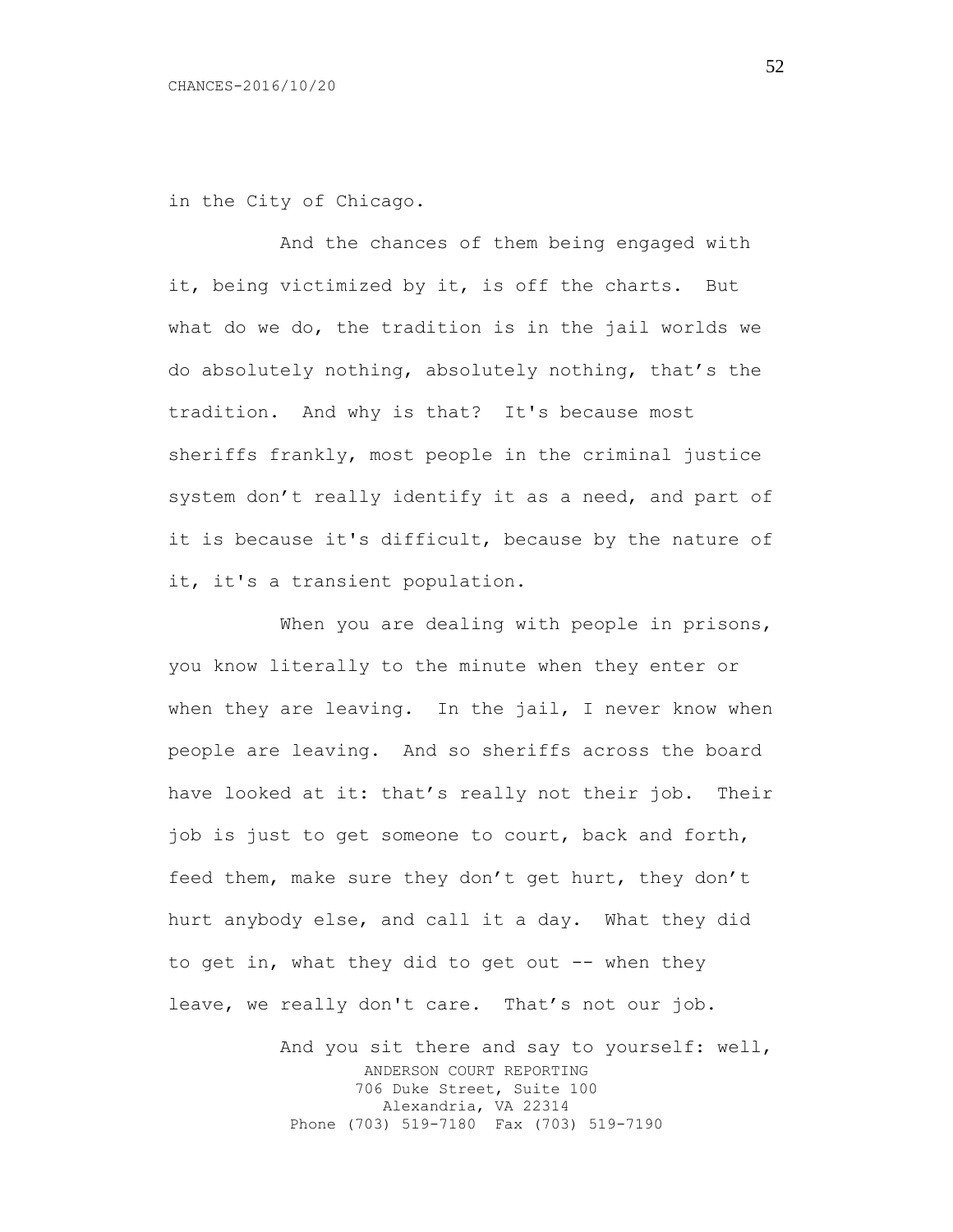how could that be? Well, they feel that way (a) because they think that's their job, but then the other part, there's virtually no data. Think about this, I have the second-largest jail in the country. When I became Sheriff my entire jail management system was a DOS base computer system. And really, think about this for a second. As a society, the most impactful thing we could do to members of society would e to execute them. I think we have a degree of that. Take their lives.

The second-most significant would be to incarcerate them, and yet we don't know who we are incarcerating, how long we are incarcerating, what we are incarcerating for, because we think of people in that manner. We think of them as being so insignificant that they sit in jails and prisons for inordinate amount of time, particularly as it applies to jails.

ANDERSON COURT REPORTING 706 Duke Street, Suite 100 Alexandria, VA 22314 Phone (703) 519-7180 Fax (703) 519-7190 And so that is pretty much what I had handed to me when I became Sheriff, and I found it as pretty much the norm, and the most obviously outraged -- the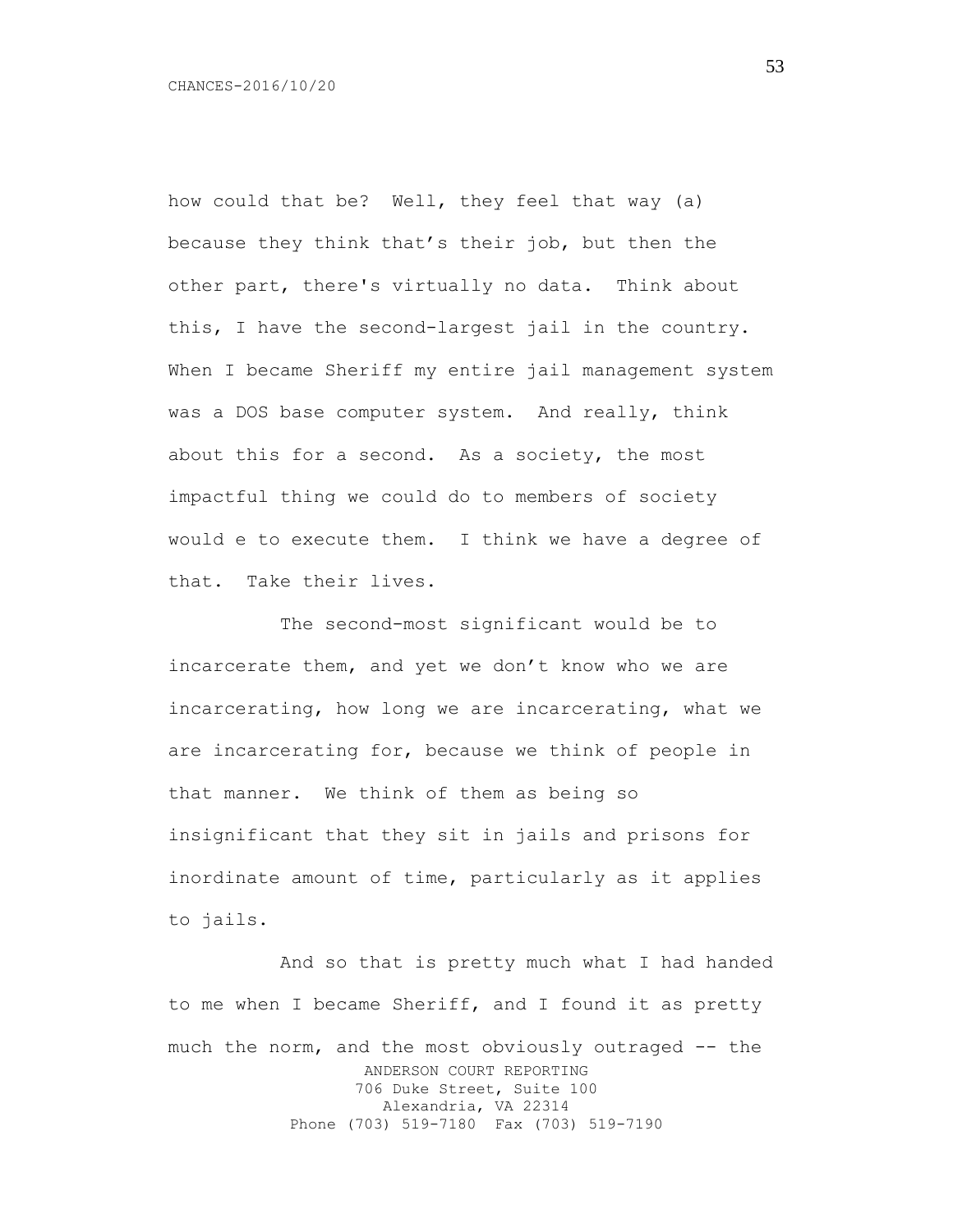most obvious outrage of the whole thing, of course, was what we, as a society, are doing with the mentally ill. We have criminalized it. We have said, if you're mentally ill we are going to eliminate all the programs in communities, and when the inevitable thing happens, you come in contact with law enforcement, and that will be a horrible event, mind you, because the changes of being violent is off the charts.

Then we are going to house you in a jail or a prison, which mind you, no psychologist or psychiatrist would ever suggest to you, is appropriate place to put somebody. And so that's what we have done. And in jails throughout our country that is what's going on today. Today this is going on, throughout.

ANDERSON COURT REPORTING 706 Duke Street, Suite 100 Alexandria, VA 22314 Phone (703) 519-7180 Fax (703) 519-7190 So, at my jail we took up this challenge. We said to ourselves, okay, well this is what we are being given, we are going to deal with this differently, as opposed to the normal discharge planned from jails which is, literally, there's the door, goodbye. We changed it, and we changed it so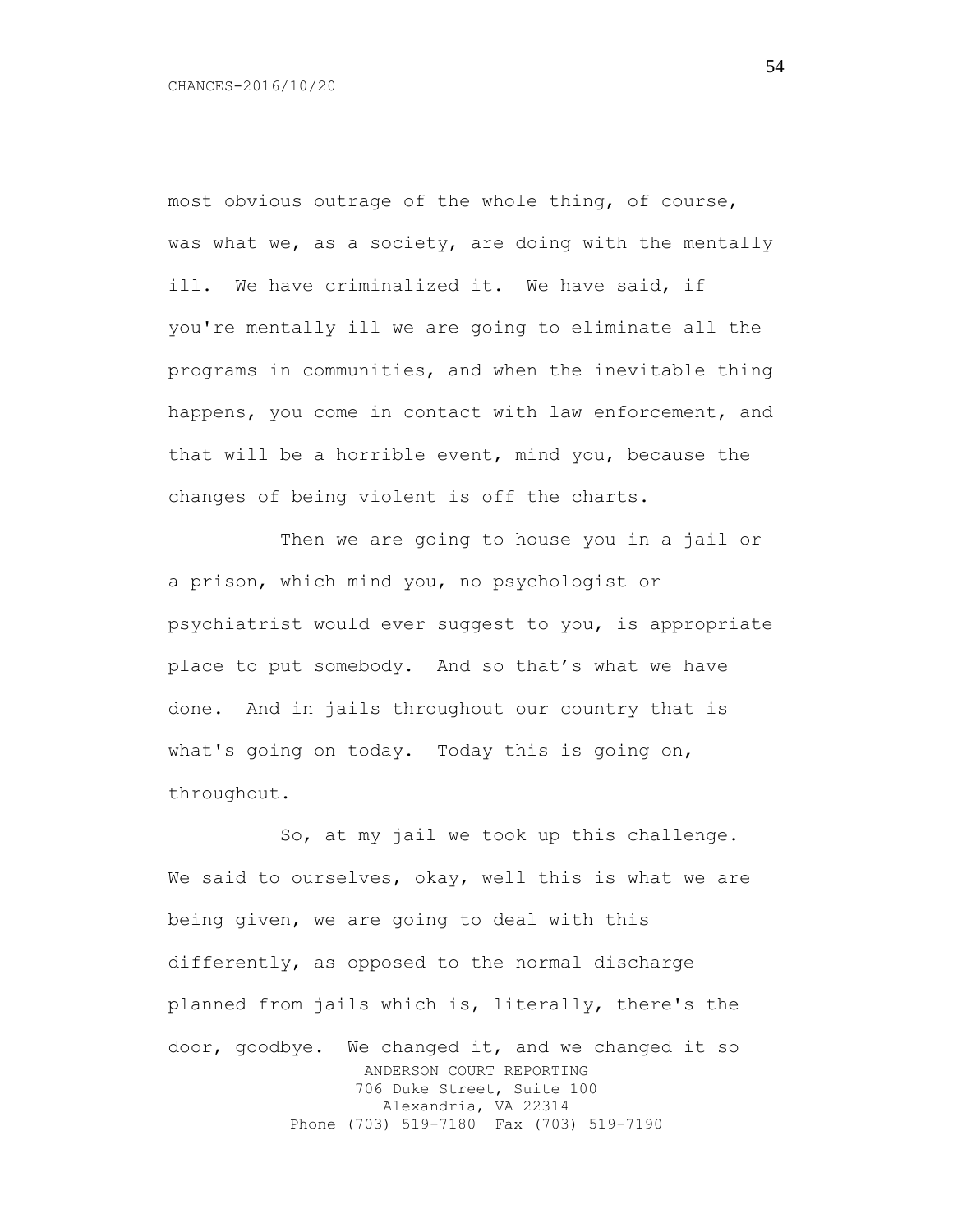now, we sign people up when they come into our receiving for Medicaid, and we've signed up over 17,000 people in the last few years. We then have discharge plans for everybody who leaves the jail. It shows them where all the services in their community are.

If people can't get to their homes, I can't drive them there. People who don't have coats, we give them coats. People need help. We've sent up our own Sheriff's Mental Health Clinics out in the community. I took a boot camp that had absolutely no data support that it worked, got rid of it, and turned in some mental health treatment center, where we have doctors that work with individual's mental illness.

ANDERSON COURT REPORTING 706 Duke Street, Suite 100 Alexandria, VA 22314 Phone (703) 519-7180 Fax (703) 519-7190 And the numbers though early, it's only two years into it, it's been startling, the first 30-day period of time, virtually no recidivism, which is completely off the charts when you are talking about a mental health population. The 60 days out numbers are just as fantastic. It starts falling off after, because we don't have the money to support them after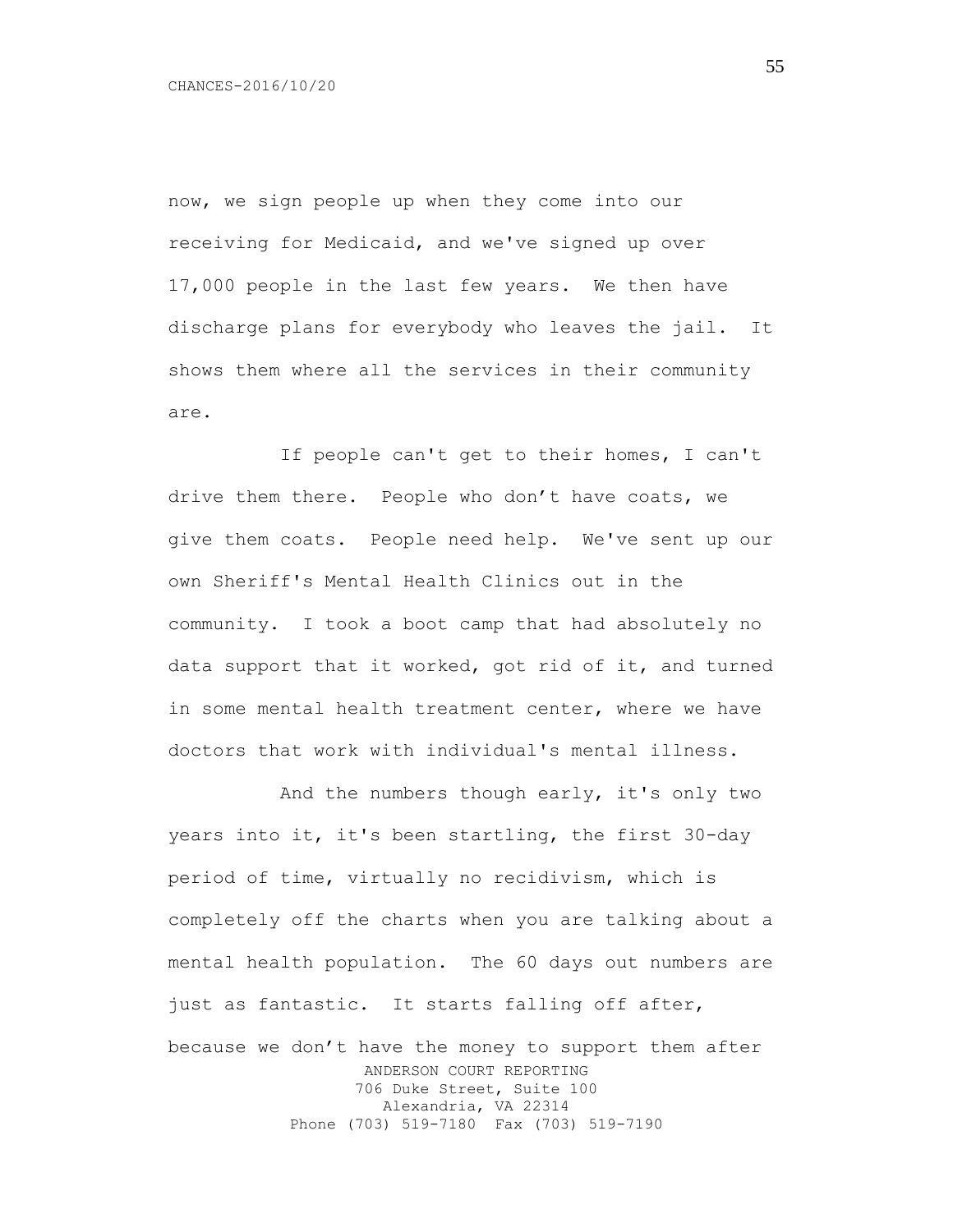that. But we've done that, we've put together job programs for the individuals there as well.

And we got into the ability of trying to sit there and say, what is it we can do to try to integrate them back into the communities. If something is not being done elsew3here, we've eliminated solitary confinement which was a lot of push back from staff when I was doing this, so it's something I knew was right. And so I knew it was something that if we -- with our arms around this, the majority of people are going back to their communities, we have to do this correctly.

So, there are a lot of things we are doing, I've got a load of other programs that I can talk about, but I was given all of 5 minutes to do something, that I normally about for about 2 hours. So, I'll be happy to answer any questions when the appropriate time comes.

ANDERSON COURT REPORTING 706 Duke Street, Suite 100 Alexandria, VA 22314 Phone (703) 519-7180 Fax (703) 519-7190 MR. NUNN: We'll hopefully get back around to it. But I'd like to ask sort of the other side of things, Sister Donna, can you tell us a little about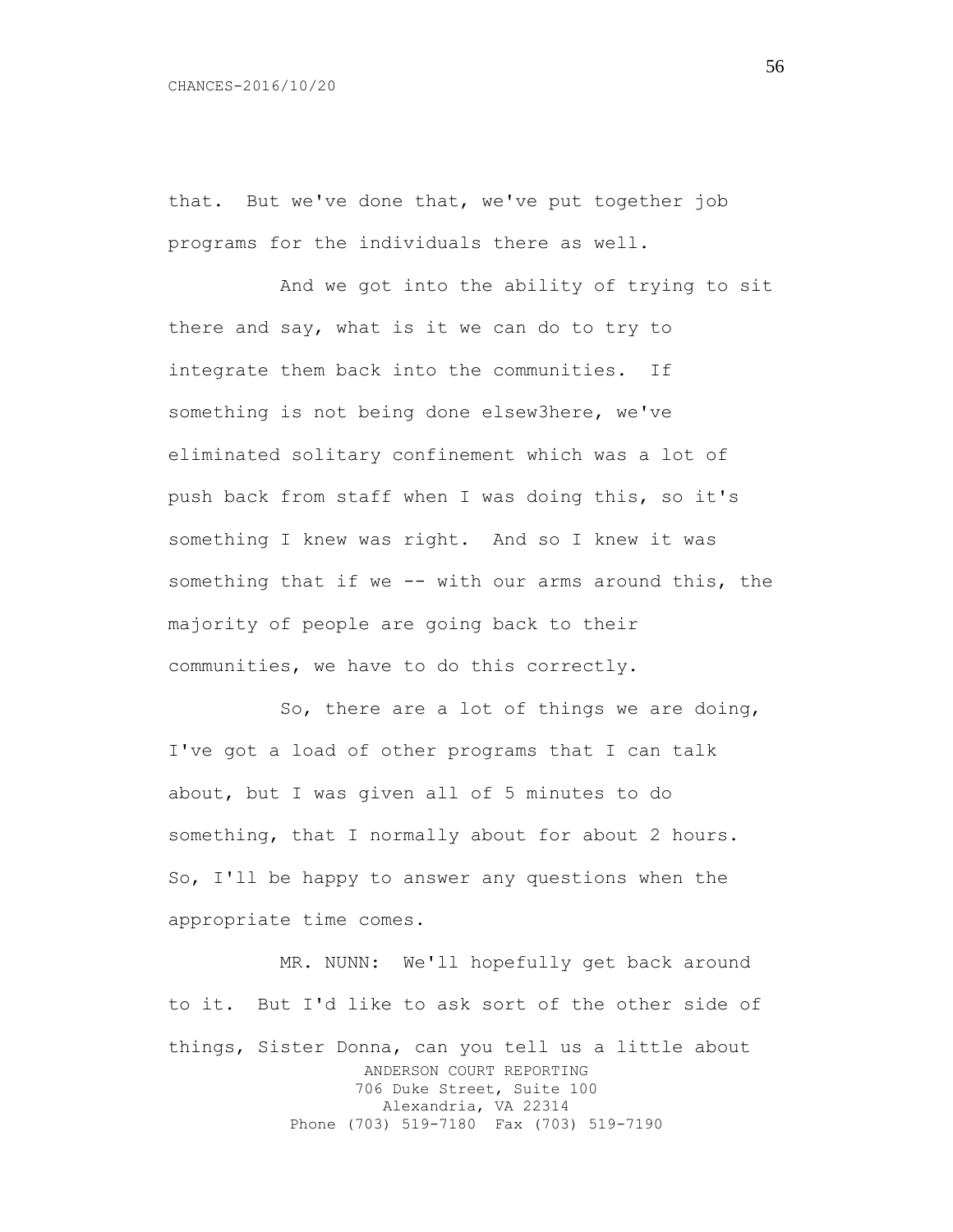what Catholic Charities related recidivism and reentry, and, you know, a little about what opportunities exist for nonprofits and religious organizations to contribute in ways what maybe are unavailable to the government.

SISTER MARKHAM: Sure, as was said. I'm a clinical Psychologist, and most of my professional life has been involved in our core cities, Detroit, Chicago, and across the State of Ohio, working with the seriously and persistently mentally ill, many of whom have been guests in the criminal justice system as Sheriff Dart shared with us.

ANDERSON COURT REPORTING 706 Duke Street, Suite 100 Alexandria, VA 22314 What is so evident to me is that in any kind of programming that Catholic Charities is doing across the country, we've got to figure out a way and package wrap around services for people that are -- before they are released and then to welcome them back into the community. So, at Catholic Charities we serve about 8 to 9 million vulnerable people every year, about 14,000 last year, 14,000 who are either in prison or had been recently released.

Phone (703) 519-7180 Fax (703) 519-7190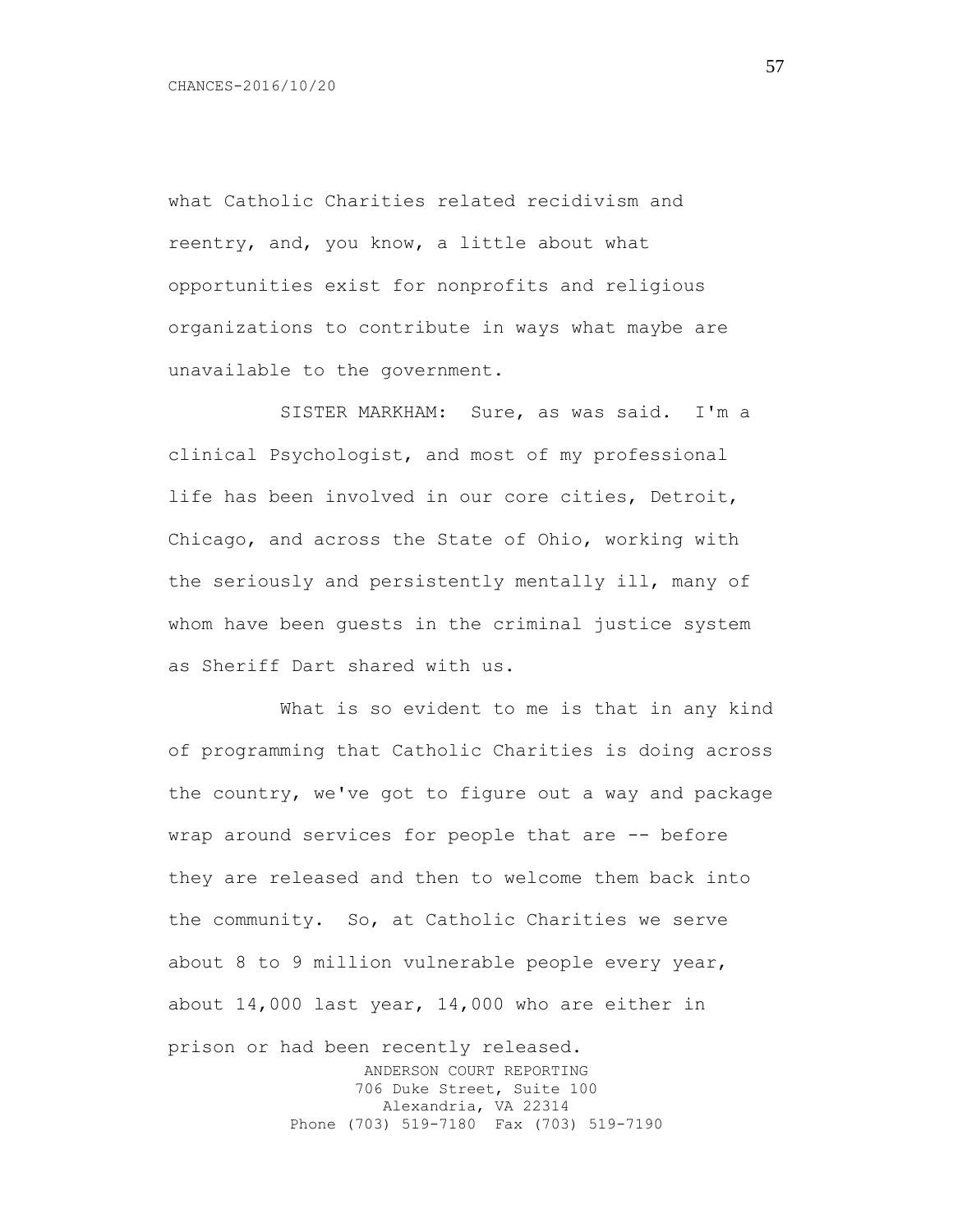And the challenge that we have is to combine intensive case management, job training, behavioral health and addictions treatment, mentoring and life's skills mentoring for returning citizens, and then housing assistance. Now we do that, as Catholic Charities, okay, so we had to raise all this money, which is our challenge, why we can't serve more than we are serving.

ANDERSON COURT REPORTING 706 Duke Street, Suite 100 Alexandria, VA 22314 Phone (703) 519-7180 Fax (703) 519-7190 But I wanted to give you example of three programs that we have gotten data on, that are working, we are working closely with University of Notre Dame, and the Laboratory for Economic Opportunity to measure outcomes of our programs. So, the first one I wanted to share with you very briefly, is in Baltimore Catholic Charities Maryland Reentry Partnership, and it's an example of mentoring and case management. So what's happening there, as Baltimore joins ex-offenders with case managers and case advocates, many of whom have a history of incarceration, and the mentoring begins prior to release from prison jail. And participants are met at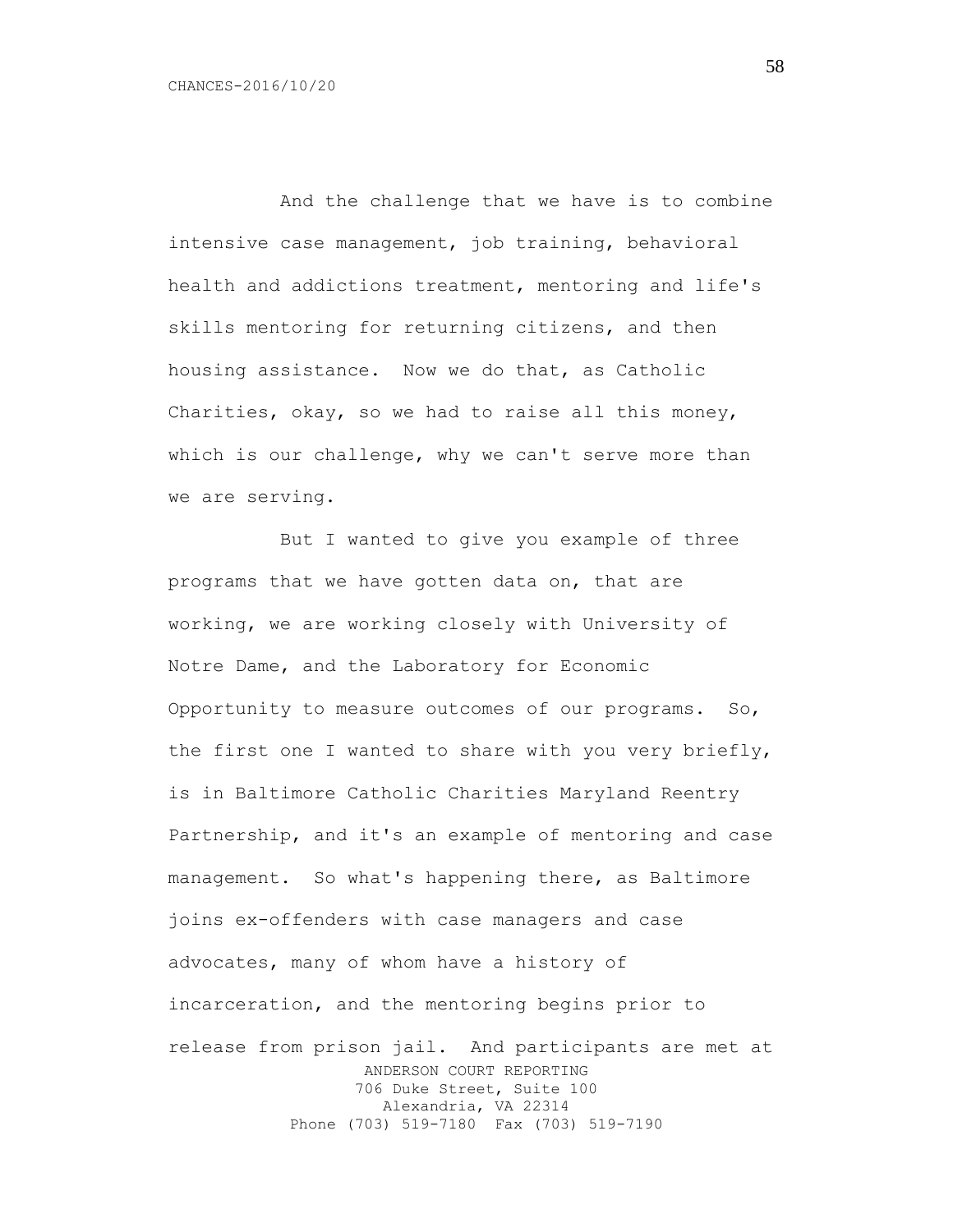the gates as they leave, it's similar I think to what Sheriff Dart was explaining, he's doing it a grander scale in his jail.

But individuals then get he'll with housing, employment, substance abuse counseling and any other hurdles that are prohibiting their returning to some stable living environment. What's interesting is that there's a two-year community-based program that operates in five of Baltimore's toughest zip codes. And those are the zip codes where the prison population, jailed -- incarcerated go back to. Participants in this program, in the Maryland Reentry Partnership have a recidivism rate of 11 percent, this is after finishing the program, after three years, 11 percent recidivism compared with the national recidivism rate of 51.2 percent in the same period of time. So it's working.

ANDERSON COURT REPORTING 706 Duke Street, Suite 100 Alexandria, VA 22314 Phone (703) 519-7180 Fax (703) 519-7190 The second one I want to talk to you is Catholic Charities Kansas City Turnaround Program which is an example of the Federal Second Chance Act Grant Program. The Turnaround is a service that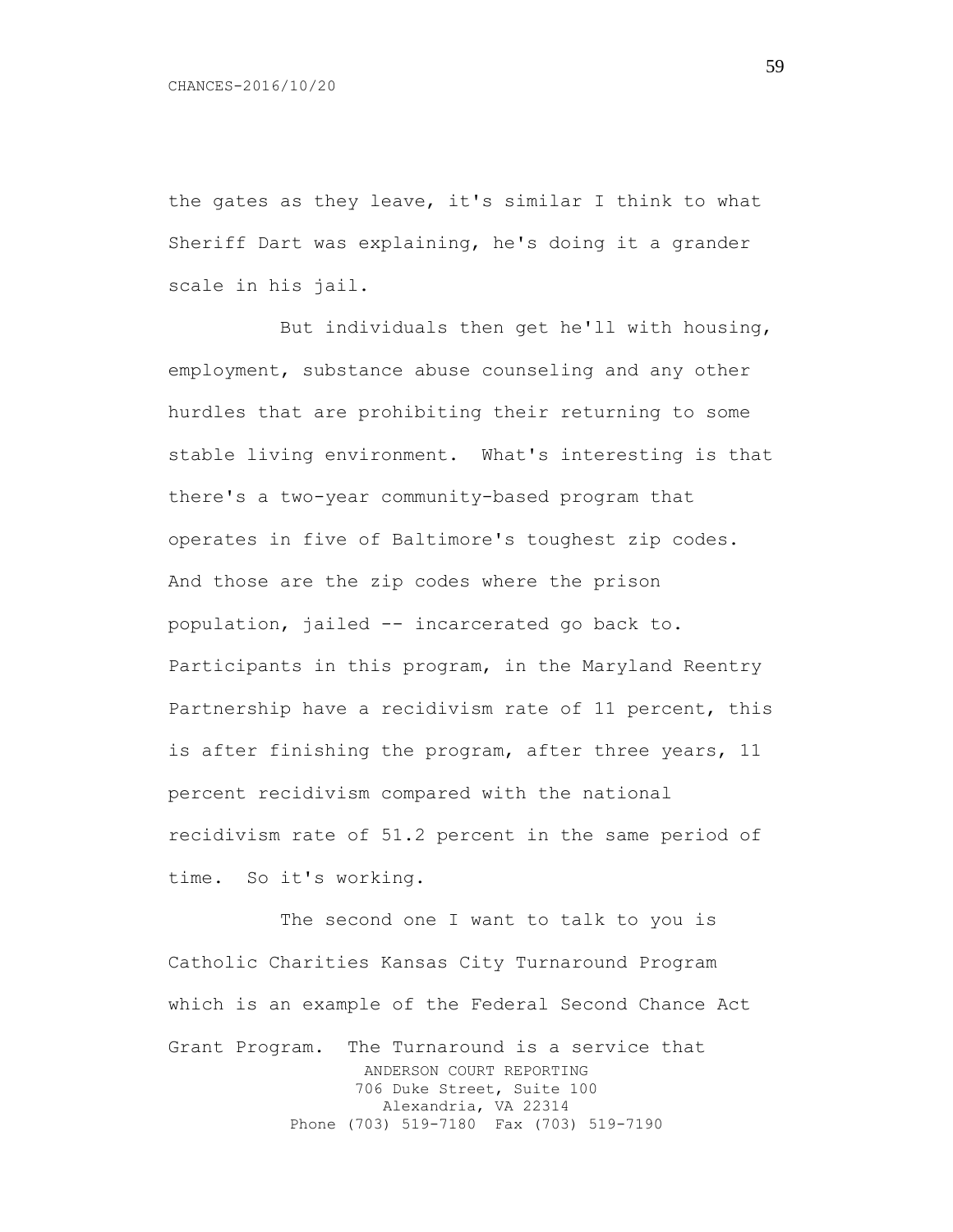provides basic essentials to individuals being released from prison. That includes safe and permanent housing, food and clothing, connecting clients to intensive case management, job training, life skill coaching, and inmates have the ability to sign up for the program before they leave prison, and have access to them as soon as they get out. Turnaround clients in that program have a recidivism rate of less than 12 percent over a three-year period. So, we know it works.

So, a third one is Catholic Charities in Northern Nevada Crossroads Partnership, which is alternatives to using incarceration as a means of addressing substance abuse and homelessness. So that program is a collaborative between Marshall County Sheriff's Department, Social Services, and Catholic Charities of Northern Nevada.

ANDERSON COURT REPORTING 706 Duke Street, Suite 100 Alexandria, VA 22314 Phone (703) 519-7180 Fax (703) 519-7190 They are providing living arrangements for men and women transitioning from substance abuse and homelessness to productive and fulfilling lifestyle. Clients are given a safe environment, they are housed,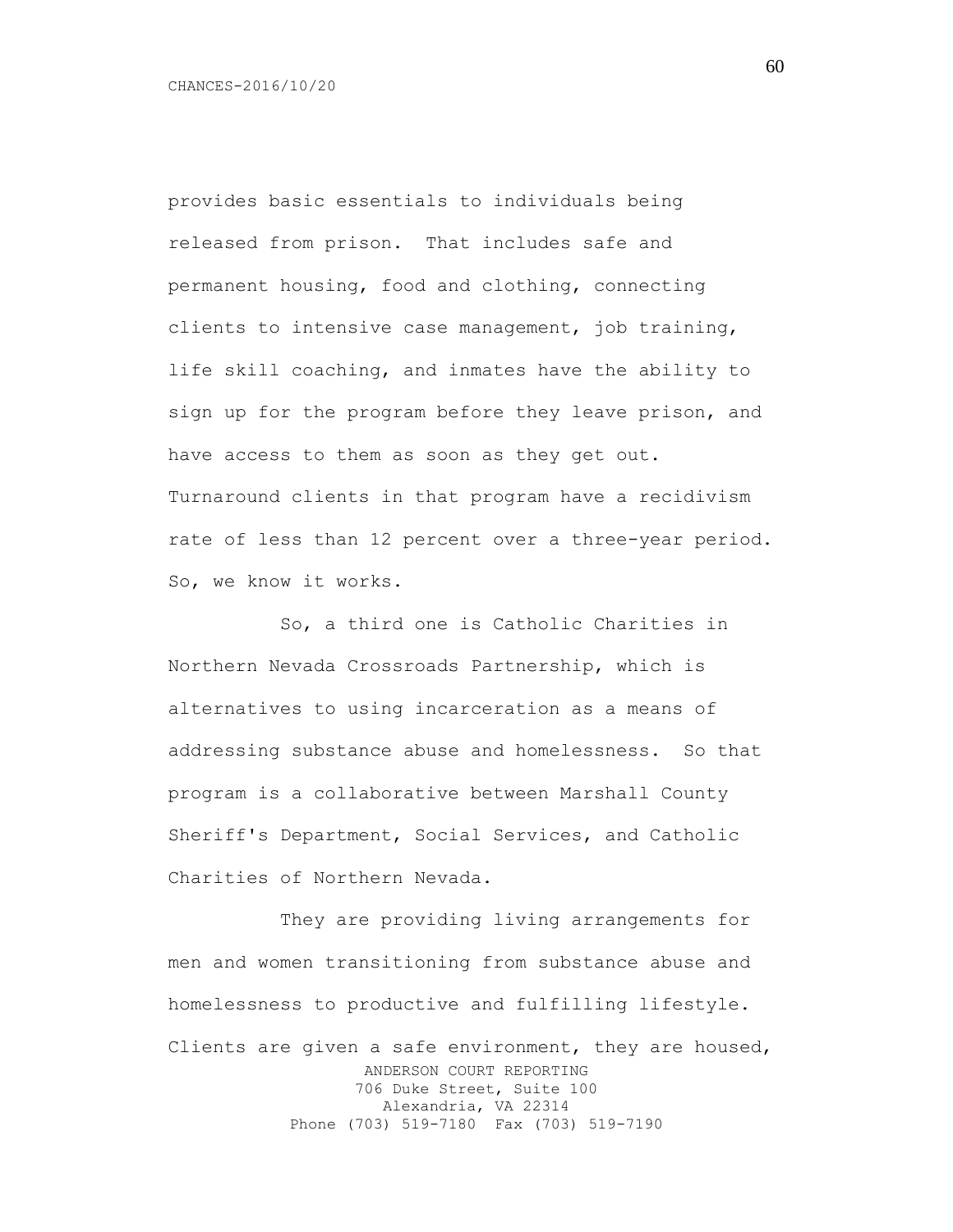they are provided with wraparound clinical services, including drug and alcohol counseling, employment support, volunteer work opportunities to get a track record so they can gain employment. And the data indicates that Cross Roads is saving the community more than \$15 million per year in jail bookings, encounters with first responders, emergency hospital visits, et cetera.

Average length of stay at Cross Roads is 102 days, 600 clients have been served since 2011, and 96 percent of those residents now are volunteering in the community in some way; 25 percent of them have been reunited with their families, and 100 percent of program participants are clean, sober, and working towards their personal goals. So, we are proud of that.

ANDERSON COURT REPORTING 706 Duke Street, Suite 100 Alexandria, VA 22314 Phone (703) 519-7180 Fax (703) 519-7190 The difficulties, just a couple of challenges that we are facing, lack of resources clearly, we don't have enough mental health care practitioners, they are not getting reimbursed, this is where their two systems are both overlapping at a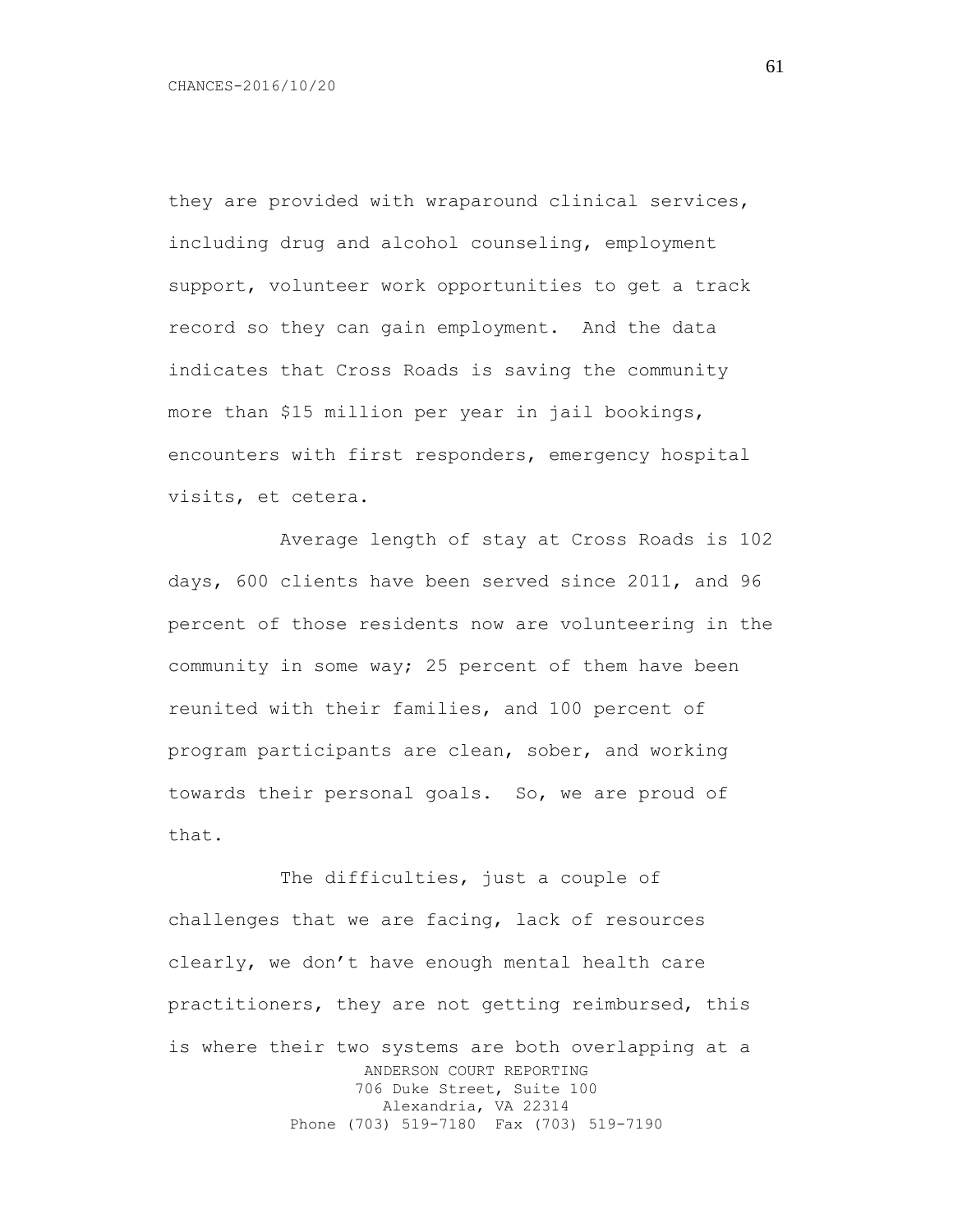crisis level, so lack of resources being put into reentry programming, into clinical care. And even when we do have resources the program is dramatically underfunded. And it hasn't been -- Or it hasn't been reauthorized, and faith-based and community-based organizations are often not called on to participate in planning of these programs, even other we are seeing are from all walks of life and all religious backgrounds, et cetera.

Then we need to identify, and we need to do -- another challenge. We really need to do very, very serious outcome measurement of the effectiveness of any program that we are doing. And the need for evidence-based programming and scaling up is a challenge for all federal and social service programs, as it is for the faith-based nonprofits.

ANDERSON COURT REPORTING 706 Duke Street, Suite 100 Alexandria, VA 22314 Phone (703) 519-7180 Fax (703) 519-7190 So, I think the presentation of The Hamilton Project's Report, is a good contribution toward building awareness of these challenges on how governments and communities can meet these challenges together. And then the third challenge I think is our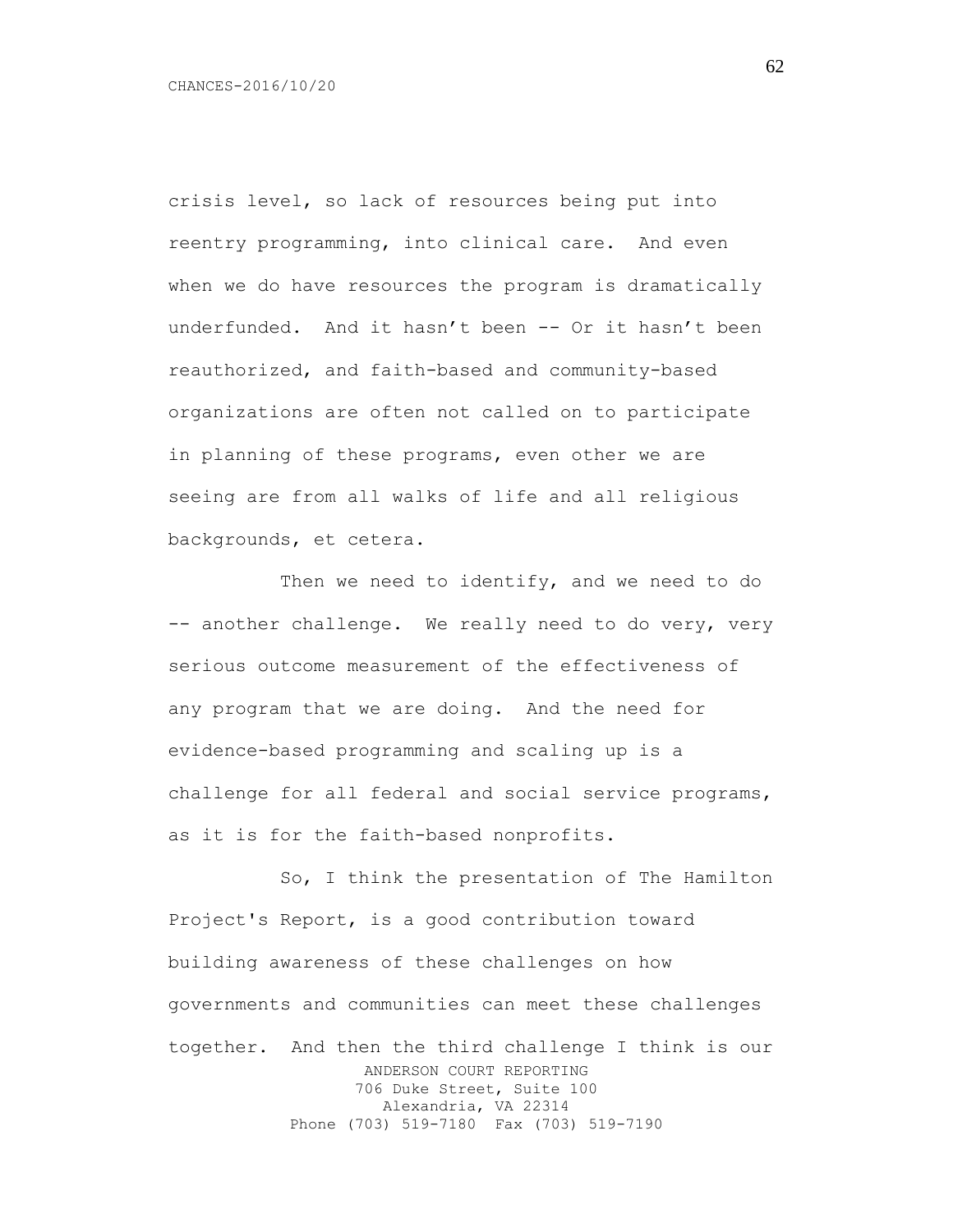need to build bridges between prisons and communities. A lot of this has to do with humanizing the face of the person. Coming to know the person who has gone through a rough period in their life and is trying to get back on tract, that is a human being.

And if that person should not be demonized in the community, but we have a lot of work to do, in building those kinds of bridges, providing contact between families and incarcerated individuals while they are in prison. Being able to remove barriers to housing, employment, the checking the box problem, and then trying to create partnerships between correction of facilities and social service organizations in the jurisdictions in which we all work, so that we can facilitate the reintegration and begin that process long before a person leaves the prison or the jail, and we can try and help them. So those are a few ideas from the trenches.

MR. NUNN: All right. Thank you, Sister Donna.

> ANDERSON COURT REPORTING 706 Duke Street, Suite 100 Alexandria, VA 22314 Phone (703) 519-7180 Fax (703) 519-7190 SISTER MARKHAM: Sure.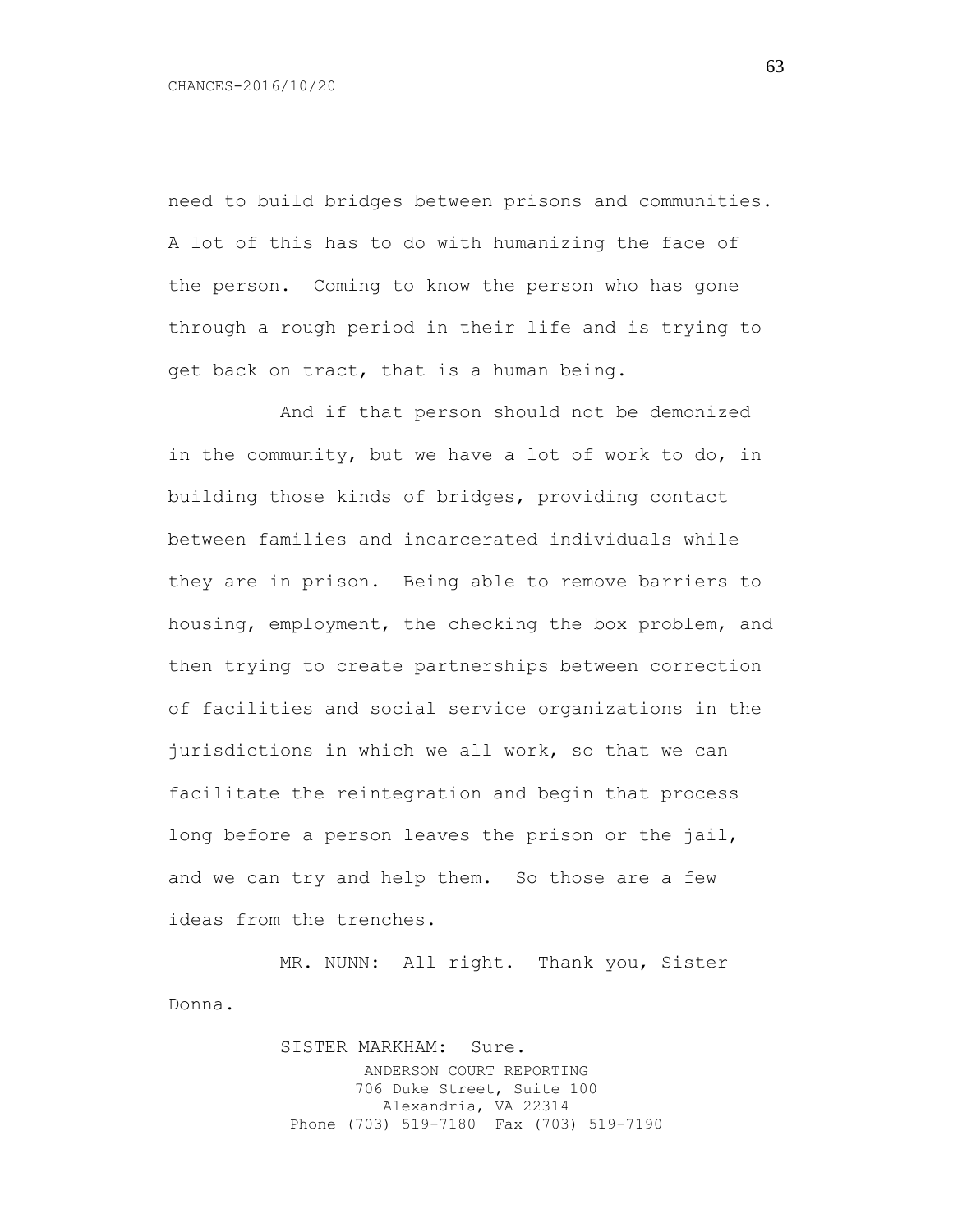MR. NUNN: So, I'd like to turn now to Nancy. We've heard a little about the Second Chance Act, but I was hoping you could expand on some of the relevant federal initiatives launched over the last several years, including the Second Chance Act, and what works in the Reentry Clearinghouse.

MS. LA VIGNE: Okay. Thank you so much. It's such a pleasure to be here, and it's great to see The Hamilton Project elevate this very important issue. It's really difficult in 5 minutes to cover all the territory of all the federal initiatives, and I'm thankful for Deputy Attorney General Sally Yates for covering some of that territory already. I feel kind of like a mother who is asked to choose among all her favorite children.

But I think I'll start at the federal level, and then describe state and then describe local, and then what works in Reentry Clearinghouse and the Second Chance Act, relate to all of that.

ANDERSON COURT REPORTING 706 Duke Street, Suite 100 Alexandria, VA 22314 Phone (703) 519-7180 Fax (703) 519-7190 So, on the federal level, the Urban Institute was privilege to be able to staff and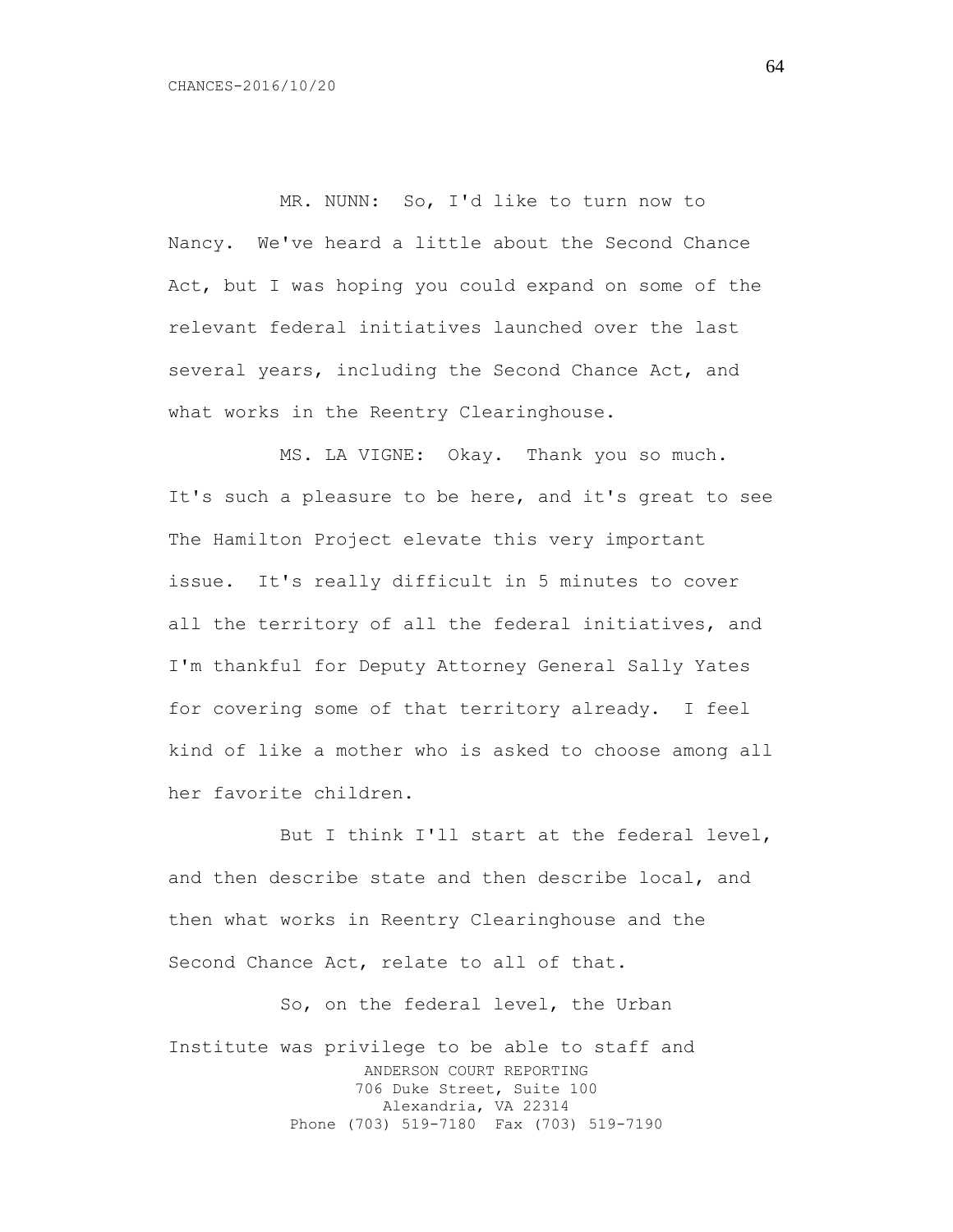provide analytic support for an initiative that was actually started by Congress, and it was a congressionally mandated task force called the Charles Colson Task Force on Federal Corrections Reform. And that led to the release of a report, of recommendations earlier this year that we had hoped would lead to actual legislation, obviously that's not going to happen in this Congress, but it's rich with recommendations, it was a nine member of Blue Ribbon Panel, that included both Conservatives and Liberals, Republicans and Democrats representing a lot of expertise across the federal system.

ANDERSON COURT REPORTING 706 Duke Street, Suite 100 Alexandria, VA 22314 And the key findings and recommendations very briefly were -- they took a very bold stand on prison being used really as a last resort, very sparingly, and they took a very bold stand on mandatory minimums, and said that that mandatory minimums should be employed only in the rarest of cases. They also supported, enhancing rehabilitation and reentry both behind bars and in community and support and supervision for everyone.

Phone (703) 519-7180 Fax (703) 519-7190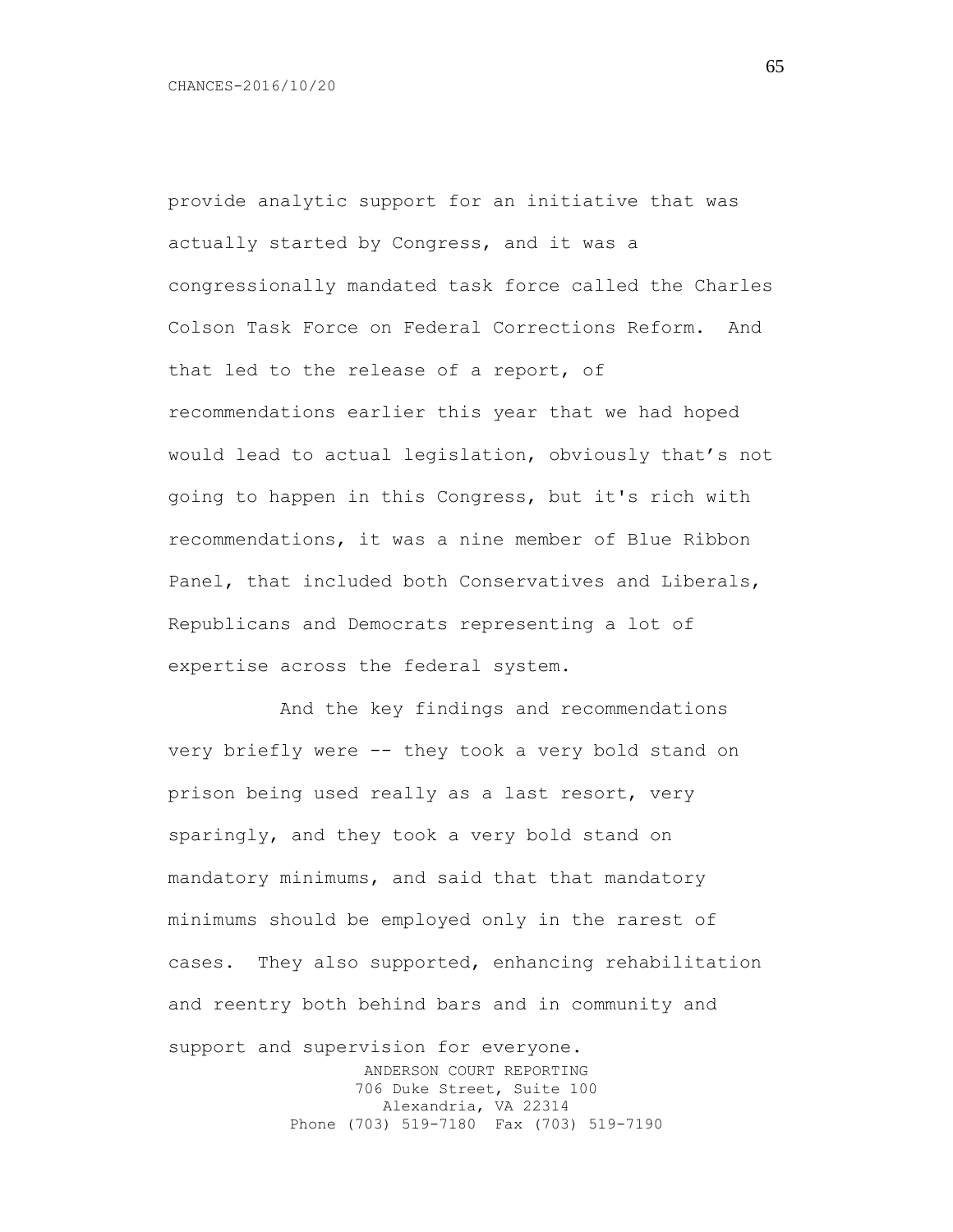Lots of emphasis on diversion, and importantly on measurement, transparency and accountability, so any of these reforms really need to have teeth, people need to see that they are having an impact, they are being implemented as intended, and all federal players the need to be held accountable.

So hopefully that will have wheels in the New Congress and we'll see some movement that will help reform the system moving forward at the federal level. But we also know, as Sally Yates acknowledged earlier, that at the federal level is just one small piece of the puzzle, and each state has its own criminal justice system, and many of them are engaged in reform, and they are increasingly open to thinking differently about prison, and who should be housed there and for how long.

ANDERSON COURT REPORTING 706 Duke Street, Suite 100 Alexandria, VA 22314 Phone (703) 519-7180 Fax (703) 519-7190 And that the Justice Reinvestment Initiative is another federal initiative that Urban is involved where there's an assessment partner, and that is working, and at those states and localities, to help guide reform through the use of data and analysis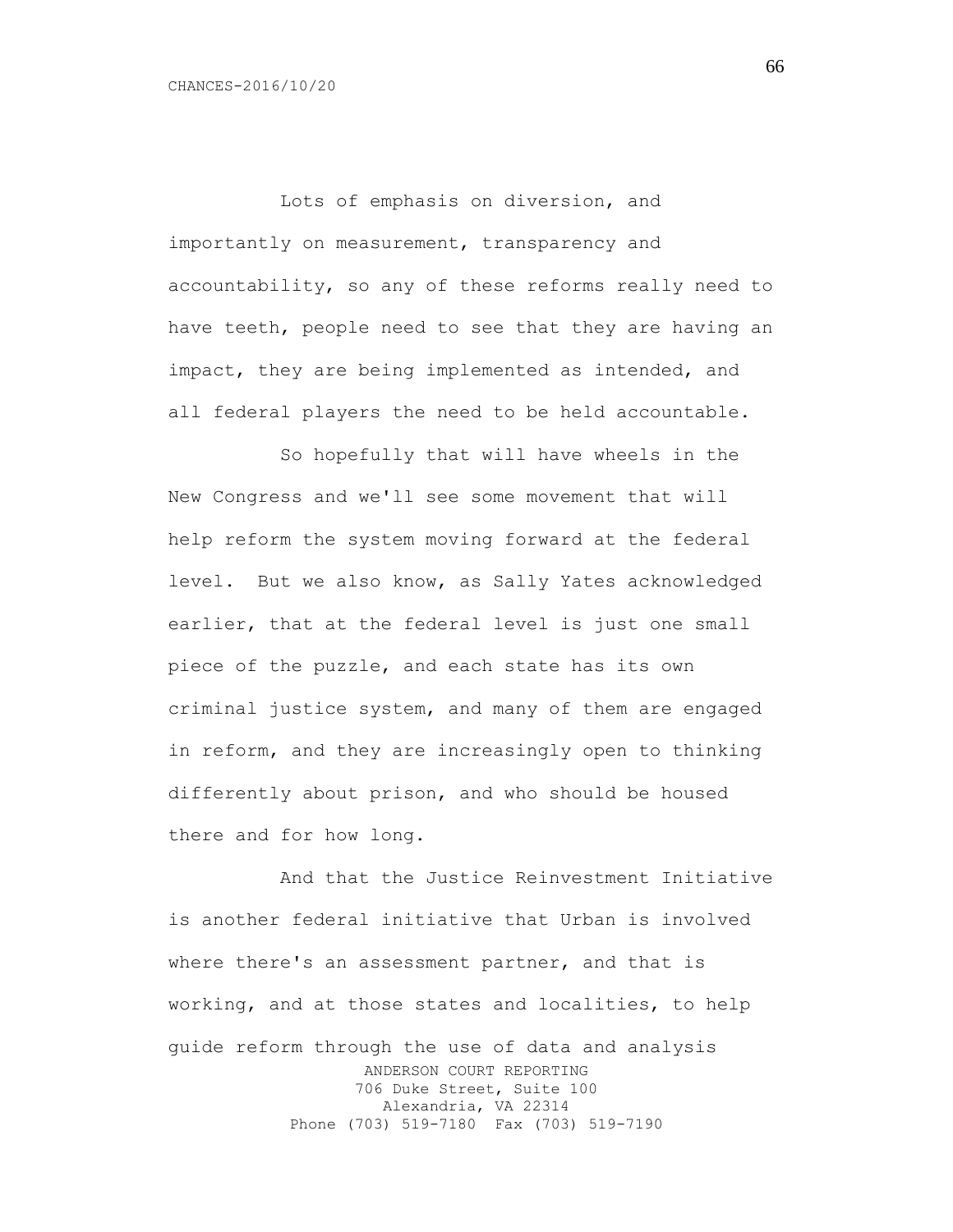answering the questions that Sheriff Dart had raise earlier. Even understanding who is going to prison, for how long, why, when they are released, who ends up returning to prison and why, that's a big piece of puzzle as people are getting revoked, often not for new crimes but for violating conditions of parole.

And how can you change the equation? Identify people who could be diverted from incarceration altogether, as well as figuring out that sweet spot of a term of incarceration for those who, for whatever reason really need to be behind bars, sentence length in this country are terribly long. And I don't think that people really take a step back and think about what it means to be incarcerated for two years, or five years, or seven years. Sentence length in the U.S. dwarf those of other countries, both developed and other countries.

ANDERSON COURT REPORTING 706 Duke Street, Suite 100 Alexandria, VA 22314 Phone (703) 519-7180 Fax (703) 519-7190 And so one question I think we are looking at actually analyzing at the Urban Institute is, how long does the sentence need to be to achieve whatever rehabilitation goal or confinement goal is the purpose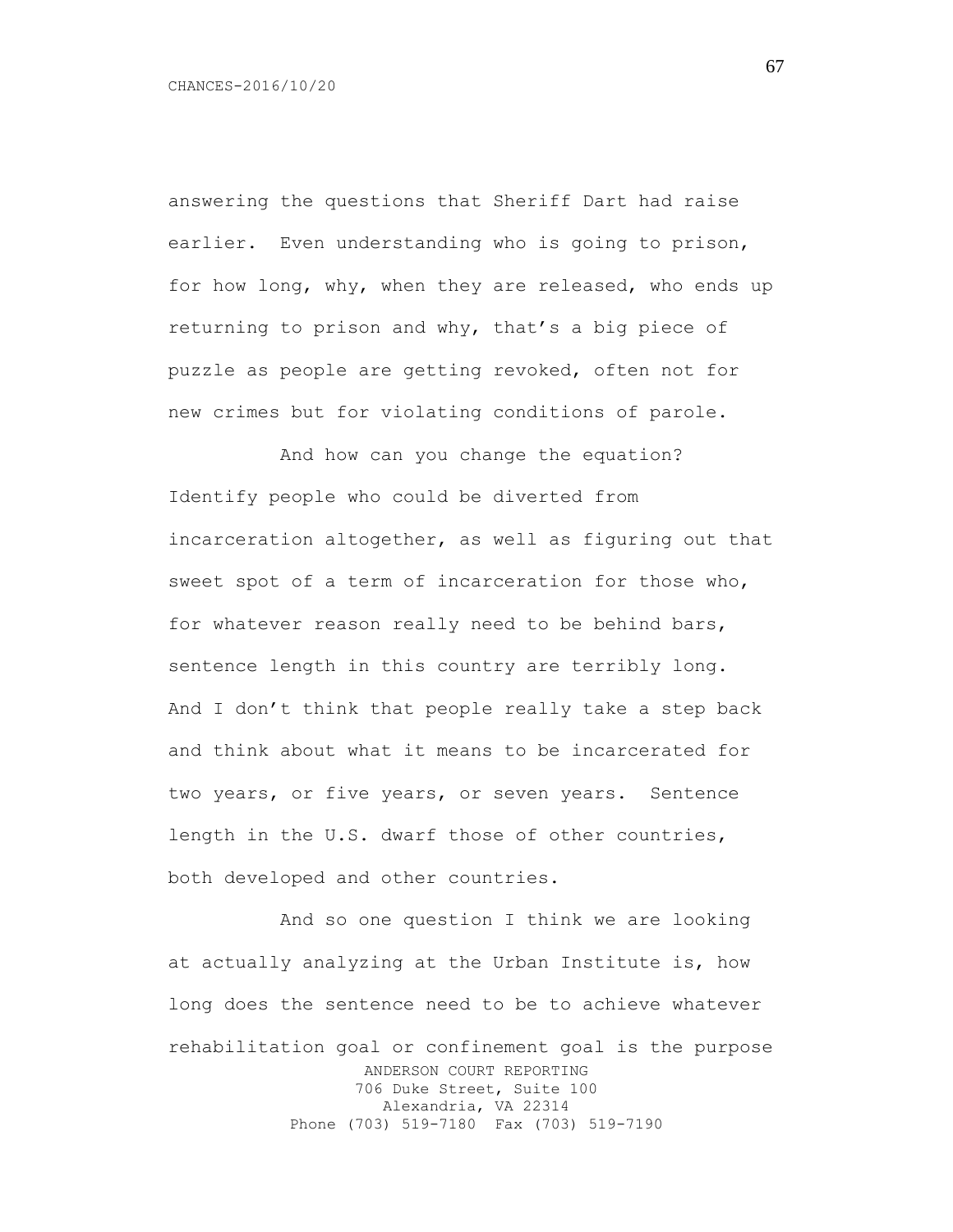of the sentencing to begin with? So, justice reinvestment, this is happening at the state level, it's also happening at the local level, and encouraging local jurisdictions to engage in the same kind of collaborative decision-making that's driven by data and evidence.

We were also, and have been for a long time, as Sheriff Dart --it was probably around the same time that you took off to relaunch the transition from sheltered community initiative, which is supported by the National Institute of Corrections, also part of the Department of Justice. We work with over a dozen jurisdictions do exactly what you're doing, with a focus on system-wide reform. So not only putting the burden on the jail, the warden or the sheriff, but engaging all manner of community partners, because as you well know this is a comprehensive challenging problem that really involves a whole host of players in solving.

ANDERSON COURT REPORTING 706 Duke Street, Suite 100 Alexandria, VA 22314 Phone (703) 519-7180 Fax (703) 519-7190 So then, I'll just lead into the Second Chance Act, that's a federal initiative that's been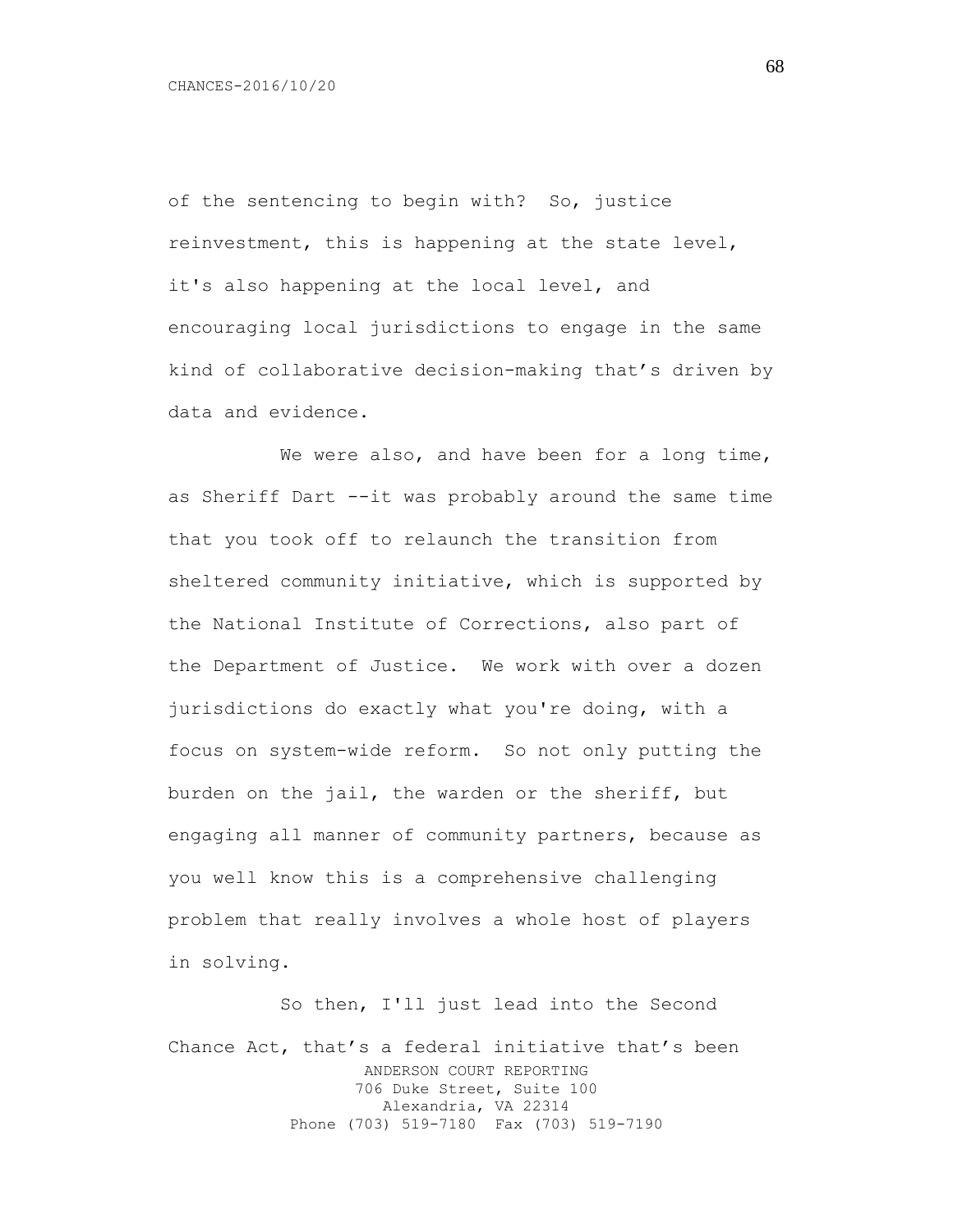going on for probably about a decade now, and the federal government has poured hundreds of millions of dollars into states and localities to help seed reentry programs, to help provide technical assistance and support. These programs are varied; they include both the state-level demonstration programs to the support of local mentoring initiatives, faith-based initiatives, and so forth.

And the Urban Institute has evaluated some of those programs, some of those evaluations are underway, but we also had the opportunity to develop what's called the What Works in Reentry Clearinghouse. And that is an effort to, in one place, identify all the rigorous research that has been done, the evaluation work, and all manner of reentry interventions. And as you can imagine that spans a wide array of types of programs, and includes housing, and it includes mental health, it includes supervision strategies, you know, substance addiction treatment programs, and so on and so forth.

> ANDERSON COURT REPORTING 706 Duke Street, Suite 100 Alexandria, VA 22314 Phone (703) 519-7180 Fax (703) 519-7190 I would love to say that you could go online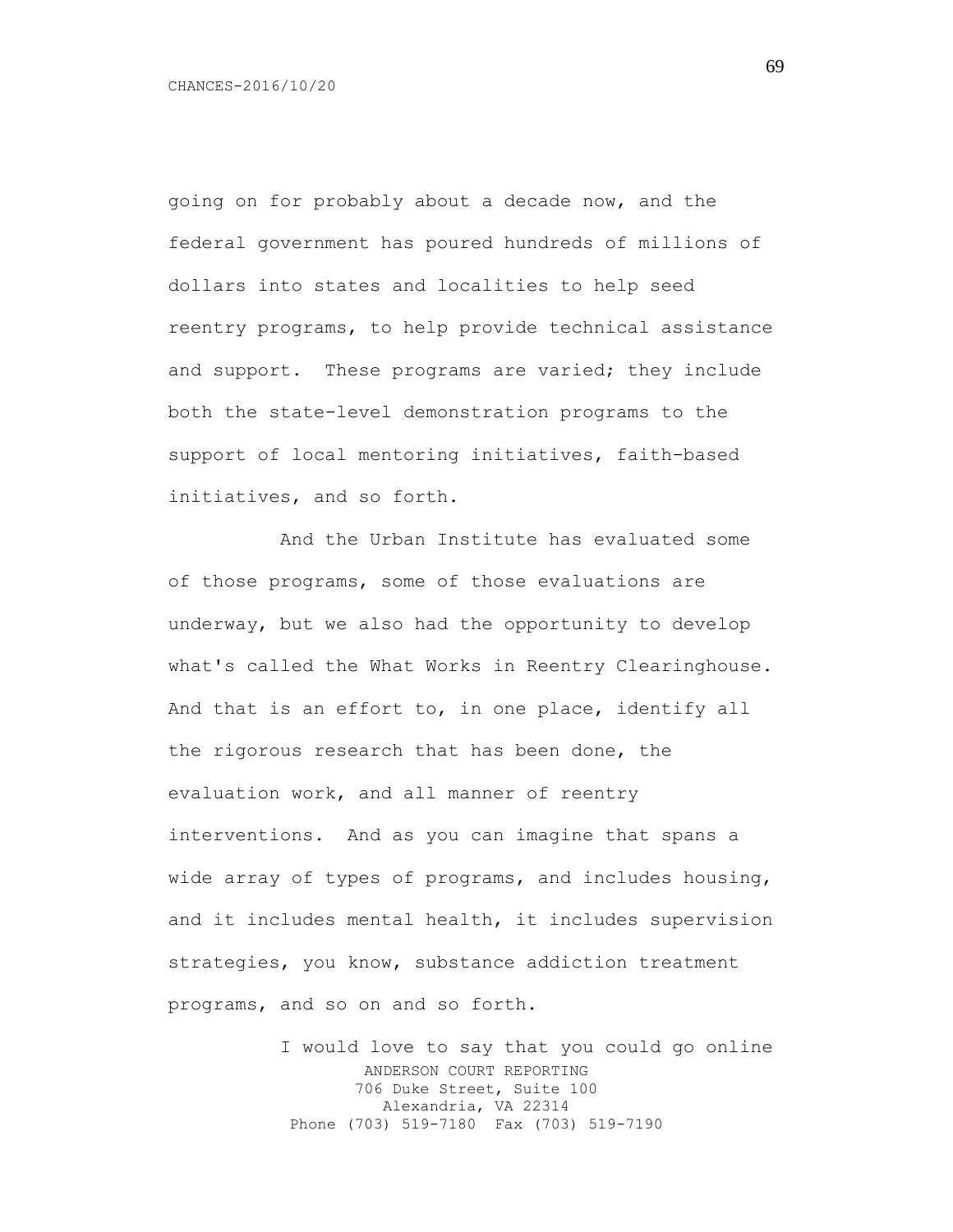and just find your silver bullet. Just go and say, work release, I just need the roadmap for me and what works for work release. And it's just not the case. I think that what we've done is demonstrate that something works for everybody; we've also shown a very bright light on the lack of rigorous evaluation out there. There were a lot of evaluations, but very few are rigorous and, you know, are empowering enough to terms of scholarliness of the way the research is conducted to be something that should be used as guidance.

ANDERSON COURT REPORTING 706 Duke Street, Suite 100 Alexandria, VA 22314 Phone (703) 519-7180 Fax (703) 519-7190 And most importantly very, very few of them, kind of look under the hood, so there's many rigorous evaluations that can say whether a program works or not, but very, very few actually do what we call process or implementation evaluations, and so if you do, your very most rigorous gold standard evaluation of something, and you find out it doesn't work, you don't know if it's because the whole concept of -- let me just use work release as an example again, if it doesn't work, or if it was a failure in implementation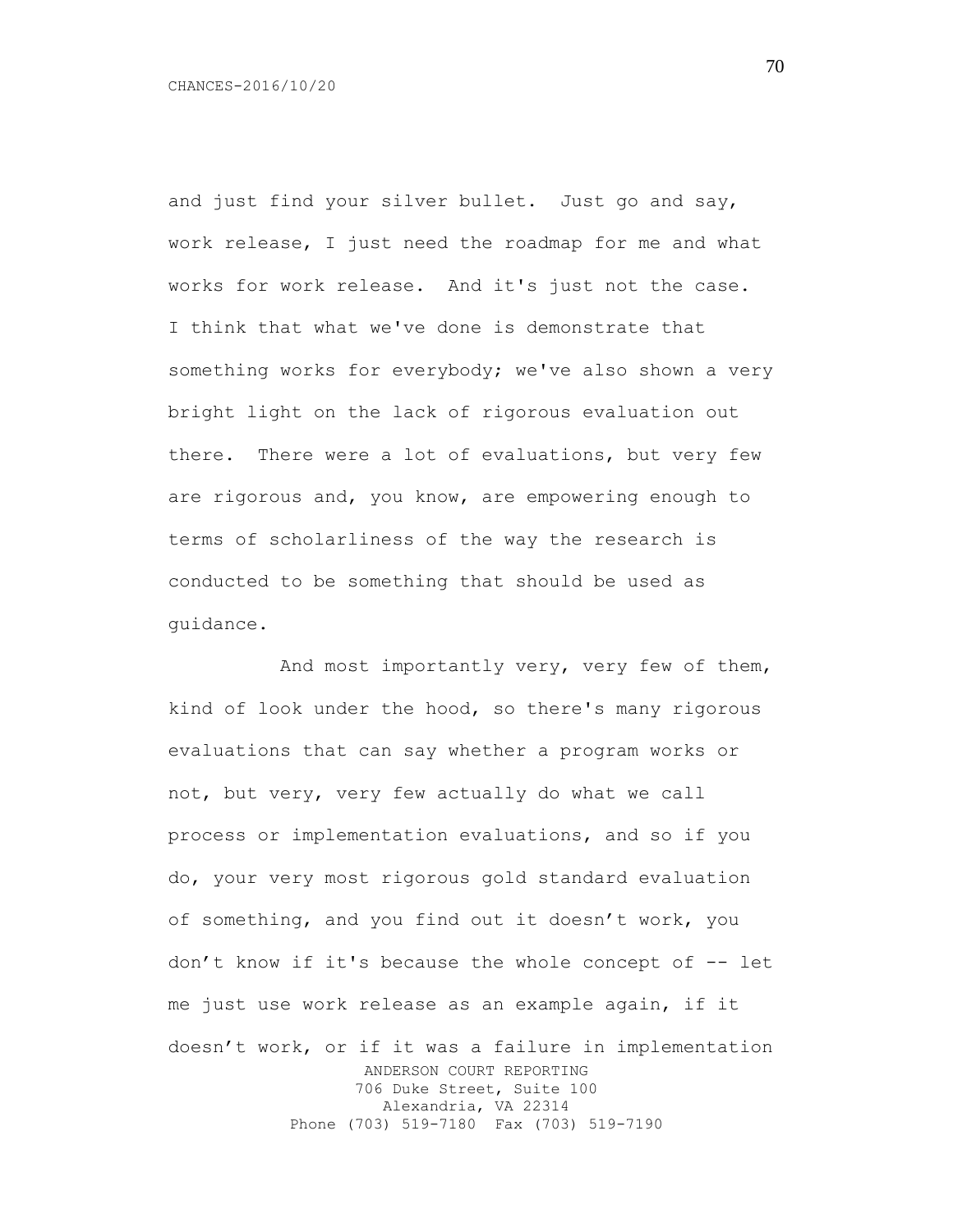if you haven't bothered to look to see how the program was implemented to begin with.

I think I'm out of time, but I'm happy to answer questions later.

MR. NUNN: Very good. Fred, I'd like to turn to you now and ask, you know, what do we know about the role of education in facilitating successful reentry and what can we do on that front?

MR. PATRICK: Well, before the deep dive on education, just a few overarching comments. I think we've lost sight as a society that the actual sentence, the criminal sentence from the judge is the punishment. So what we do in the places of confinement, prisons, jails, should not be about punishment. Two, if we care are successful reentry, as I think we all do, and as Anne talked about the greatest time of being at risk is immediately upon release, it means focusing on reentry preparation from the day you arrive.

ANDERSON COURT REPORTING 706 Duke Street, Suite 100 Alexandria, VA 22314 Phone (703) 519-7180 Fax (703) 519-7190 So, as a part of the intake process, thinking about the needs the educational needs, the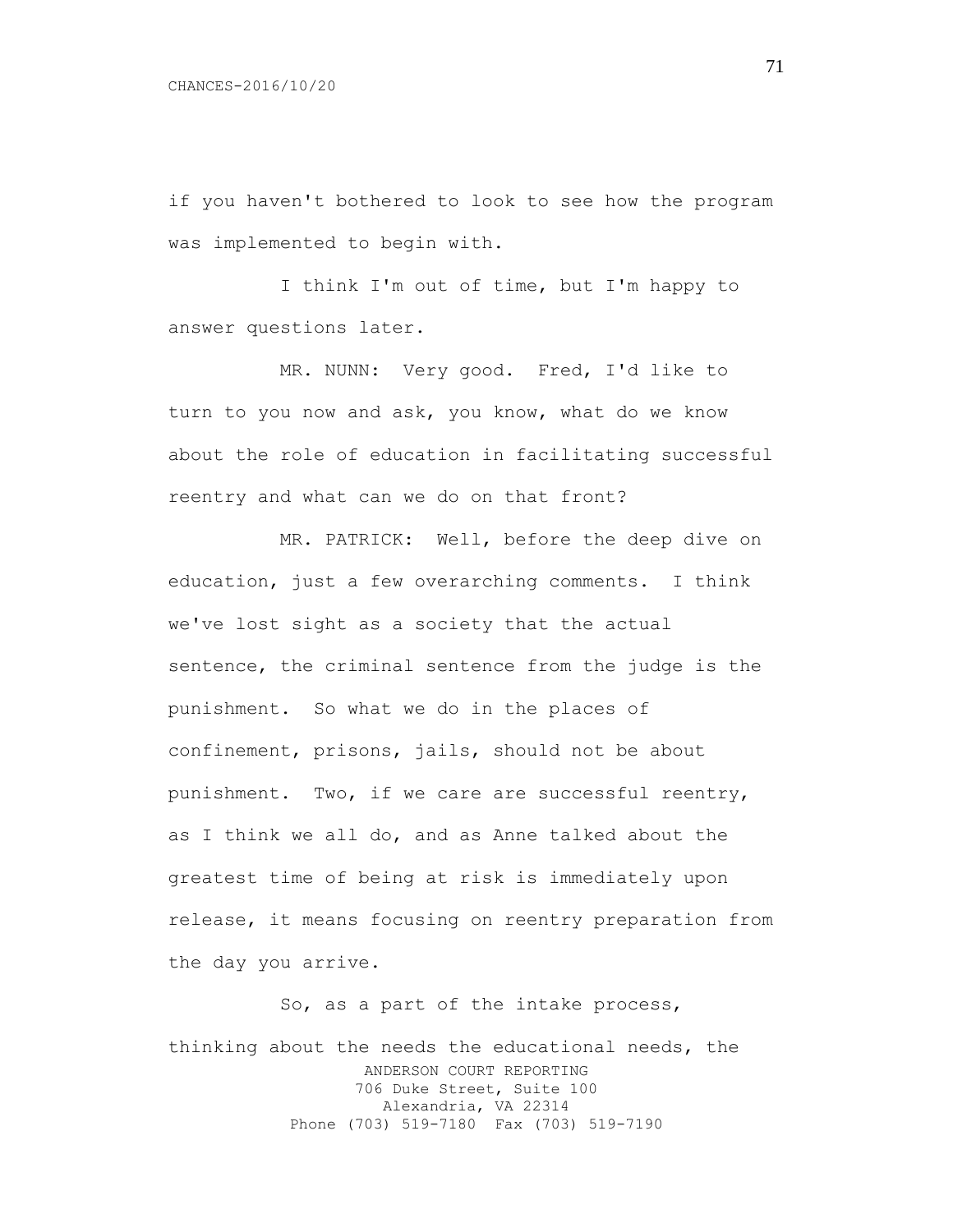training needs, and other needs of those individuals. So that they spend their time incarcerated productively engaged in the things to promote successful release. Thirdly, when we think about the spatial inequality of the incarceration, it is very clear that what you do programmatically in education in prison also possibly impacts particular communities in ways that can have an enormous impact. Where places like Garfield Park in Illinois where the incarceration rate is 40 percent higher than the closest predominantly White community.

So I think it's important when we think about education in prison, it's not only the individual student there that benefits, but the benefits that extend out to the family in the community.

ANDERSON COURT REPORTING 706 Duke Street, Suite 100 Alexandria, VA 22314 Phone (703) 519-7180 Fax (703) 519-7190 Fourthly, when it comes to education, which was really your question, you can't find a better investment in terms -- Nancy just talked about the importance of research, so what we have in 2013, the RAND Corporation did the largest-ever meta-analysis of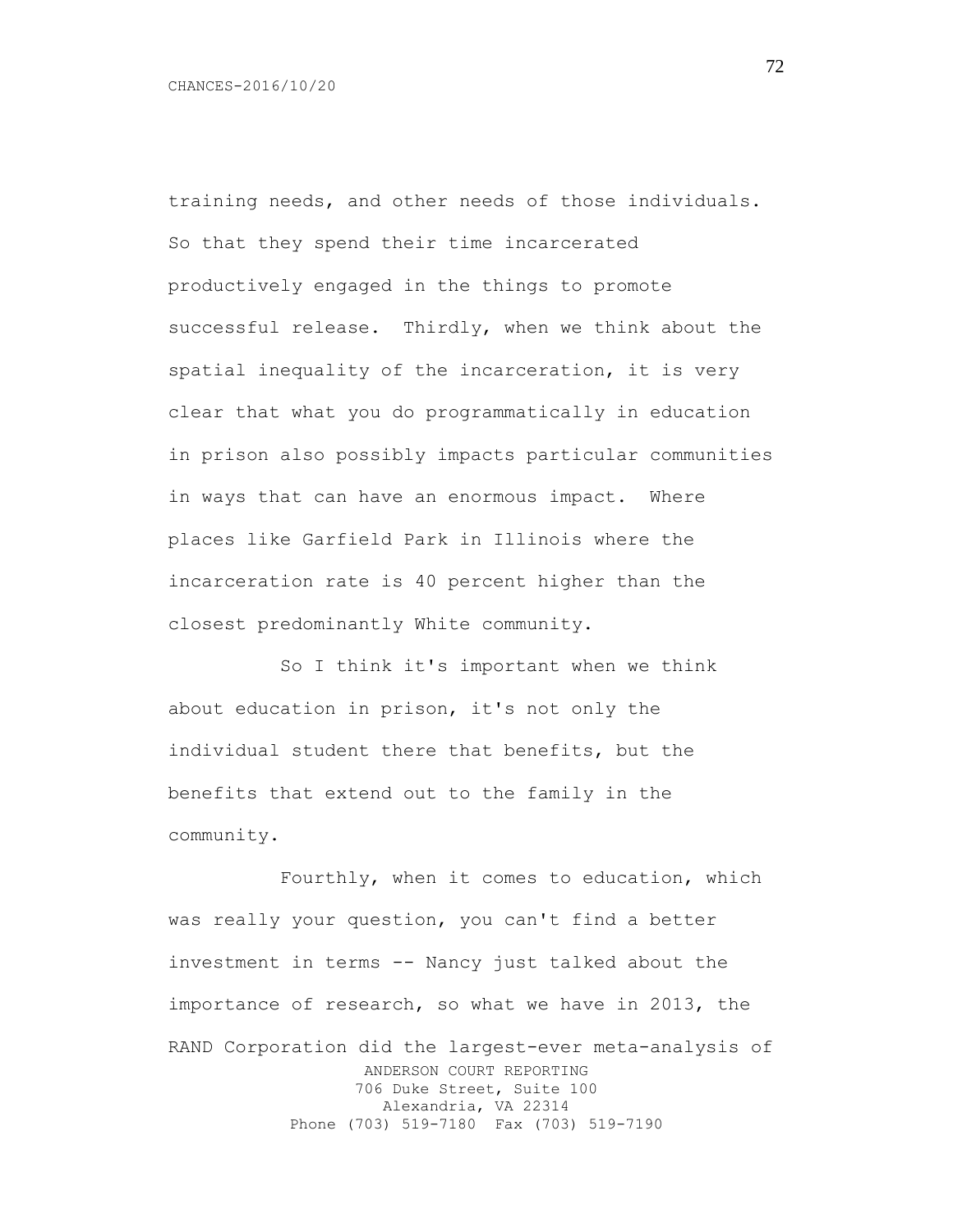education in prison. And what did they find? RAND found that those who participate in education in prison are about 43 percent less likely to recidivate.

And again, that's a term we also use, and we've gotten very comfortable when talk about recidivism, but let's peel the onion as to what that means. Not only is that sort of rule violations, but that's also people who are not committing additional crimes, that's less victims, that's less victims that our community is being harmed.

What else do we know? That people who participate in education in prison are anywhere from - - their hours of employment go from 13 to 20 percent greater, more likely than those who don't. The other thing we found out, and this is huge, at a time in which we all are about whether that would being good stewards of taxpayer dollars, for every dollar invested in educational prison, is a 4 to 5-dollar savings, in terms of reduced reincarceration costs.

ANDERSON COURT REPORTING 706 Duke Street, Suite 100 Alexandria, VA 22314 Phone (703) 519-7180 Fax (703) 519-7190 So, it's not about giving individuals who are there something, it's about how we as a community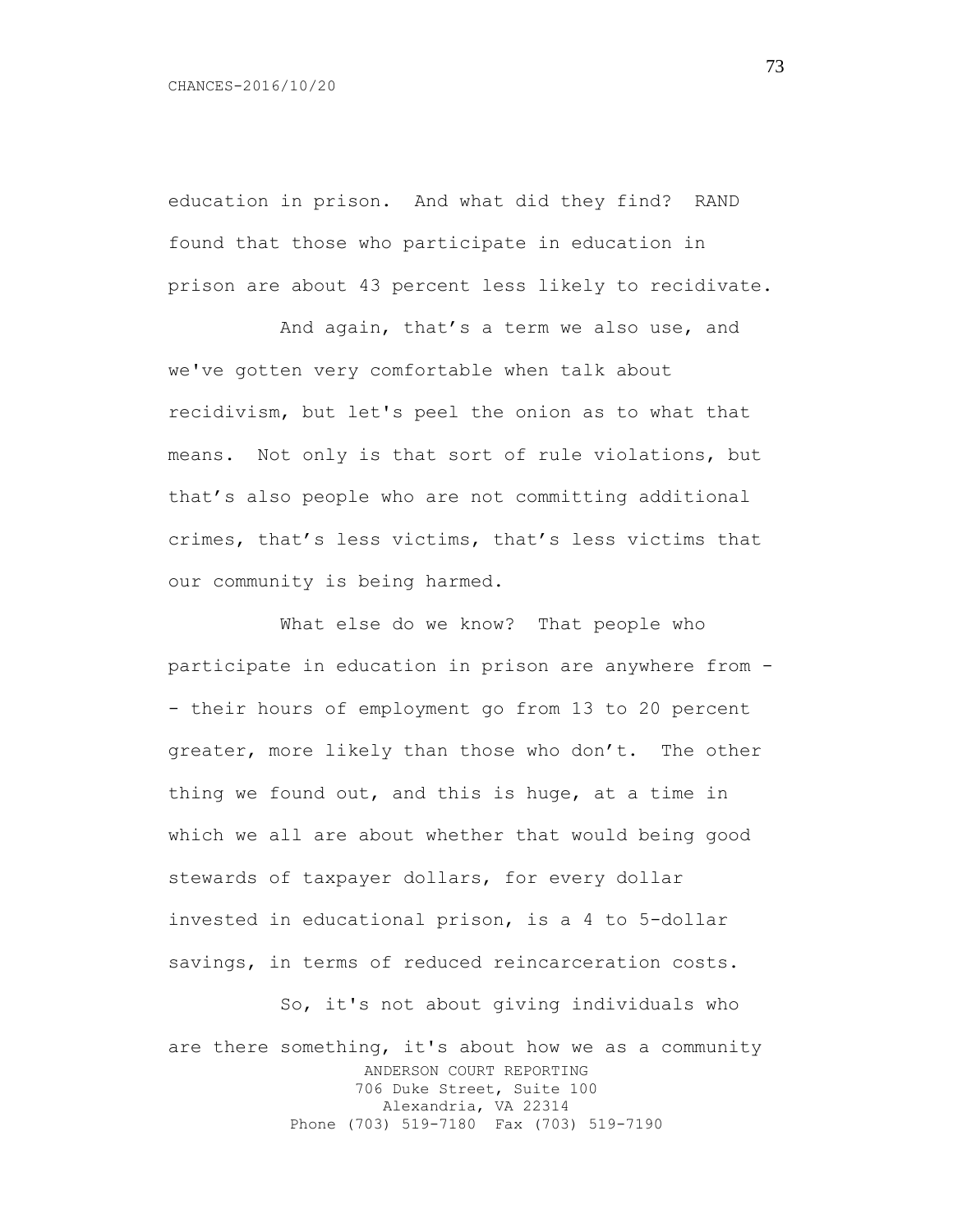benefit, because then those hours are available to be reinvested on the frontend towards crime prevention, better schools, better schools, better highways, whatever we have as a community or our values.

The other thing that education does quite frankly is, it does what most of us were told early on in our lives, in households, that education is that bridge over troubled water. It gives you the communication skills, the ability to see things, the ability think clearly, it's the ticket to a job, and think about it. We now live in a country in which by 2020 two-thirds of our job openings will require postsecondary education, not even a GED High School Diploma.

ANDERSON COURT REPORTING 706 Duke Street, Suite 100 Alexandria, VA 22314 Phone (703) 519-7180 Fax (703) 519-7190 And yet the incarcerated population is extremely undereducated, only 37 percent of the folks incarcerated in our prisons do not have a GED High School Diploma, and 78 percent don't have a postsecondary credential. In a world in which you need more than even the high school diploma to succeed, so in every way we should be thinking about how it is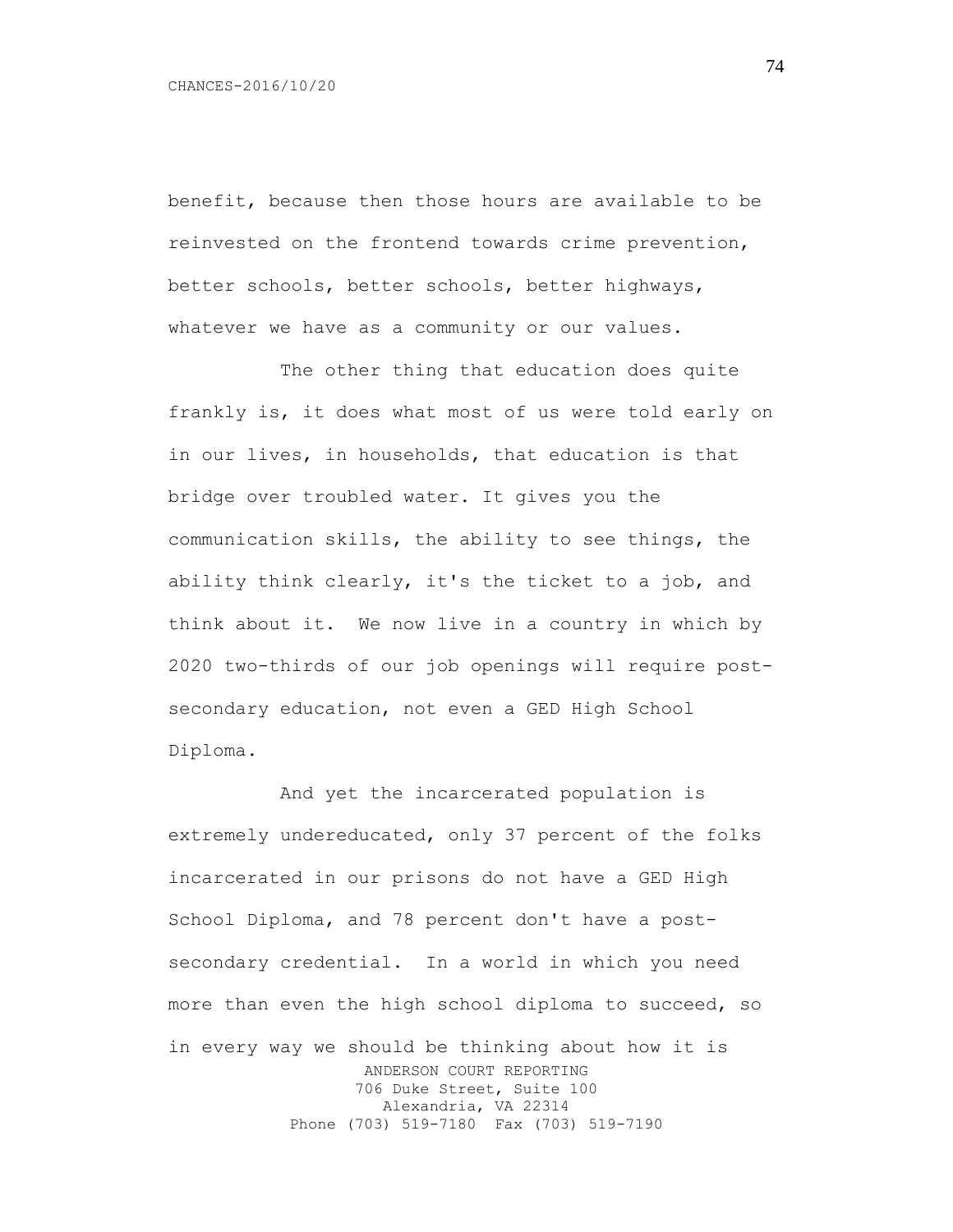that we use the opportunity of incarceration, use that as an opportunity, if you will, to provide education, provide high quality education as a bridge to individuals being able to get those jobs, come home take care of themselves and their family, be taxpaying citizens. And truly I'm thrilled that the U.S. Department of Education, and the U.S. Department of Justice, earlier this year announced a Second Chance Pell Pilot.

And so as we sit here today, you have 69 colleges and partnership with over 100 prisons across the U.S. in 28 different states that are providing high-quality, post-secondary education in prison, because that's the key. We are living in an information society, when vision should come home, not only having had access to high quality education, but certainly knowing how to access the internet, certainly how to do keyboard.

ANDERSON COURT REPORTING 706 Duke Street, Suite 100 Alexandria, VA 22314 Phone (703) 519-7180 Fax (703) 519-7190 I mean, you don't want an individual because of the long sentences that Sally Yates and others talked about. You have individuals who, now, come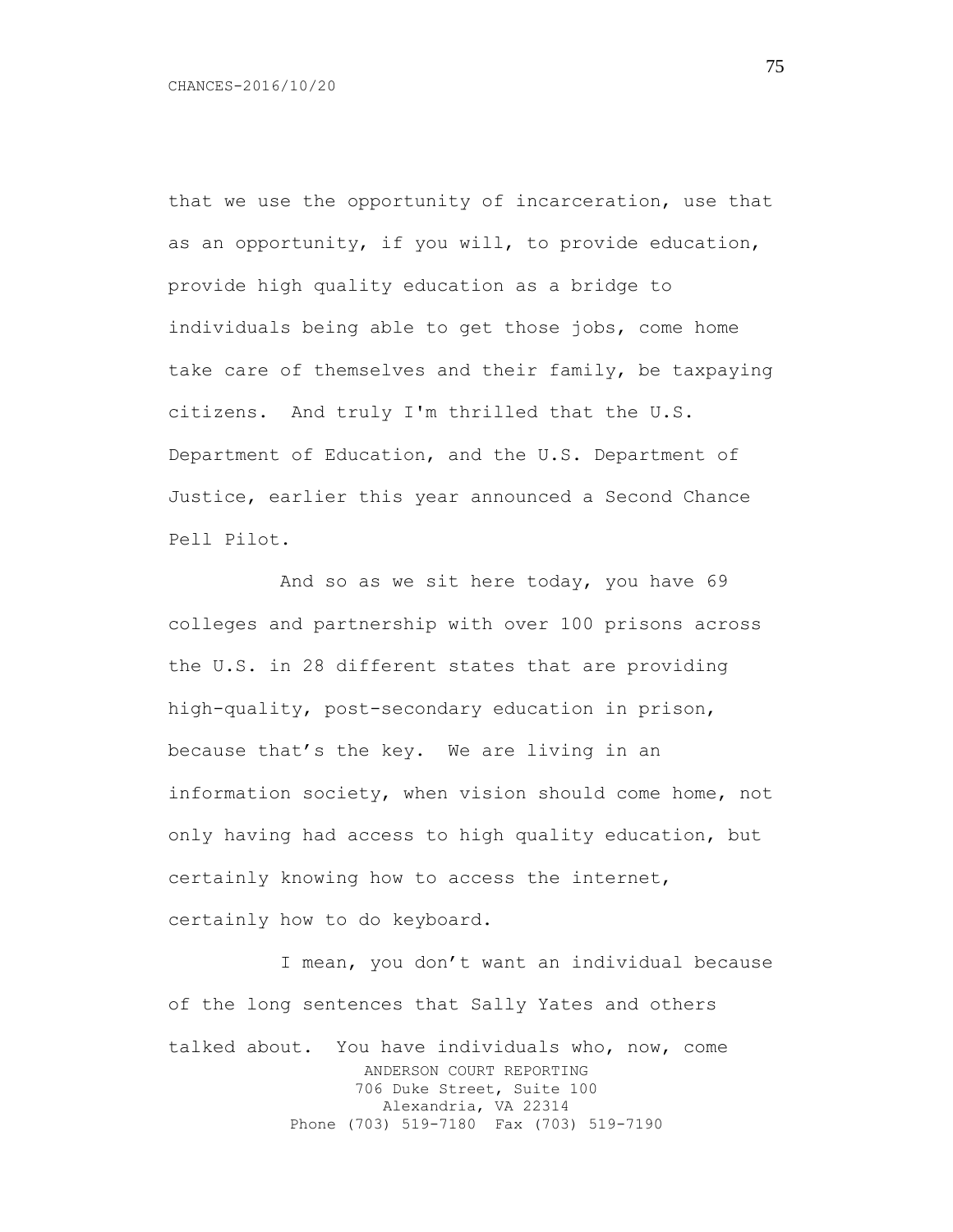home, they come home to a world with smart phones, they come home to a world where everything you do is pretty much Internet-based, and yet in many of our facilities there is an access to even local Internet - - intranets. So it's a huge issue, and I think education is pivotal in that regard.

MR. NUNN: Is there anything we can do in jail context, or this really a prison focus?

MR. PATRICK: Well some in the jail context. I think often what happens with jails is we fall into the trap of thinking there are only short-term places of detention. Because you do have the pretrial population that is theoretically being held only as their case is being adjudicated, but the reality is in many places if you were to deep dive on the average stay in jails, those individuals who aren't bailed after their few days are likely to be there for many, many months, if not years at a time.

ANDERSON COURT REPORTING 706 Duke Street, Suite 100 Alexandria, VA 22314 Phone (703) 519-7180 Fax (703) 519-7190 And so you do have an appropriate opportunity to intervene and provide high-quality education. It's a myth that, ah, we can't do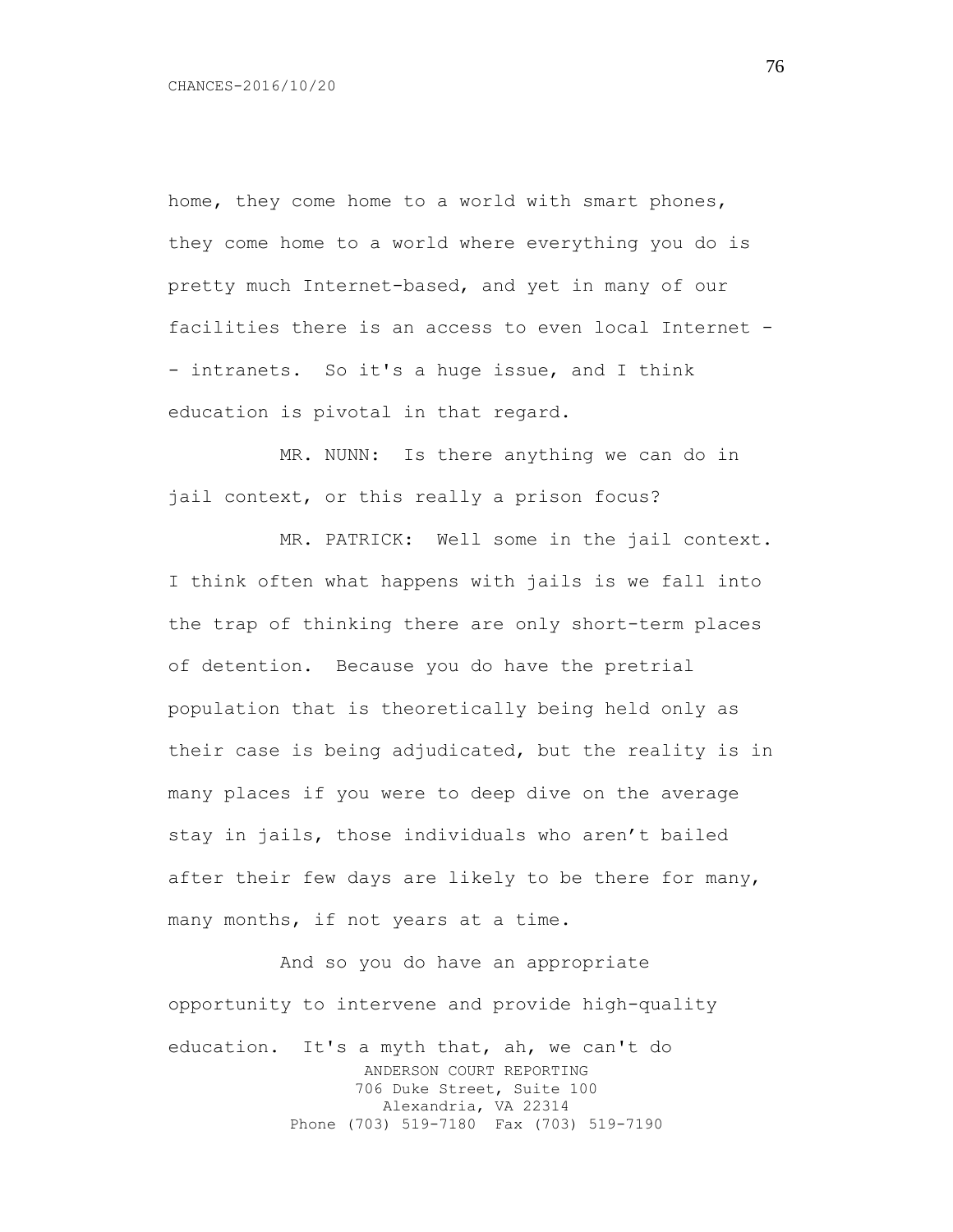programming in jails, because they are not there long enough. Well, I think Sheriff Dart is proving that differently, and then when you look at the sentence population, the short-term sentence population, or the sentence that a year less, and who, by and large, are also held in jails, certainly there's an opportunity to intervene there.

MR. NUNN: All right. I'd like to take the conversation back to something that Anne Piehl talked about. So, it's clear the collateral consequences, you know, well after the spells of incarceration can be applied fairly indiscriminately, they can last for a very long time, or permanently. Just to give one quick example, in Massachusetts, if you are an applicant for licensure as an apprentice sheet metal worker, you can barred from licensure due to any misdemeanor, or any felony at all. No matter how long ago that was incurred.

ANDERSON COURT REPORTING 706 Duke Street, Suite 100 Alexandria, VA 22314 Phone (703) 519-7180 Fax (703) 519-7190 So, in light of -- and you know, this is one example among many. In light of this what should be doing to try to sort of reduce these collateral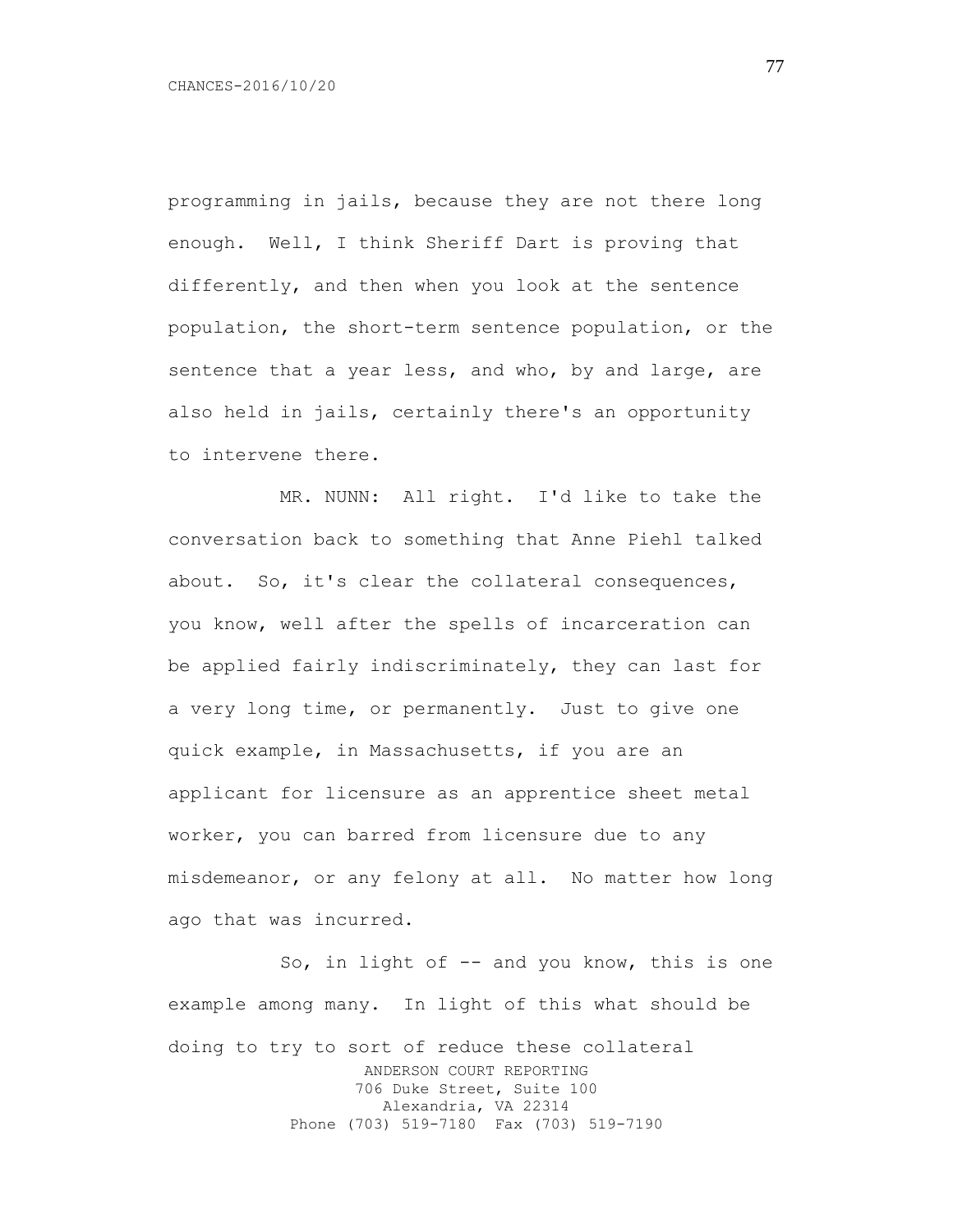consequences?

MR. DART: I know in our state we have some equally ridiculous laws as well that make no sense, and I think it is a question of (a) finding out about them, because I think most of the people are oblivious to the fact that there are all these prohibitions that a thoughtful, logical person would say this makes absolutely no sense whatsoever and then going about addressing it. This past year I got three different laws changed in our legislature on expungement, and one of them was the most contentious one, which was saying, literally, if your case is dropped and you are found not guilty we weren't going to charge you \$150 do expunge your case.

ANDERSON COURT REPORTING 706 Duke Street, Suite 100 Alexandria, VA 22314 Phone (703) 519-7180 Fax (703) 519-7190 And I kept getting pushback from our state police who administered, but also got the \$150. And I kept trying to explain to them, do you understand, they didn't do it, okay, you are missing this obvious concept here. They didn't do it. This cannot be a revenue generator. And so, you have to have these type of discussions with people, and you have to be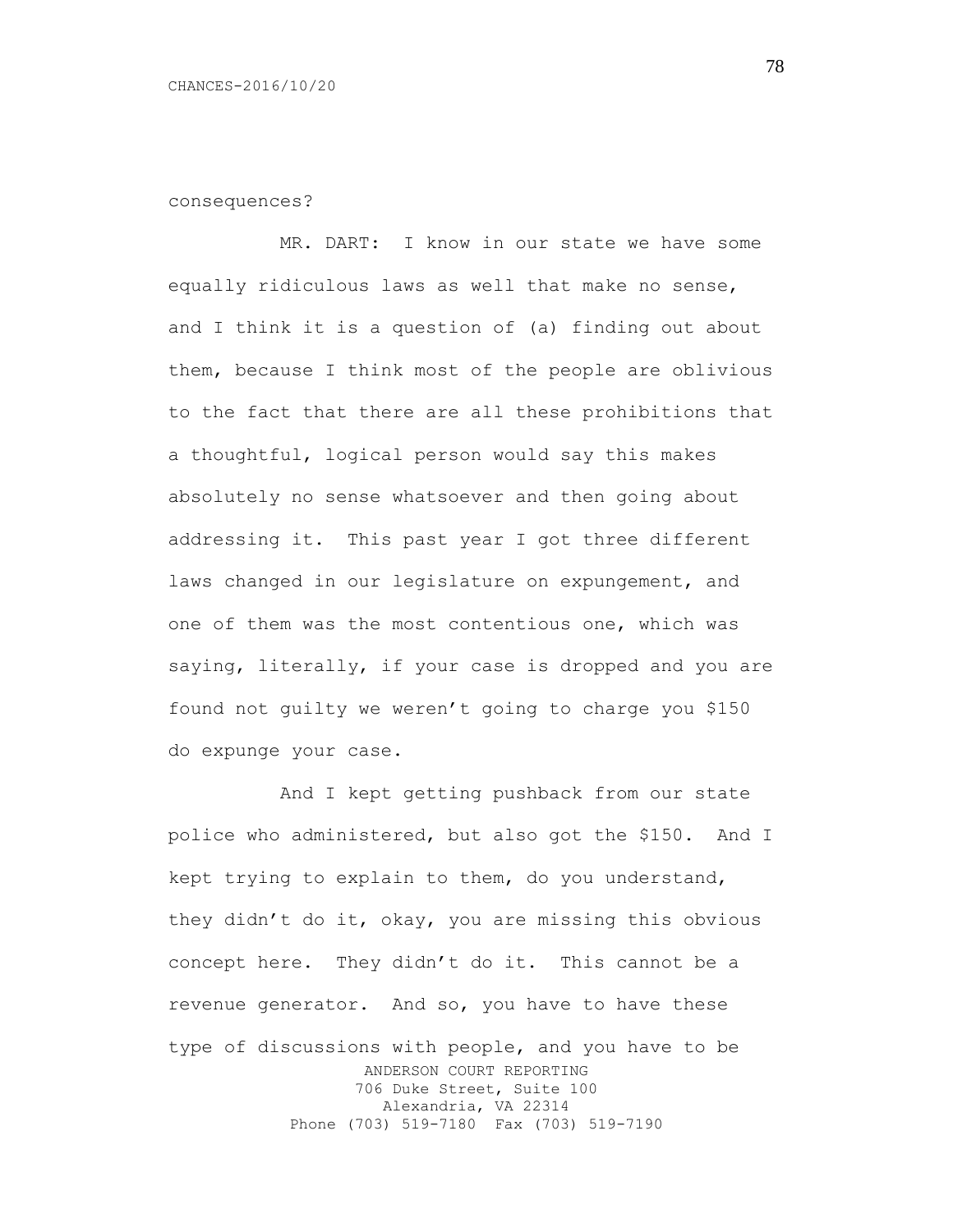very, very focused, because we worked with a couple of local groups who've been very involved with expungement over the years as well, and we found some of the major hurdles where the fact that if you had any conviction in our state, no matter how long ago it was, it prohibits you from getting anything else, ever expunged.

So, if you had been convicted of, say, a burglary back when you were 19 years old or something, and you are 20 years down the road, and you pick something up that's expugnable, you couldn't do it. And so we were able to get that done. What we found was a lot of legislators, once you actually sit there, and I think it helps coming from me, because a lot of the soft on crime, type of thing gets dissipated somewhat, when it's actually someone in law enforcement saying, when you have them coming forward, saying, listen this is really stupid guys, we've got to undo this. They jump onboard a little more.

ANDERSON COURT REPORTING 706 Duke Street, Suite 100 Alexandria, VA 22314 Phone (703) 519-7180 Fax (703) 519-7190 MR. PATRICK: I think with respect to the collateral consequences, it goes back to my earlier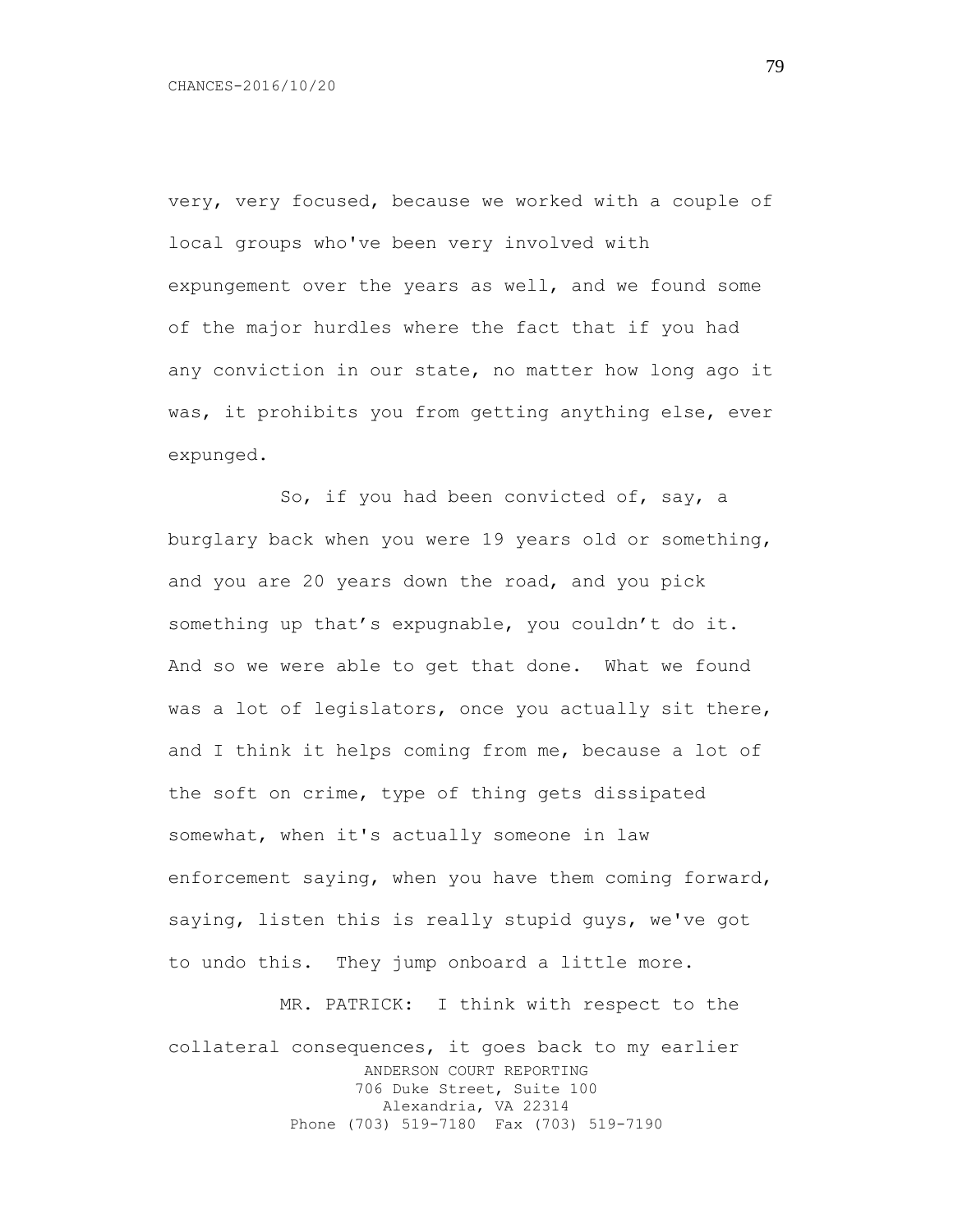point, and that is the sentence, the time you have to serve to be the punishment. Once you talk out that door, you should be able to move on with your life. I don't like the term collateral consequences, it minimizes just how significant it is. Let's call it what it is, its barriers to economic opportunity and success in this country.

If I have a criminal conviction in some states, I can't get a barber's license, I can't come home and be a barber to make money to support myself and my family. That's what collateral consequences. They are barriers to real economic prosperity.

MR. NUNN: And obviously for, you know, recidivism and entry too?

MR. PATRICK: Absolutely!

MR. NUNN: So there, Nancy?

ANDERSON COURT REPORTING 706 Duke Street, Suite 100 Alexandria, VA 22314 Phone (703) 519-7180 Fax (703) 519-7190 MS. LA VIGNE: This is more subtle but very timely collateral consequence, and that is the right to vote. So, most people under supervision across the country do not have the right to vote. And I would argue that if we are going to have people reintegrate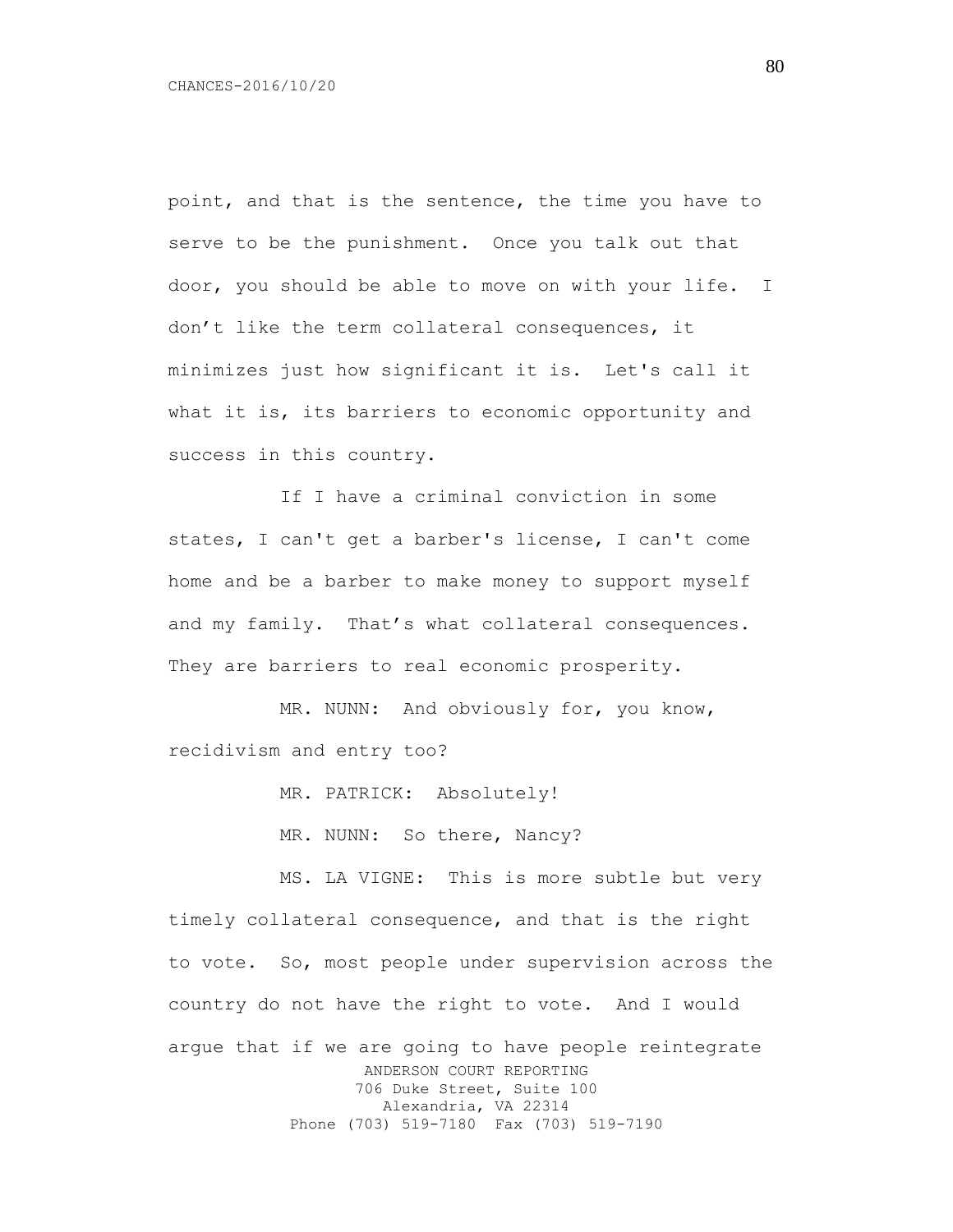into civil society, they need that right, they need to feel they are part of society in all aspects. We did a study many years ago where we interview people behind bars, and then following their release from prison, are two to three times over the course of year following their release, and one of the questions we ask them is, after release if you were able to vote, will you?

And I don't know what you might guess that response rate to be, but I was intrigued to learn it was about 79 percent across the board, that folks really want to vote, and I think it's very important.

MR. NUNN: Thank you. Anne?

ANDERSON COURT REPORTING 706 Duke Street, Suite 100 Alexandria, VA 22314 Phone (703) 519-7180 Fax (703) 519-7190 MS. PIEHL: Yes. I just wanted to pick up on what the Sheriff said about fees and expungement, because they are widespread. I mean, we have a lot of fee collection in this country in our usual places, because we are not fully our government services directly. So, for expungement often is a fee collected even if you did commit the crime, but it can -- to other restrictions. Like, you can't have other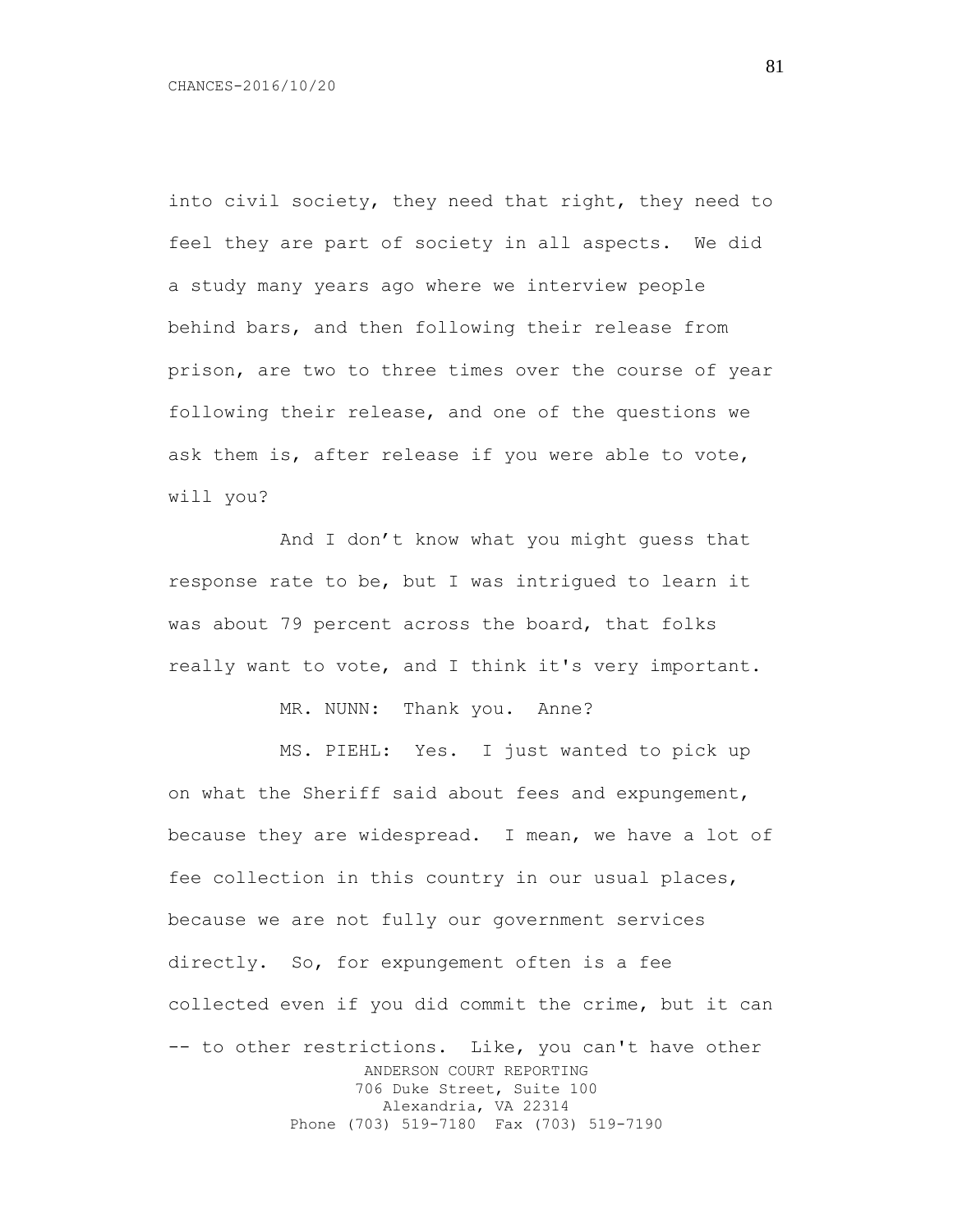obligations to the court.

You can't owe back child support. You can't owe other restitution fees, et cetera, and this makes the expungement system, differentially available to people based on economic class. And I think that there's just a simpler way to do this in certain cases, and that is just to make it automatic. In Oregon, they did think about the expungement of past marijuana possession convictions, but you have to go to the county where it happened, you have to pay a fee, you have to file.

And why do that, which is much more work when they are routinely approved, it's not as though there's a big discussion about meritorious cases or not. Why not just do it on an automatic basis? And the same could apply in that case, and it would be super cheap for the authorities to do.

ANDERSON COURT REPORTING 706 Duke Street, Suite 100 Alexandria, VA 22314 Phone (703) 519-7180 Fax (703) 519-7190 SISTER MARKHAM: As a practitioner of this, one of our Catholic Charities agencies in Syracuse, New York, I believe, they are trying to take the exoffenders and set up small businesses, social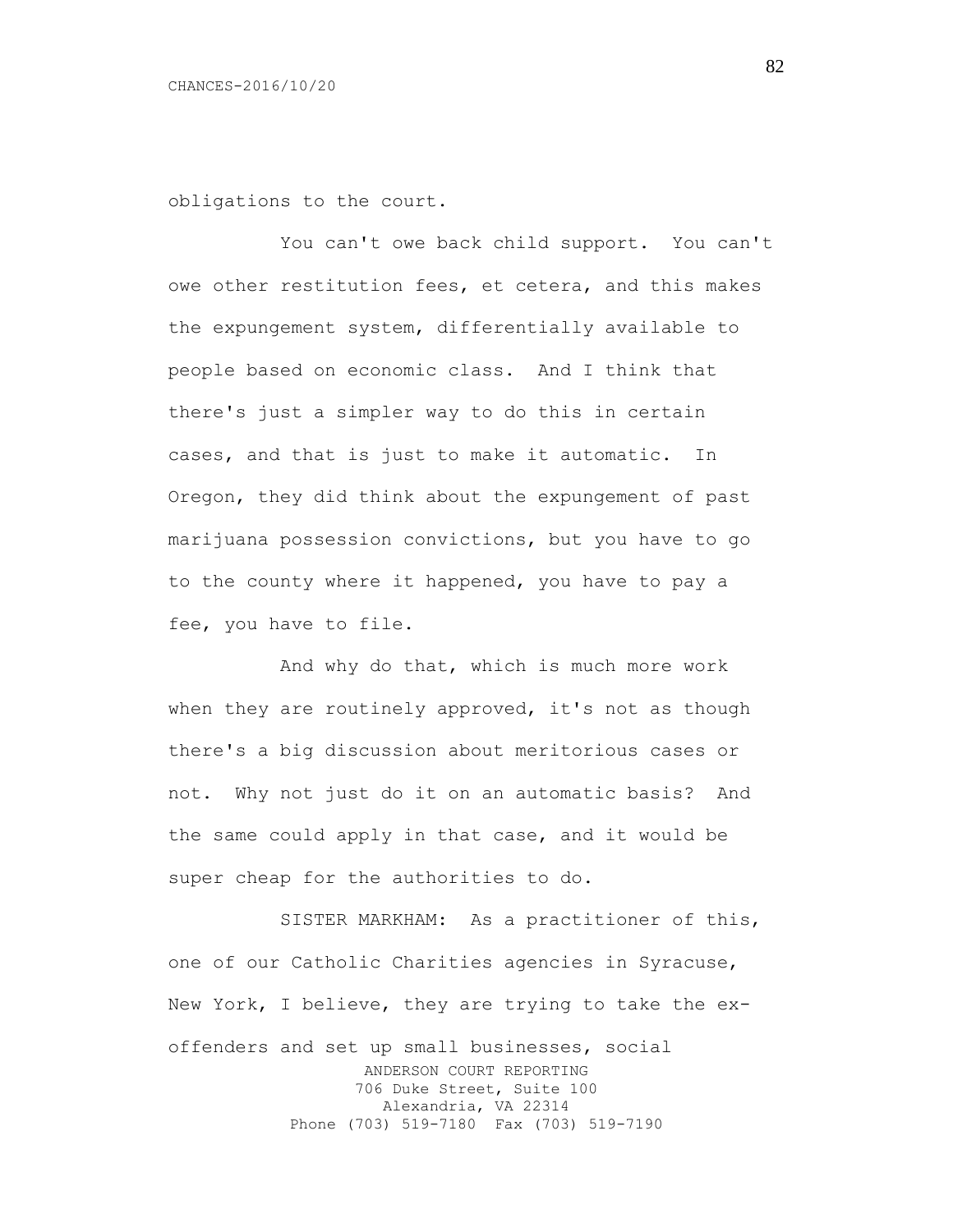enterprises that are sponsored through Catholic Charities, so that we can hire folks to actually be gainfully -- you know, get some dignity back in their lives.

So, one of the creative ones, I thought this was one of the more creative, was that Catholic Charities spun out a workforce that would -- that contracted with the cemeteries in the city, and trained the ex-offenders to take care of the grace sites across this whole big area. So, they got contracts for people to be gainfully employed, waiting in an area that wasn't going threaten anybody, and could give somebody a little bit of some experience in grounds keeping, and get something on their résumé, so that they could move forward. But it's that kind of creative thinking that are the workarounds until some of these other issues are addressed.

ANDERSON COURT REPORTING 706 Duke Street, Suite 100 Alexandria, VA 22314 Phone (703) 519-7180 Fax (703) 519-7190 MR. NUNN: Very good. So, I'd like to talk a little more about mental health now. We've had some discussion of this already, and certainly an increasing discussion in broader society about the way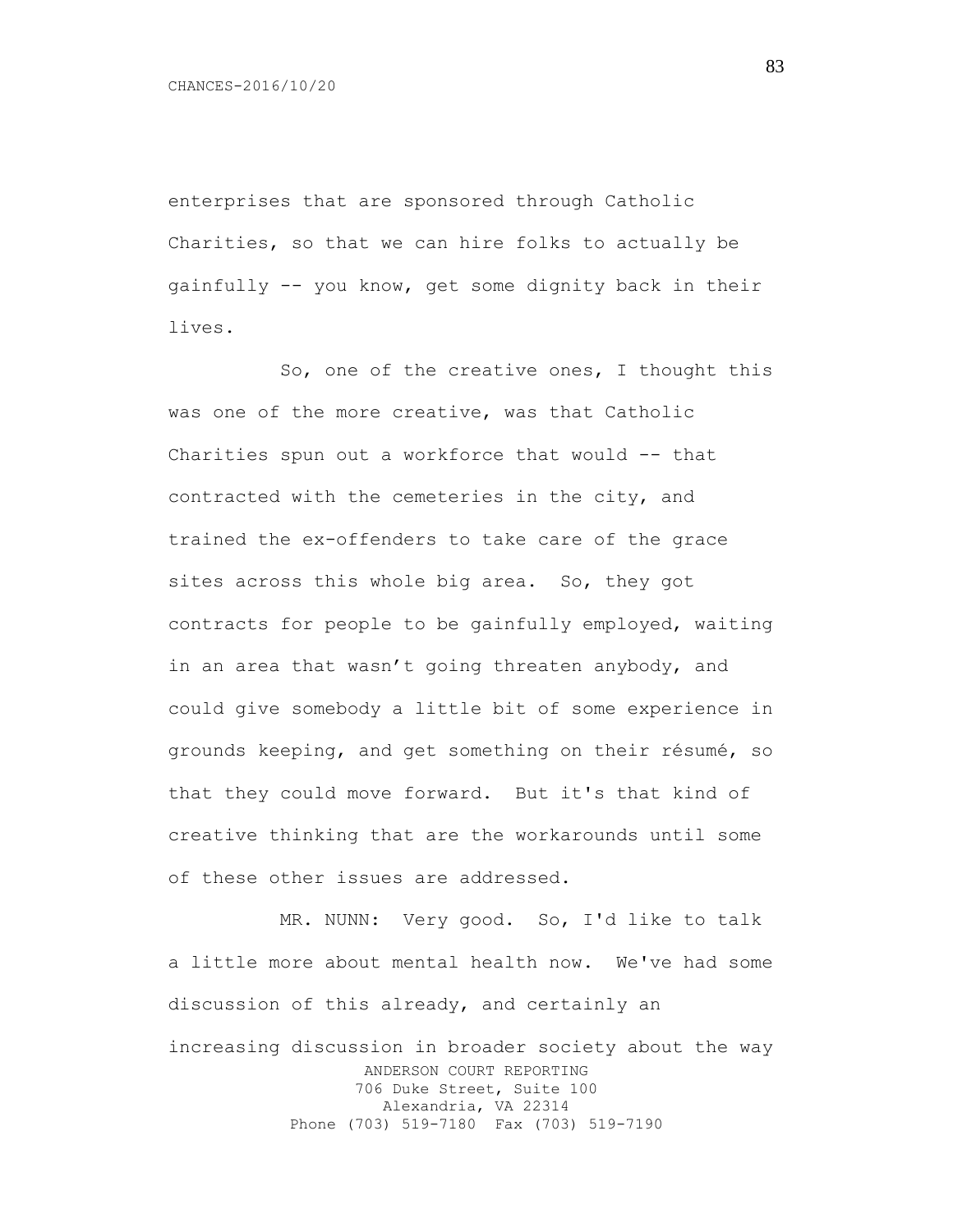that our incarceration system has substituted for the declining rate of mental health institutionalization. So, what should we be doing specifically to provide mental health services before and after release? And can this play a big role in reducing recidivism?

MR. DART: If I can just jump in, this is something that we took on about four or five years ago, and it was something I knew had been going on, because I walk around our jail frequently, and it literally, you had a hard time distinguishing what a person would normally, would believe would be a mental health unit from a jail, because that's what you had there. And so we did -- We didn't take long to dig into what was going on.

ANDERSON COURT REPORTING 706 Duke Street, Suite 100 Alexandria, VA 22314 Phone (703) 519-7180 Fax (703) 519-7190 I mean in our state particularly, we had eviscerated all health programs, and we were one of the top ones, and I've always found it compelling that when you look around the country once is a national issue, 44 of the 50 states jail or prison is the largest mental health hospital in that state. And in our state I'm the largest. And so with that influx we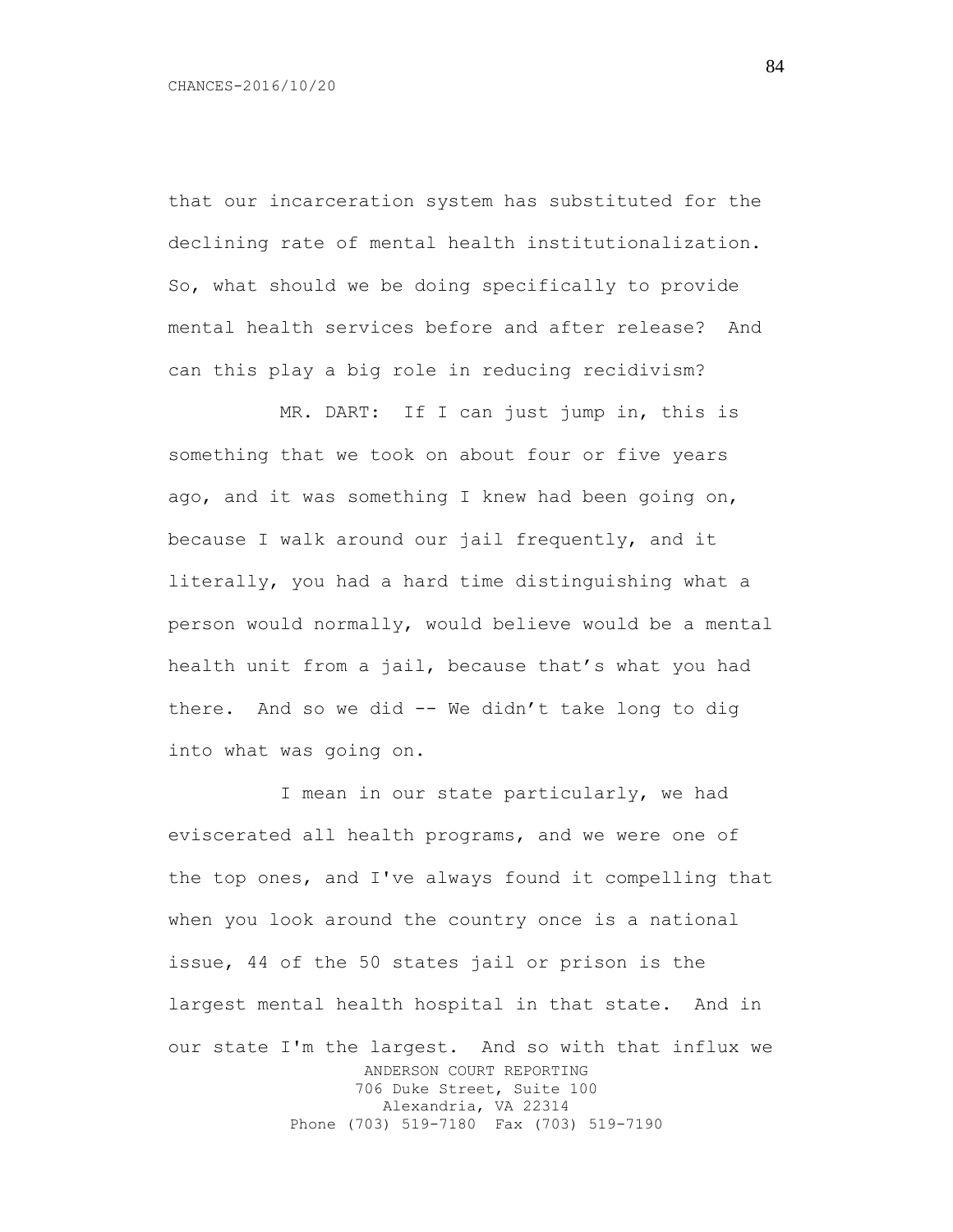obviously said, you know, there is no political will in our state to change this, so if they are going to make me be the mental health hospital we are going to be the best one.

And so I started bringing on mental health professionals, and started -- reorganized my office, got rid of correctional positions, put them in mental health positions, retrain more correctional officers in advanced mental health training, and then we started treating like patients. And so when they come in, they are met by mental health professionals, we identify them, we diagnose them, they then are put in different settings, depending on how acute they are, and then we have them in different programs.

ANDERSON COURT REPORTING 706 Duke Street, Suite 100 Alexandria, VA 22314 Phone (703) 519-7180 Fax (703) 519-7190 And then I referenced earlier, I had a boot camp program that I had inherited, that I didn't find any utility there, it's off the compound. It's somewhat, that (inaudible) said, you know, (inaudible) hearts and gardens, I started moving my mental health population out there to put them in a more therapeutic setting, brought doctors onboard. We had the most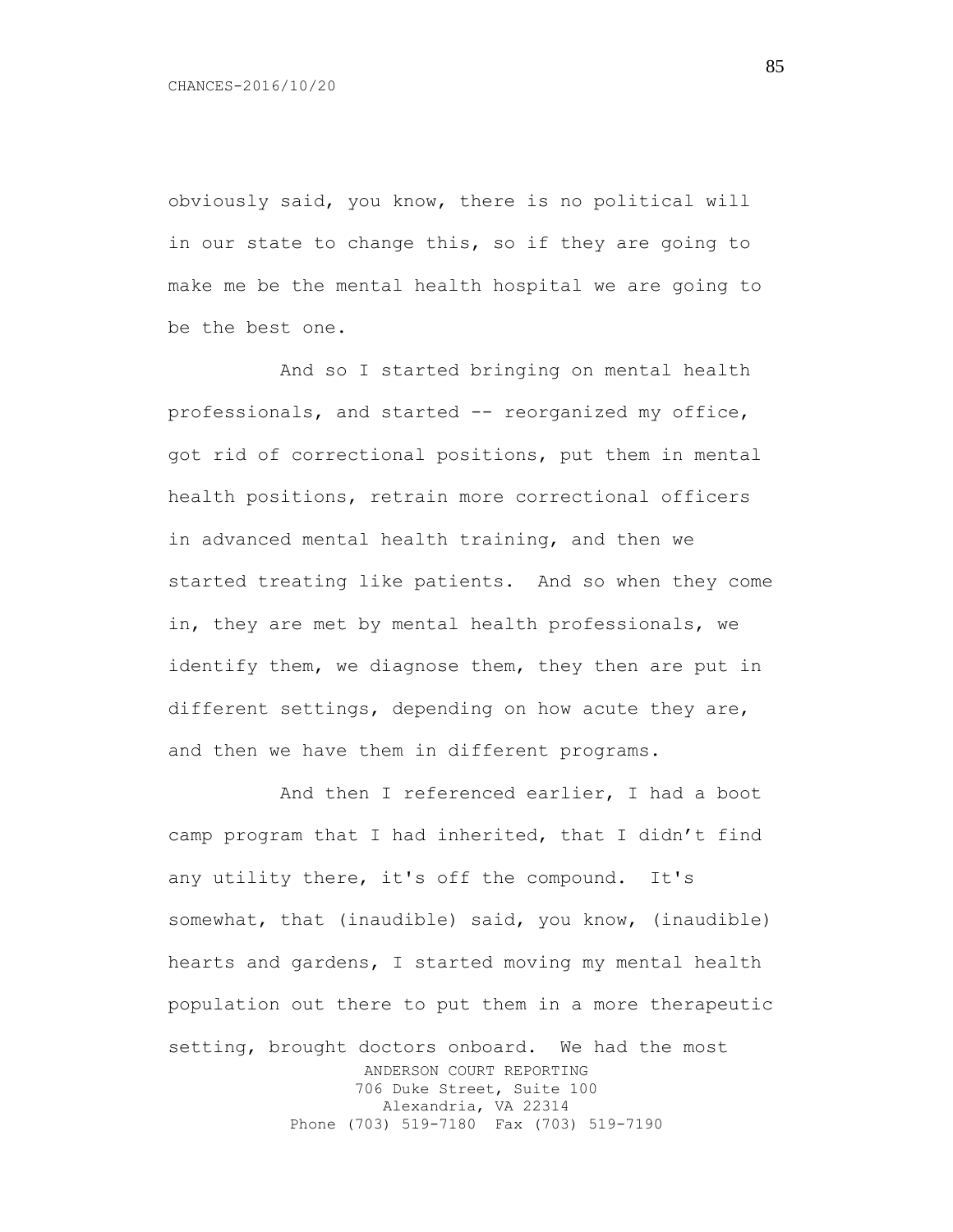engaged group of people that we work with there, and our whole purpose is to get them ready for the streets.

And we have job training, and we work with the family, the family support groups to get the families reengaged. We were on a 24-hour hotline, when they were released I drive them home, or to where they need to go. When they need help getting to appointments we would drive them there. And I've opened up some of -- Chicago shut down a bunch of their mental health clinics. I reopened one of them that I'm running now.

ANDERSON COURT REPORTING 706 Duke Street, Suite 100 Alexandria, VA 22314 Phone (703) 519-7180 Fax (703) 519-7190 And so we really took this on in the notion that, if this is what's going to be foist on us, we are going to do it very, very well. And it's been something that we have been -- We've had people from around the country watching how we do it. This was not hard to do, that's the point I try and make to people, just having the will to do it. And it's very difficult because -- Nancy and I talked about this in earlier times, because you get misled frequently,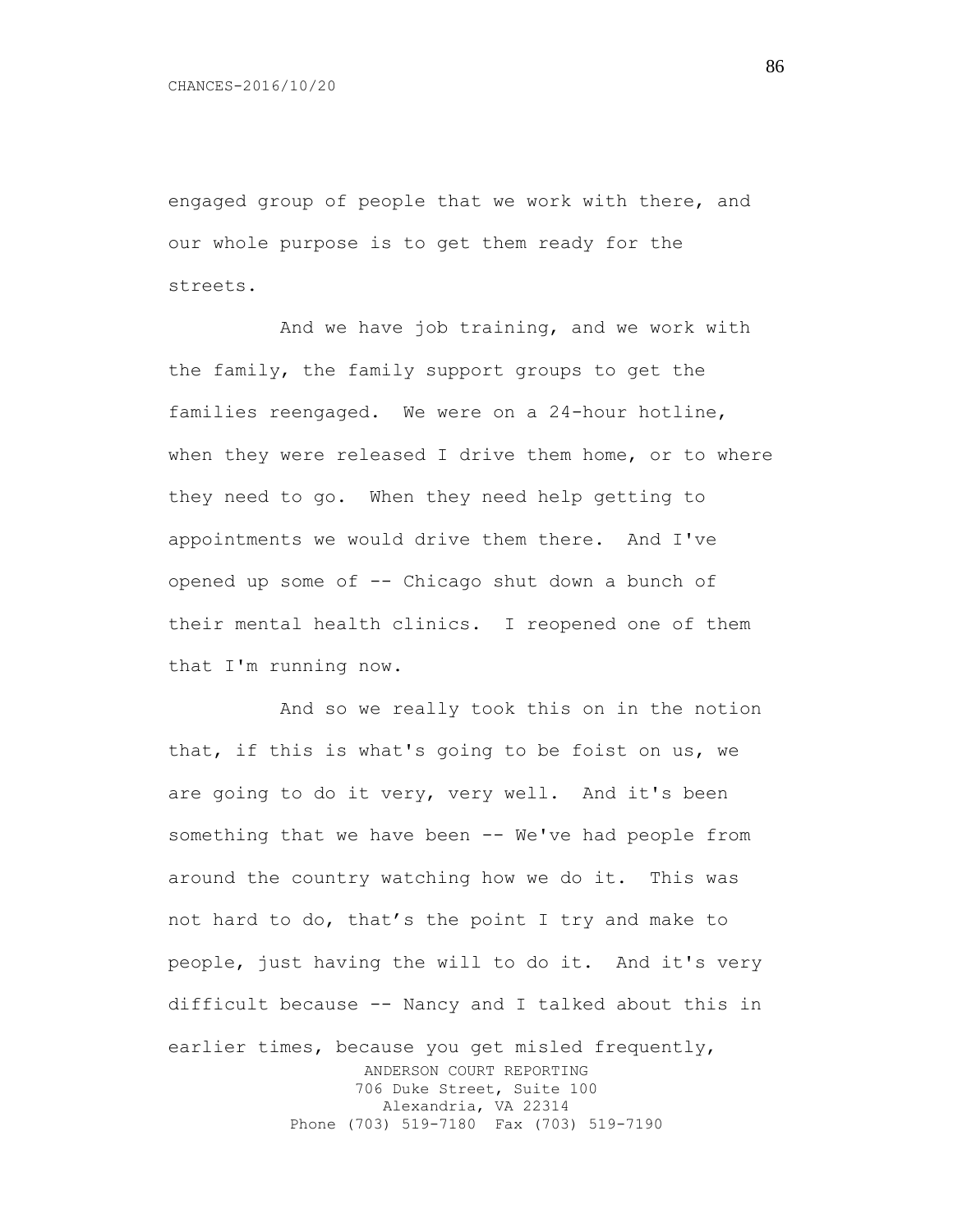because you get people saying, what are you doing in your jurisdiction about mental health issues?

And you have people rushing to a microphone and say, well, we have a mental health specialty course, and then the debate stops. In my jail, I'll have about -- a third of my population is diagnosed with serious mental illness. So on an average day it's about, you know, 2,500 people, and in our entire year, our mental health courts collectively handled 200 cases, 200 cases. And so you have to get involved with things that re scalable, and not just something that sounds good that doesn't have an impact there, so it's very doable, but it requires changing your mindset.

ANDERSON COURT REPORTING 706 Duke Street, Suite 100 Alexandria, VA 22314 Phone (703) 519-7180 Fax (703) 519-7190 MS. LA VIGNE: I think one of the real challenges that face this whole mental health issue, is the fact that because of what's happened is the decimation of services, and the lack of reimbursement, and that's why we are really advocating aggressively on The Hill for mental health reform. But part of the difficulty is we have some of our lowest-trained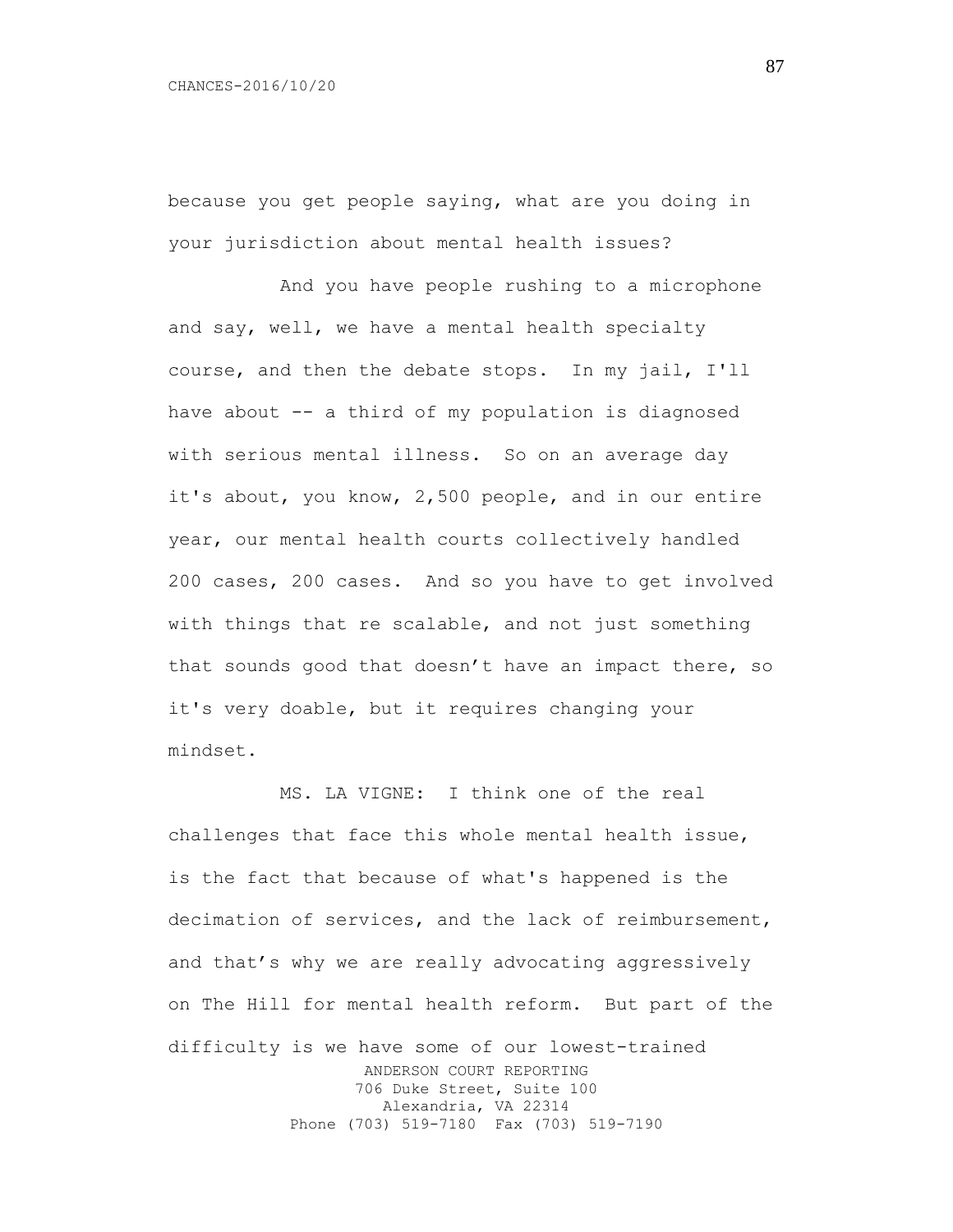people that can be paid very minimally, surveying our sickest individuals.

So you are dealing with dual diagnosis. Many people in the criminal justice system, and in the locked wards, focus with a dual diagnosis with a severe mental illness, and usually some form of opioid addiction, and so then we've got people that are getting released, and who really get to go to community mental health? A Bachelor's-level social worker who does not have the training to deal with the complexity of these issues, because there's no funding to hire the people that need to do the serious work, so it's a very complicated area, and I think it's an overlap area between what we are doing with criminal justice issues, and what we are trying to do with mental health reform, and they've got to come together.

ANDERSON COURT REPORTING 706 Duke Street, Suite 100 Alexandria, VA 22314 Phone (703) 519-7180 Fax (703) 519-7190 MR. NUNN: Anne? MS. PIEHL: That's the exactly point that I wanted to make, is that when someone is in the criminal justice system, and has a mental health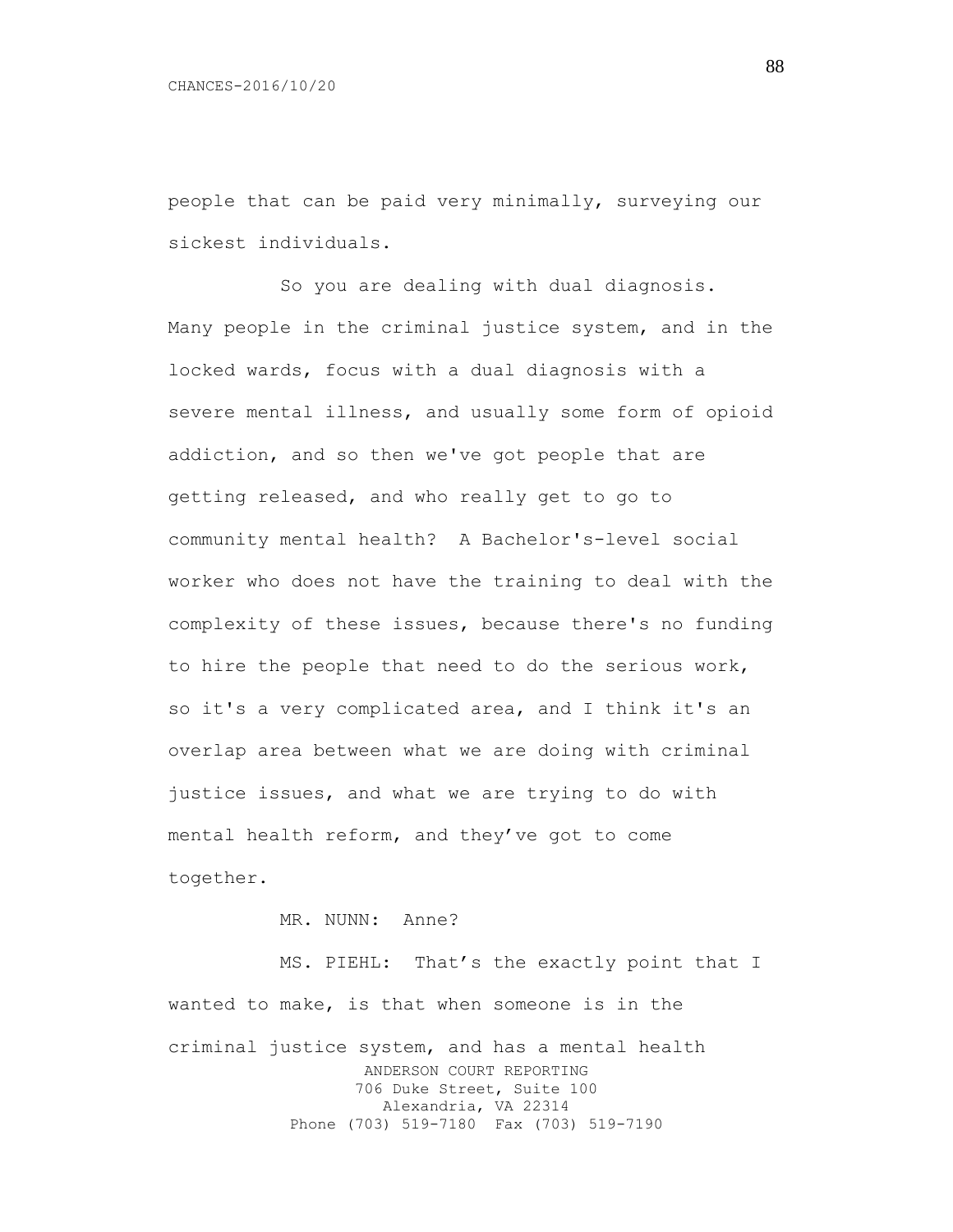condition that very serious, then law enforcement has to deal with the person --

SPEAKER: Right.

MS. PIEHL: -- because law enforcement has to take all comers, right. And the mental health systems don't always reach out to that population, and partly because of the funding, and part of the training, but I think we need to engage that part of the system that direct mental health system is much more than they need to be engaging in this part and not leave it just alone.

MR. NUNN: We have some great partners, so I didn't want to miss on that. But we've got on the outside from lot of groups, but their difficulty always is capacity, but the money is also short.

> MS. PIEHL: Capacity, yes. Mm-hmm. MR. NUNN: Fred did you want to --

ANDERSON COURT REPORTING 706 Duke Street, Suite 100 Alexandria, VA 22314 Phone (703) 519-7180 Fax (703) 519-7190 MR. PATRICK: I just want -- We should just be careful though because I really admire the work that Sheriff Dart does, and I have a respect for correctional leaders, the reality is though that we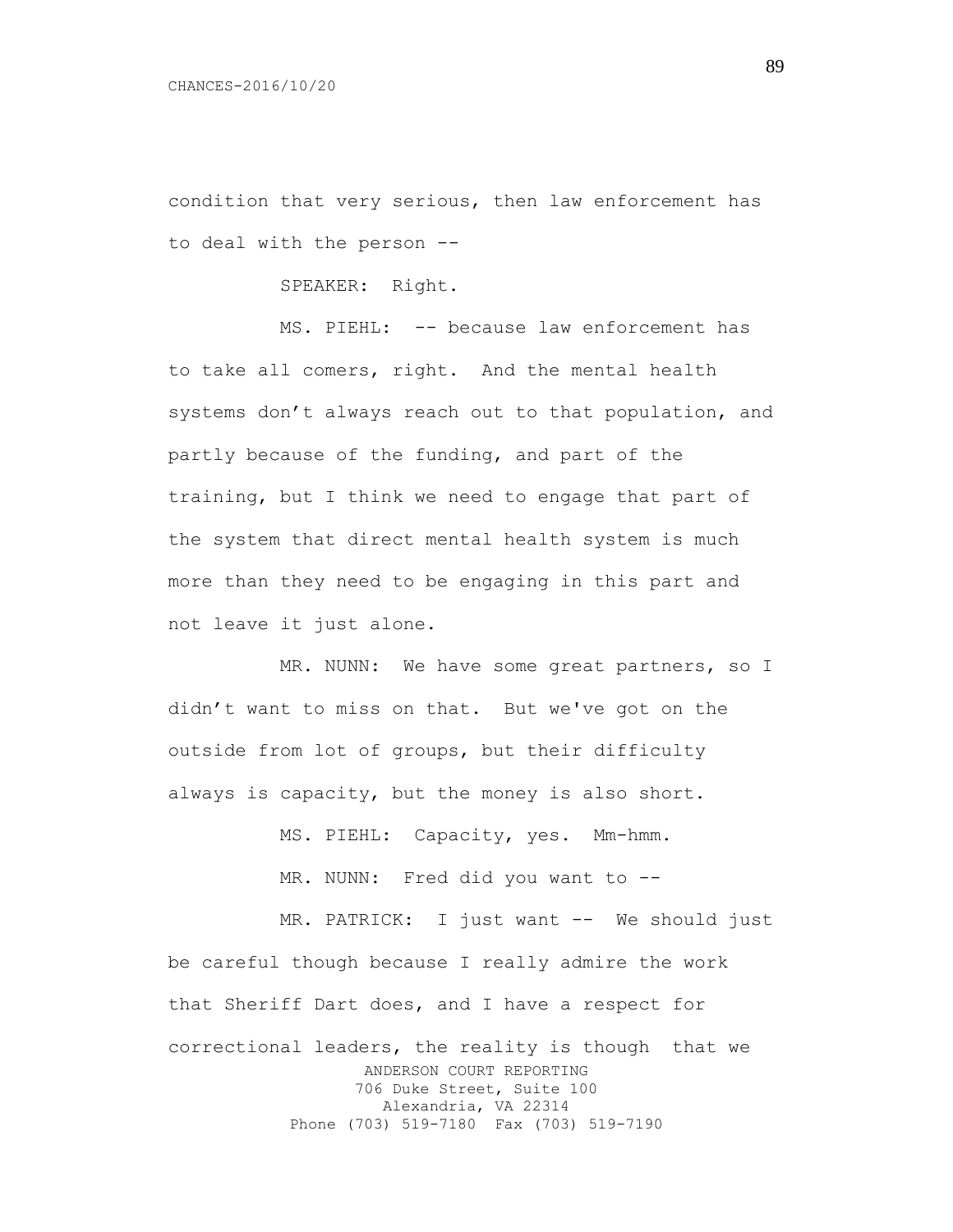really shouldn't assume that jails and prisons are the best places to deal with mental health --

GROUP: (Crosstalk)

SPEAKER: Yes.

MR. PATRICK: And so while you are doing terrific, those are Band-Aids.

MR. DART: Yes.

MR. PATRICK: We need to find the political will and resources to deal with mental health issues in the community, through diversions programs, through upfront community programs in a treatment, because again, yeoman's effort, but the reality is, you have thousands of prisons and jails, most of them are going to come nowhere to the level of commitment, staffing and resources you need to do what you need to do.

MS. LA VIGNE: And a lot of that is about policing and training police to identify --

MR. PATRICK: Absolutely!

MS. LA VIGNE: -- people in mental health crisis, and divert them from the criminal justice system altogether.

> ANDERSON COURT REPORTING 706 Duke Street, Suite 100 Alexandria, VA 22314 Phone (703) 519-7180 Fax (703) 519-7190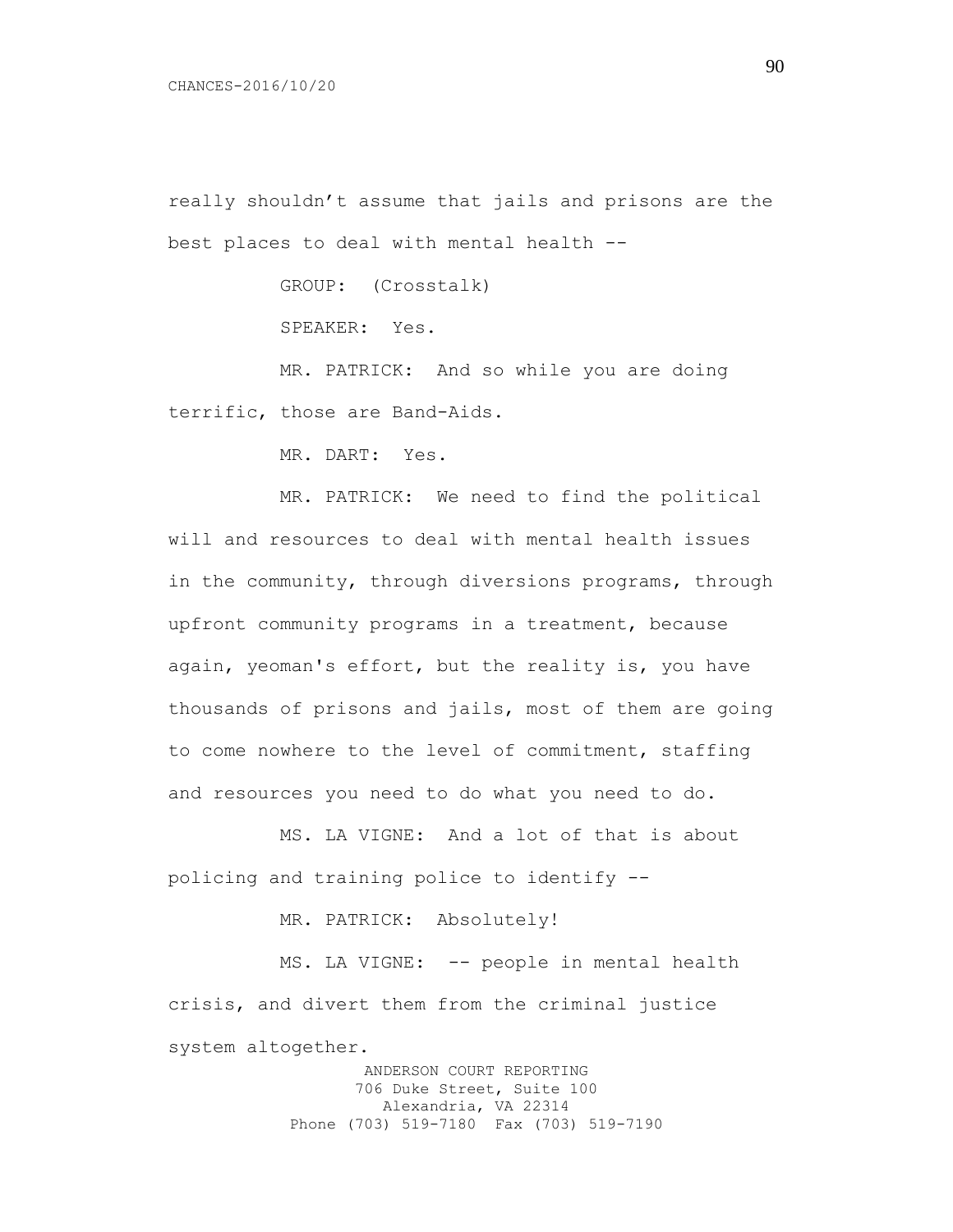MR. NUNN: We are going to go to the Q&A pretty soon. But I wanted to get one more question in. And this is sort of a big one, for everyone, for anyone. So it's become clear, I think, that people of color are disproportionately impacted by the criminal justice system, and that they also face unique challenges in the labor market. Are there targeted reforms we should e thinking about that relevant here, or is it sufficient to focus on the shared problems of people with criminal records? If I knew this would either be a question that got crickets, or that it generated a great deal of discussion.

ANDERSON COURT REPORTING 706 Duke Street, Suite 100 Alexandria, VA 22314 Phone (703) 519-7180 Fax (703) 519-7190 MR. PATRICK: Again, I think in terms of education and prison you can't find a better investment. It's connected to jobs, it's connected to public safety, we all grow up for the most part knowing that education is key. Education is considered this public good in part because we understood that it doesn't just -- the benefits don't accrue just to that individual but to a broader society. And so in so many ways, ensuring that you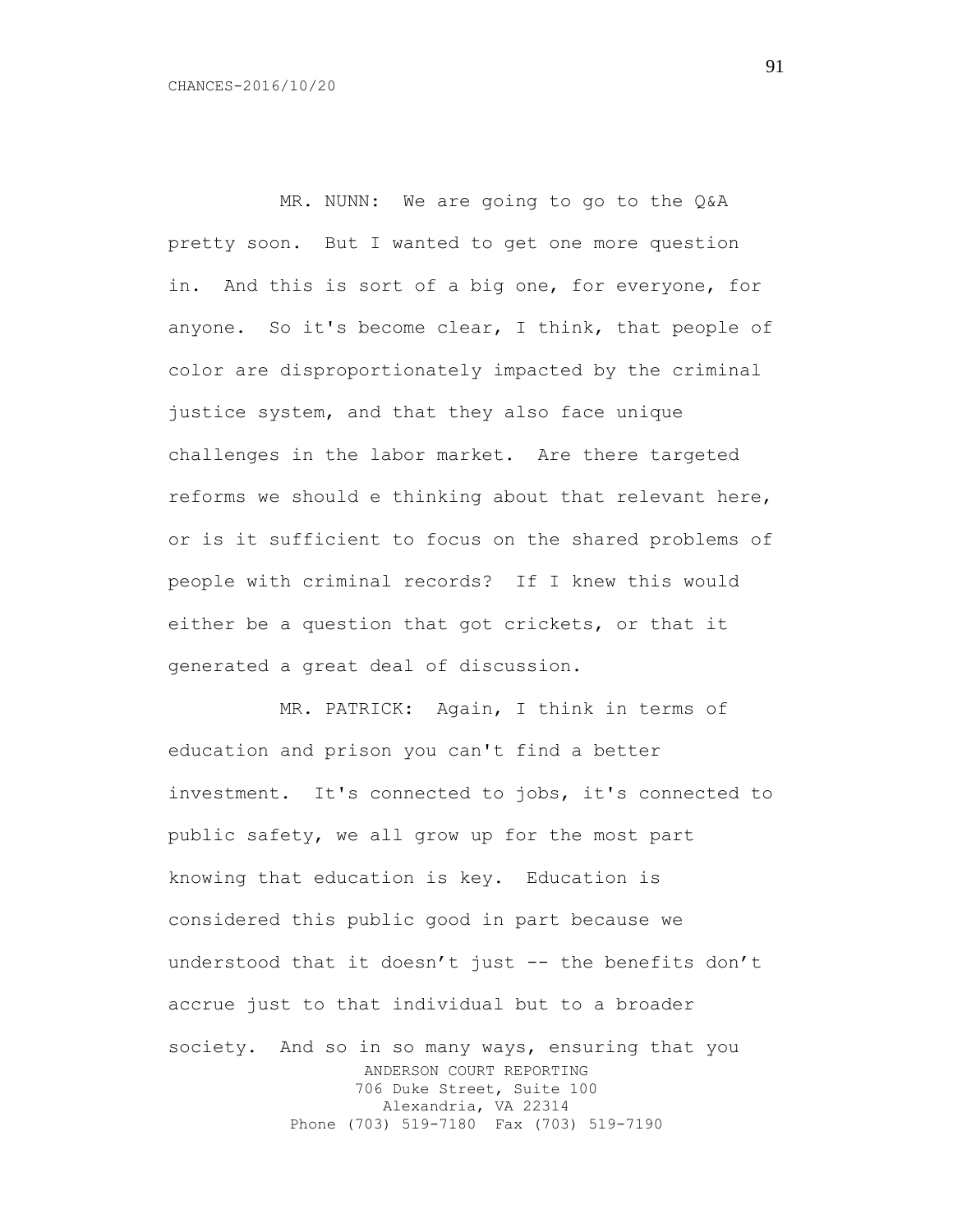have high quality education in prison, is huge.

MR. DART: And if I can -- I'm sorry -- I couldn't agree with you more. And once again, once we actually started spending time, which most people contend it's really not my job to start pouring through all this data and trying to figure where people come from and where they are going. But once we started pouring through that, we found that the populations were in fact all going back to the same communities, and most of their communities are of color, and that the issues in those communities were what you would expect. They were very distressed, and both some of the poorest performing schools, but all the other issues that you would imagine too, as far as the lack of job opportunities, and the rest of it.

So, yeah, I mean if we are going to address this problem, we have to be laser-focused on where the issues are, and that there are (inaudible) that do it, but we can't avoid that issue, because I mean, it stares us in the face every day at our place.

> ANDERSON COURT REPORTING 706 Duke Street, Suite 100 Alexandria, VA 22314 Phone (703) 519-7180 Fax (703) 519-7190 MS. PIEHL: Yeah. And so when you are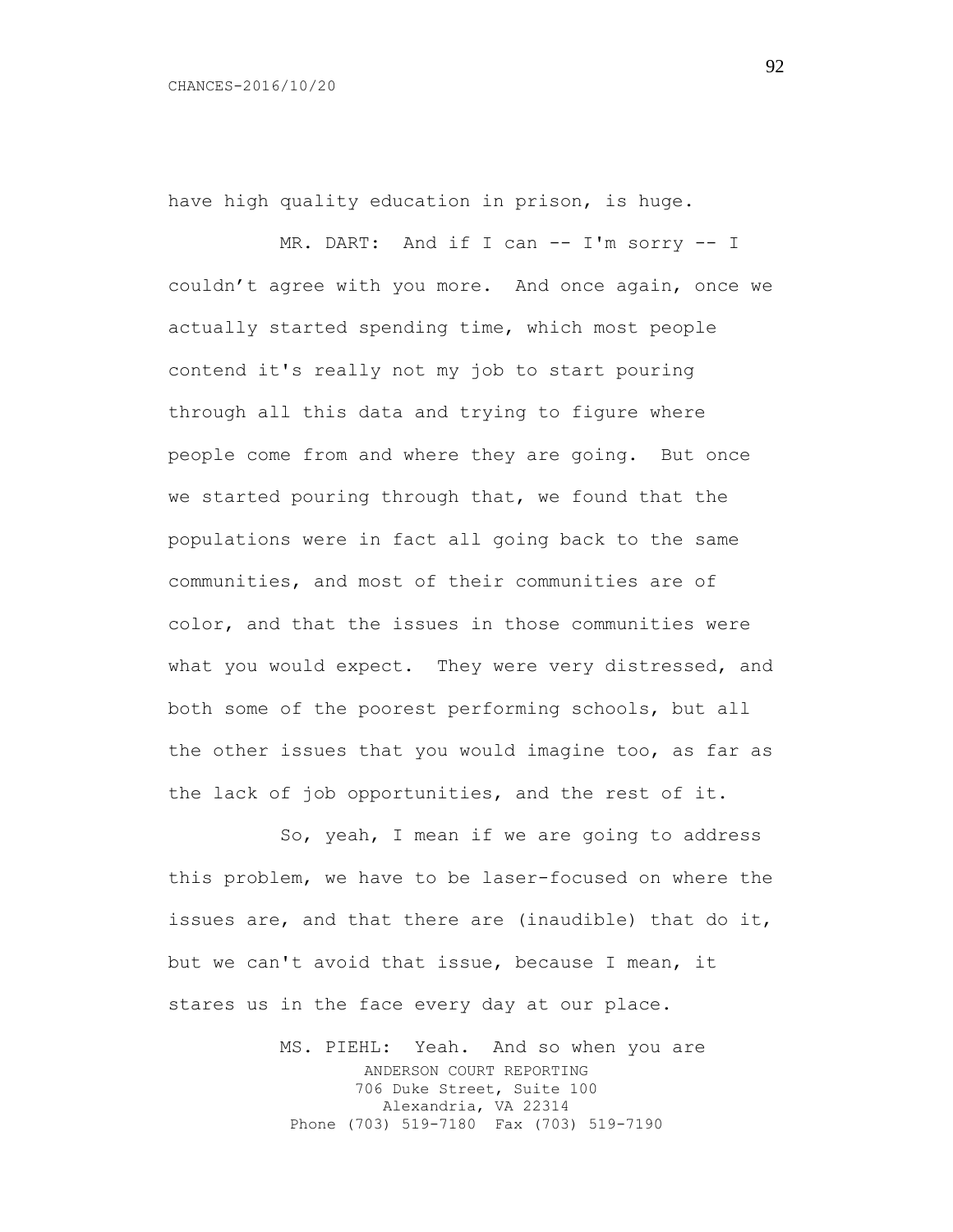asking about targeting the area that comes to mind, for me, is in the area of sentencing. The types of crimes, and the sentences that people receive, are very different by race, if you look on how people are (inaudible). And so the kinds of concerns that the Deputy Attorney General left us with, like very long sentences, mandatory minimums, et cetera, if you begin there, you are going to affect African Americans disproportionately quickly. And so in sentencing, targeting which offenses you think about, is certainly true.

MS. LA VIGNE: Can I just repeat my answer to the last question. Policing, they are the front line of the criminal justice system, that's a big part of the problem, and a big part of the disproportionality.

ANDERSON COURT REPORTING 706 Duke Street, Suite 100 Alexandria, VA 22314 Phone (703) 519-7180 Fax (703) 519-7190 MR. NUNN: Very good. All right. So, we can move into the Q&A portion. We have some great questions from the audience. There are, unfortunately, too many to get through in the time we have remaining, but I'll take a few of them. So, one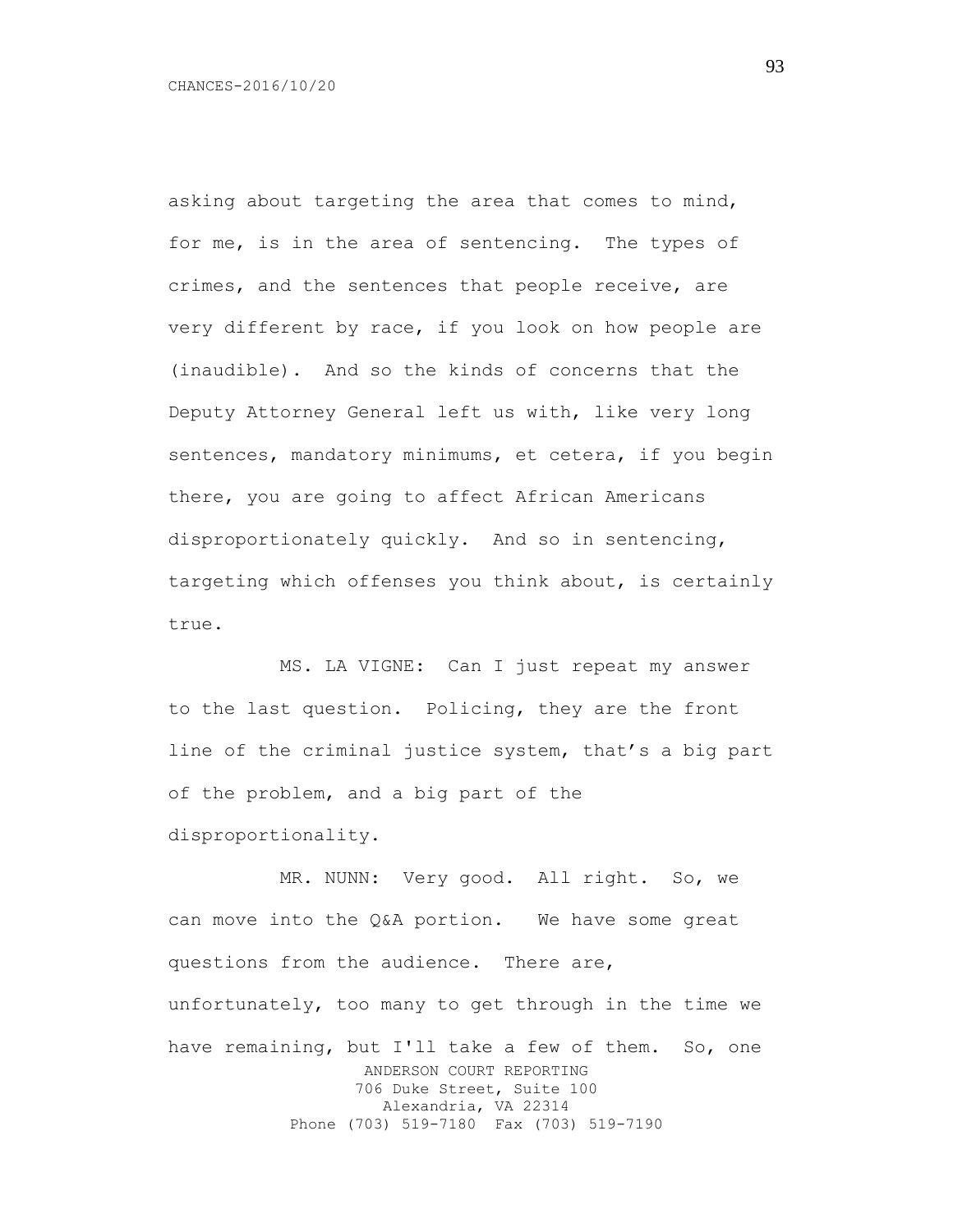is a very specific question for -- possibly for Nancy or for others. "What do you see as the major opportunities and deficiencies in the corrections portion of the Sentencing and Corrections Act for the Senate?"

MS. LA VIGNE: Oh, goodness! Rally? I'll pass on that, I wasn't prepared to answer that question.

MR. NUNN: Anyone else have any thoughts on that one? But we have a number of other questions, so we are --

MR. DART: Here is one that has already struck me as pretty mind-boggling that it hasn't already been addressed everywhere. But obtaining identifications, proper identification is often a major problem for reentry in the society. How is this being addressed? You know, what are the next steps? What can we do on this? It seems like something that wouldn't be that difficult to accomplish.

ANDERSON COURT REPORTING 706 Duke Street, Suite 100 Alexandria, VA 22314 Phone (703) 519-7180 Fax (703) 519-7190 MS. LA VIGNE: This is interesting. When we did our study of reentry several years ago, one of our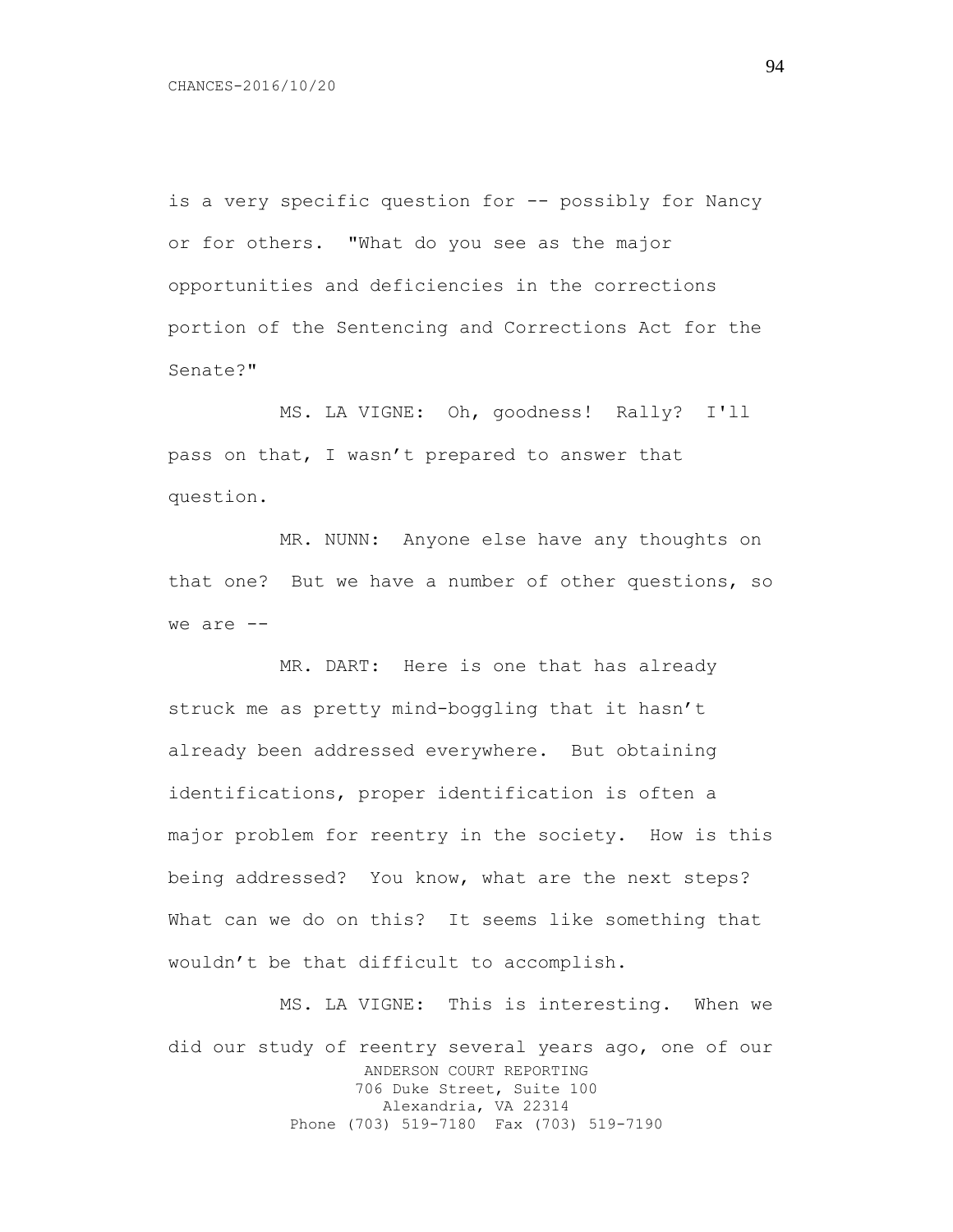states was actually Illinois, and we interviewed people behind bars, and followed them, as they said, a year after the release to find out their perspectives and what facilitated successful or unsuccessful reentry. And, you know, did what researches do, get into these multivariat regression models, controlling for this and that and the other thing. And one of the significant predictors was having a picture ID upon release, and that was predictive of, guess what, getting a job, staying out of prison or jail.

And that actually led to some reform efforts in Chicago, and we found similar findings in Texas that -- Actually I'll take that back. In Texas, which was a subsequent research site for the study, we made sure to include that question, and we found that I think maybe 94 or 98 percent of our respondents said that they had a picture ID, and we thought, wow, Texas. What are you doing? That's great. And they are like: Where did you find that?

ANDERSON COURT REPORTING 706 Duke Street, Suite 100 Alexandria, VA 22314 Phone (703) 519-7180 Fax (703) 519-7190 We came to find out that they were all referring to their Texas Department of Criminal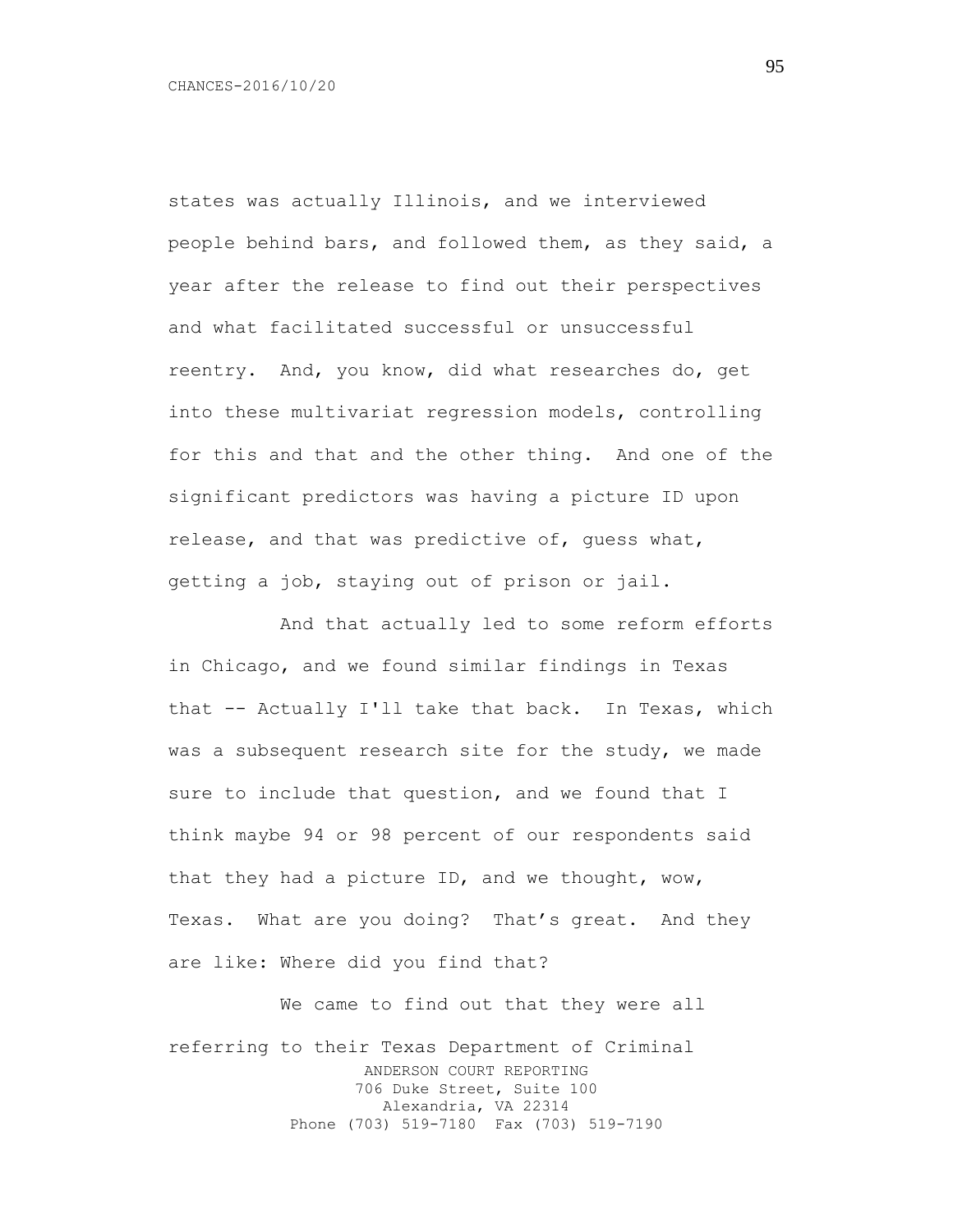Justice photo IDs; which, as you can imagine, are not particularly helpful, when you are thinking housing and employment on the outside.

MR. PATRICK: Two states that we work with at Vera, (inaudible) Pathways from Prison to Postsecondary Education Project, Michigan and North Carolina, I think have it right. You have correction agencies by and large public, they report to the governor, you have DMVs, whatever you call them, public agencies report to the Governor, you care about the individuals coming home, and having to choose who they need, and ID, and official valid ID is a part of that.

ANDERSON COURT REPORTING 706 Duke Street, Suite 100 Alexandria, VA 22314 Phone (703) 519-7180 Fax (703) 519-7190 You have those two Cabinet Secretaries or appointees come together, and you have them figure out how to do it. And so both in Michigan and North Carolina, you have the DMVs who were actually scheduled rotating appointments at the various facilities, to ensure that individuals prior to leaving have an official ID which is a part of their packet that they leave with. So, it's pretty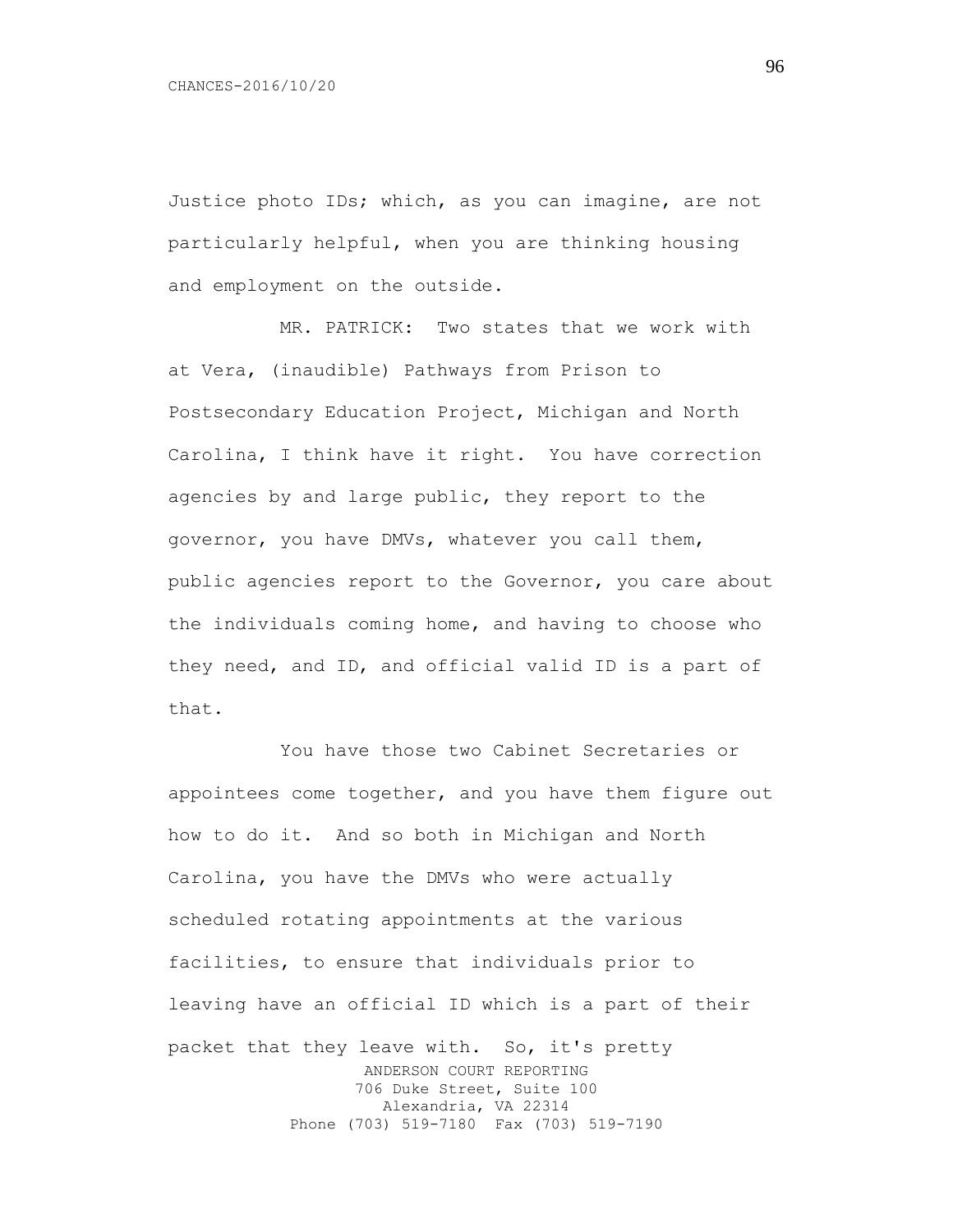straightforward, if you care about it and you know it's a need, and you have two departments that work for the same governor in 50 states, then you do it.

MR. DART: And most of this stuff is not rocket science, to be honest with you. I mean, what would you need if you were housed in a location for a year, two years, three years, and then you were being released, what are the needs you would have. They are pretty self-explanatory, but unfortunately government has put hurdles up, in almost all the different categories, so we are talking about them while the others area, too, is housing.

I mean, literally, that is such a difficult issue for so many people, because different states have prohibitions, and they sign convictions that you can't get involved with public housing. And so the very basic things that you would need to succeed when you leave, states and locals have thrown hurdles up in front of them. And I think the idea is just an obvious one. Because I mean; what can you do nowadays without one?

> ANDERSON COURT REPORTING 706 Duke Street, Suite 100 Alexandria, VA 22314 Phone (703) 519-7180 Fax (703) 519-7190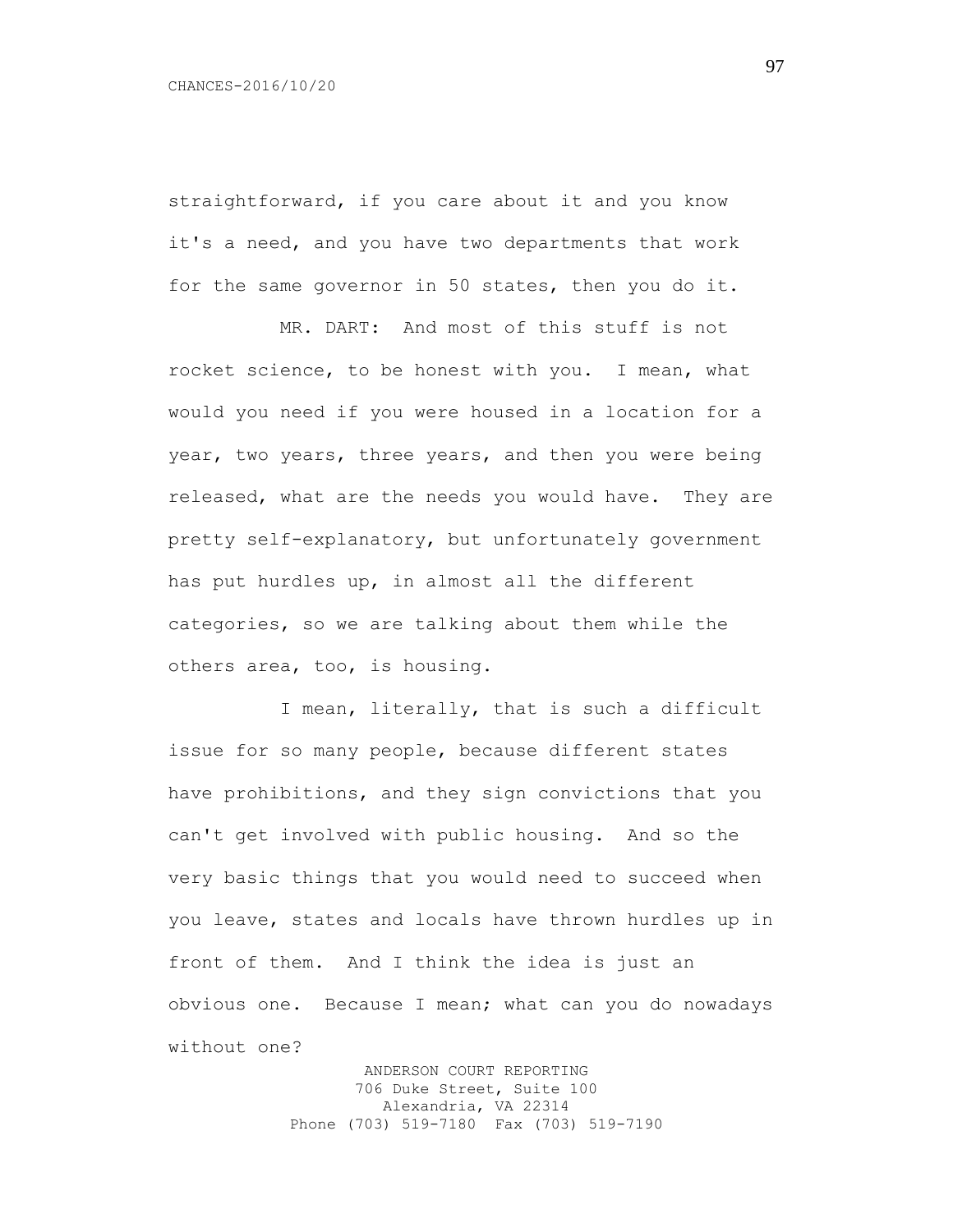MS. PIEHL: It's like, if we could money up front and case managers who could actually walk somebody through that system… about in terms getting ID, getting a place to live, working towards some kind of employment, or community service volunteer work to start, but they need a case manager, and if we are so stretched, and we don't have anybody that's here, then these folks just got lost. The homeless population is another that's in the same boat.

MR. NUNN: So while we are talking about the immediate process around the lease, another good question here, what do we know about the importance of family for that immediate process?

SISTER MARKHAM: I'll take that.

ANDERSON COURT REPORTING 706 Duke Street, Suite 100 Alexandria, VA 22314 Phone (703) 519-7180 Fax (703) 519-7190 Referencing the study I've already describe earlier, that was one of the most interesting finings I think we found, when we has just interviewed folks behind bars, we asked a whole host of questions about their support networks and families, and I didn't want to pause here just to be clear what I mean by family. We let people self-define family; we didn't use the kind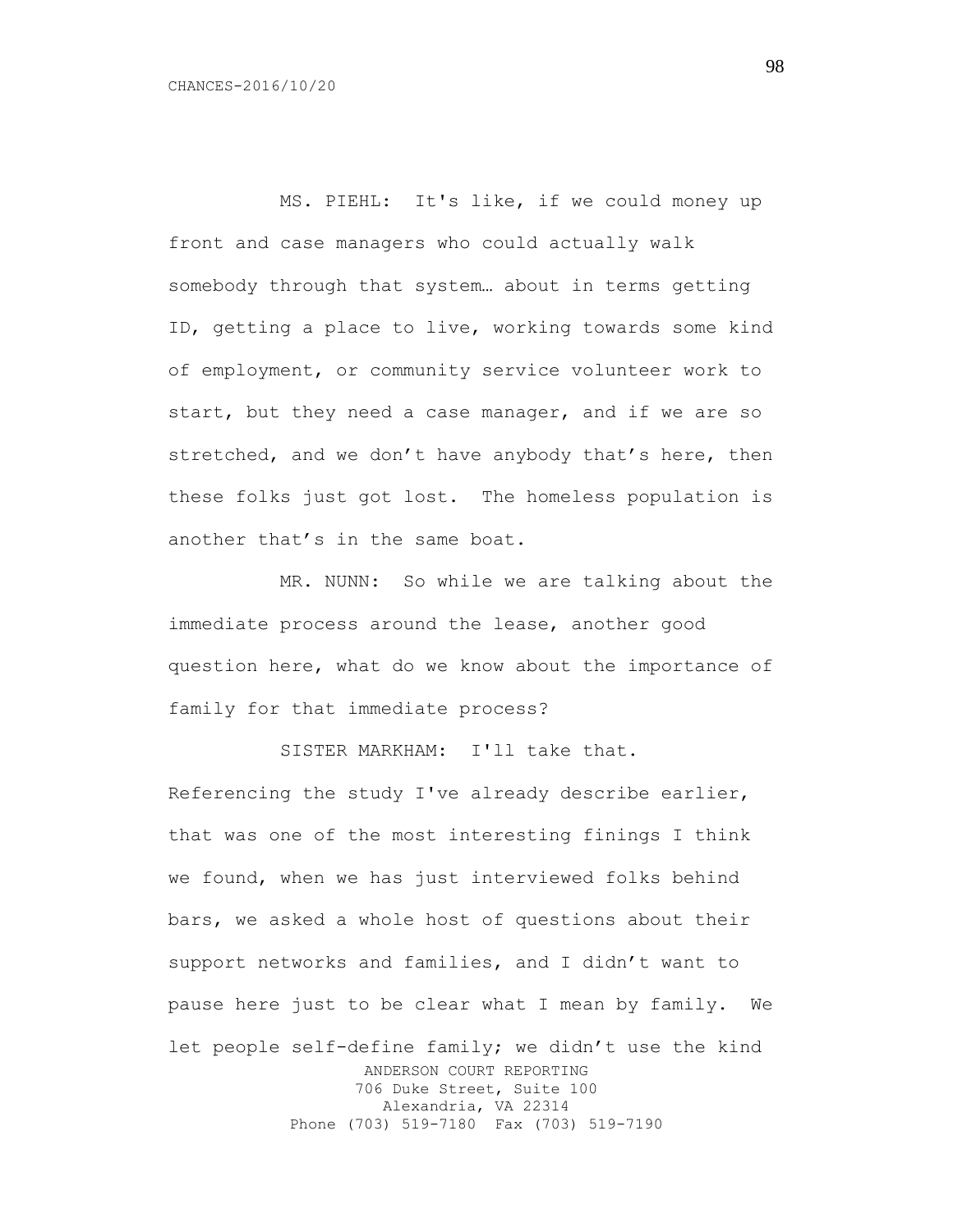of traditional middle-class, nuclear family definition.

It could be a blood relative, it could be a partner, whether legal or not. It could be a friend or someone they consider to be like family in their lives. And we found a couple things. One is that most people could identify at least one person who served in that type of role. The other is, part of the released we asked what their expectations were for family support, and they found, both emotional and tangible support. So, both being there for them, and providing a place to stay, and financial support, and so forth, and those expectations were tremendously high. And we thought, oh, boy, ah, they are going to be in for a big disappointment.

ANDERSON COURT REPORTING 706 Duke Street, Suite 100 Alexandria, VA 22314 Phone (703) 519-7180 Fax (703) 519-7190 We know how these things work. When you are behind bars you have this kind of rosy sense of your relationship. You know, they are going to put all this faith into their family, and when those expectations aren't met that's probably going to lead to a downward spiral. What we found was the contrary.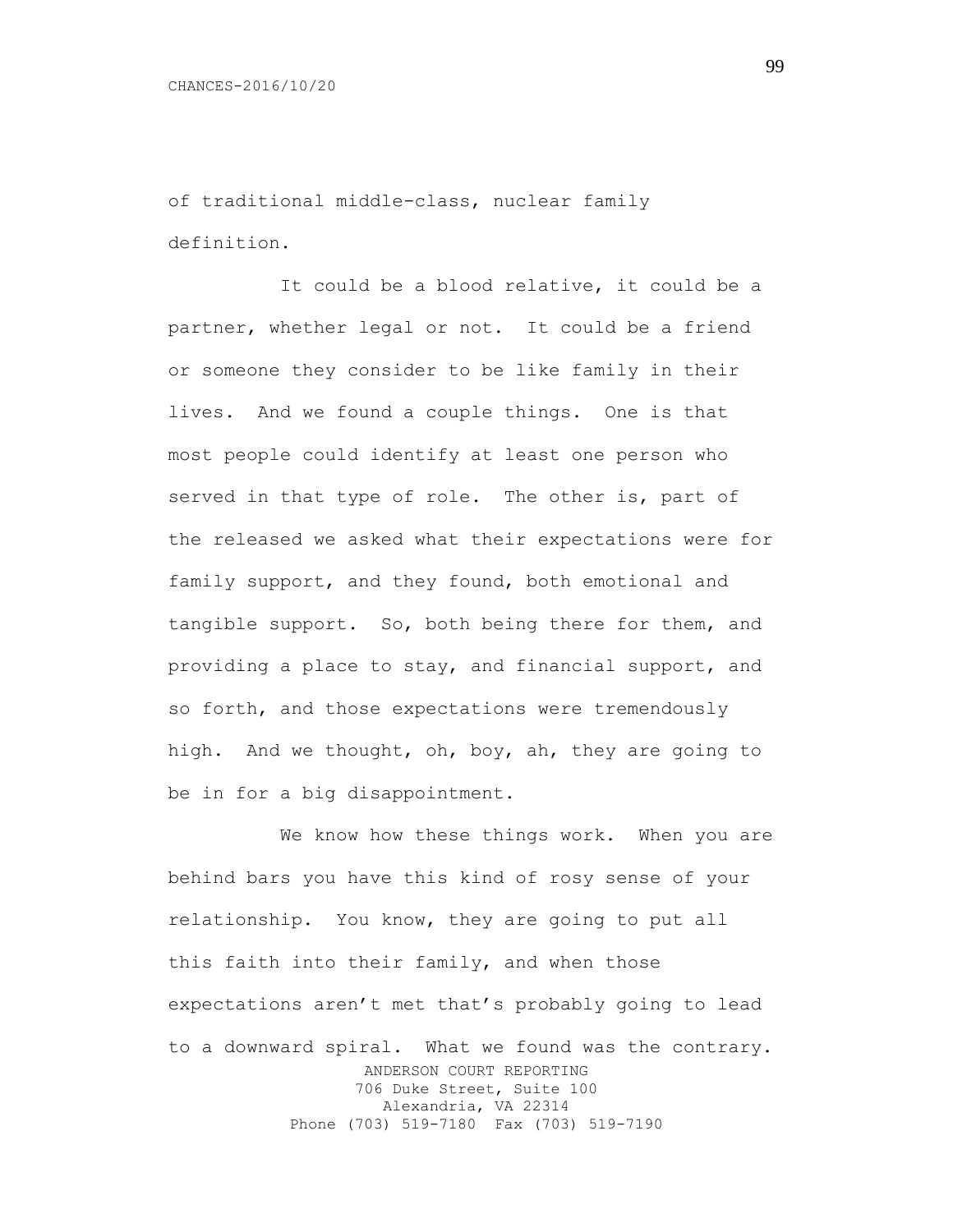That those expectations were met and often exceeded, and we found in our fancy models that family support was critical for people finding jobs and for people refraining from substance use.

MR. DART: And we found it too in our working with the mentally ill population, that I mean, for all intents and purposes, really, the only support system they have is family. But as many of the men - and it's mostly men, we have a female population but it's always relatively small though it's been growing. They will always tell you almost to a person, how much they had hurt their family, and how they burned them out, and they do not argue with the fact that they are no longer wanted.

ANDERSON COURT REPORTING 706 Duke Street, Suite 100 Alexandria, VA 22314 Phone (703) 519-7180 Fax (703) 519-7190 And so we took that upon ourselves to put together a family support group where we would reach out to families, and try to reunite people, part of it just the obvious reason, we would have nowhere else to go. But in doing that, we were able to explain things to the family that they'd never had explained to them before, about mental illness, and about the issues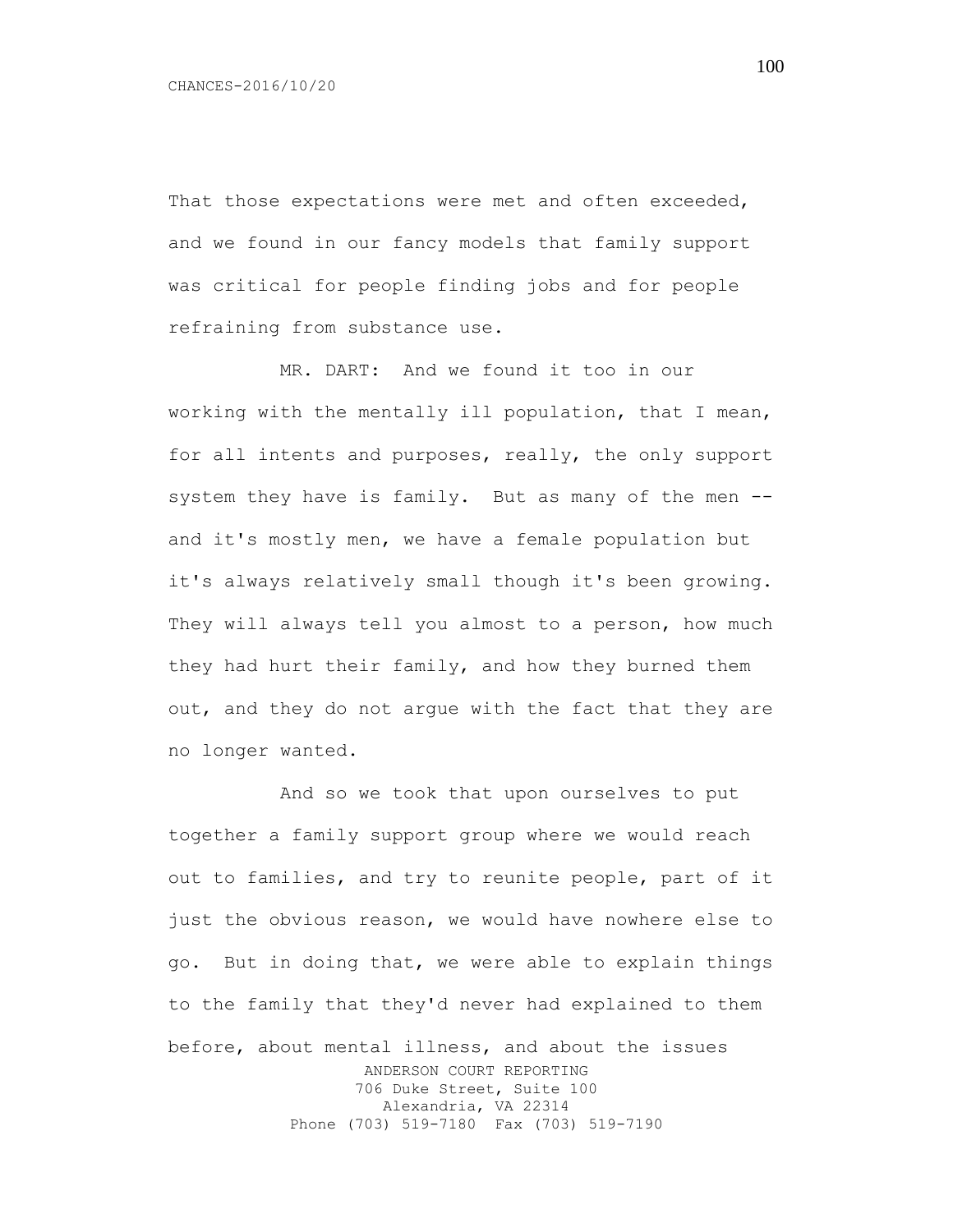involved with it, and about how to call us if you have an issue, and we train our police officers in CIT training, and our staff as well. So, we'd send people who know what they are doing, out to the house to help deescalate issues and things like that. But it was absolutely imperative to really make that jump there because it really is the only support system.

SISTER MARKHAM: There is a lot of research out that proves that with the serious and persistently mentally ill, that building into the discharge plan, some form of family, whatever family is, as Sheriff Dart says, or as Nancy said, but to build into that system, a discharge planning, the meeting with the family, and the actual planning with the family to take a supportive role on reentry. And that those folks make it a lot longer, and a lot of times have actually been able to function quite productively in the system, versus those that have nobody.

ANDERSON COURT REPORTING 706 Duke Street, Suite 100 Alexandria, VA 22314 Phone (703) 519-7180 Fax (703) 519-7190 MR. DART: We literally drive people to the houses now because of just what you are saying, absolutely what you are saying.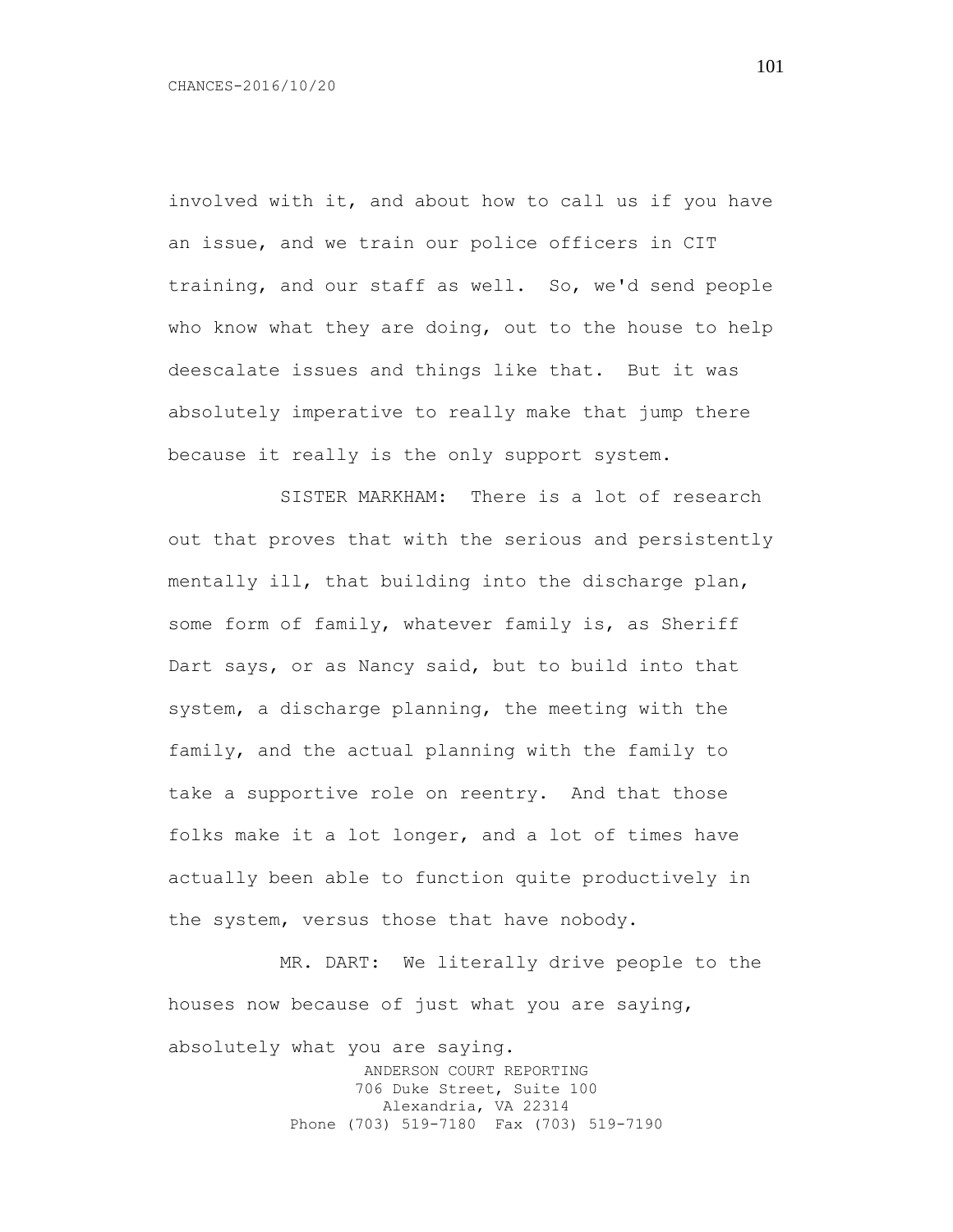SISTER MARKHAM: Yes, I'll do it. Yes, it's absolutely proven, so it's a part that needs to be put into every program. We are certainly doing that with the Catholic Charities agencies to building ht family component.

MR. NUNN: One of the audience members was curious about something that Anne very briefly mentioned in her presentation. "In some states the amount of information that's provided during a background check depends on the type of requests, or so. You know, certain type of employer might get information that a landlord might receive." So, I guess this question is first for Anne, but also for others. You know, is this a model for other states? Is this a way forward?

ANDERSON COURT REPORTING 706 Duke Street, Suite 100 Alexandria, VA 22314 Phone (703) 519-7180 Fax (703) 519-7190 MS. PIEHL: Well, I think it is, which is why I wanted to mention it. And I described it a little bit in the paper. But it's a very attractive model but requires more infrastructure from the state than some of the approaches. But does the state has to have we'll-functioning warehouse of information,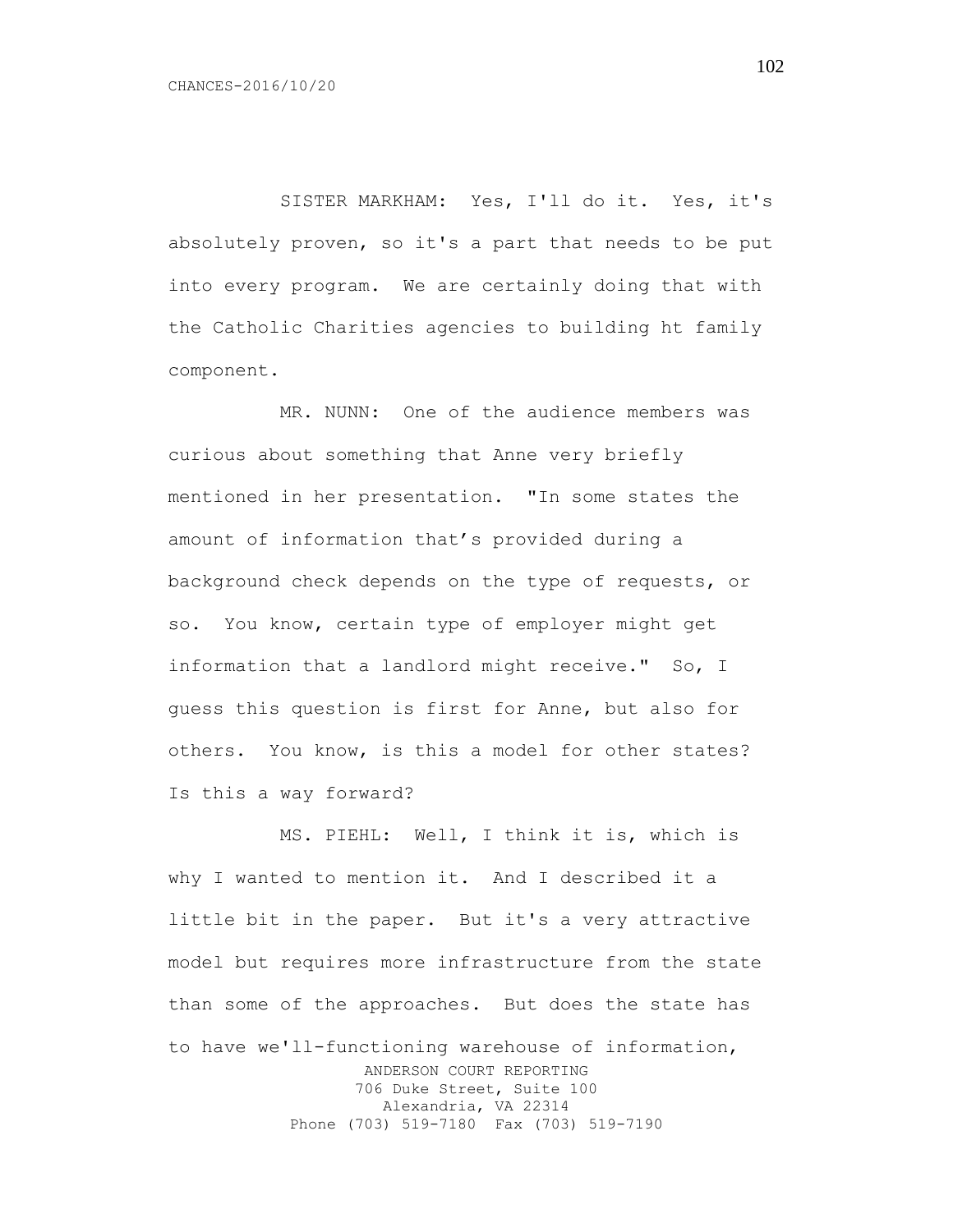and provided in a way that's easy and attractive for employers and other people to obtain.

But then once that is set up they can decide what levels of information are appropriate to what kind of request. And I went online, and you can do this too. The first thing you have to do is document what kind of requester you are. Are you an agency, are you a volunteer organization, are you and employer, and then it will determine both what types of offenses and how far into history it's appropriate for you to know.

For example, people who are hiring instructors for a daycare, for example, would have access to information about offenses against children forever, right. But if you are interested in, you know -- if you are an employer that isn't working with children you might have access to information for a shorter time period.

ANDERSON COURT REPORTING 706 Duke Street, Suite 100 Alexandria, VA 22314 Phone (703) 519-7180 Fax (703) 519-7190 MR. PATRICK: A question connected to that. We need to, I think, do a better job at encouraging champions, employers who are champions of hiring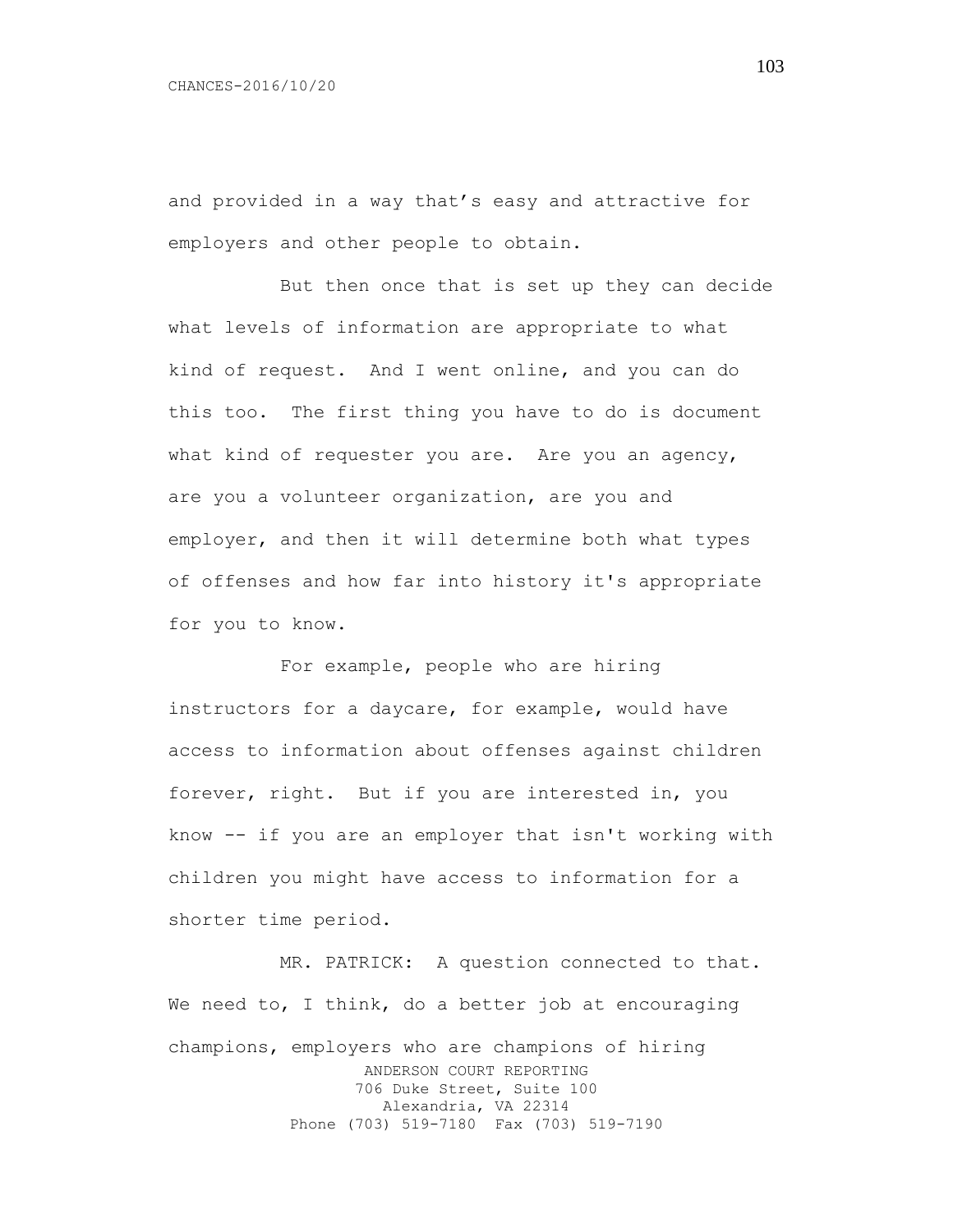former incarcerated individuals to step forward. Johns Hopkins Health System in Maryland, one of the largest employers in the State of Maryland, does a terrific job, and they publicize, they brag on it, and it's a health care operation, by the way.

Most people think that that's probably not what you'd find, but because they are a large health system, when you think about the range of jobs in different arenas that you have in a large health system, it allows them to be really, really role models in that regard. And by the way, they've been doing an analysis of the outcomes when they hire.

ANDERSON COURT REPORTING 706 Duke Street, Suite 100 Alexandria, VA 22314 Phone (703) 519-7180 Fax (703) 519-7190 And guess what? On every measure, from promotion, misconduct, filings, et cetera, there's no difference whatsoever between the former incarcerated folks, and those who have never been. So, in every way it's about, how do we begin to, not just look at the laws in terms of being in the box and background checks, but literarily finding employers and having them step up and say, we really do believe in second changes, and then we are going to put our money where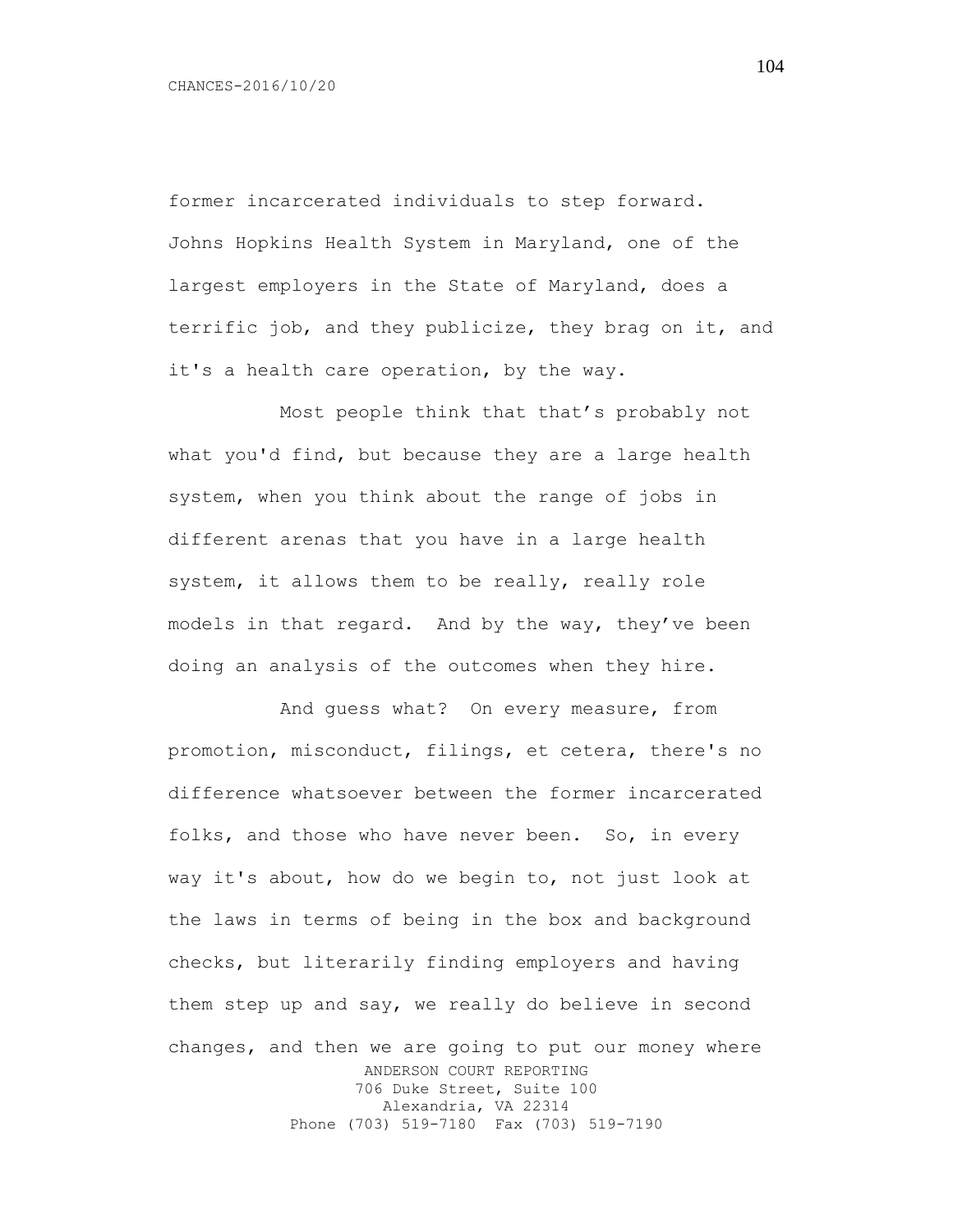our mouth is, by like employing individuals. And then not just employing them in low-level jobs but advancing them and promoting them on the merits. That's the society that we say we are.

MR. NUNN: I think this has been a tremendous discussion. We are going to break for about 10, 15 minutes and then get back here for our third panel, which will also be great. But please join me in thanking our panelists. (Applause)

(Recess)

MS. SCHANZENBACH: Thank you. Welcome back. We're going to get started again. Thank you very much. We've got one more terrific panel that we're going to turn to now. As soon as you quiet down that's what we're going to do. Don't make me use my mom voice, all right, because I can do that. I can do that.

ANDERSON COURT REPORTING 706 Duke Street, Suite 100 Alexandria, VA 22314 Phone (703) 519-7180 Fax (703) 519-7190 All right. Well, thank you very much. Welcome back. I'm Diane Schanzenbach. I'm the director of the Hamilton Project, and we have another terrific panel for you today. The full bios are, of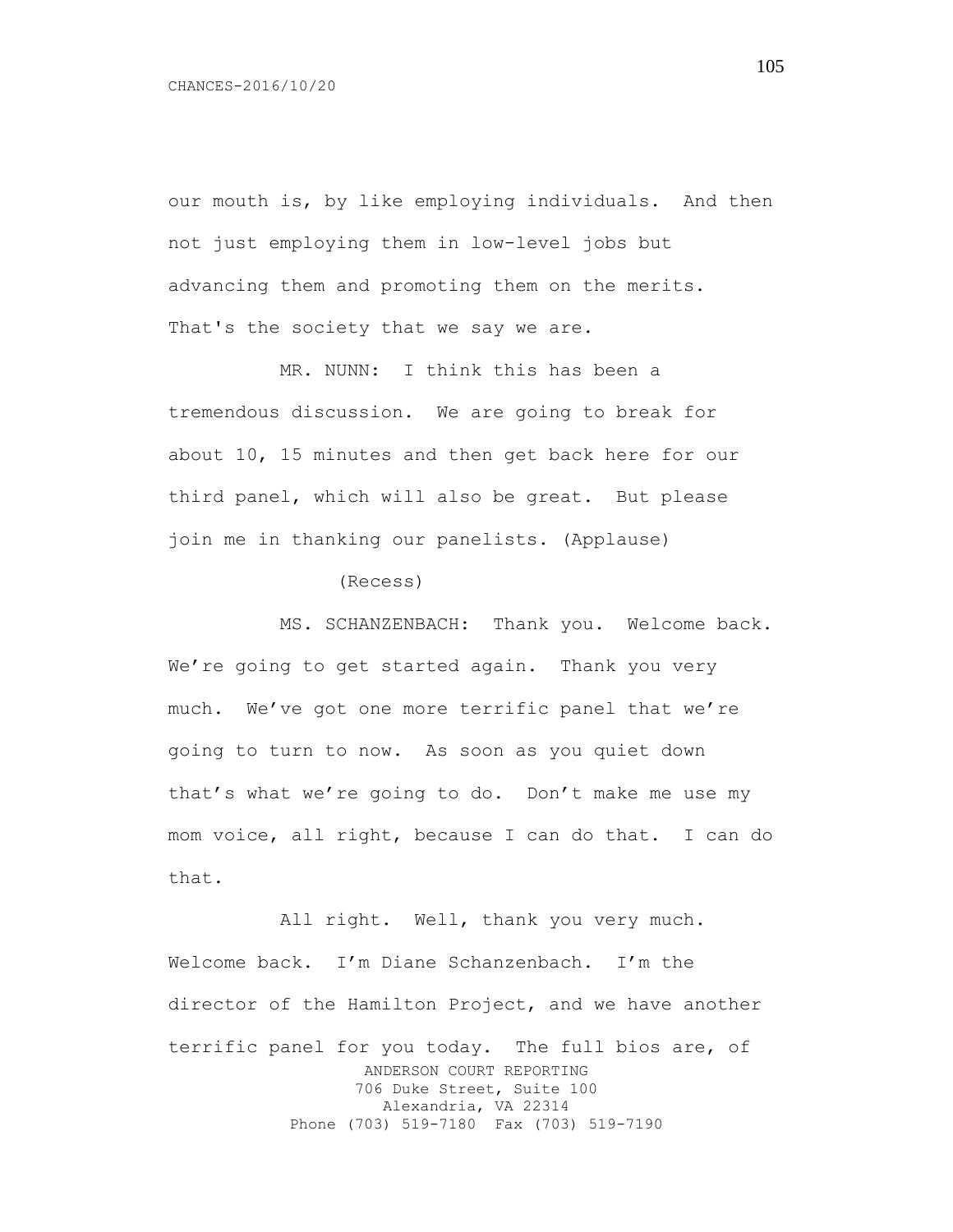course, in your program, but I'll do a brief introduction.

To my left here is Stanley Richards. He's the senior vice president of the Fortune Society and is himself a formerly incarcerated individual. He oversees all of the Fortune Society's programs and he was recently the recipient of the White House Champion of Change, so we're very proud to have you here today.

Mark Holden next to him is the senior vice president, general counsel, and corporate secretary of Koch Industries. Thank you for joining us.

And then next to Mark we have Jennifer Doleac, who's an assistant professor of public policy and economics at the University of Virginia's Batten School of Public Policy, and one of our authors today.

Then next to Jennifer is Angela Hawken, who is professor of public policy at New York University's Marron Institute of Urban Management.

ANDERSON COURT REPORTING 706 Duke Street, Suite 100 Alexandria, VA 22314 Phone (703) 519-7180 Fax (703) 519-7190 So I would like to start by inviting our two authors sequentially, not together, to give your presentations. So Angela Hawken, welcome.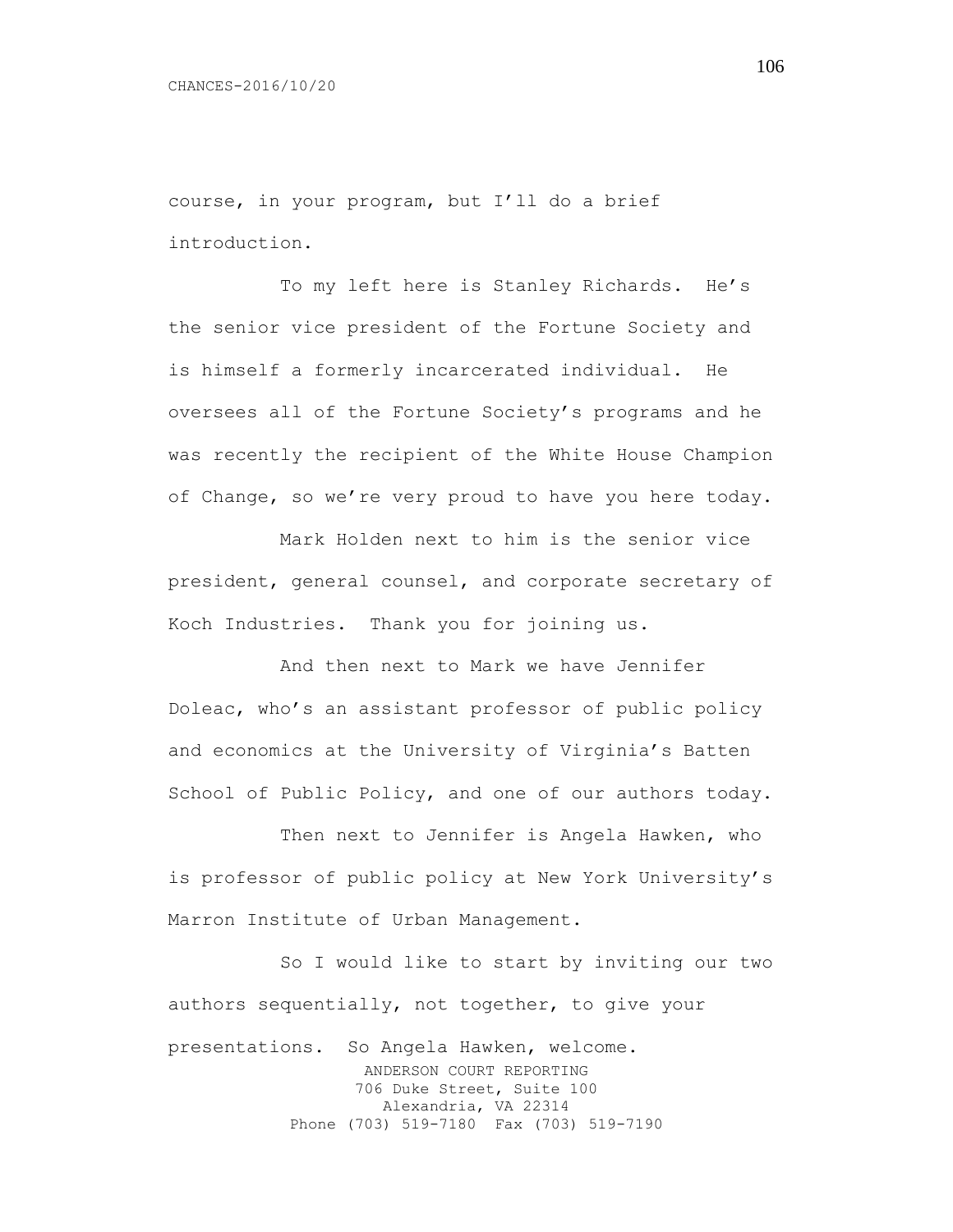MS. HAWKEN: Good morning and thank you so much to the Hamilton Project for the opportunity to be here. It's so fun to be part of this forum. What I'm presenting on today is a co-authored paper. I'd like to acknowledge my colleague and friend and collaborator, Mark Kleiman, also from the NYU.

We heard from Robert Rubin earlier about the \$900,000 spent on me in custody, but \$100 at the gate or \$200 I think. That was a lucky state because many states it's much less than that at the gate and that big divide. Well, we think of that huge divide as a potential opportunity and a glimmer of hope for what we think might be real prison reform.

ANDERSON COURT REPORTING 706 Duke Street, Suite 100 Alexandria, VA 22314 Phone (703) 519-7180 Fax (703) 519-7190 Reentry is easy. It's reintegration that's hard. I had that lesson taught to me in a very aggressive way by the Black Prisoners Caucus in Washington State. Angela, I can reenter, it means walking through the gate. Reintegration, reassimilation, that's where the hard work starts, especially for people who have been institutionalized so long that they have forgotten all the good habits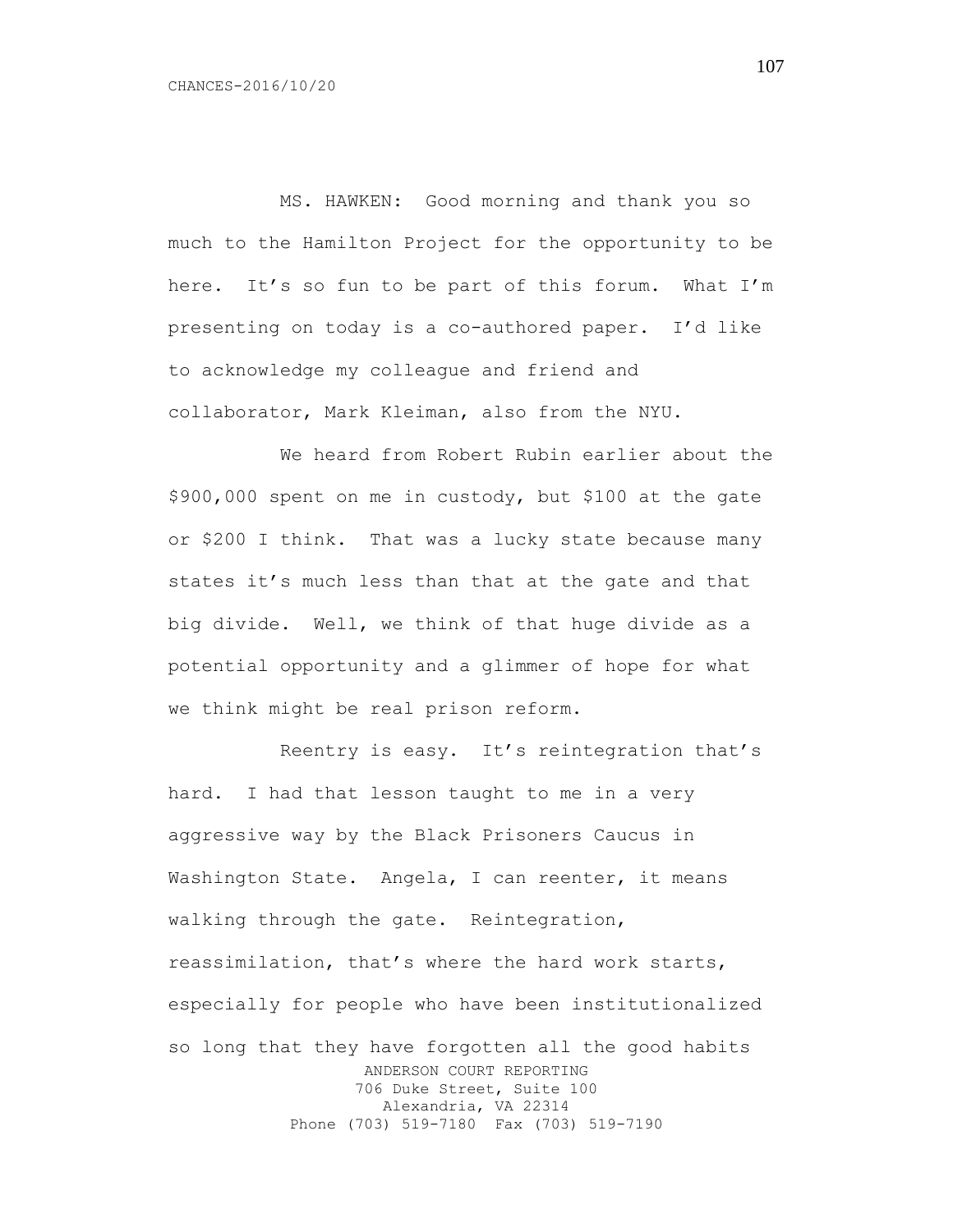of how it is to live freely among other people.

Our current reentry strategy forces people to go from a situation of no liberty, but complete security, overnight to a situation of full liberty, but not security. And they can't handle it. They just can't handle that sudden freedom and all the responsibility with what the new freedom means.

In your prison you receive your shelter, you receive your clothing, your food. You are told what to eat, when you will eat it, and how long you may eat it for. So coping with that new-found freedom is an enormous practical challenge. You know the usual list: there is anxiety, there's the unstable housing, there's the limited employment prospects, there's the cognitive overload that comes from managing all those enormous new tasks that you have to figure out in the community on day one. And we know so much from the literature that cognitive overload leads people to make very bad decisions. We force them to make bad decisions with our current reentry policy.

> ANDERSON COURT REPORTING 706 Duke Street, Suite 100 Alexandria, VA 22314 Phone (703) 519-7180 Fax (703) 519-7190 And most of them will bounce. More than a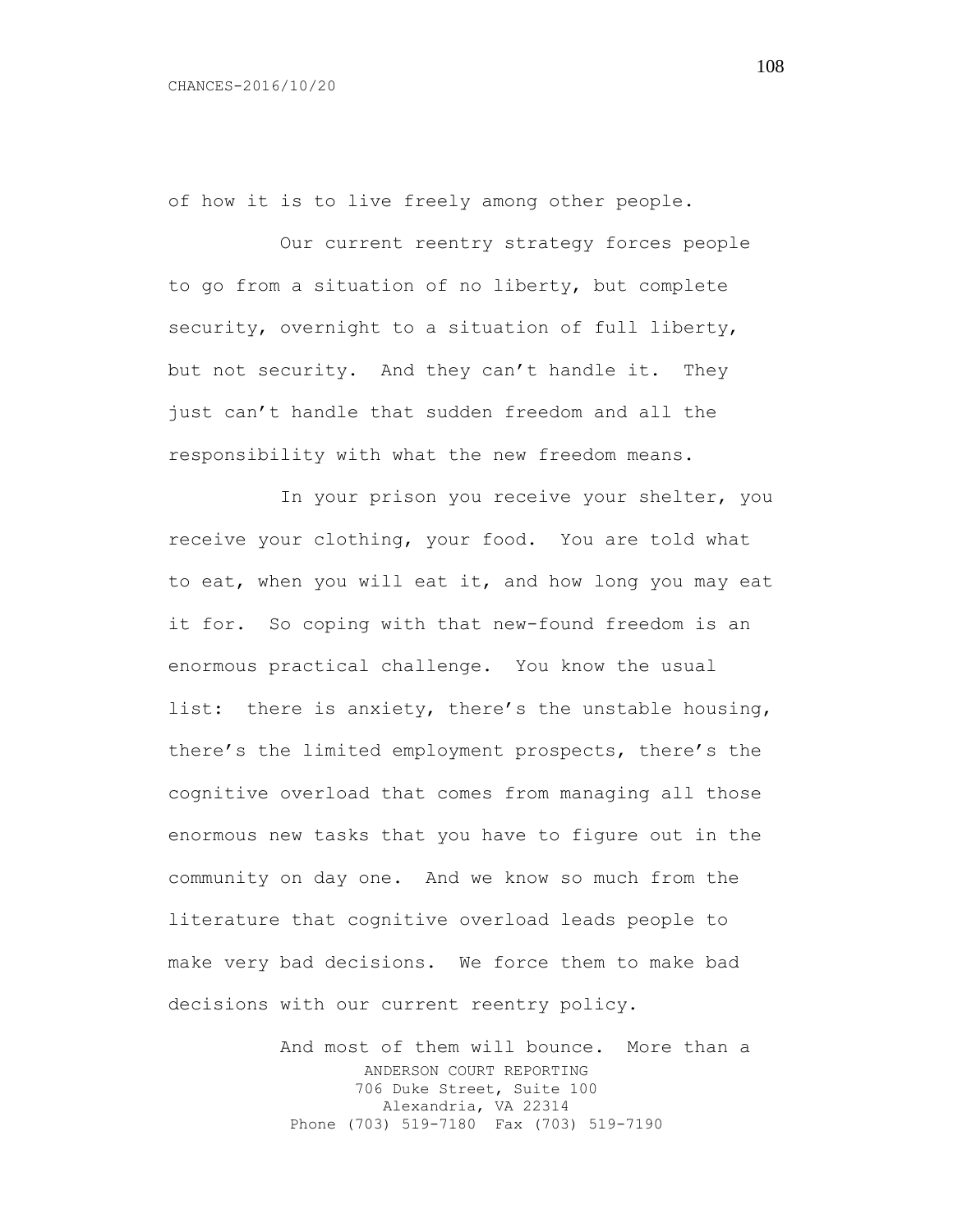half of them will come right back to the prison they're released from within three years of release. And why are we surprised given our reentry strategies? We should all of us collectively feel the urgency to try something new and today what we're doing is trying to offer you one idea of what should be a host of ideas of something that might be tried.

Depending on the state you live in, we spend either 10 or 20 times more money a day on you as an inmate than we will on you as a parolee. We think that difference in expenditure is where promise lies. If we can move some of that money from the in-custody experience to the in-community experience, we think there's opportunities for hope.

ANDERSON COURT REPORTING 706 Duke Street, Suite 100 Alexandria, VA 22314 Phone (703) 519-7180 Fax (703) 519-7190 So this is our proposal. Our proposal is called "graduated reintegration." What we'd like to do is smooth the transition from prison where everybody's infantized you -- is it infantized? Infantilized? I can't speak today. Where you have been told exactly what to do and everybody does it for you to the day where you step out of that gate into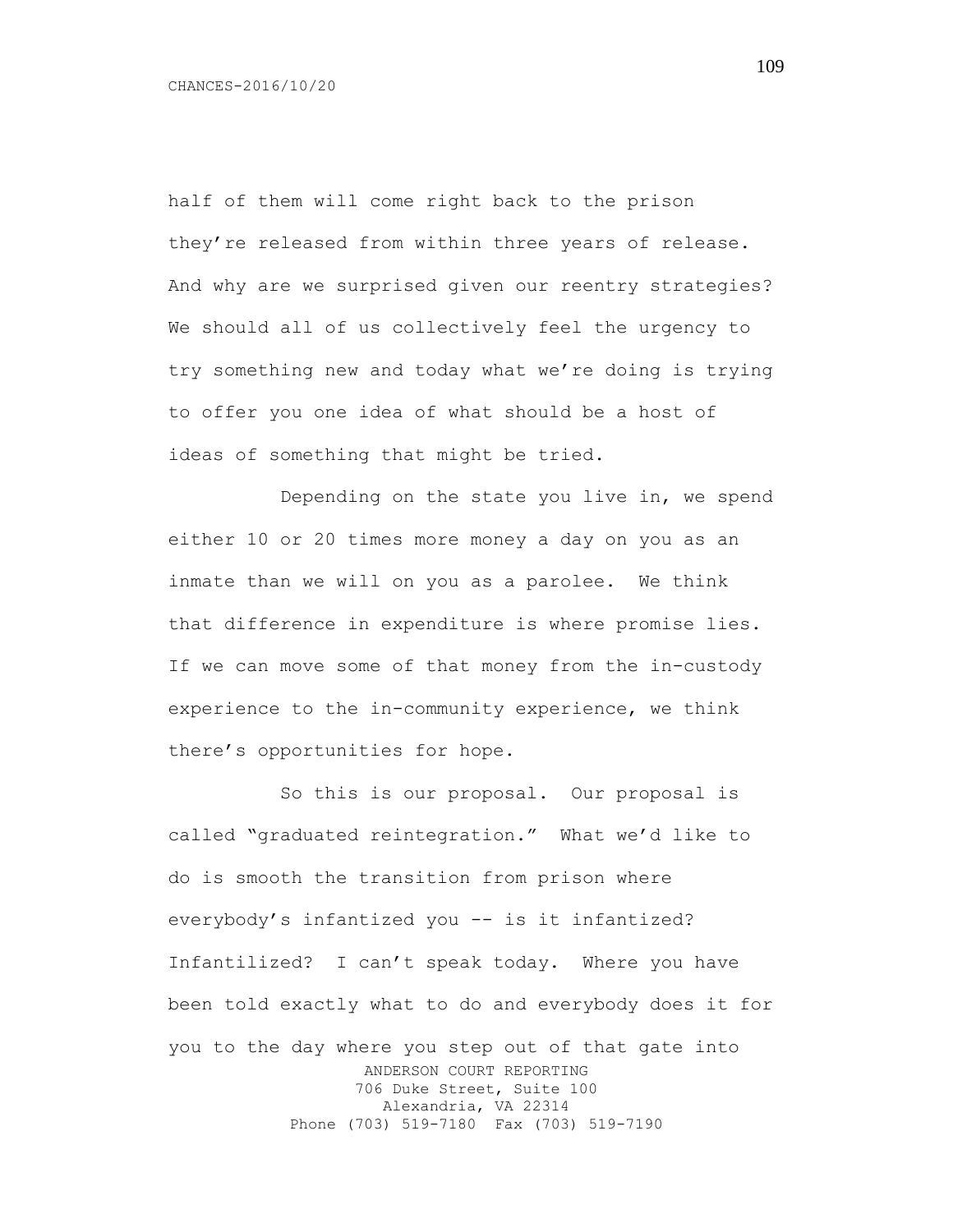the community. We want to make that transition much less stressful and set people up for success rather than for failure. But that requires having the resources to wrap around them in the community to ease that transition.

We'd like you to think of graduated reintegration as training wheels for freedom and this is who it works. It starts with better preparation in custody. When Mark and I first wrote about this idea I think a year ago, people thought we were crazy until we actually had an active pilot and, suddenly, it wasn't so crazy. There was the political will to try something new.

In our pilot the first individuals who have been selected for freedom will be identified in December, when they will start their personalized reentry program in custody and they will practice reentering for six months and learning all the good things that they need to know: financial literacy, how to cook a meal, how to plan to live among others.

> ANDERSON COURT REPORTING 706 Duke Street, Suite 100 Alexandria, VA 22314 Phone (703) 519-7180 Fax (703) 519-7190 And they'll be released in June. Starting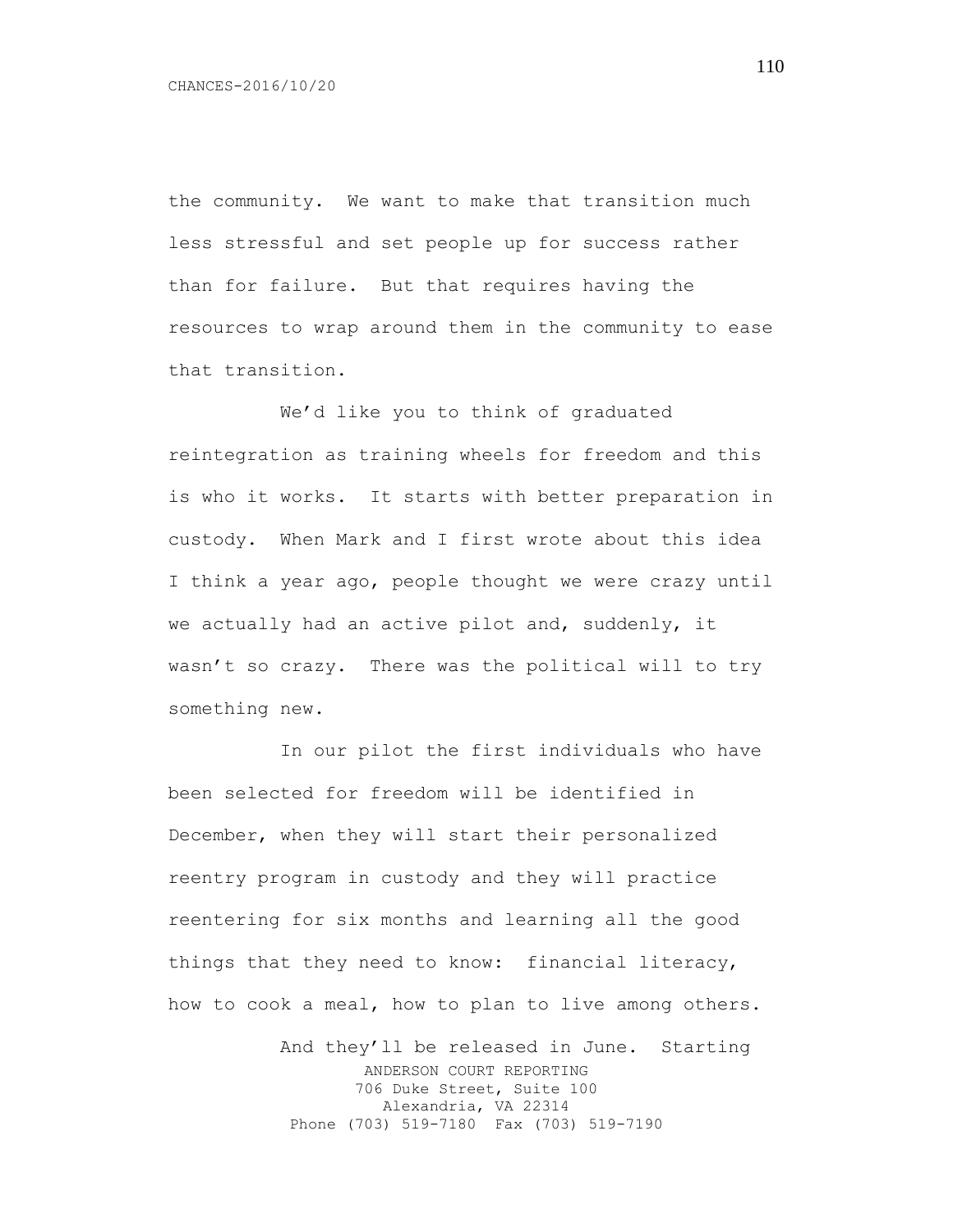June next year, they'll be released with the status of prisoner into the community. This release will happen before their earned release date. In other words, they would have been in custody; they're releasing into the community. And the beauty of releasing them before their earned release date is that huge hunk of money we would have spent on them in prison is going to transition with them into the community.

This means they can have resources. Scattered housing, not institutionalized housing, not a halfway house, not a work reentry program, scattered housing in the community, individual apartments where they will learn to live among others and take responsibility for their own lives. They'll receive a subsistence allowance that they will learn to manage.

ANDERSON COURT REPORTING 706 Duke Street, Suite 100 Alexandria, VA 22314 Phone (703) 519-7180 Fax (703) 519-7190 And there will be rules, of course. These are prisoners living freely among us in the community. There will be rules. And if they comply with the rules, their freedoms will increase. If they misbehave and they violate the agreement that they made as part of graduated reintegration and that they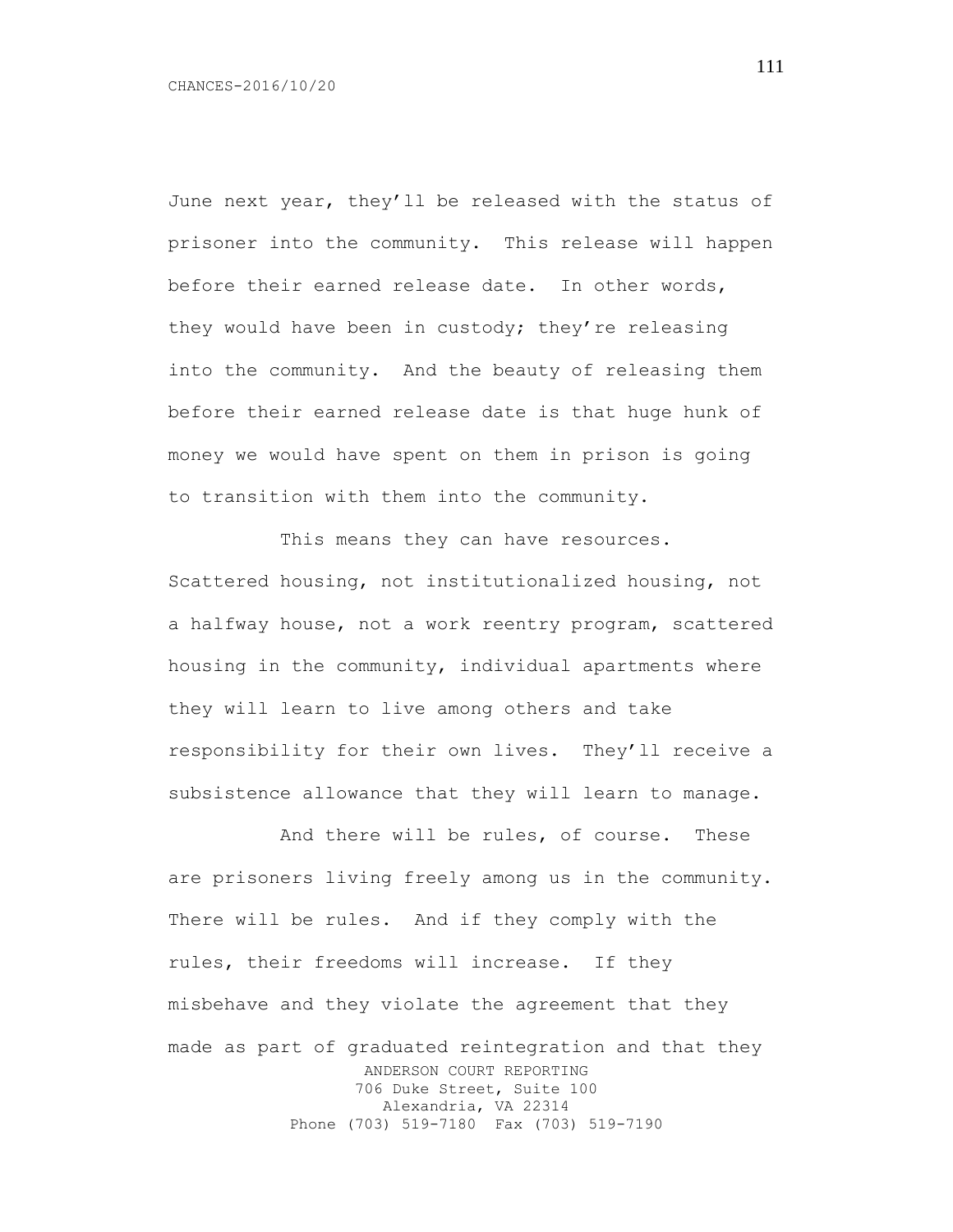volunteered for, then there will be more restrictions imposed on them.

Financial literacy is enormous among lowincome populations and especially newly released populations. Teaching them how to manage money is a big deal. And instead of that mad dash for employment that we force on them because everyone's so desperate to get bread on the table, we'll take the first crappy job we can get to eat, cycling in and out from one bad job to another bad job and learning how to get fired over and over again is de-motivating. Finding the right job for the right person, finding employment that can stick is the path to recovery. And that means taking a little bit of time to let that process happen. With graduated reintegration you don't have to find work in the first month. You have time to find what works for you.

ANDERSON COURT REPORTING 706 Duke Street, Suite 100 Alexandria, VA 22314 Phone (703) 519-7180 Fax (703) 519-7190 There'll be close monitoring. Missteps will lead to ratcheting up of supervision. There is no custody. You will not return to prison for any technical violation. The only time you'll return to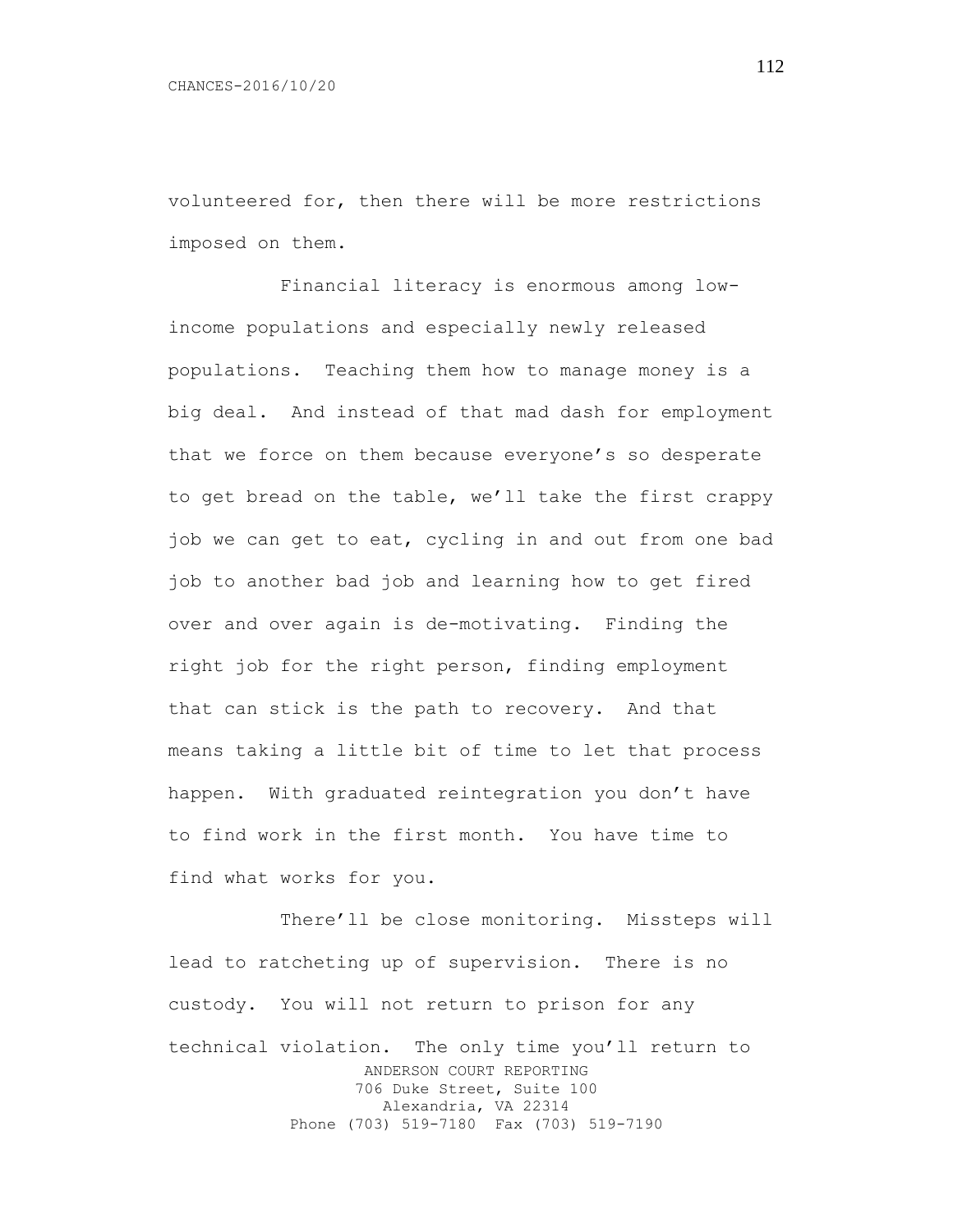prison is if you commit a new crime.

We will motivate you aggressively to do well. Every time you achieve within the program you are reinforced for that behavior and quickly. The first reinforcements come in the first week of freedom. You've behaved yourself, you've done what you're supposed to do, you've complied with the terms after week one, your curfew is increased. You have more opportunities for visitation. You have more discretion over your spending. These positive behavior reinforcements we know from the literature drives behavior.

ANDERSON COURT REPORTING 706 Duke Street, Suite 100 Alexandria, VA 22314 Phone (703) 519-7180 Fax (703) 519-7190 We have a problem in figuring out how to allocate supervision resources and services to individuals in general. What graduated reintegration will use is a model I call behavioral triage. We will let them be central to their own freedom experience and they will know they are in charge of that experience. If they would do well, we will lean back and allow them greater and greater freedom. There is nothing worse than over-supervising somebody in the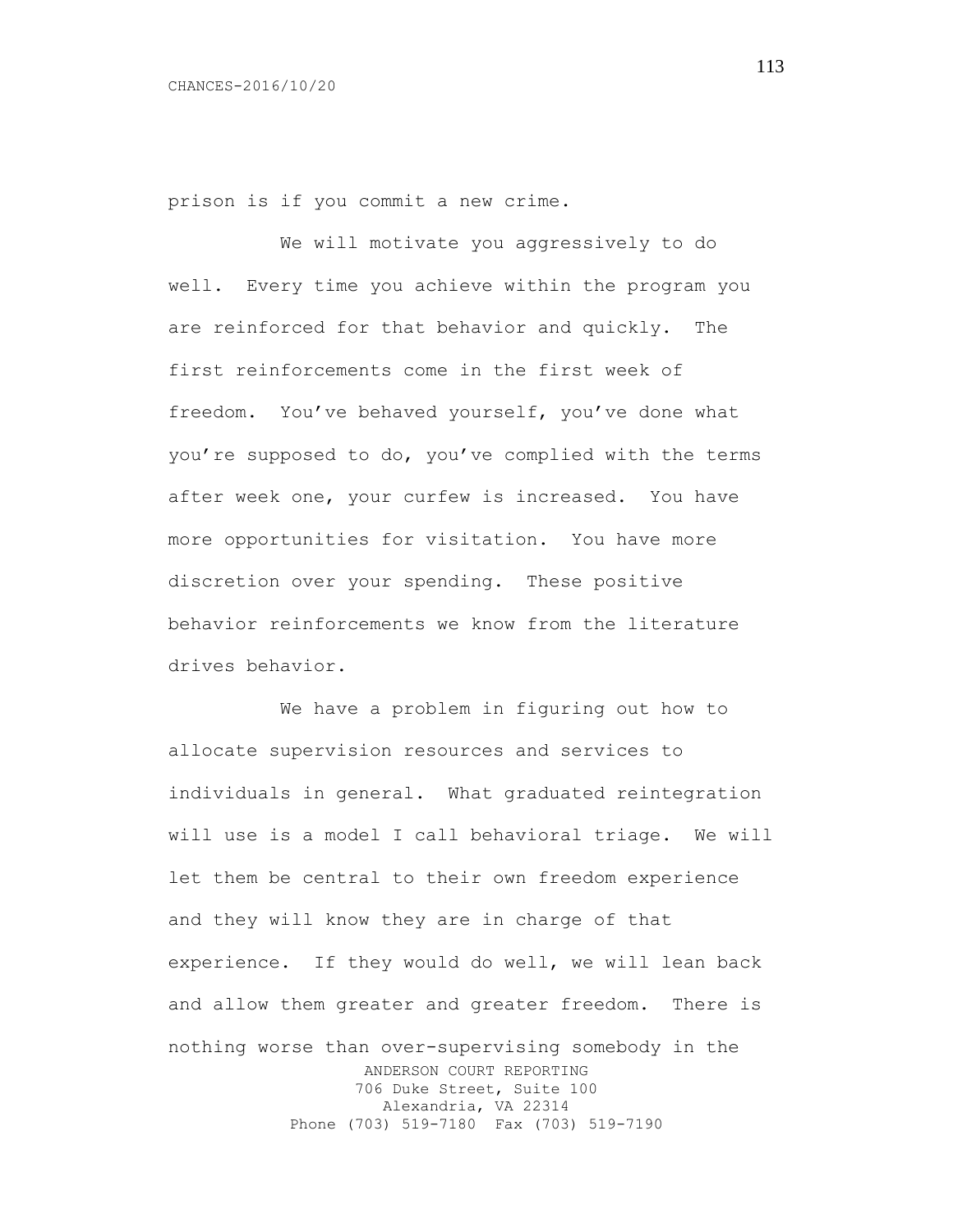community. Bad things happen when we over-supervise and we set up so many barriers that no one can ever comply with the long list of things we've told them to do that none of us sitting on this stage could comply with.

And if they're not doing well, we lean in. We give them more supervision, more resources until they can find their feet on their path to reintegration. The goal with graduated reintegration is that by the time we actually reach that earned release date, the date at which that person legally is no longer a prisoner, they're simply a guy with a job in an apartment who has learned the good habits of living among the rest of us. They're not a guy terrified at the gate with \$40 in their pocket and a bus ticket to most likely nowhere.

Graduated reintegration is the beginning of a momentum of people like me and others who are fed up with the status quo. It's broken, we all know it, and we do so little to change it. We are eating around the edges.

> ANDERSON COURT REPORTING 706 Duke Street, Suite 100 Alexandria, VA 22314 Phone (703) 519-7180 Fax (703) 519-7190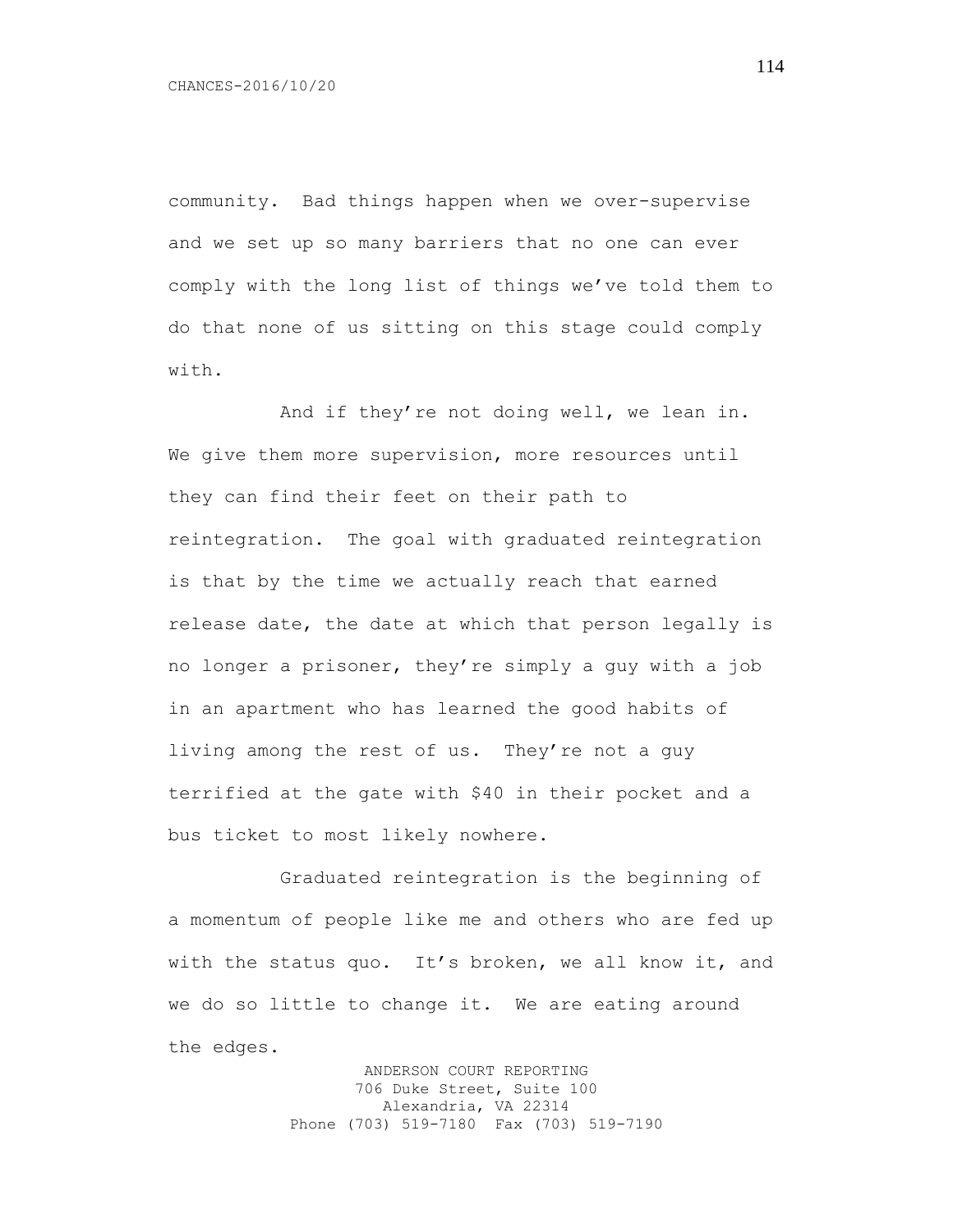So what we'd like to do with graduated reintegration is to kick-start a taste for something new. We have no idea if this is going to work. We are launching it now; we'll see if it does. But we want to really impress upon all of you how desperate we should all be and how aggressive we should be in seeking out alternatives to the status quo. We have to. The fiscal and human costs of our status quo are just to high.

Thank you. We launch in December. (Applause)

MS. DOLEAC: Hi, everyone. Thanks for coming today. I'm going to be talking about how to improve employment outcomes for people with criminal records.

ANDERSON COURT REPORTING 706 Duke Street, Suite 100 Alexandria, VA 22314 Phone (703) 519-7180 Fax (703) 519-7190 So we all know that employment is a crucial step towards successful reentry, but we also know that it's difficult for people with criminal records to find a job, and there are a few reasons for this. On average, this population has low levels of education and work experience relative to the typical worker in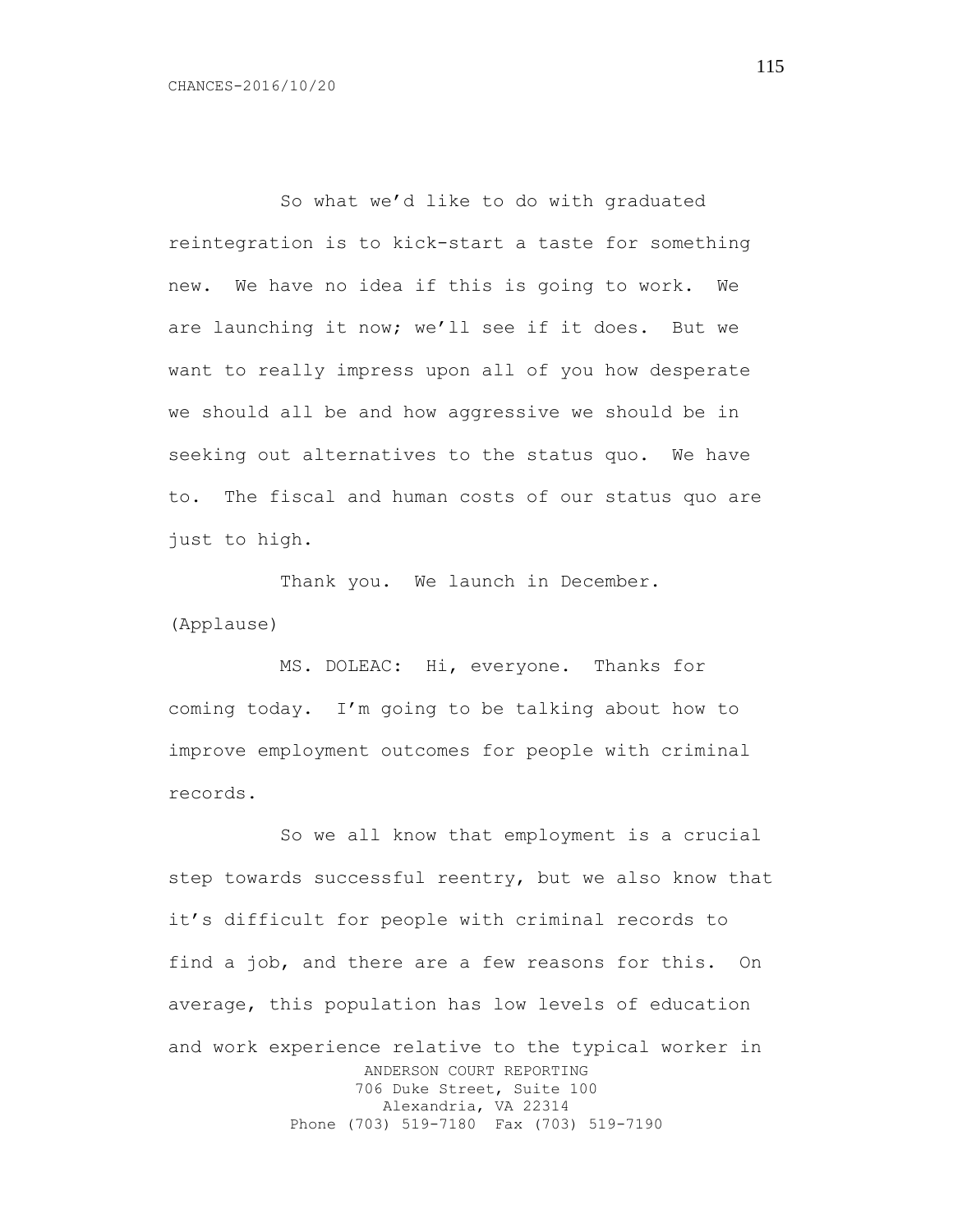the economy. And this means that they are competing in the low-skill labor market for the most part and that's a tough market to compete in even without a criminal record.

But we also know that there's something about that criminal record that worries employers. And our policy challenge is to find ways to make employers less reluctant to hire people with criminal records. When we're trying to figure out how to do that, it's helpful to put ourselves in employers' shoes. The vast majority of employers simply want to hire reliable, productive employees. The problem for them is that it's very difficult to tell from a job application who's reliable and who's productive. That's often not revealed until weeks or months on the job. And so employers are forced to use the little information they do have from a job application to figure out who's likely to be a good fit for the job.

ANDERSON COURT REPORTING 706 Duke Street, Suite 100 Alexandria, VA 22314 Phone (703) 519-7180 Fax (703) 519-7190 This process of screening applicants based on limited information that is statistically correlated with underlying work productivity and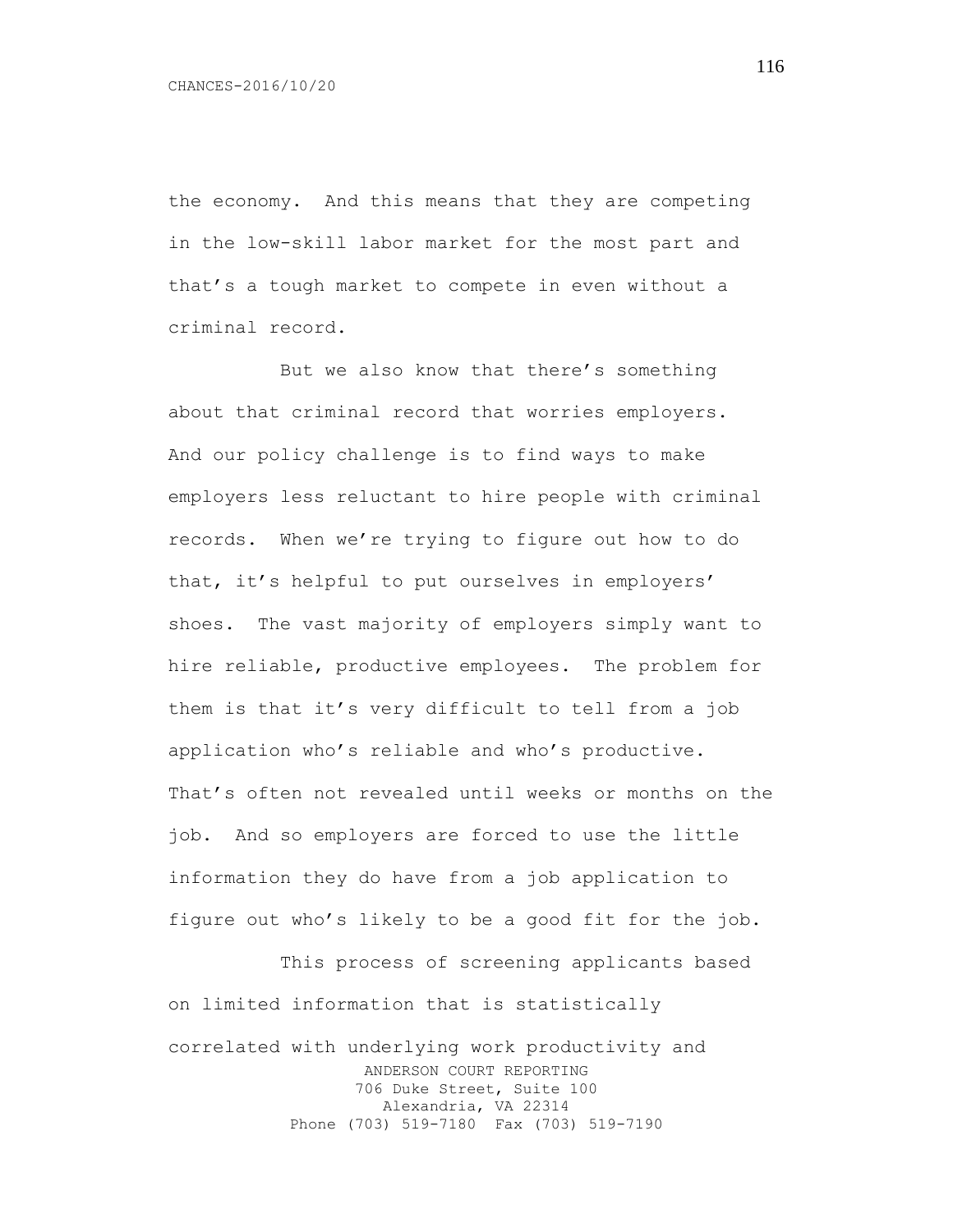readiness is something economists call statistical discrimination. It's extremely common. We're all pretty used to employers asking about our educational attainment. That's not because they care about our college degree, per se, but that college degree is often correlated with skill level and diligence and motivation, and those are things the employer cares about.

Similarly, it seems that many employers consider a criminal record to be a useful signal of work readiness. We talked about the high rates of mental illness and substance abuse and high recidivism rates, especially among those who are recently released, and so employers do consider a criminal record to be valuable information.

ANDERSON COURT REPORTING 706 Duke Street, Suite 100 Alexandria, VA 22314 Phone (703) 519-7180 Fax (703) 519-7190 The problem for society, of course, is that if employers condition employment on having a clean criminal record, that obviously disproportionately hurts particular groups in the population, especially black and Hispanic men. So our instinct in this context is often to take information away. If we wish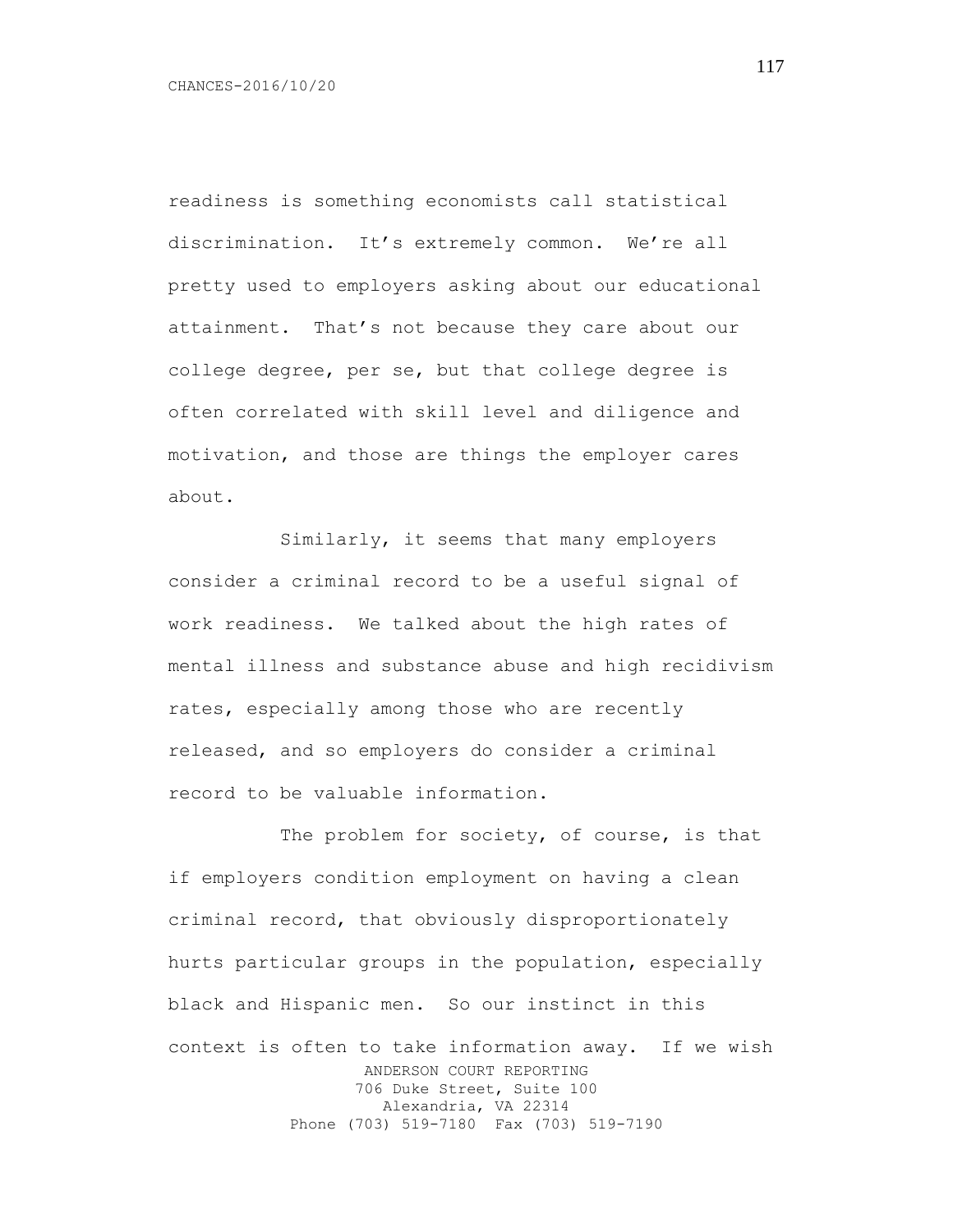that employers didn't care about a criminal record, we might tell them they are not allowed to use that record anymore.

But what happens when we remove information that employers do consider a signal of work readiness? They don't just throw up their hands and pick people at random. They're likely to statistically discriminate against groups that are more likely to have the traits they're trying to avoid. In effect, this winds up broadening the discrimination for a few members of that group to the entire group.

And there's plenty of research evidence that this happens in a lot of different contexts. There have been a lot of policies that have tried to take information away and usually those policies have had the goal of reducing racial disparities in employment and they actually increase racial disparities. They make it harder for black men in particular to find jobs.

ANDERSON COURT REPORTING 706 Duke Street, Suite 100 Alexandria, VA 22314 Phone (703) 519-7180 Fax (703) 519-7190 So let's talk about Ban the Box. Ban the Box is a very popular policy right now that prohibits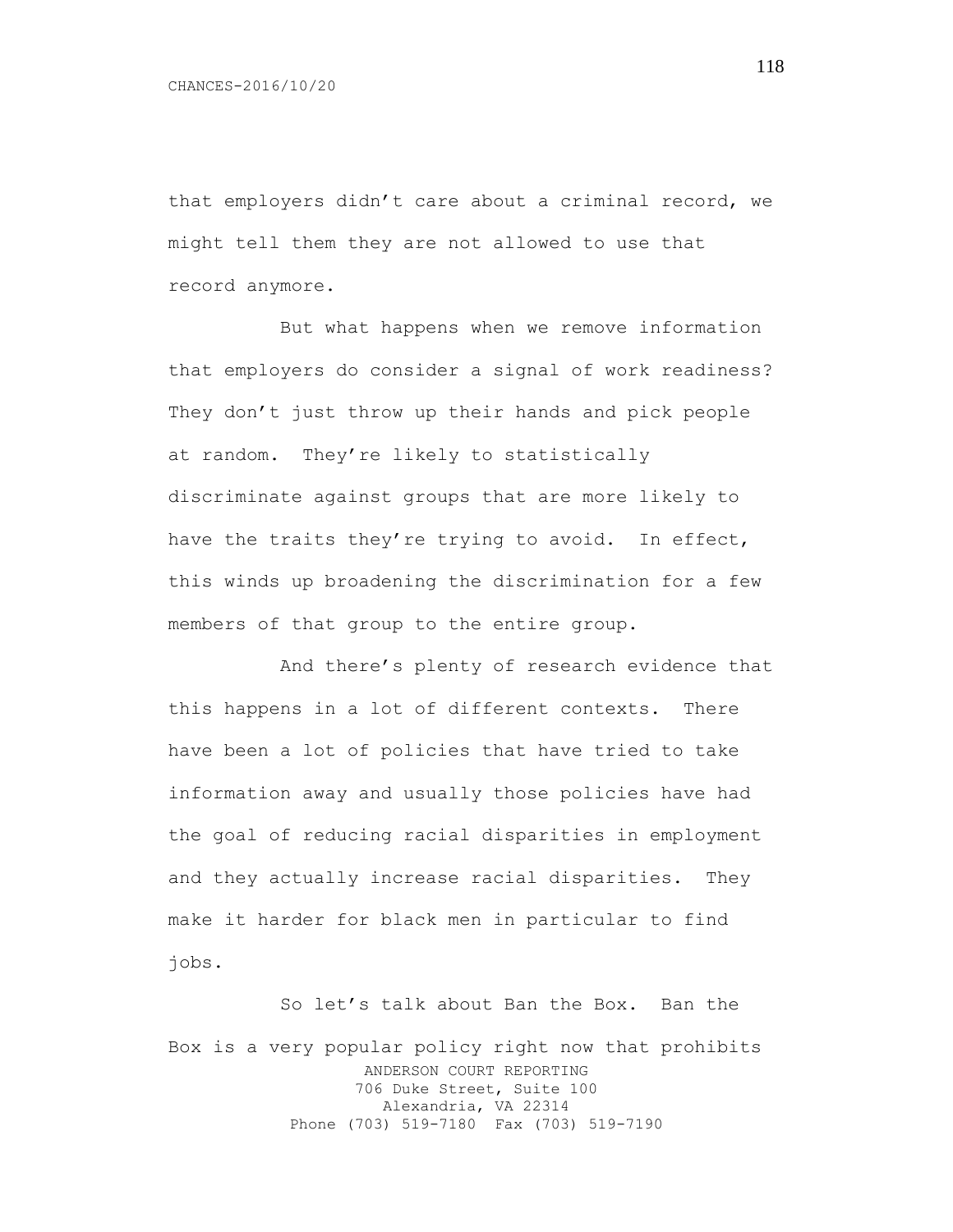employers from asking about a person's criminal record until late in the job application process. But it doesn't do anything to address employer's concerns about this population and so they're still motivated to try to avoid interviewing and hiring people with criminal records. So when we take that information away, it's very likely that this increases statistical discrimination against groups that are most likely to have recent criminal convictions, particularly young, low-skilled black men.

And there have been two recent papers -- one by myself and my co-author Ben Hansen, another by Amanda Agan and Sonja Starr -- that have found that this is, in fact, happening; that Ban the Box is increasing racial disparities, primarily by making it more difficult for black men who don't have criminal records to find jobs because they're not able to signal their status to employers.

ANDERSON COURT REPORTING 706 Duke Street, Suite 100 Alexandria, VA 22314 Phone (703) 519-7180 Fax (703) 519-7190 We're not yet sure what the benefits are to men who do have criminal records. It's possible that some people are benefiting from this policy. But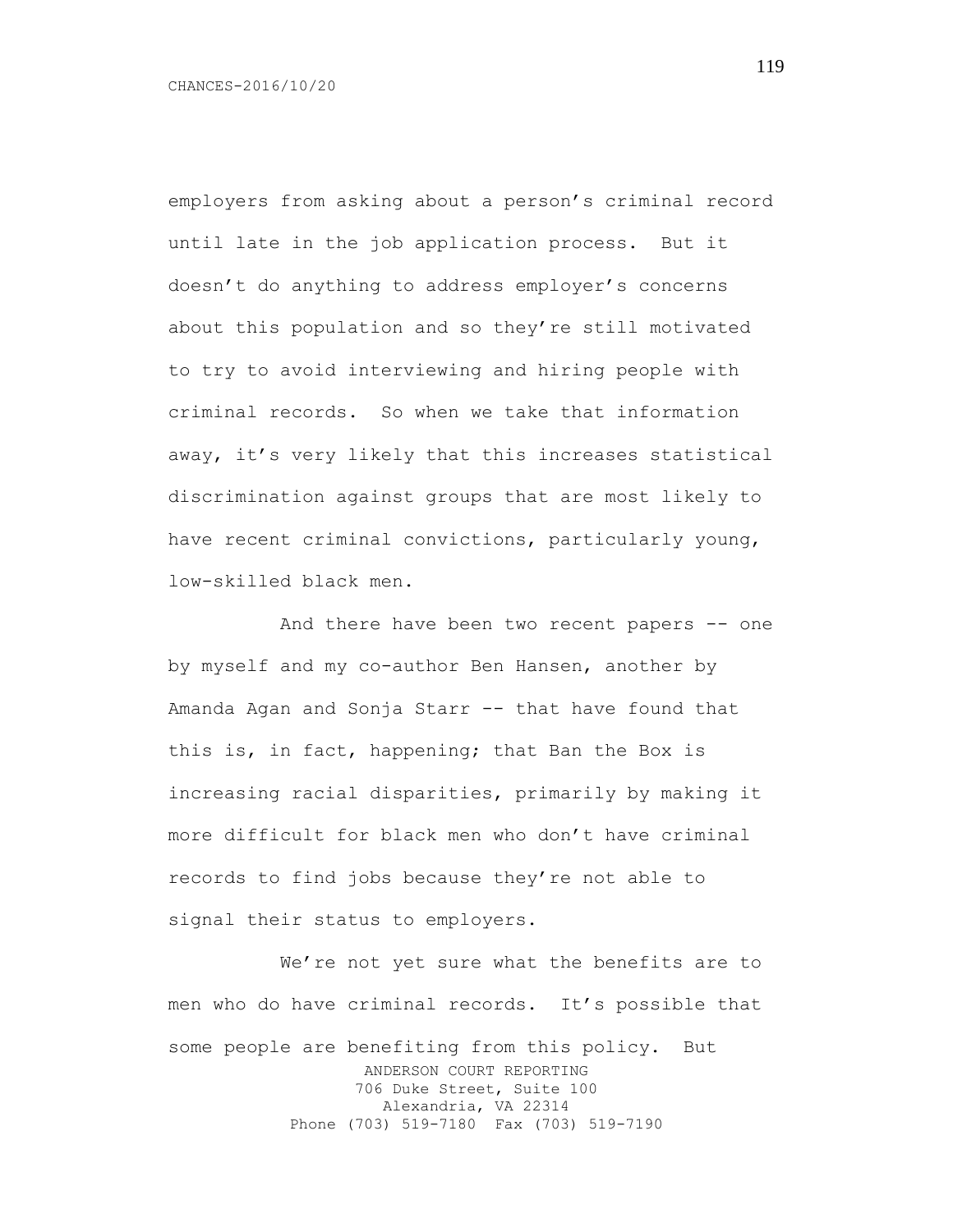what's becoming increasingly clear is that the unintended negative effects for especially young black men without records are very large and they should be taken seriously.

So in my proposal I lay out five principles for increasing employment for people with criminal records. And these policies all really are aimed at trying to directly address what employers are worried about, so that we can find ways to make them less reluctant to hire people with criminal records.

There are several ways to do this. To group them into two broad categories we can invest more resources and energy into actually improving the average work readiness for people with criminal records, some of the ideas that we've been talking about so far today. If a criminal record isn't strongly correlated with work readiness, then employers won't care about it anymore.

ANDERSON COURT REPORTING 706 Duke Street, Suite 100 Alexandria, VA 22314 Phone (703) 519-7180 Fax (703) 519-7190 We can also find ways to help people with records more clearly and credibly signal their work readiness to employers, so the best applicants can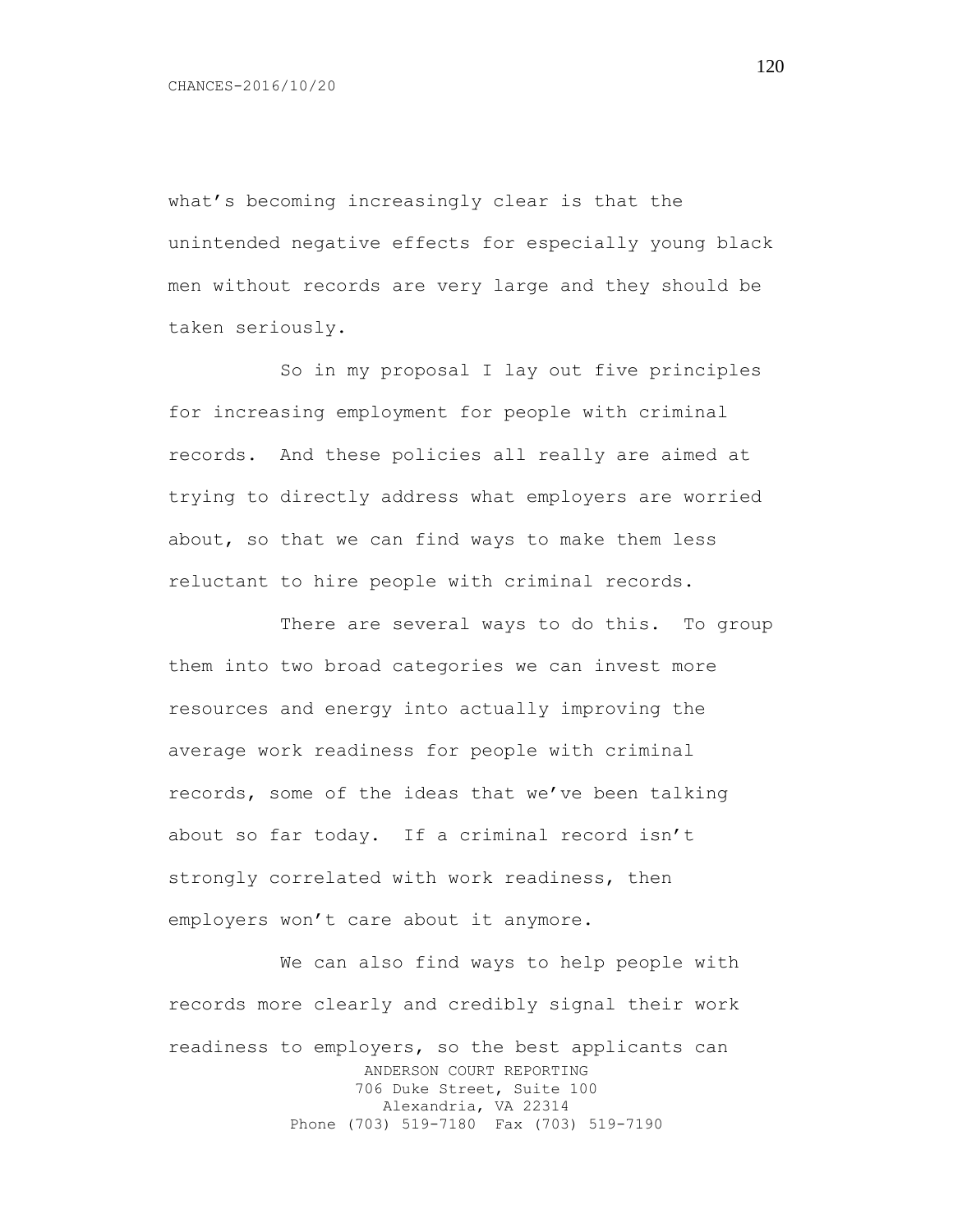find jobs and employers can find them. These principles point to a whole host of policy alternatives that are very likely to have much larger benefits for ex-offenders as a group and they're much less likely to have the unintended consequences that employer regulations, like Ban the Box, are currently having.

Thank you. (Applause)

MS. SCHANZENBACH: We have a lot to talk about. Let me start, Stanley, with a question for you. We really admire the work you all are doing, the Fortune Society, and so tell us, put it in some context. How big is this issue? And tell everybody about the work you all have been doing.

ANDERSON COURT REPORTING 706 Duke Street, Suite 100 Alexandria, VA 22314 Phone (703) 519-7180 Fax (703) 519-7190 MR. RICHARDS: Well, thank you for having me here and being part of this very important conversation. At the Fortune Society we see about 6,000 men and women each year. We provide a range of services, both on the back end when people come home from prison and jail and on the front end trying to divert some of our young folks from going into prison.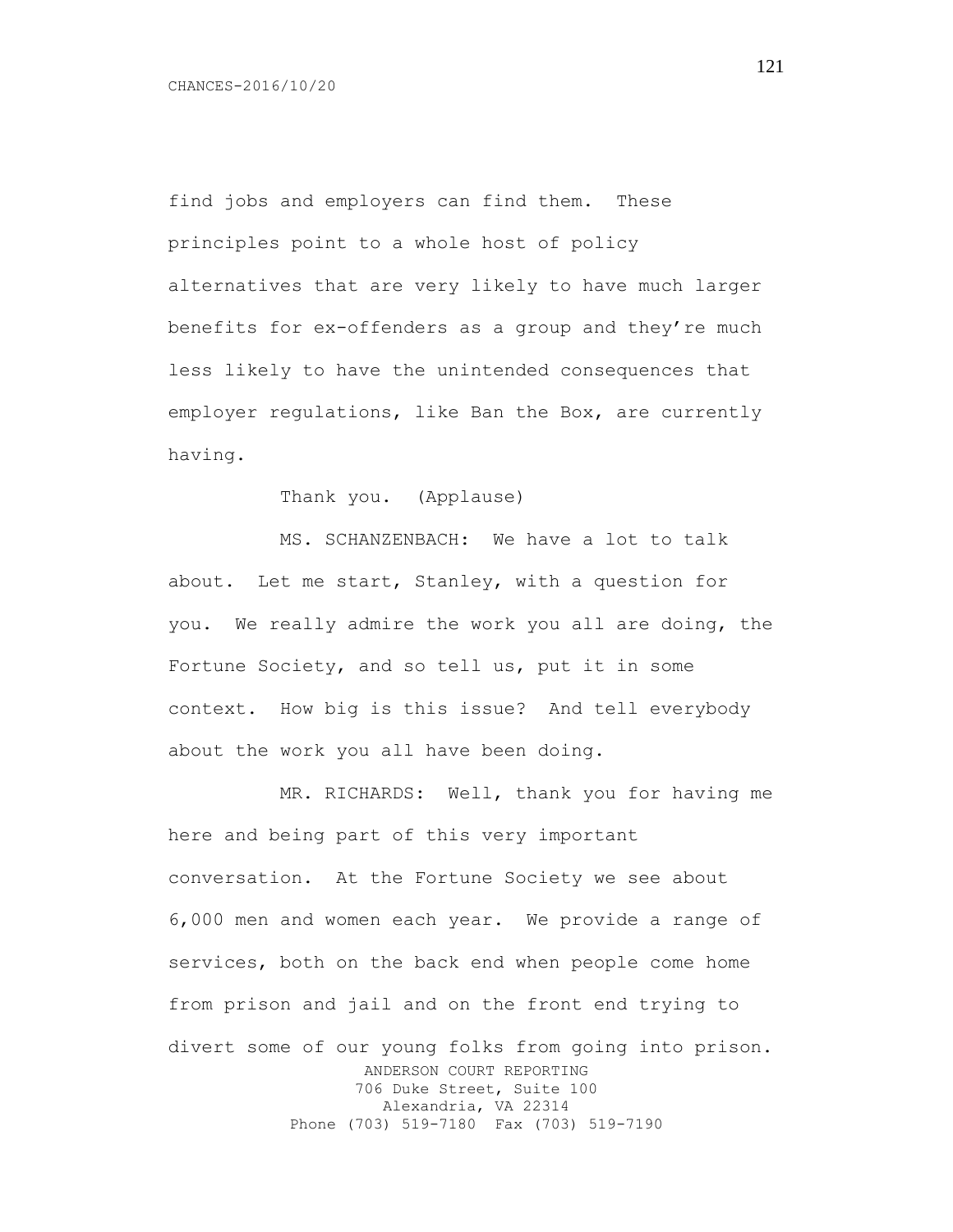We provide everything from alternatives to incarceration, mental health counseling, substance abuse treatment, housing, permanent housing, scattered site -- a range of services.

And the two issues that we're talking about today, one around Ban the Box and employment, is critical. We run an employment services program. We see about 700 men and women in that program, and we place about 60 percent of them in jobs at \$12 starting wage. So we recognize the critical importance of employment for people coming home from prison and trying to rebuild their lives. And anything we can do as a society by putting in policies that allow for the leveling of the ground, so to speak, for people competing for jobs should be something that we should be doing as a society. So we appreciate the opportunity to talk about some of these policies. And at Fortune we see firsthand the power of those policies.

ANDERSON COURT REPORTING 706 Duke Street, Suite 100 Alexandria, VA 22314 Phone (703) 519-7180 Fax (703) 519-7190 As you started, I'm formerly incarcerated and when I came home, I applied for jobs and nobody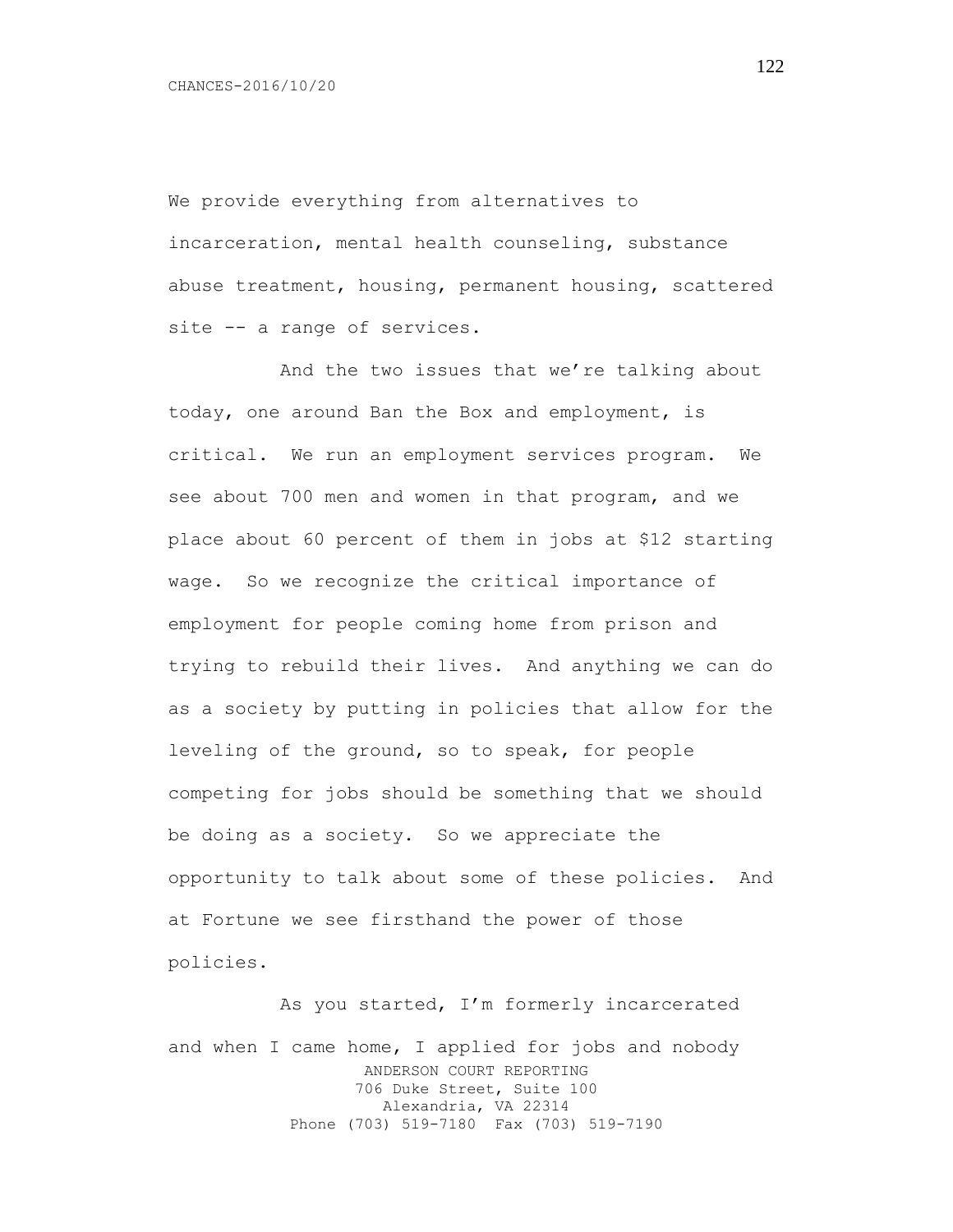would give me a job. Nobody would allow me. Everybody said you needed to have the experience, but nobody afforded me the opportunity to get that experience, and that's after obtaining my GED when I was in prison, going to college and graduating from college, and really began to see my own value in my life and what I could bring to the table. It took me a tremendous amount of time and effort to get employment.

MS. SCHANZENBACH: Before when we were chatting, you had a really interesting analogy about teaching somebody to swim and how that relates to reentry. Tell us, that was terrific.

ANDERSON COURT REPORTING 706 Duke Street, Suite 100 Alexandria, VA 22314 Phone (703) 519-7180 Fax (703) 519-7190 MR. RICHARDS: Yeah, I often sort of coin the phrase, I said reentry in jail and prison is like teaching someone how to swim outside of the pool. You teach them how to swim for six months, you teach them how to stroke, and then when you feel that they're prepared, six months of being prepared, you take them to a pool and you say jump into the deepest end of the pool, and you expect them to swim. And that's what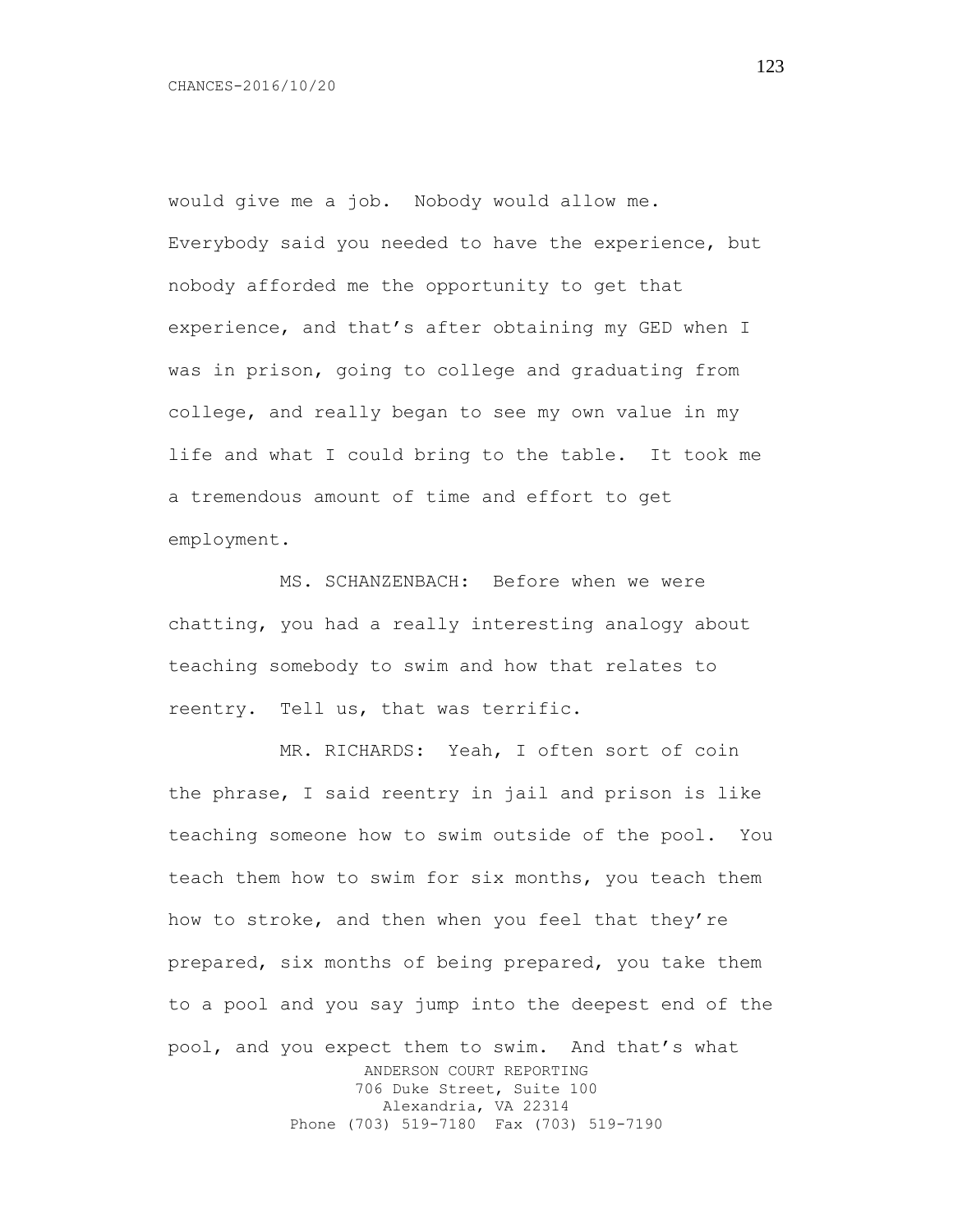reentry is like. It's like throwing somebody in the pool after you've taught them how to swim without ever being in the water. And that's the graduated reentry process. We need to be able to allow people to practice the kinds of skills, the kinds of behaviors, the kind of interactions needed to have successful reentry.

At Fortune Academy, our housing program, we have a community meeting every Thursday where we talk to the residents, and that's what we do. We tell them that this is a laboratory for you to be vulnerable, for you to be experiencing disappointment, for you to celebrate successes in obtaining jobs and completing substance abuse treatment. This is a time for you to unpeel the jackets that you had to have when you was on inside in order to survive. Because if you use the skills that you used when you was on the inside, you're absolutely guaranteeing that you're going to go back, so you need to develop a new set of skills and that's what we do at the Fortune Academy.

> ANDERSON COURT REPORTING 706 Duke Street, Suite 100 Alexandria, VA 22314 Phone (703) 519-7180 Fax (703) 519-7190 MS. SCHANZENBACH: Thanks. Mark, people who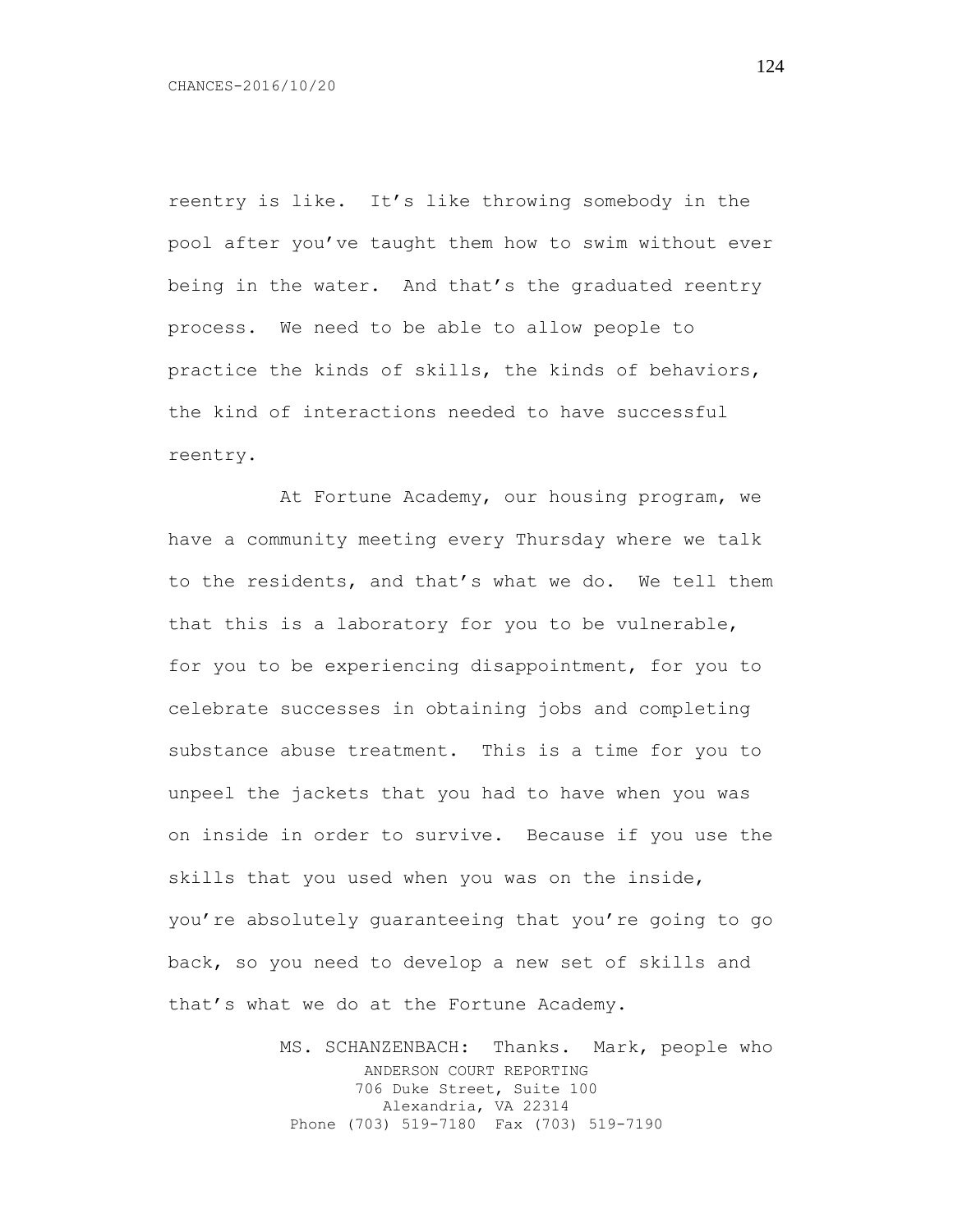are not deeply familiar with this area are often surprised to hear that Koch is working so diligently in this area, including prisons, sentencing, reentry reform, the whole -- every part of it. So the extent of the broad political coalition that is building here is quite remarkable. So tell us what Koch is doing. What are you doing? How did you get here?

MR. HOLDEN: Well, and thanks for having me, it's great to be a part of this discussion. It's a very important one.

ANDERSON COURT REPORTING 706 Duke Street, Suite 100 Alexandria, VA 22314 Phone (703) 519-7180 Fax (703) 519-7190 We got here as an employer, but we got here looking at the landscape in the country and the reality is that our criminal justice system is just another failed big government program. It picks winners and losers and the winners are the wealthy and connected. As Bryan Stevenson said or has said and continues to say, we have a system, our criminal justice system, that treats the rich and guilty better than it treats the poor and the innocent. And unfortunately, he's right. And even more unfortunately, guilt and innocence are largely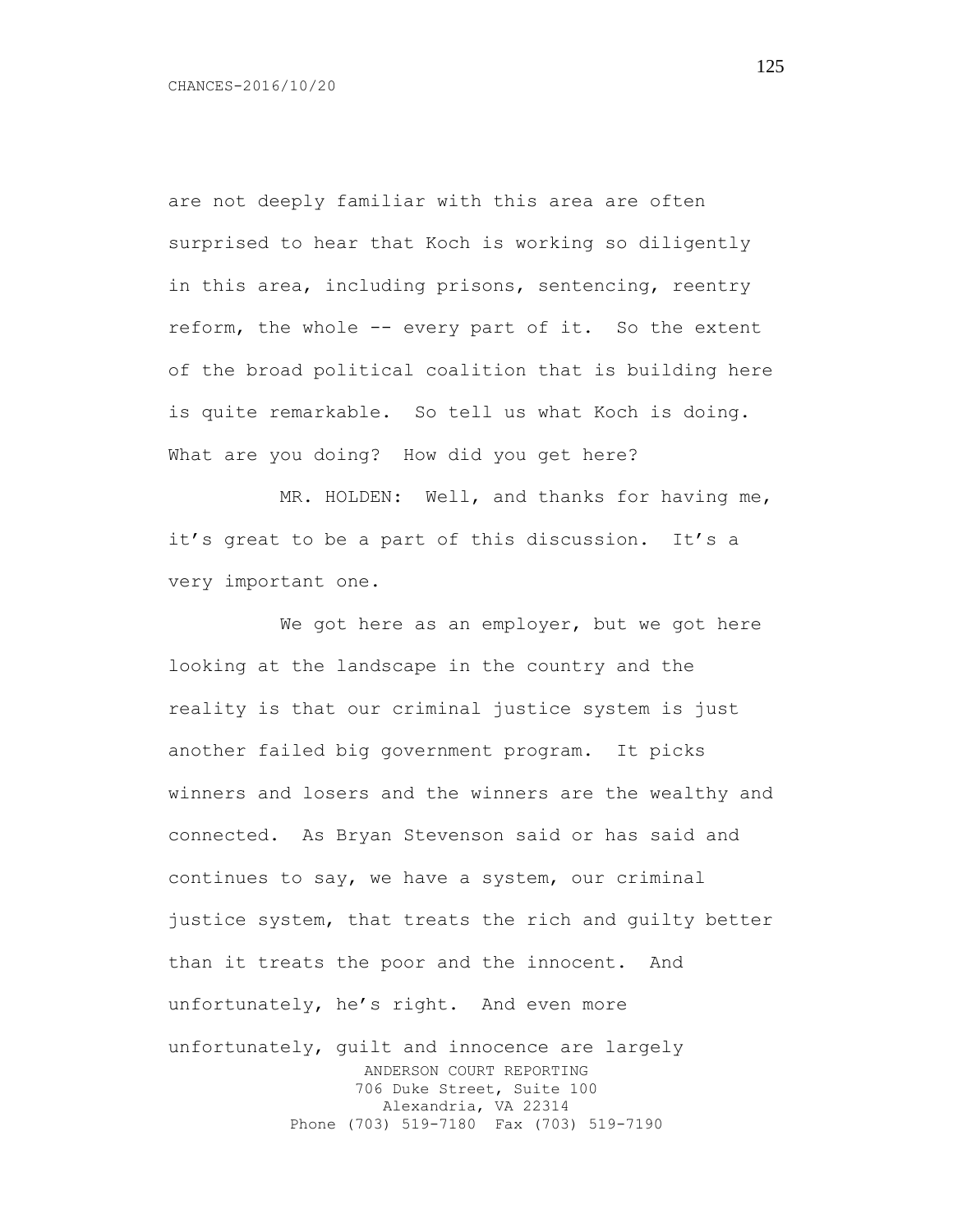irrelevant in our system. And I said that, but it's not me just saying it.

For example, Judge Kozinski, who's a Conservative Libertarian, 9th Circuit judge, and Judge Rakoff in the Southern District of New York, have both said it. People plead guilty every day in this country to things they didn't do because they can't afford to fight the government. And so that alone, if you care anything about the Bill of Rights and about human beings, which we do at Koch, we want to remove barriers to opportunity.

ANDERSON COURT REPORTING 706 Duke Street, Suite 100 Alexandria, VA 22314 Phone (703) 519-7180 Fax (703) 519-7190 We want to also help keep our communities safer. So if you care about those things and that's part of your vision, this an area you have to be in because, at the end of the day, the criminal justice system, it's immoral the way it's set up. It violates the Constitution in many respects, not the least of which -- I'll just pick one; there's many we could talk about -- is the Sixth Amendment right to counsel, especially if you're indigent. That is violated every single day by the government that's supposed to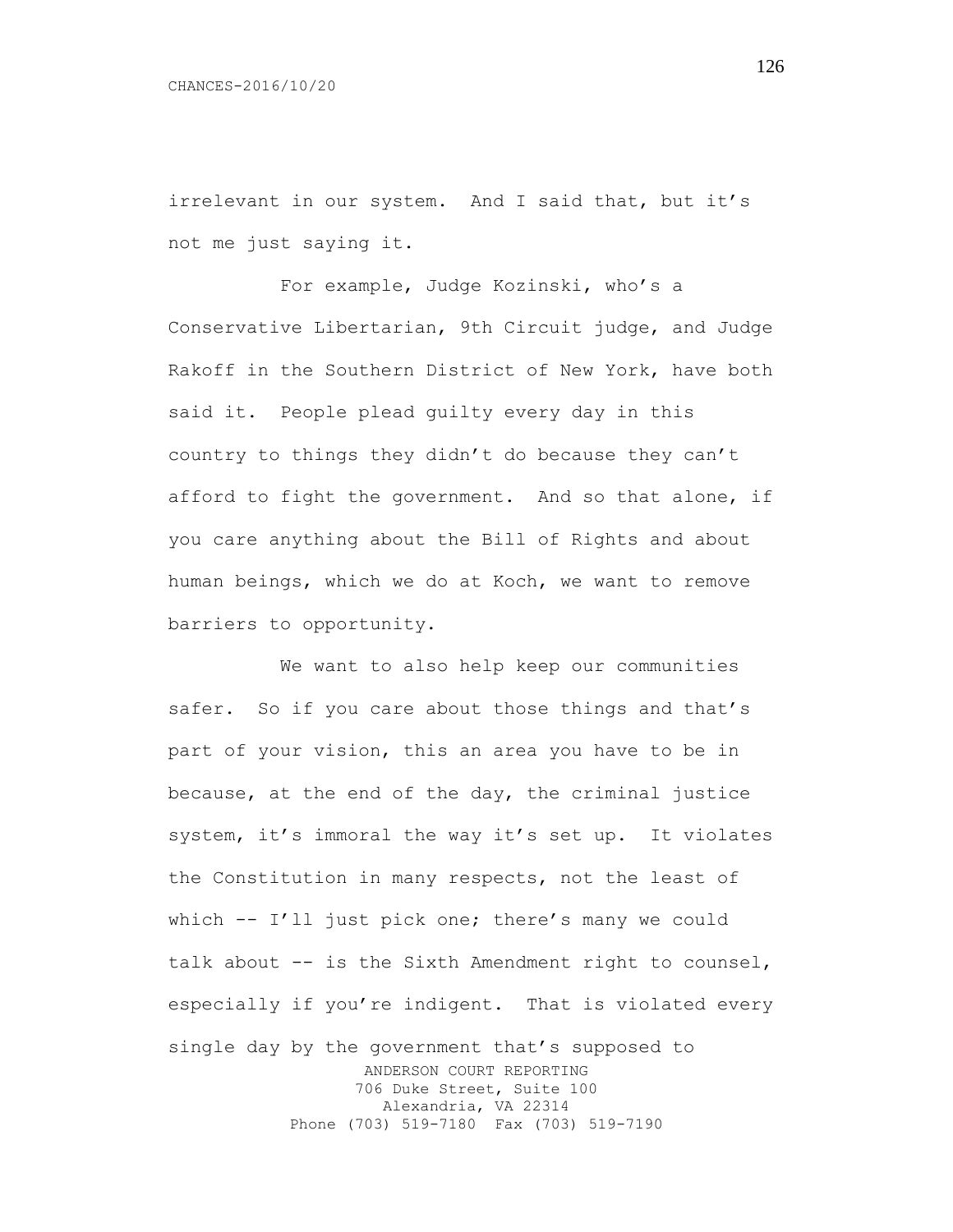provide you with a defense lawyer; they don't. And public defenders and court-appointed lawyers to me are heroes, but it's not funded. And the same government that's supposed to be providing that lawyer, instead prosecutes you and makes you agree to some counts that you didn't even commit just so you can get out of prison earlier, and that's unjust.

And the last part is it's fiscally ruinous. We know this. The numbers, you probably talked about them earlier, but the ones that stick out to me in particular it's 250 billion-plus a year hard dollars, maybe close to a trillion in other costs, but 80 billion a year on incarceration in this country. And that's three to four times more per capita than we spend on education in this country. So if you are what you eat, you definitely are what you spend, so that tells me we want to incarcerate people more than we want to educate them.

ANDERSON COURT REPORTING 706 Duke Street, Suite 100 Alexandria, VA 22314 Phone (703) 519-7180 Fax (703) 519-7190 Last piece real quickly for me from a personal side, I grew up in Western Massachusetts, and the best job I ever had before I went to law school I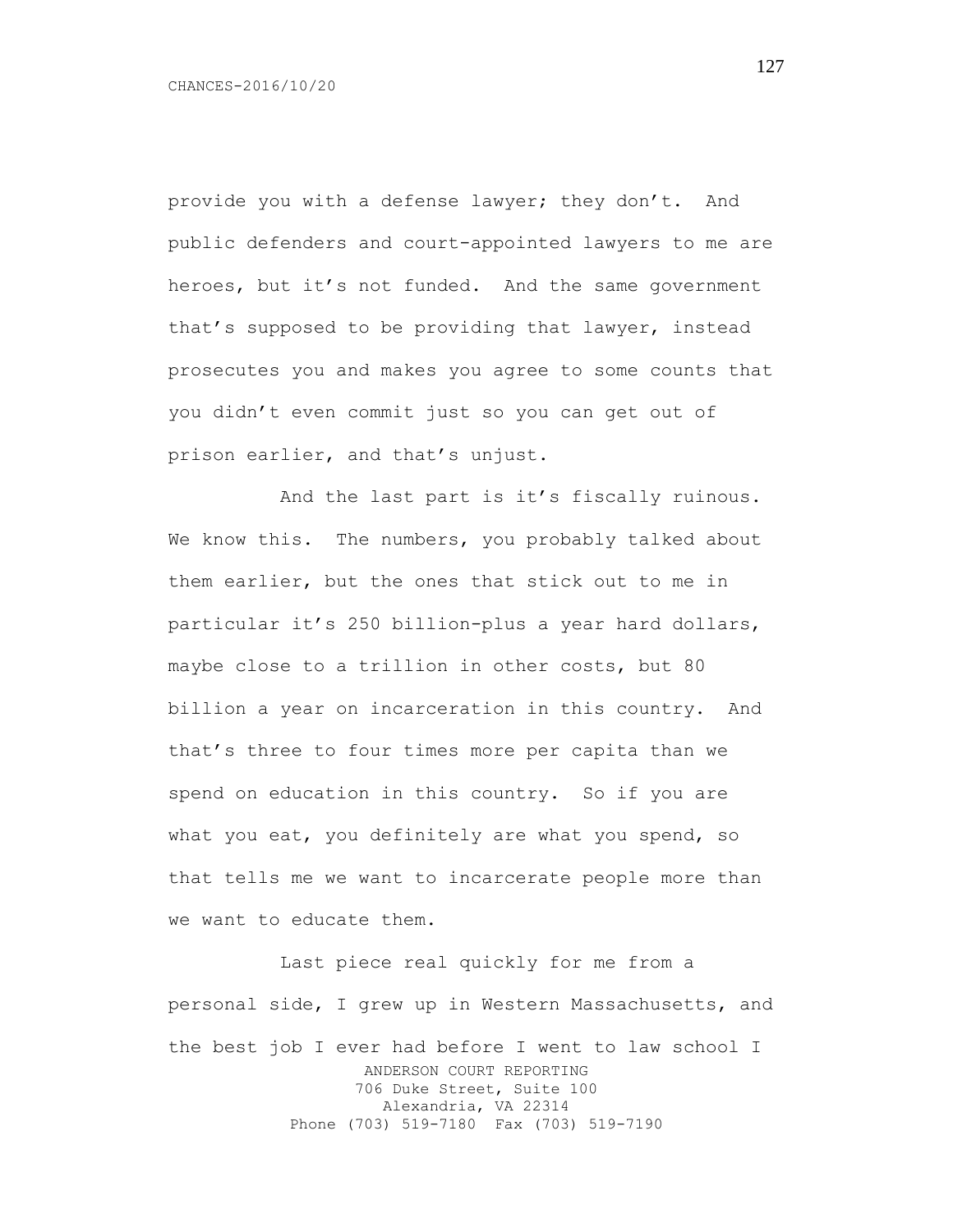was a prison guard. And when I worked in the prison, I saw a number of kids I went to junior high and high school with, and these were kids that were same school, same church, same neighborhood, same everything, yet I was working there and they were living there in the prison. And the only thing I could figure out was that I had really good parents that kept me from going astray and they may have had really good parents that tried to do that, but it failed because any one of us could be caught up in this system. And so for us at Koch humility is a key component, a key part of our principles. And so everyone needs to be humble here that any one of us could get caught up in it and every single one of us, including people in prison, are capable and worthy of redemption.

Again, to quote Bryan Stevenson, each of us is more than the worst thing we've ever done. So that's what motivates us. (Applause)

ANDERSON COURT REPORTING 706 Duke Street, Suite 100 Alexandria, VA 22314 Phone (703) 519-7180 Fax (703) 519-7190 MS. SCHANZENBACH: Thank you. That might be the first time ever that Koch has been cheered at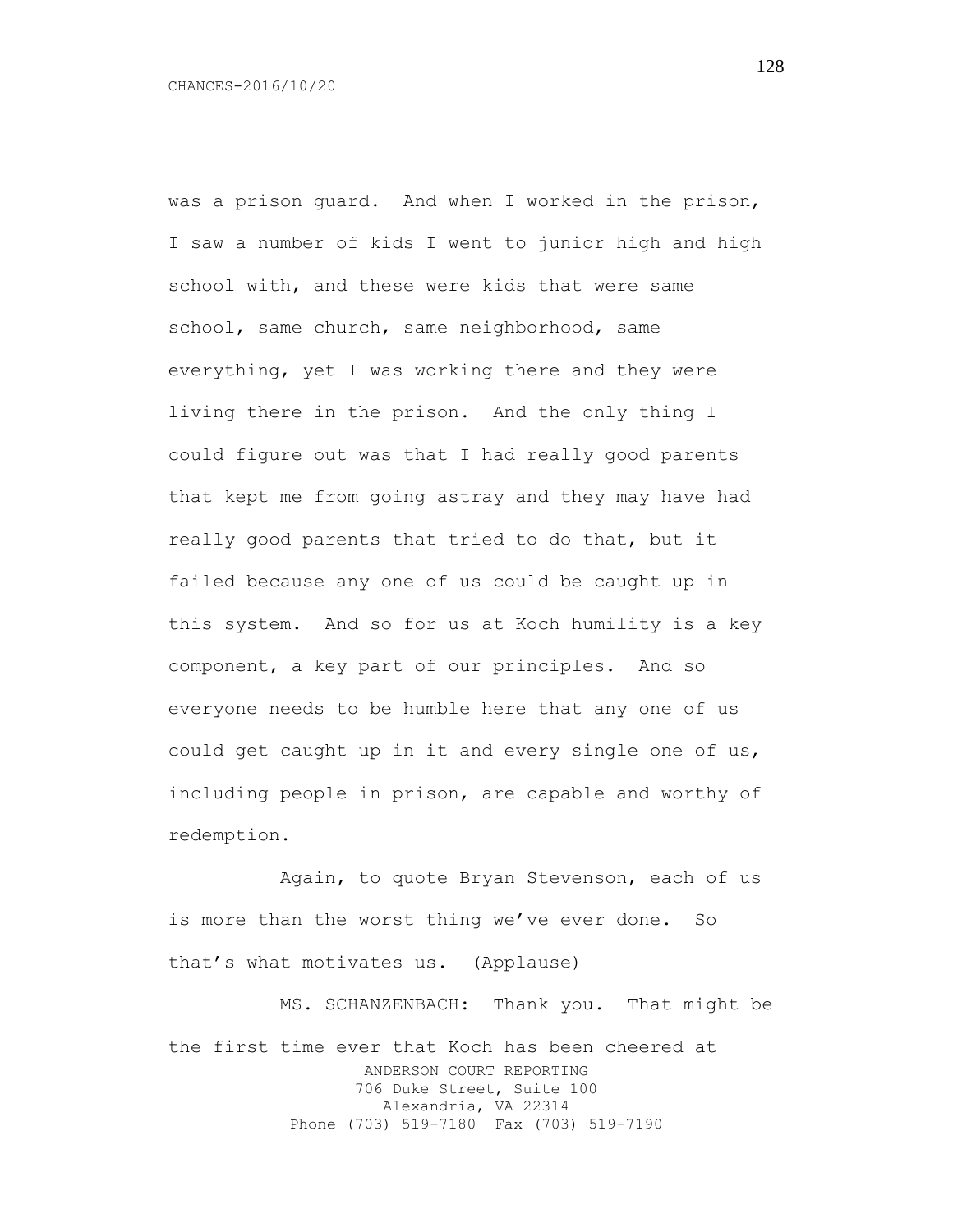Brookings. (Laughter) Hopefully, it will not be the last.

MR. HOLDEN: I've never been cheered at Heritage yet. (Laughter)

MR. RICHARDS: Way to go, Mark.

MS. SCHANZENBACH: Well, welcome to the tent. (Laughter)

So, Angela, I wanted to start a quick question with you because you made me nervous at the very end when you said we have no idea if it's going to work. And that, we are an evidence-based policy group here, and that is not true. Right? Your graduated reentry is built on a system of different interventions that we know individually work and you are trying to assemble those in a new and innovative way. Yes? Do you take back what you said earlier?

ANDERSON COURT REPORTING 706 Duke Street, Suite 100 Alexandria, VA 22314 Phone (703) 519-7180 Fax (703) 519-7190 MS. HAWKEN: I'll take a middle -- you might find this unrewarding as a response, but I think we should -- graduated reentry actually is a really solid theoretical basis grounded in evidence, but I think we should have space to try things that are shiny and new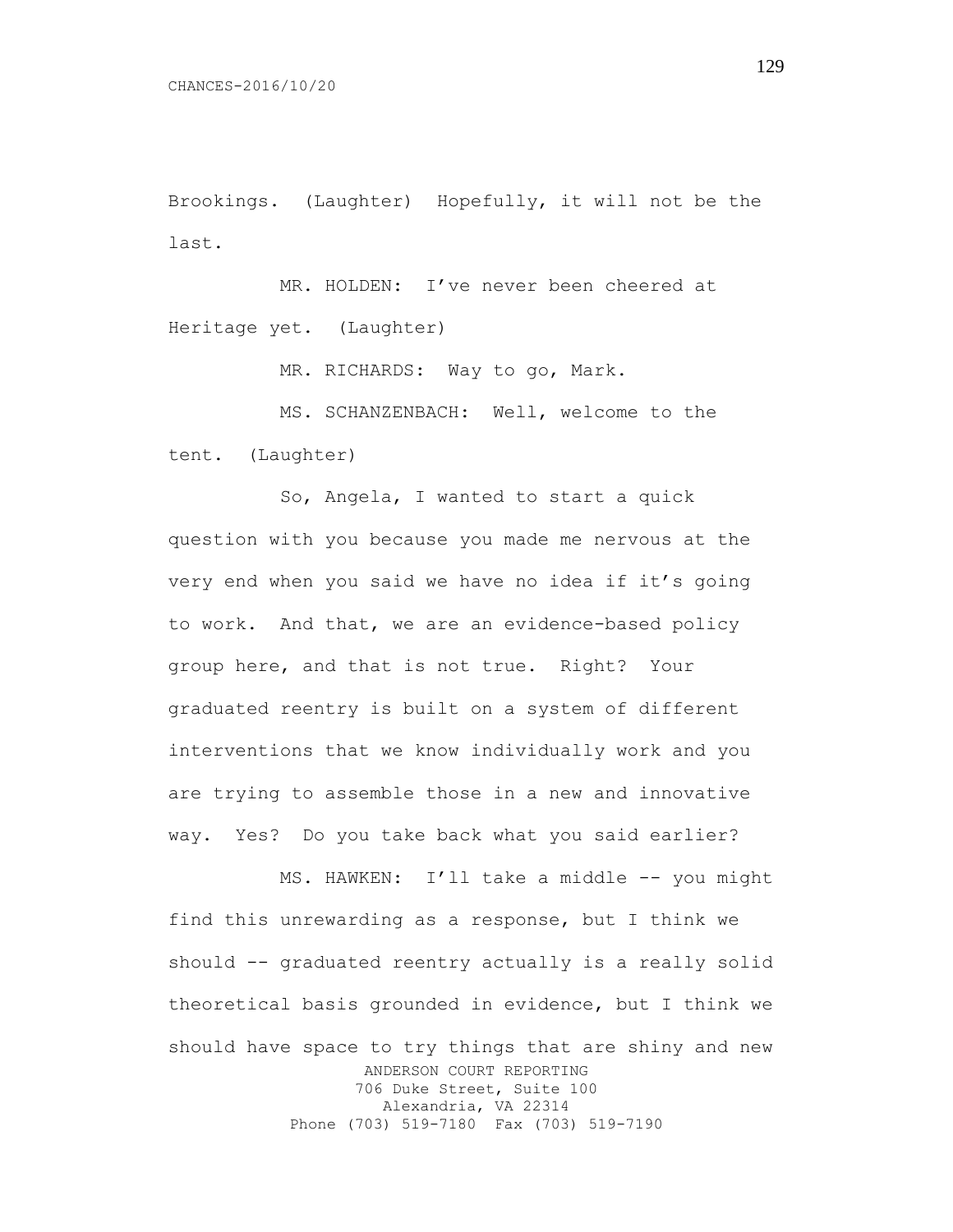and radically different. So I think you can --

MS. SCHANZENBACH: And to evaluate.

MS. HAWKEN: And to evaluate. There's a very strong evaluation component here, right, so I think -- but even the design it is right now is thoroughly evidence-based, is evidence-based and grounded in that. But I'm going to say to push back and little bit, I think we do need innovation in this field and to be willing to try things that haven't been tried before and then wrap really good quality research around them.

ANDERSON COURT REPORTING 706 Duke Street, Suite 100 Alexandria, VA 22314 Phone (703) 519-7180 Fax (703) 519-7190 MR. RICHARDS: Right, and I also think it's built off of what we know does not work, and that's massive incarceration. Right? We know that doesn't work. We know that men and women transitioning home need supportive housing, affordable housing. We know they need a job. We know they need support around mental health counseling and substance abuse treatment. So all of the elements of the graduated reentry are elements we know people, one, need and, if we provide it, makes a difference for men and women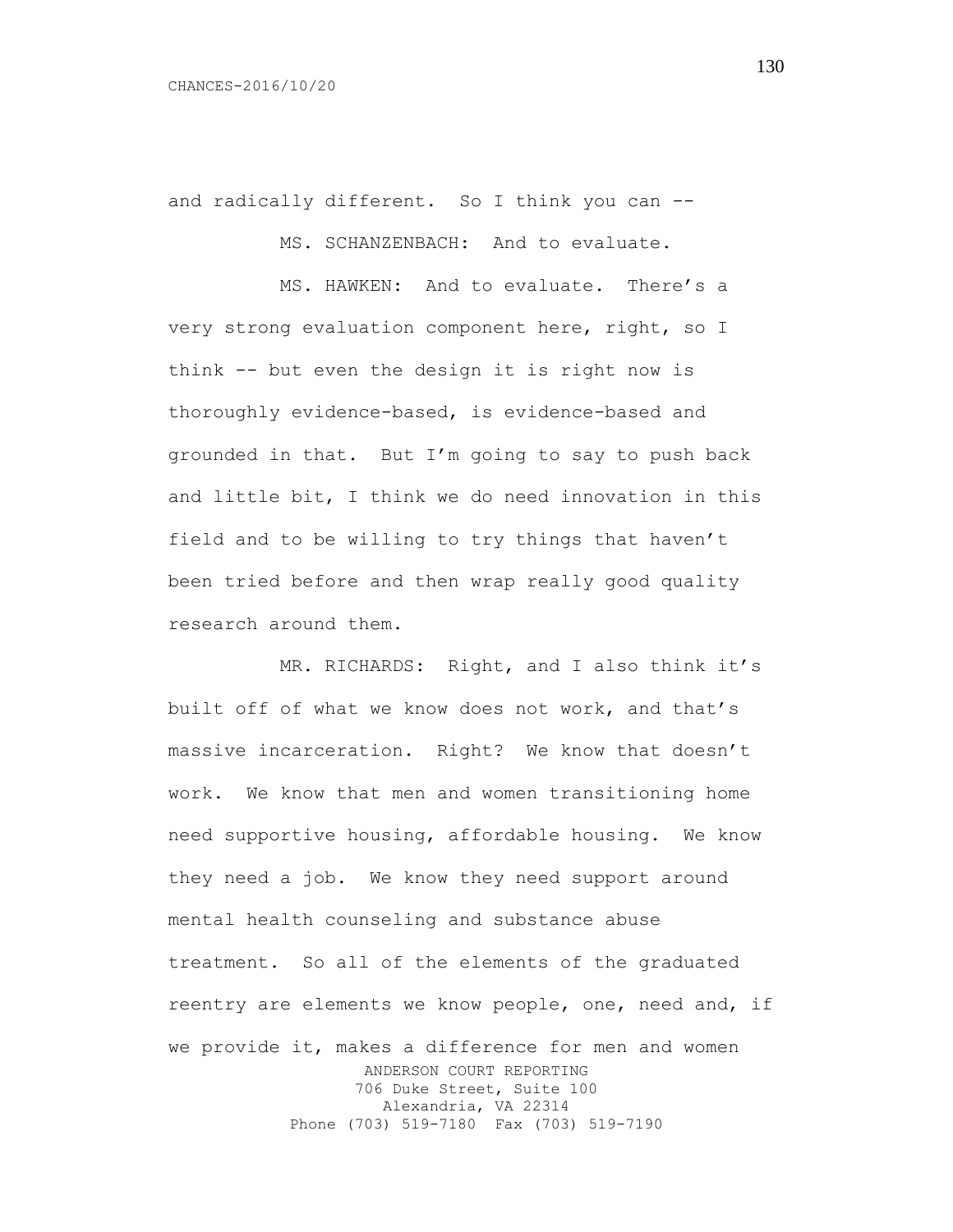coming home.

MS. HAWKEN: One more tiny pushback and then I'll really shut up about this. Something I've been speaking about regularly is that we shouldn't allow the language of evidence-based to hold us back. I mean, it should be something that's helpful rather than something that really stifles us. And I keep reminding audiences that a horse-drawn carriage was an evidence-based program. And so we need to be careful of not allowing ourselves to become too limited by only focusing on things that are currently in existence and have been evaluated and being willing to evaluate and try something new.

MS. SCHANZENBACH: But you are trying to.

MS. HAWKEN: We are, yes, and it's being evaluated.

MS. SCHANZENBACH: And it matters what it is. It's very important, too.

ANDERSON COURT REPORTING 706 Duke Street, Suite 100 Alexandria, VA 22314 Phone (703) 519-7180 Fax (703) 519-7190 MS. HAWKEN: Middle ground has been reached. MS. SCHANZENBACH: Excellent, thanks. So then I want to actually ask a follow-up about how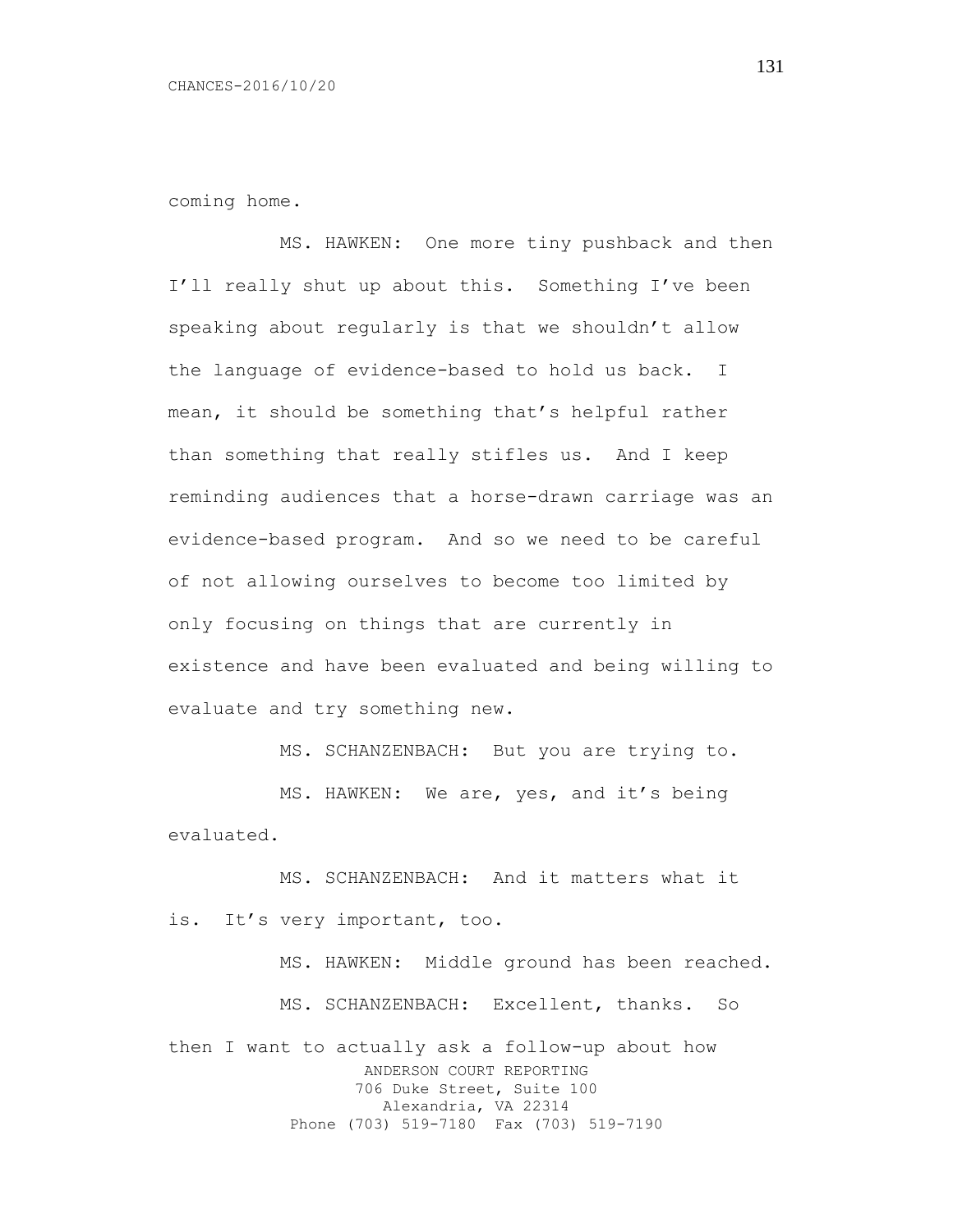graduated reentry is going to help reintegrate formerly incarcerated into employment since so much of this is talking about, you know, helping with employment, especially on the employer side.

MS. HAWKEN: Right. So I think we have five minutes and it's really -- even in the paper, you know, it's very limited space to elaborate on all of the details, but each of the individuals who -- in December they'll begin to be identified and they'll have six months to work on their personalized reentry program, and the big emphasis on that is employment.

Now, we're actually starting to look at some programs in other countries where there are some systems doing really, really well at linking inmates to employment prior to release. There's a Yellow Ribbon program, for example, in Singapore, where, I mean, really, 90-something percent of the inmates are released to employment that they've held for a while prior to reentry. So looking at those models and doing the inter-graduated of integration.

> ANDERSON COURT REPORTING 706 Duke Street, Suite 100 Alexandria, VA 22314 Phone (703) 519-7180 Fax (703) 519-7190 But then earlier we had -- an earlier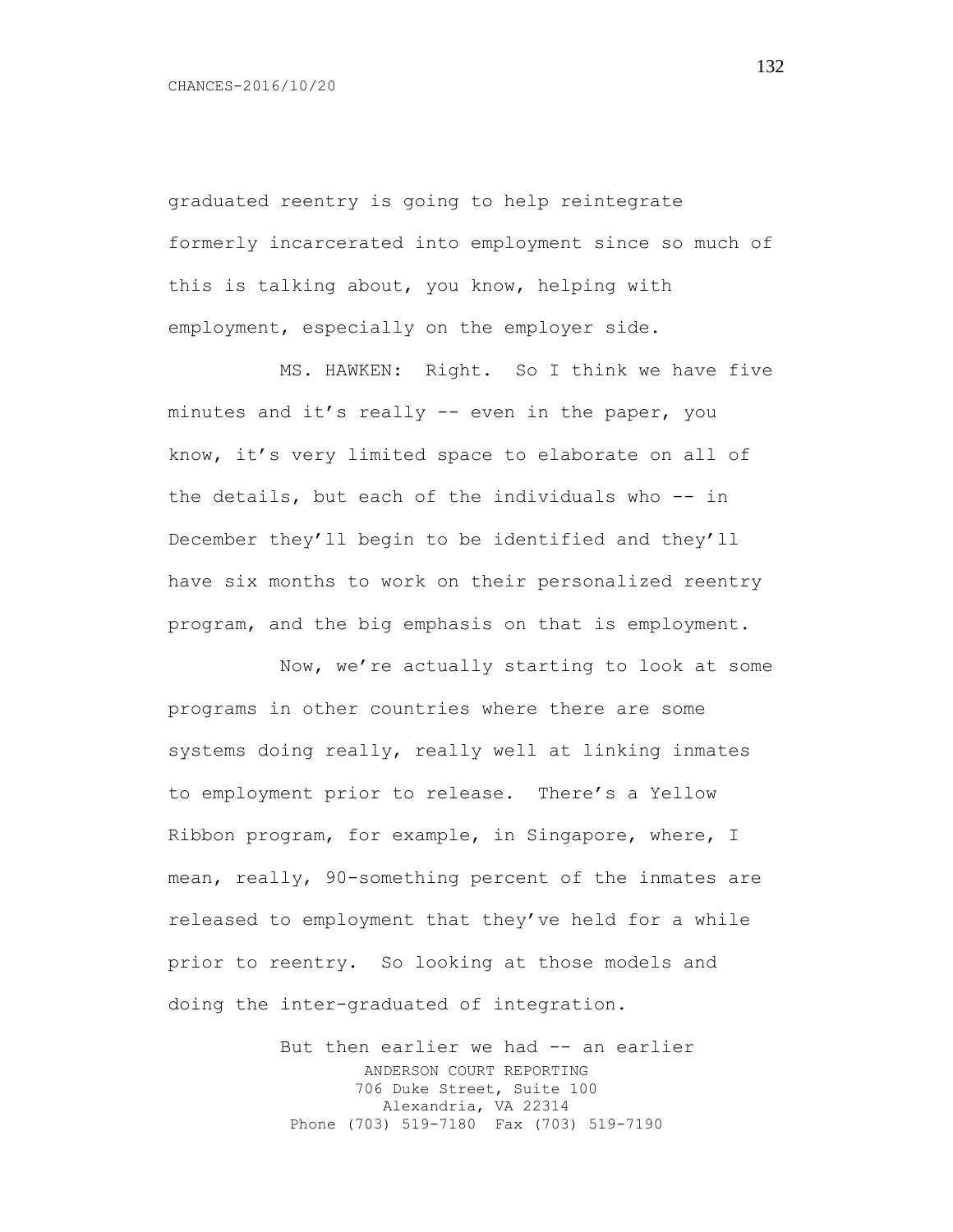speaker talked about, you know, how we really need to have more case management around these individuals. And we can really think of the parole agent in this model as being quite different from a traditional parole agent. You transition from having kind of a prison guard who's looking after the person in prison into this guardian in the community. And the role of this guardian in the community is to help this individual seek out appropriate employment and to facilitate that. But they'll have a little bit of time. The period where they don't have to rush to get the first job, where they can seek out appropriate employment, we hope that that will also be protective, but remains to be tested.

ANDERSON COURT REPORTING 706 Duke Street, Suite 100 Alexandria, VA 22314 Phone (703) 519-7180 Fax (703) 519-7190 MR. RICHARDS: And I hope the model includes what we know people need, and that's the skills, right, to have an opportunity to go into a vocational training program. At the Fortune Society, for many years, we had a model that was two weeks soft skills workshop with rapid attachment to the market. The market changed, right? So what we've seen is that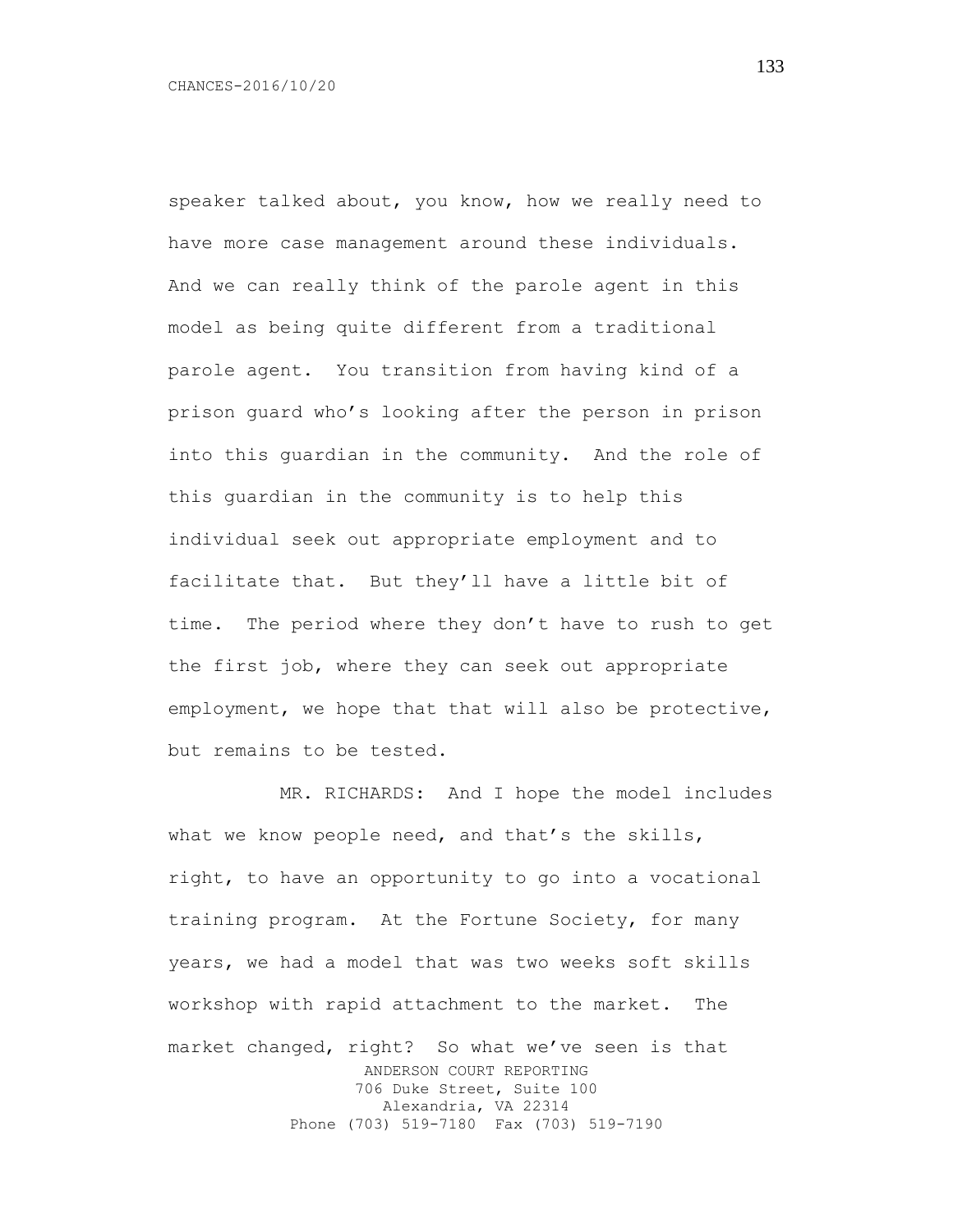formerly incarcerated have always been at the back of the line. The line has gotten much longer now because of the skills gap with what's market and what's skilled. And so we've started adding vocational training programs to our offerings, so we started offering hard skills training, environmental remediation training, CDL driver's license, culinary arts. We started expanding. We said one model isn't for everyone. There are some people who are going to come home and be able to go to the soft skills and right into the world of work. There are others who need to get the skills in order to be competitive in today's market.

ANDERSON COURT REPORTING 706 Duke Street, Suite 100 Alexandria, VA 22314 Phone (703) 519-7180 Fax (703) 519-7190 MS. HAWKEN: And from an -- I should stop. From an employer's perspective, there might also be a little bit of comfort in these hires, the graduated integration hires in that there is more monitoring and it's applied to a typical parolee. So you can really see the justice side and the employer working together to make sure that this person is coming to work and is fit for work and is behaving safely at the workplace.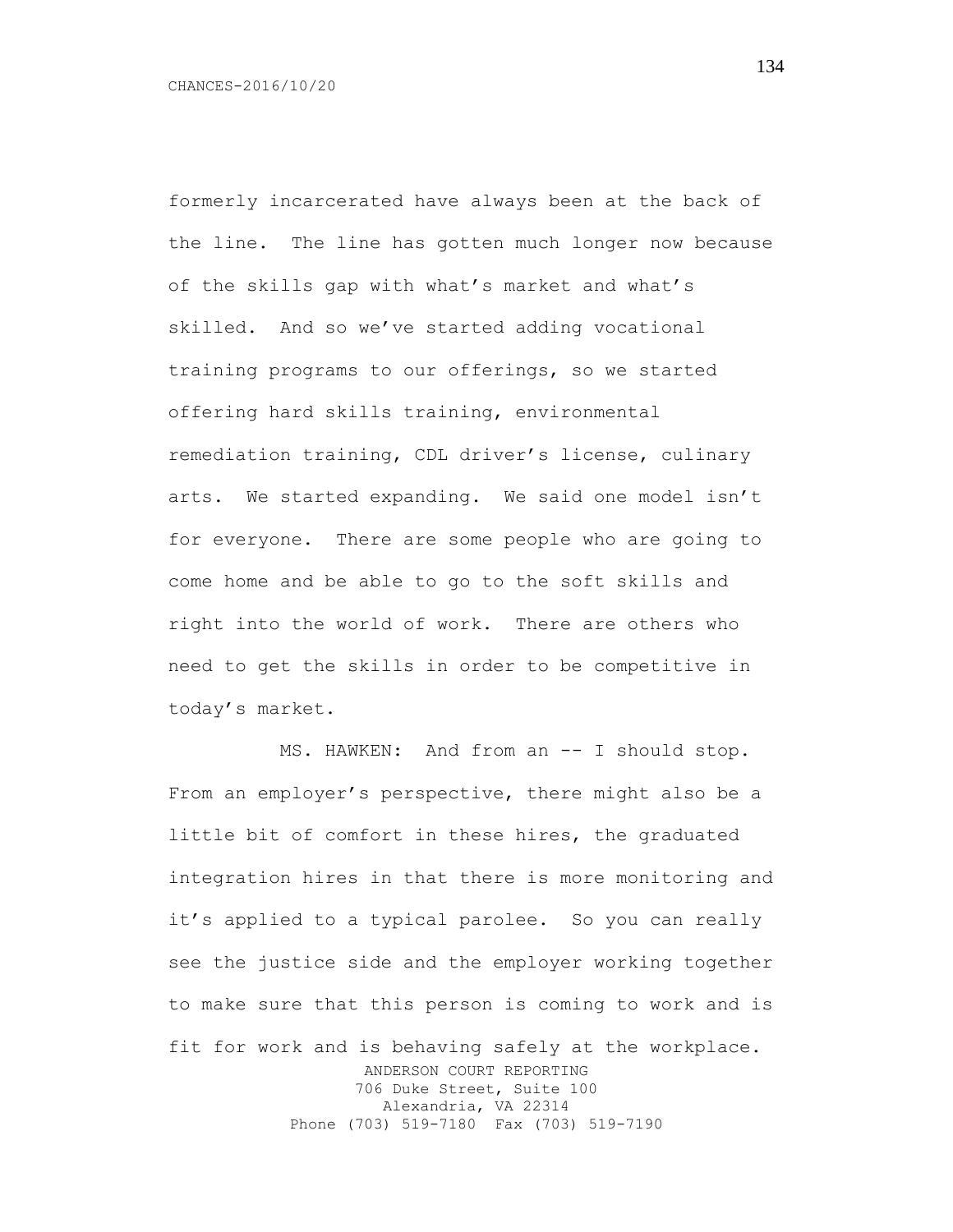MS. SCHANZENBACH: I wanted to turn the conversation a little bit toward Ban the Box. This has been sort of a signature initiative for the White House and they've noted great successes for many, many employers who have voluntarily decided to Ban the Box.

Mark, I wanted to ask you, you know, about Koch's experience with this.

MR. HOLDEN: Yeah, we were one of the inaugural signers, Koch Industries and Georgia Pacific, one of our subsidiaries, of a fair change business pledge, and we were very proud to do that and partner with the White House on these issues. Our experience, again, I've been with the company 21 years and I started out doing labor and employment law. When I started with the company, and back then when we had a box on the application, we always followed the EEOC guidelines, which are, well, okay, that's one data point. What are the other data points? How long ago did it happen? What's the person like now? What's the job about? Who's the best person for the job?

> ANDERSON COURT REPORTING 706 Duke Street, Suite 100 Alexandria, VA 22314 Phone (703) 519-7180 Fax (703) 519-7190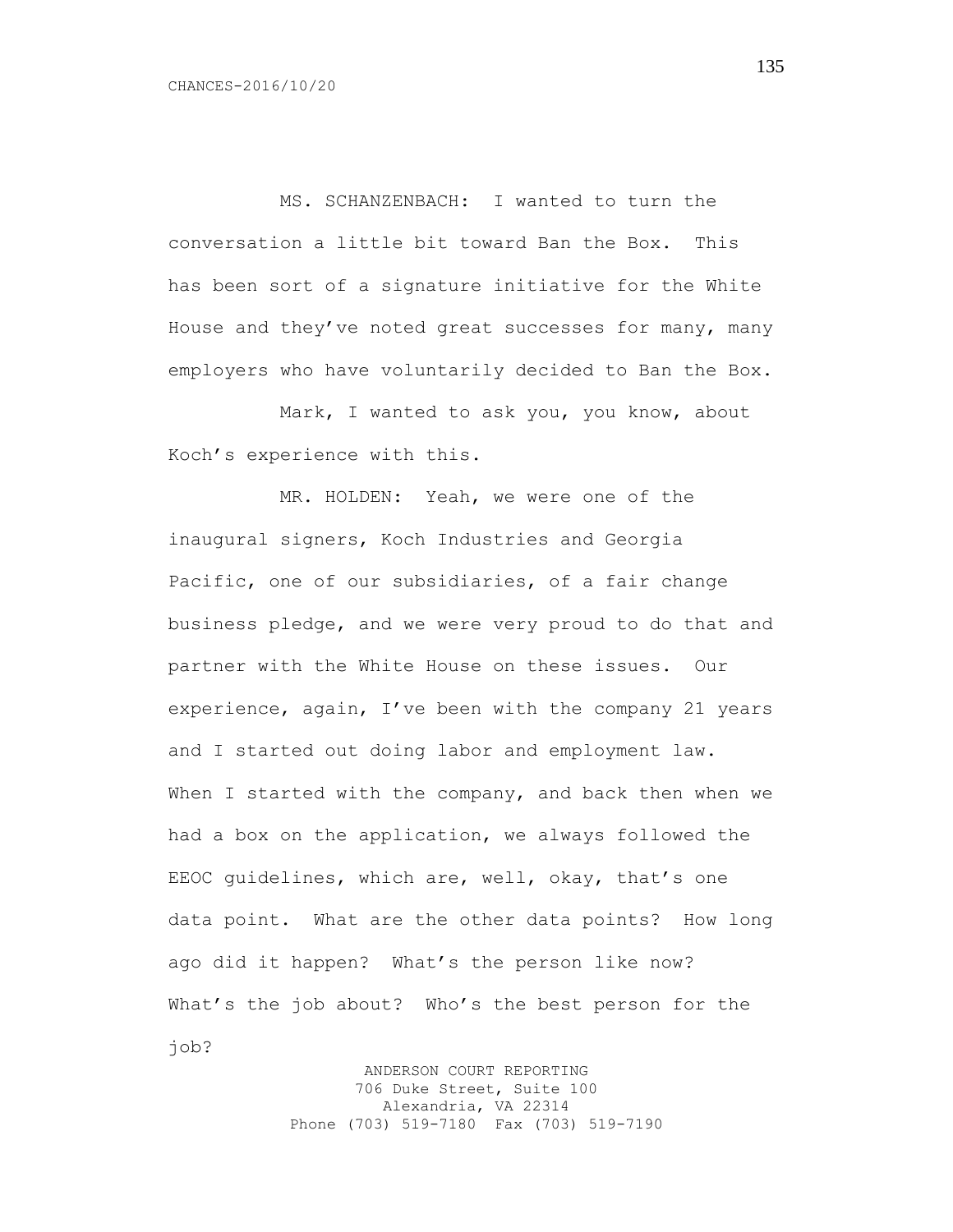So we employed that type of analysis all the time. We're fairly analytical and we want to know the whole person. And given my experience, given people like Charles Koch and David Koch, David Koch was one of the original funders of Families Against Mandatory Minimums. So they're Libertarians, they're classical liberals, they believe in freedom and the Bill of Rights. They believe in second changes.

So if you believe in a just system, you have a system that enhances public safety and it provides second changes for people trying to redeem themselves. That should be the pillars of a just criminal justice system, period, in my opinion.

ANDERSON COURT REPORTING 706 Duke Street, Suite 100 Alexandria, VA 22314 Phone (703) 519-7180 Fax (703) 519-7190 So part of that, though, obviously, as we're talking about it, a big part of it is a job because a job is a lifeline. A job is a way back into society. And if don't have a job, it's have hard to succeed in general. When you have a criminal record, it's very hard to get a job, we know this. One in three people in this country have some type of criminal record. That's a lot and it has an impact on a lot of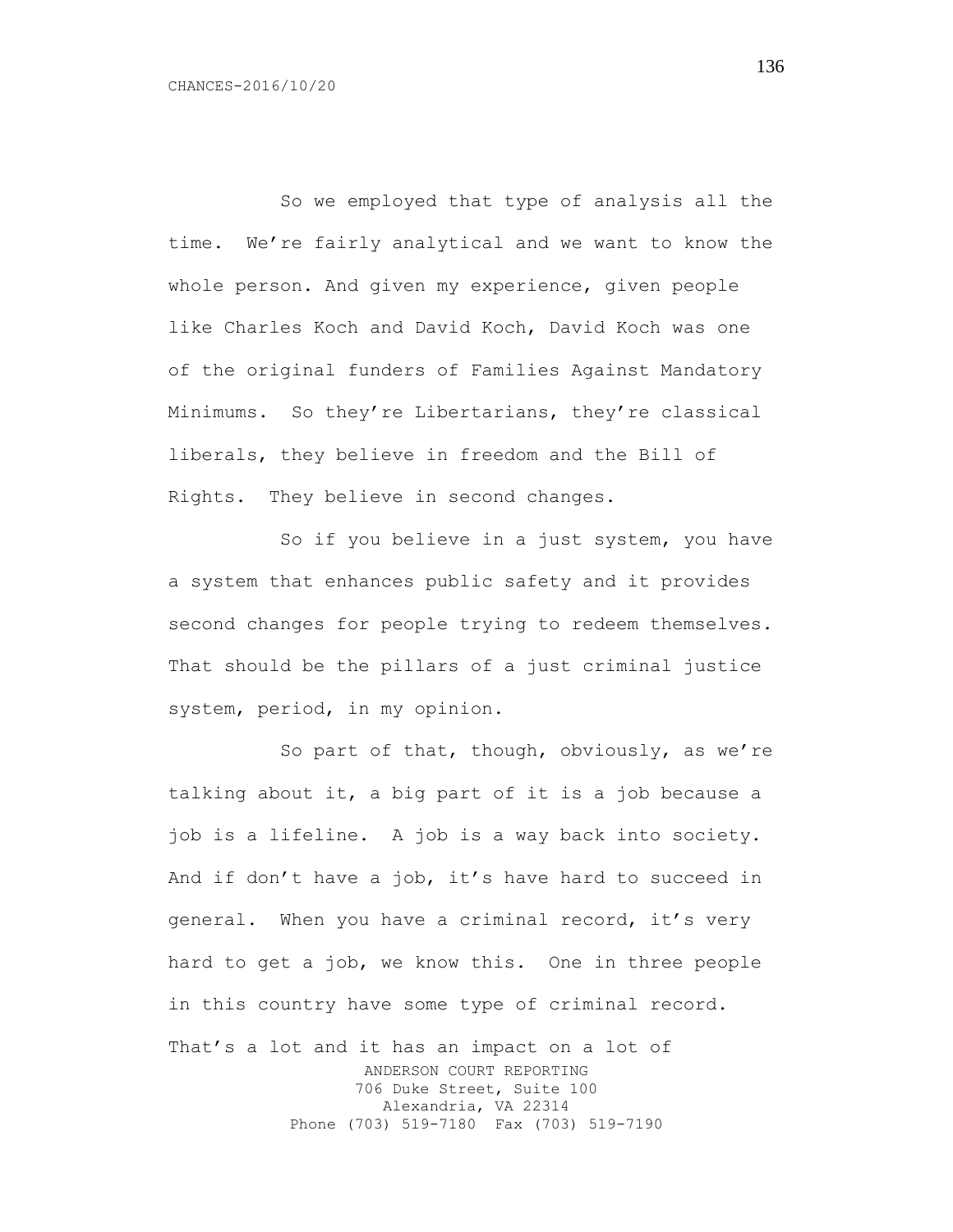different aspects of your life. And these are all - these collateral consequences that I'm talking about are imposed by the government and they restrict your ability to get jobs, to get licenses, to get loans, to get housing.

I have a friend here in D.C. who couldn't go on a school trip with one of his kids because they were going to National Zoo and 20 years ago he was in prison and he still can't shake that. It's the scarlet letter "F" tattooed on people's bodies. It's not fair because any one of us, again, could be caught up in it.

ANDERSON COURT REPORTING 706 Duke Street, Suite 100 Alexandria, VA 22314 Phone (703) 519-7180 Fax (703) 519-7190 So we've hired people with criminal records for a long time at Koch. The last couple of years we just got rid of the box on the application because it's largely irrelevant to us. We want to get to know the whole person. We know that with the number of laws out there, the number of issues that come up, the way we use our criminal justice system in ways it was never intended to deal with issues like health public issues, like addiction or mental health issues or just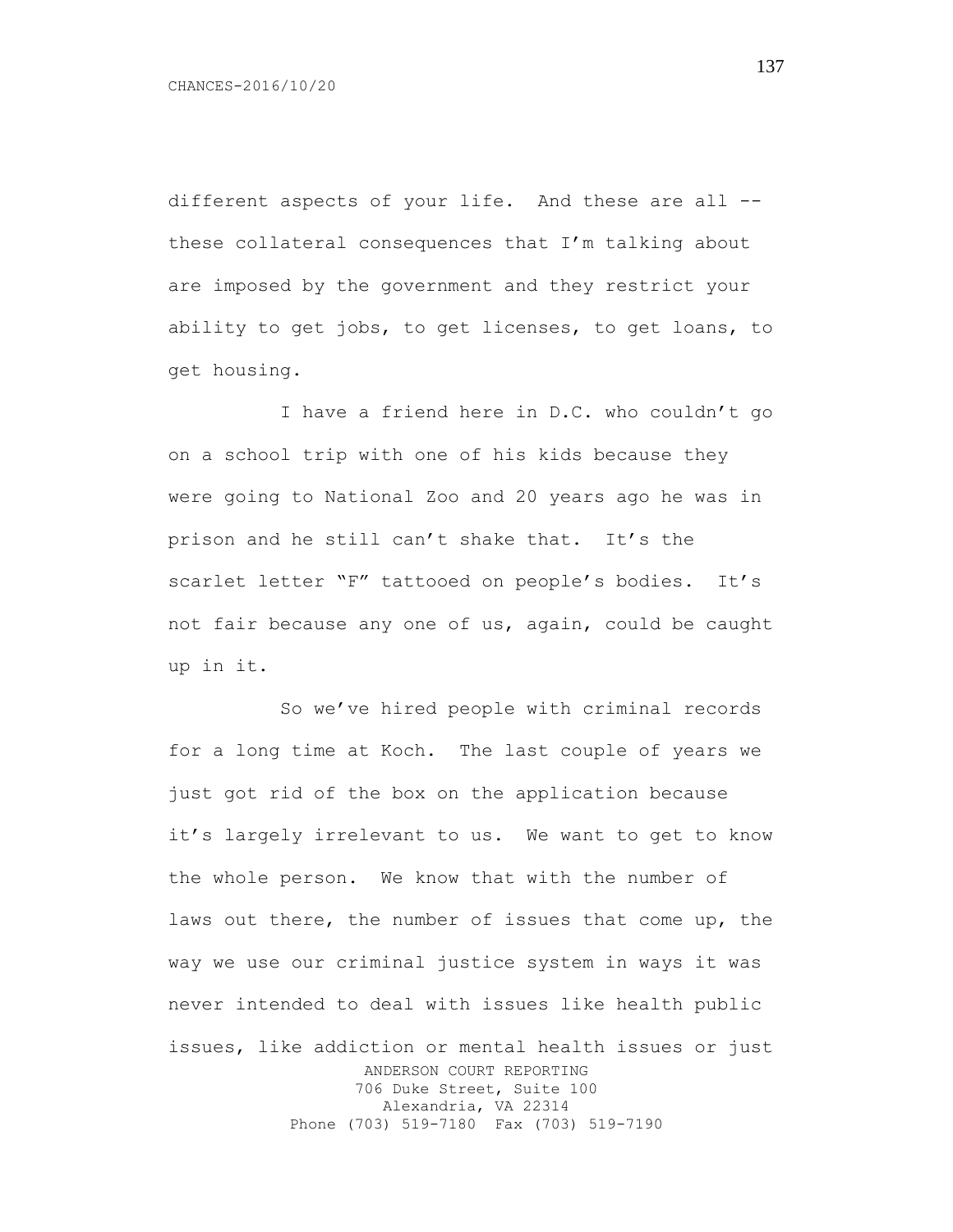poverty or whatever it is, and we know people make mistakes, we interview people, we get to know them. That issue comes up usually organically when you're talking with someone about something in their past, what happened, and they bring it up. And then we decide if they're still the best person for the job, and it's worked very well for us. We don't think it should be forced on people by the government.

If the government wants to help here, they can reduce some of the 50,000 collateral consequences that are imposed on people with criminal records and clean their own house up with their own hiring if they want to do it that way. But let private employers make that decision.

ANDERSON COURT REPORTING 706 Duke Street, Suite 100 Alexandria, VA 22314 Phone (703) 519-7180 Fax (703) 519-7190 And what we've learned over time is that people with criminal records are really an untapped resource. There's a lot of people out there and once you get proximate to the issue, you realize why people go to prison in this country. I knew it from a young age when I worked in the prison. You see what happens. It makes you much more comfortable hiring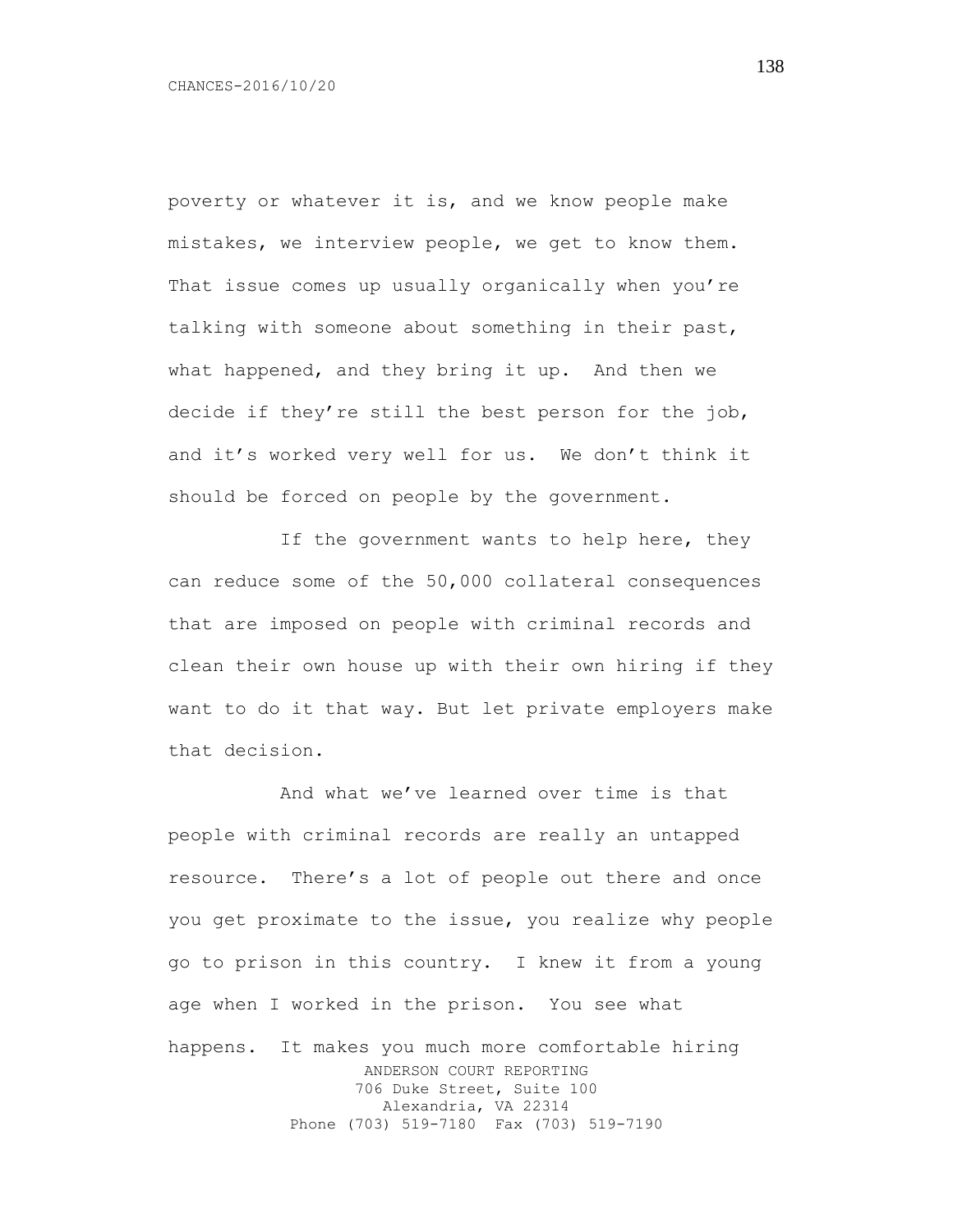people who have backgrounds in the past with criminal issues.

And the reality is we've hired people who were great employees. They're humble, they're hungry. We just hired three people on a work release in Wichita to come work for us, and it's really turned their life around. It's so inspiring. It's a win-win proposition.

And on the converse, as I like to say, we've hired people, we hire a lot of people from all the fancy schools, and they've had the best degrees and the glowing recommendations and all this other stuff, and they're terrible employees. (Laughter) They're whiny, they're entitled, they lack integrity, and some of them have stolen from us.

So, anyway, we've just learned that it's really a good thing to do. It makes sense from a business perspective when you have, as we do, 100,000 employees. We're in a global talent hunt, so it doesn't make any sense to exclude one-third of the workforce at the outset.

> ANDERSON COURT REPORTING 706 Duke Street, Suite 100 Alexandria, VA 22314 Phone (703) 519-7180 Fax (703) 519-7190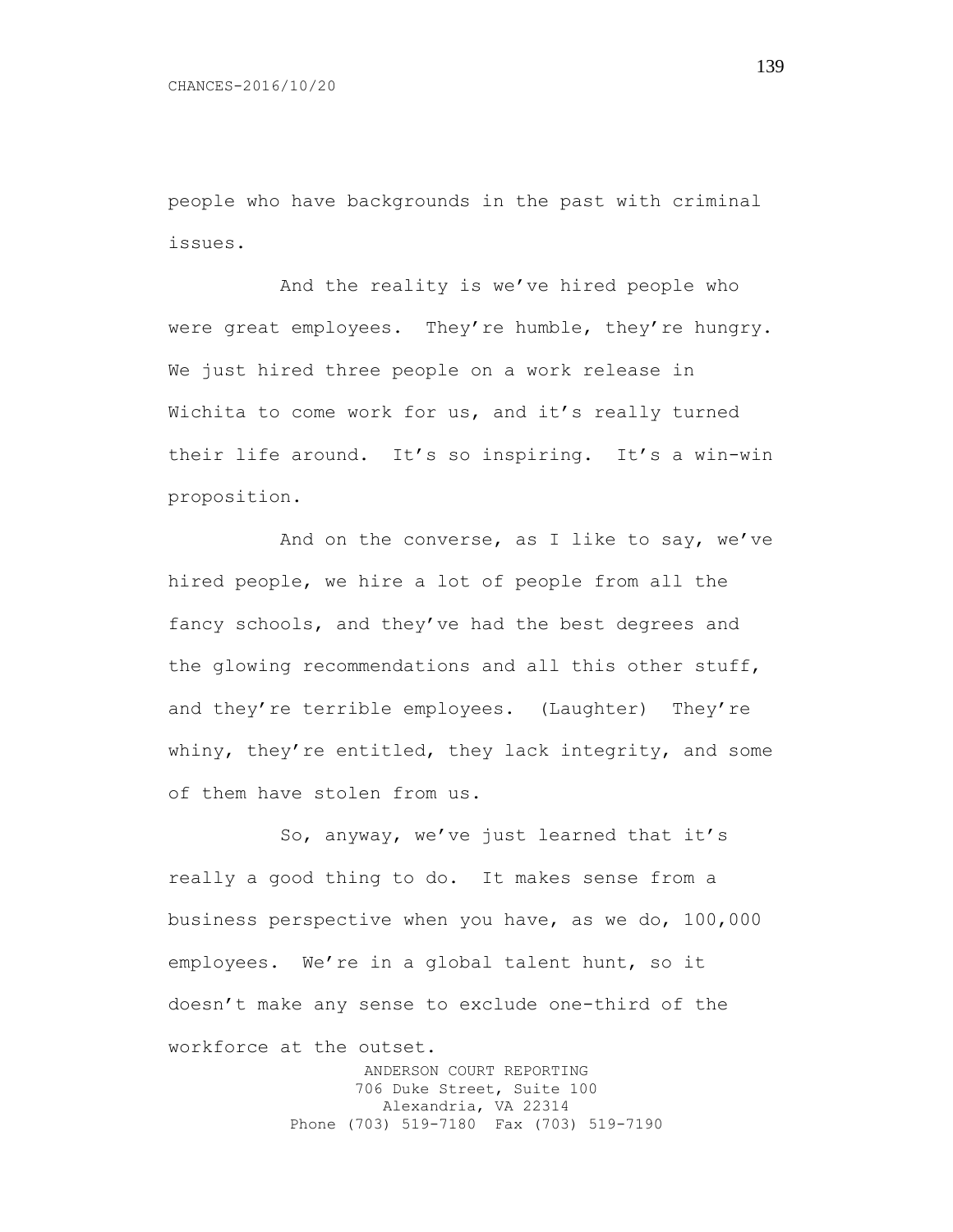MR. RICHARDS: Yeah. I just want to thank Mark and the Koch Brothers for being out there. Their voice is important in this process because I think Fred Patrick mentioned earlier on the earlier panel that Johns Hopkins proactively hires formerly incarcerated people and did a study and looked at what are the impacts of hiring formerly incarcerated versus those without? And I think Fred said that there were no real differences with disciplinary actions, terminations, promotions, and that sort of thing.

And it goes to what you said, Mark, is that one-third of the folks out there who are given a second chance and there really is no difference other than some got caught, some didn't. And we ought to be giving people second changes.

MR. HOLDEN: Absolutely.

MS. SCHANZENBACH: Yeah. Jen, did you want to weigh in? Do you want to draw a distinction between voluntary and mandatory?

ANDERSON COURT REPORTING 706 Duke Street, Suite 100 Alexandria, VA 22314 Phone (703) 519-7180 Fax (703) 519-7190 MS. DOLEAC: Yeah. I think it's important here to distinguish between the policies that I and my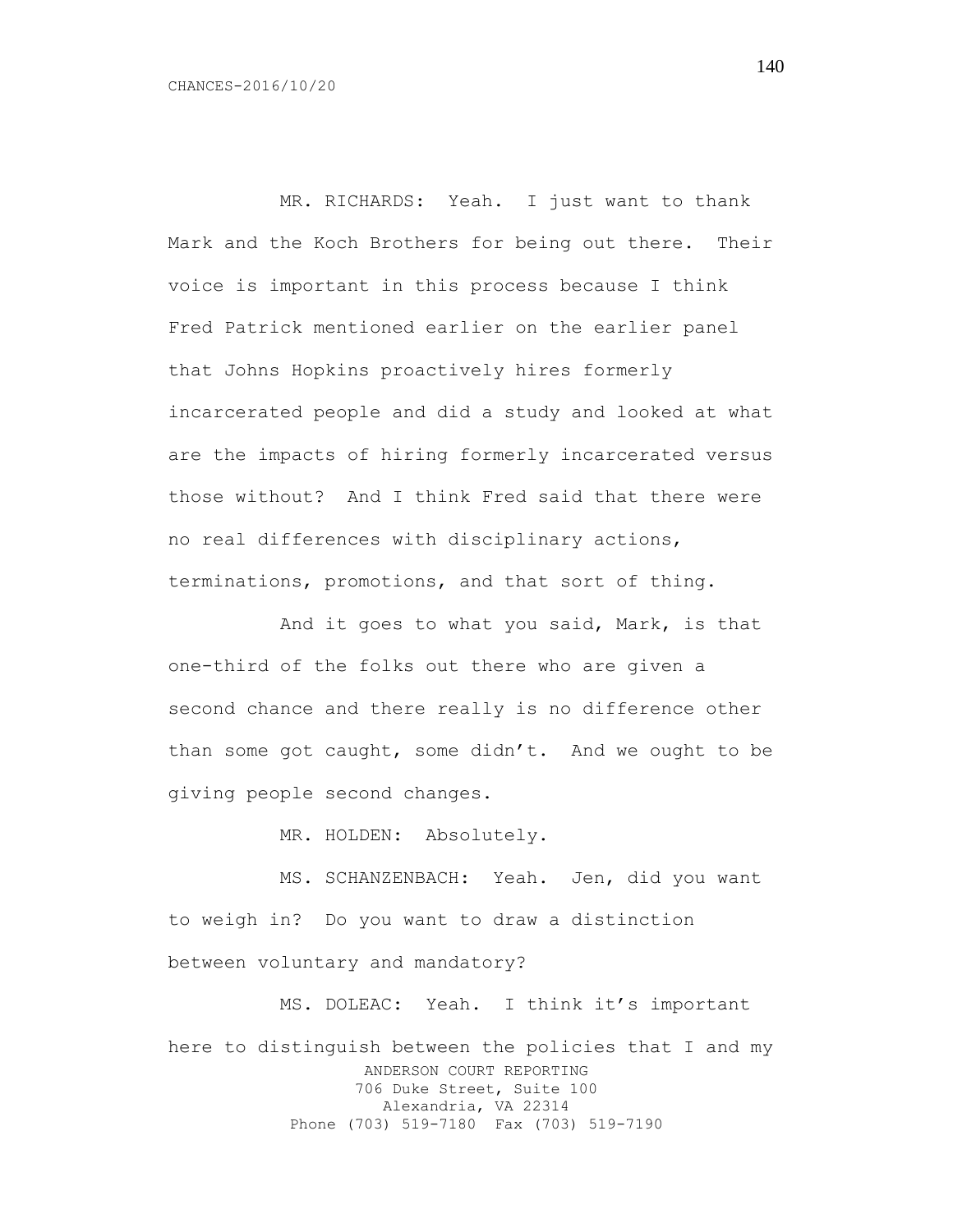co-author and this other paper were analyzing were government policies that prohibited employers from asking about information that they cared about. And I think Mark just made the key point, that they decided as a firm that this information is irrelevant to them, which means that, you know, you could have the box on the application or not. You aren't going to pay attention to it. And so banning the box in that sense is different from the government policy that bans the box where you're actually removing information that employers want.

And so I think there's a lot of room here for employer education, for you to go around and tell these stories and try to convince employers that they shouldn't care as much as they currently do, and that would be wonderful. That would be unambiguously good for people with criminal records, for young, lowskilled black men who are currently being affected by these issues. But I think that's a really important distinction to make.

> ANDERSON COURT REPORTING 706 Duke Street, Suite 100 Alexandria, VA 22314 Phone (703) 519-7180 Fax (703) 519-7190 MS. SCHANZENBACH: Another thing that Mark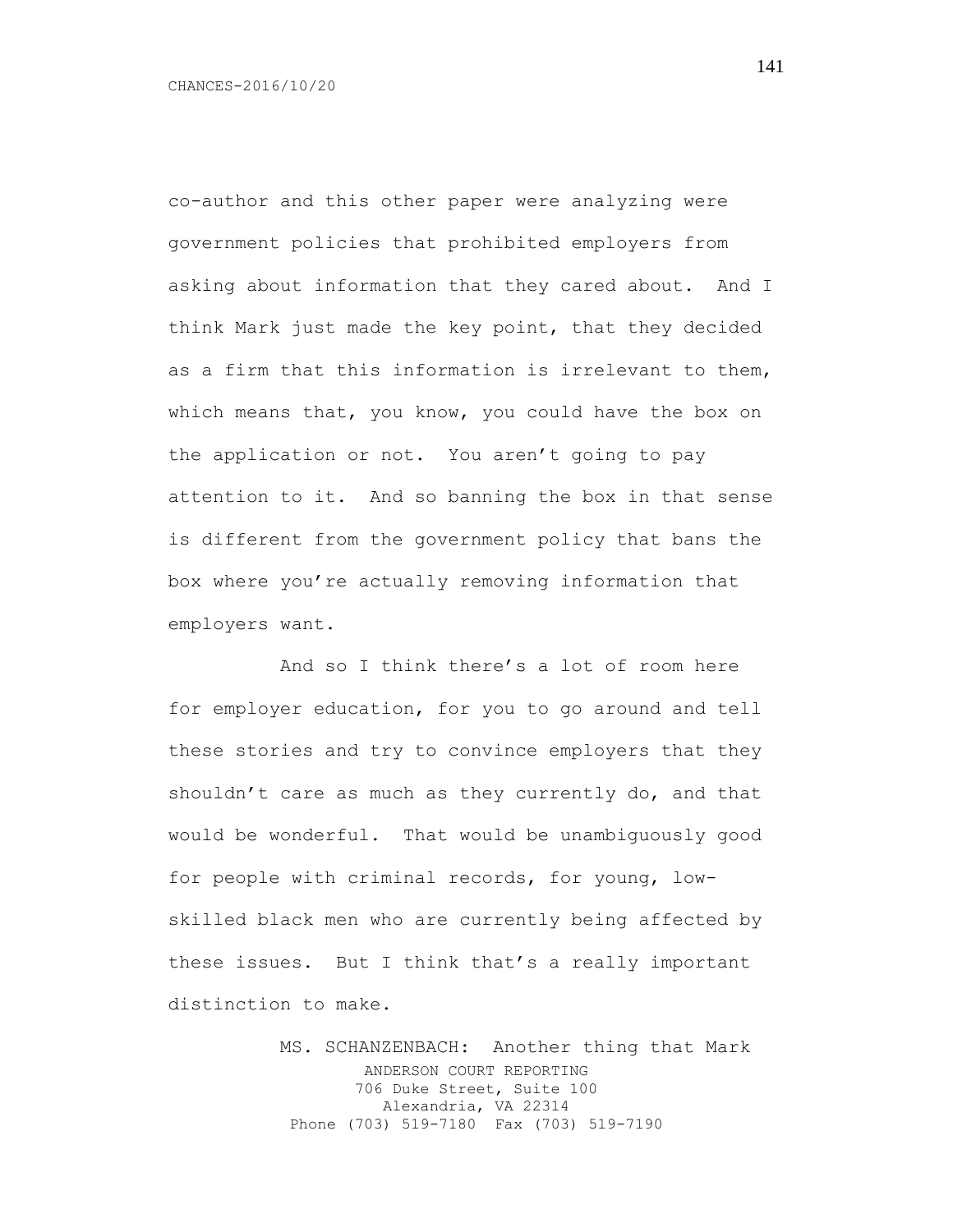just brought up that I wanted to draw your attention to, and I know we spoke about it on the other panel, as well, but we just think it's extremely important, which is this notion of what were collateral consequences, although I'll change my phrasing around that.

But I wanted to put up here our 12th fact in the document of facts about incarceration and prisoner reentry. We put a lot of facts in here on sort of the reentry, the situation around reentry, but just take a look at this. It's highlighted different states. States in green ban formerly incarcerated individuals from accessing the social safety net. Ones in blue allow blanket rejections of getting occupational licensure. Ones that are hash both of those do both of them. And the ones that are highlighted ban voting. And so you can see, you know, a state like Mississippi, you're banned from all three: voting, the social safety net, and occupational licensure.

ANDERSON COURT REPORTING 706 Duke Street, Suite 100 Alexandria, VA 22314 Phone (703) 519-7180 Fax (703) 519-7190 So, Stanley, I was going to open this up to you, but I would love for everyone to weigh in on this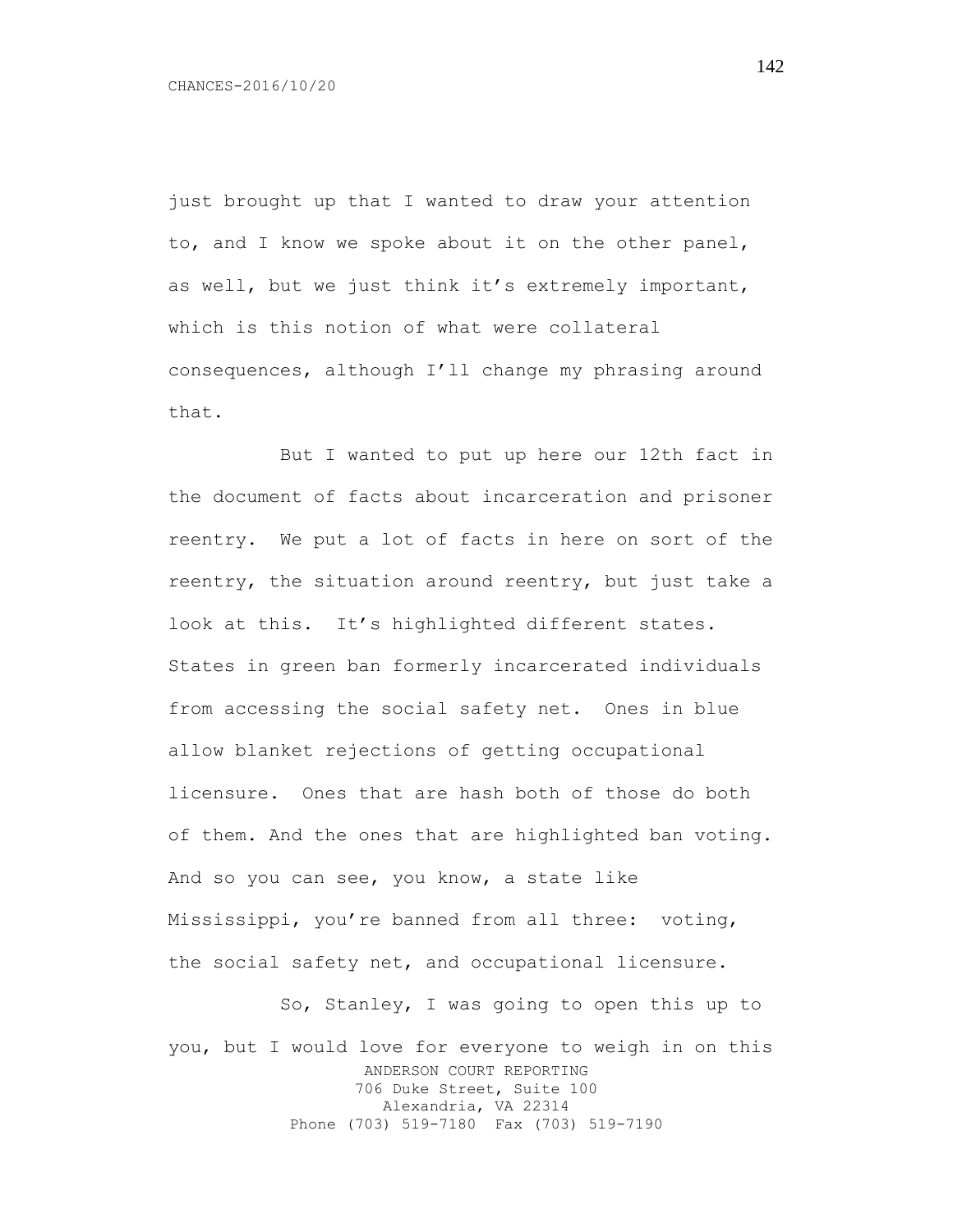if you'd like. How does this impact your success for reentry? I mean, it's obvious, but yeah.

MR. RICHARDS: Yeah, it absolutely does. I mean, when I went to the White House for the Champion of Change Award, Eric Holder presented me with the award. And one of the things he rolled out was the American Bar Association's report that was sponsored by DOJ that identified 40,000 statutory barriers to reentry for people with criminal records. Forty thousand. And he said 70 percent of them were focused on employment.

And there's a whole report, there's a searchable database as a result of this report where you can see the kind of barriers people have to deal with from housing to employment. So it's a huge issue.

ANDERSON COURT REPORTING 706 Duke Street, Suite 100 Alexandria, VA 22314 Phone (703) 519-7180 Fax (703) 519-7190 And what often happens is people encounter those barriers and they just live with them. They don't speak about them. They don't know what options are available by way of legal action. They just deal with them. They become part of the normal process of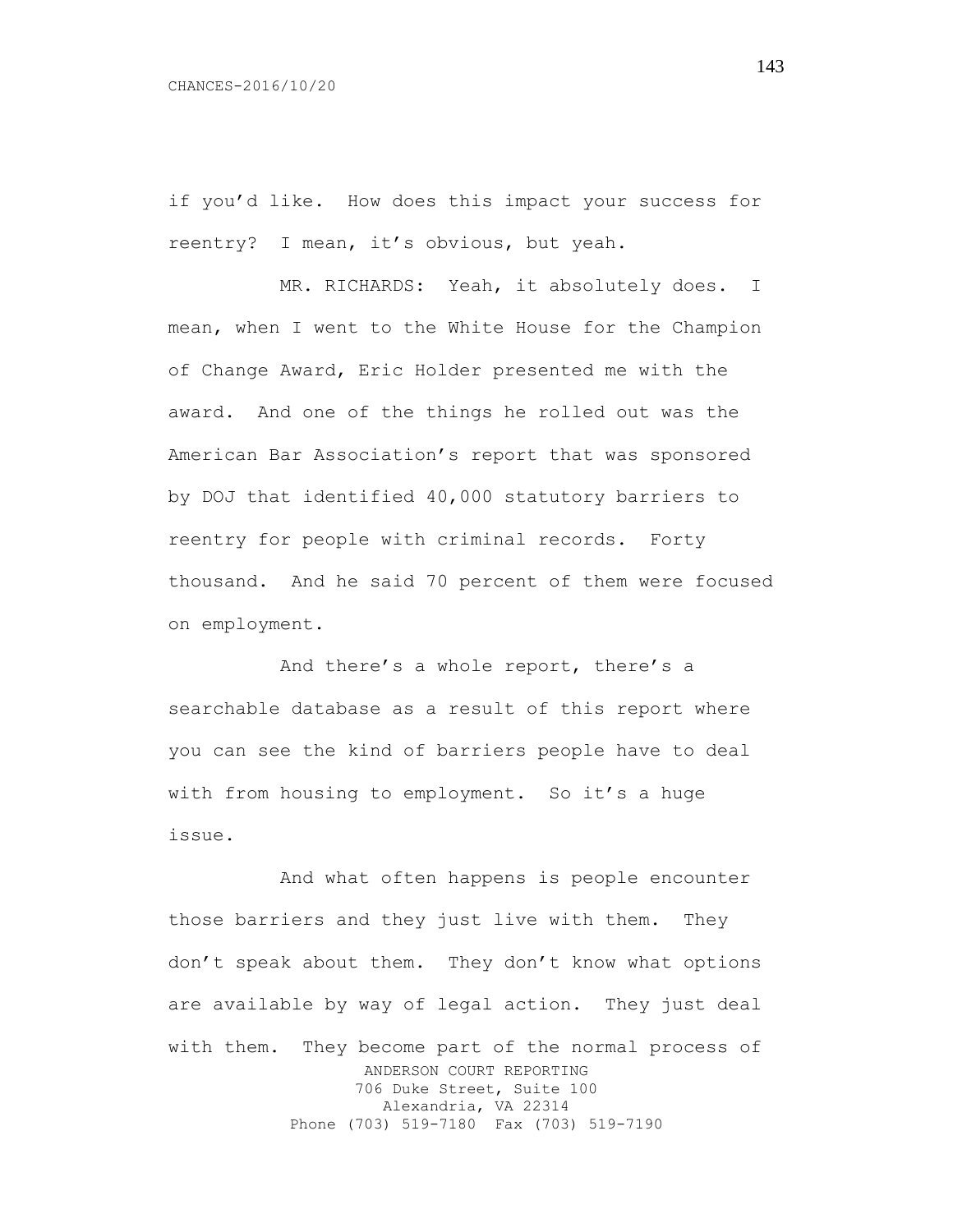them existing with the record and just assuming that those things are real.

But we have many people out there fighting, trying to change the tide. Fortune Society, we're changing the tide. We filed a lawsuit against a housing provider for blanket discrimination against people with records. And the federal government just spoke to that, it came out I think yesterday, spoke about our lawsuit around housing discrimination. HUD came out against housing discrimination for people with records. So it impacts all aspects of someone's life returning from prison and jail.

MS. SCHANZENBACH: Mark?

ANDERSON COURT REPORTING 706 Duke Street, Suite 100 Alexandria, VA 22314 Phone (703) 519-7180 Fax (703) 519-7190 MR. HOLDEN: Well, no, I mean, it's just, you know, just my own experience, again, the fact that I had family structure that kept me accountable, I had to go to school and I had to have a job made me different from the kids I saw in prison, I think. And a lot of times that doesn't happen or if it does happen it goes awry or whatever. But when people are coming back out, they need it even more. I mean, the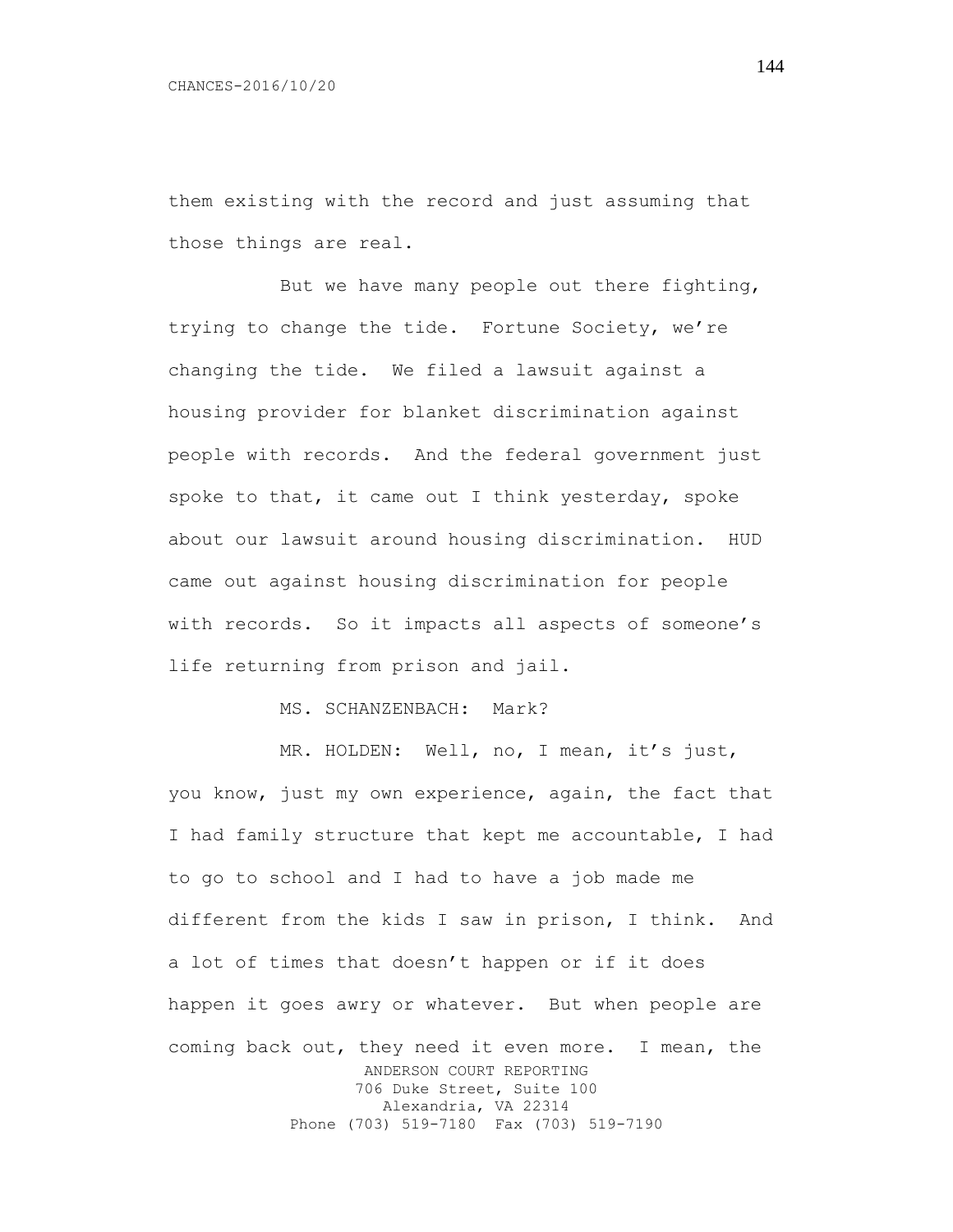stakes are much higher.

And the thing is, all these states, and you were talking about, you know, stepping out and taking changes on things, I agree with that. But really the reforms that have worked, and we're talking in deep red states, I mean, over 30 states now, Texas and Georgia are among the -- doing the best, doing the most, these reforms, they've reduced incarceration rates and they've reduced crime rates. They've reduced recidivism. They give people second chances. People are now able to have their money to spend on things other than incarcerating people.

So it's just common sense. It's not a - some of the people who oppose these, at least in Congress there's opposition to some of the bills, they talk about it, it's some social experiment. It's not. It's been proved out this works and it's common sense.

ANDERSON COURT REPORTING 706 Duke Street, Suite 100 Alexandria, VA 22314 Phone (703) 519-7180 Fax (703) 519-7190 I mean, most people want to succeed and most people when they come back out, they want to succeed. They want to be part of something. And if we don't allow them to do that in a legitimate way, in a legal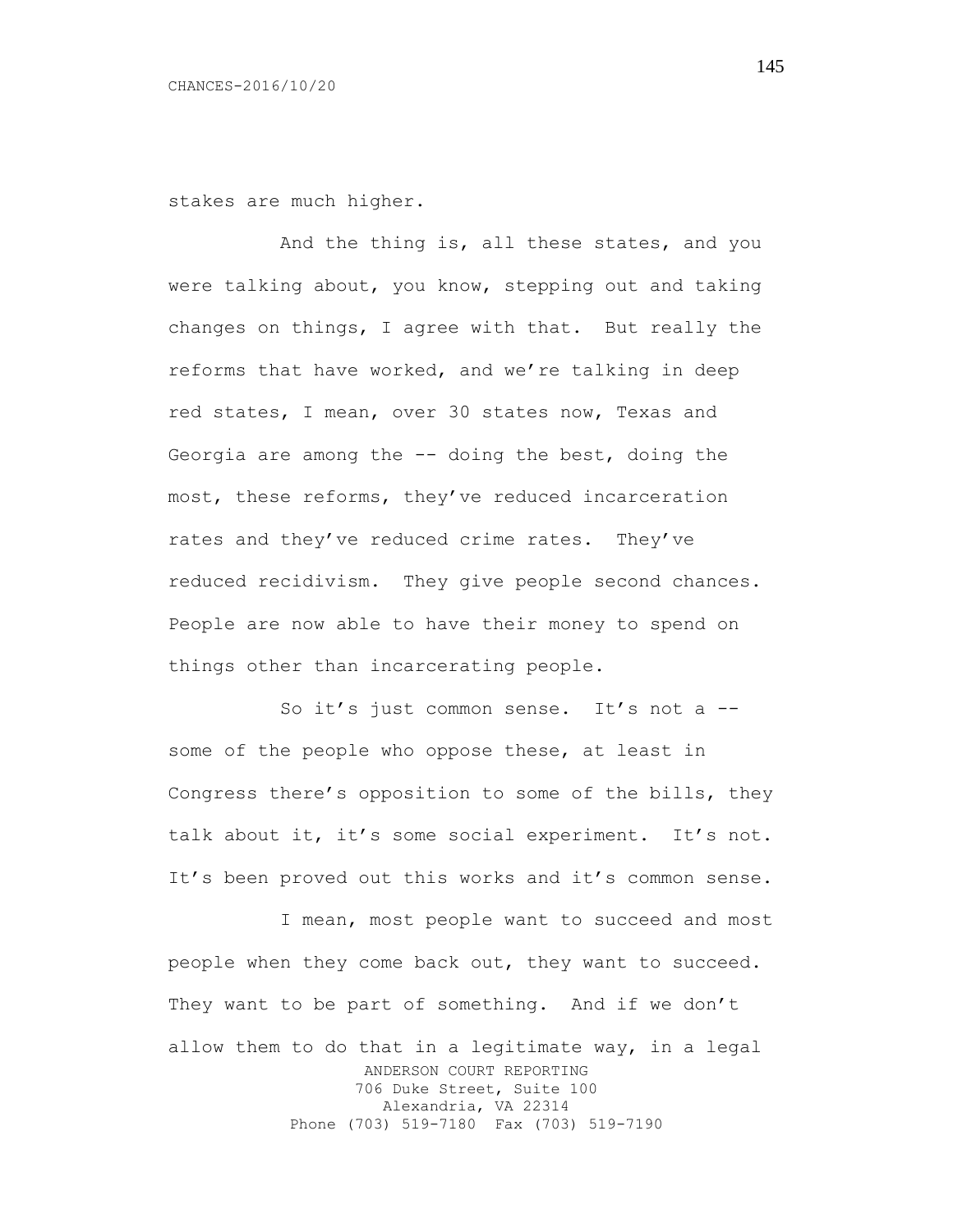way by having a job and an opportunity, well, they're going to do what they have to do to survive. And so it's in all our interests to do that. Ninety-five percent or more of the people in prison get out. They come out and, going back to what you said previously, everyone has to have humility. It could have been any one of us at any time.

So walk in their shoes and it's in all our interests from a mortal perspective and then also from a fiscal perspective.

MR. RICHARDS: And it takes all of us to be working on these issues. A mentor of mine, Nick Freudenberg, from Hunter College, he's a public health professional, he said this is a wicked -- reentry criminal justice is a wicked problem and it requires multiple responses to this wicked problem. And so we have many people working together, policy, services, to try to bring about the change.

ANDERSON COURT REPORTING 706 Duke Street, Suite 100 Alexandria, VA 22314 Phone (703) 519-7180 Fax (703) 519-7190 I see someone here from the Legal Action Center, the Hire Network that works on hiring - employment opportunities for people who were formerly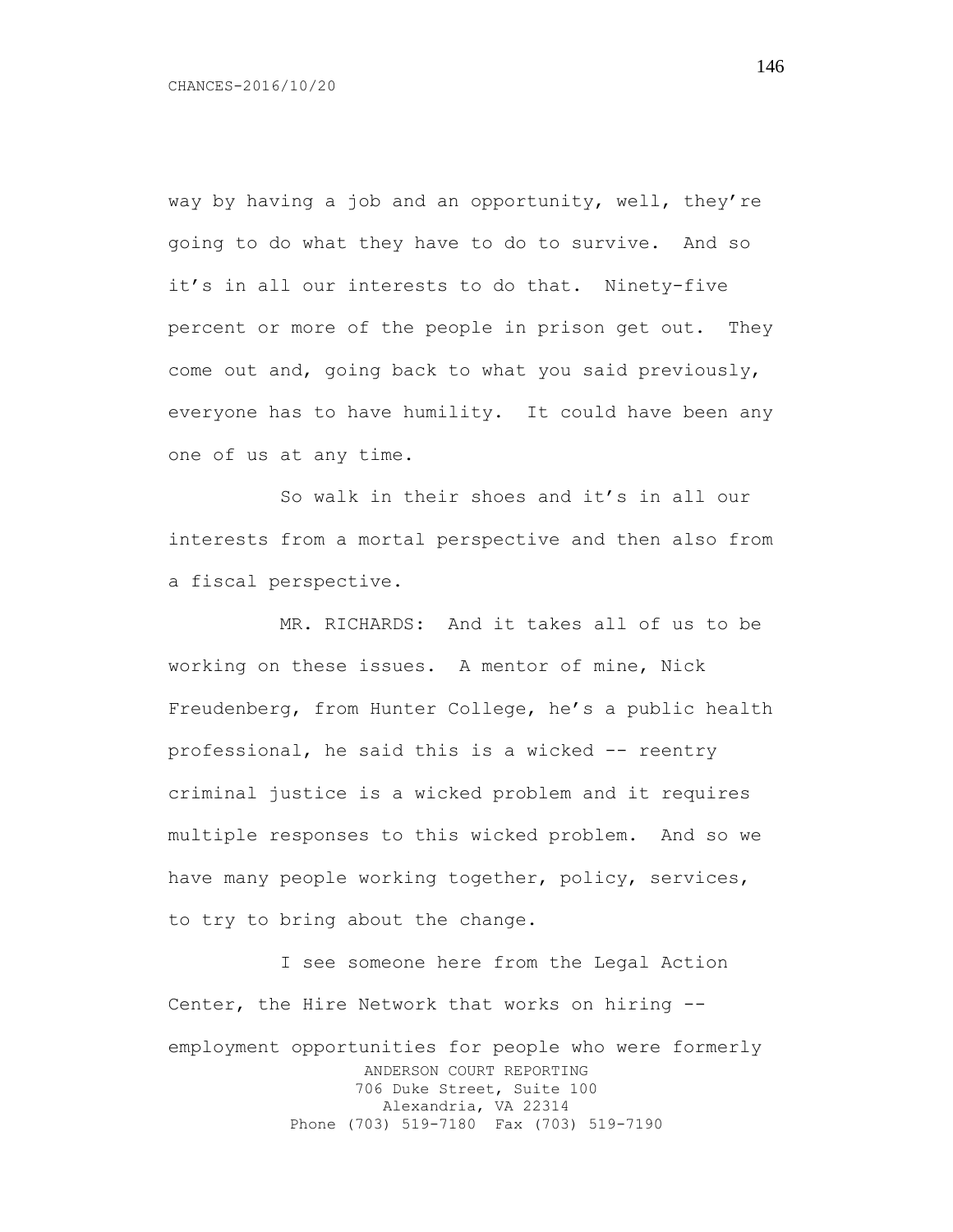incarcerated. So we have a number of people and organizations working to bring about the policy change and service changes.

MR. HOLDEN: And it needs to be that way. It needs to be everybody because it impacts all of us. And it needs to be bipartisan because this is a mess that Democrats and Republicans have gotten into, gotten us all into. The states are now reforming their systems. The federal government needs to do the same thing because it's been, you know, you can go down the line the different politicians on both parties that have done the wrong thing. And all this tough on crime, soft on crime, it's neither. It's smart on crime and soft on taxpayers. That's the bottom line.

MS. SCHANZENBACH: Yeah, somebody Tweet that out. That was a great line. (Laughter)

ANDERSON COURT REPORTING 706 Duke Street, Suite 100 Alexandria, VA 22314 Phone (703) 519-7180 Fax (703) 519-7190 Actually, I wanted to follow up a little bit more on this. So does the panel want to describe some of the efforts at various levels of government for reform here and how we can synergize between them and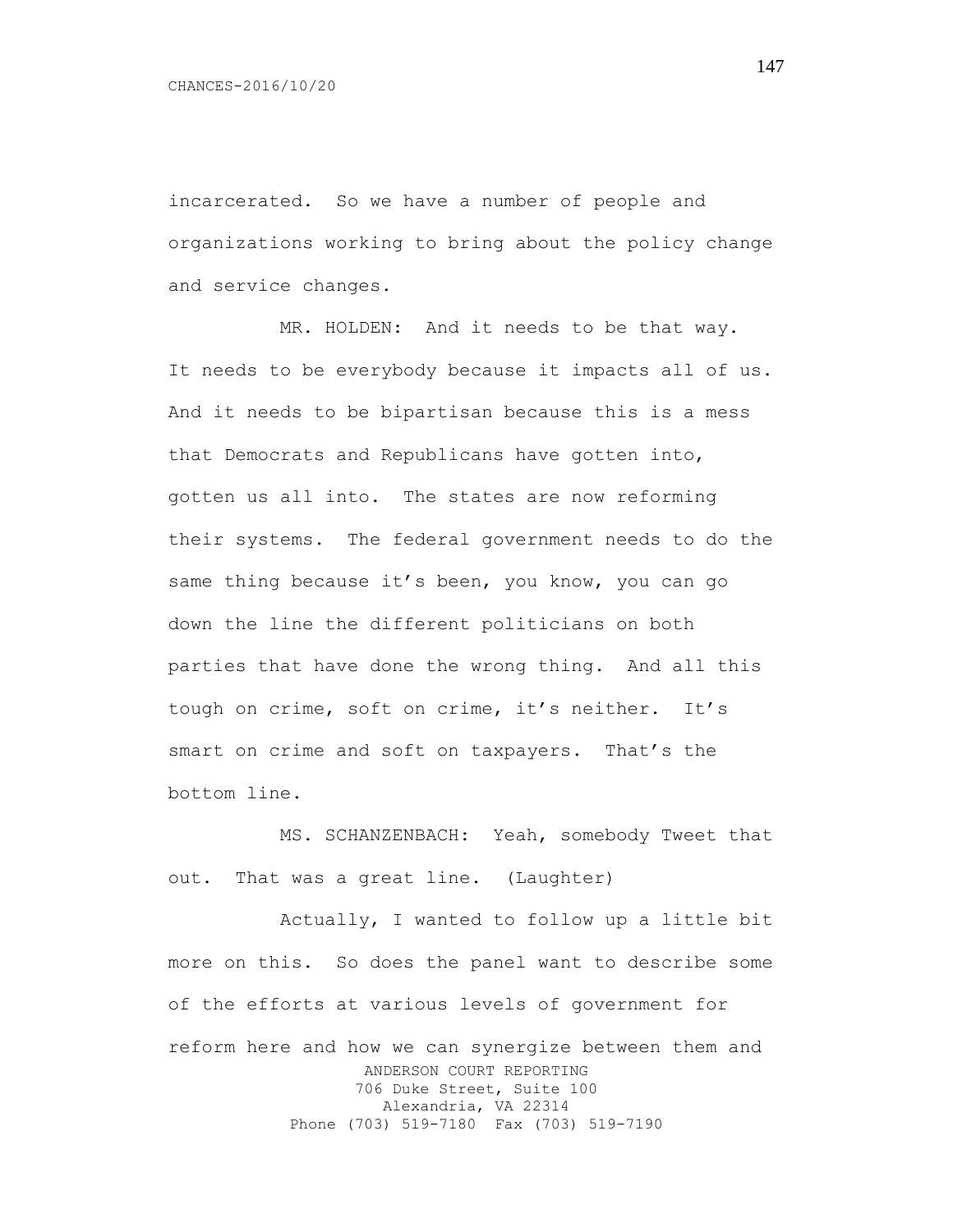just bring together various pieces?

MR. RICHARDS: One that I'm a part of and it's very, very exciting, in New York City right now we have about 9,800 people incarcerated in New York City jails. When I was on Rikers Island in 1986, it was up to like 20,000, 22,000 people incarcerated. We got it down to half right now, less than half when I was out there.

ANDERSON COURT REPORTING 706 Duke Street, Suite 100 Alexandria, VA 22314 Phone (703) 519-7180 Fax (703) 519-7190 We have started a commission that was started by our city council speaker, Melissa Mark-Viverito, and it's called the New York City Independent Commission on Incarceration and Reentry Reform. It's chaired by the Honorable Judge Lippman, who is a former New York State chief judge. And our charge is to take this moment in time where we have 9,800 people incarcerated and look at the entire system, make no assumptions about where we're going to end, but look at the entire system, and look at where are there opportunities, looking at who's on Rikers, look at the issues they're dealing with, resources we have, look at the entire process to recommend a set of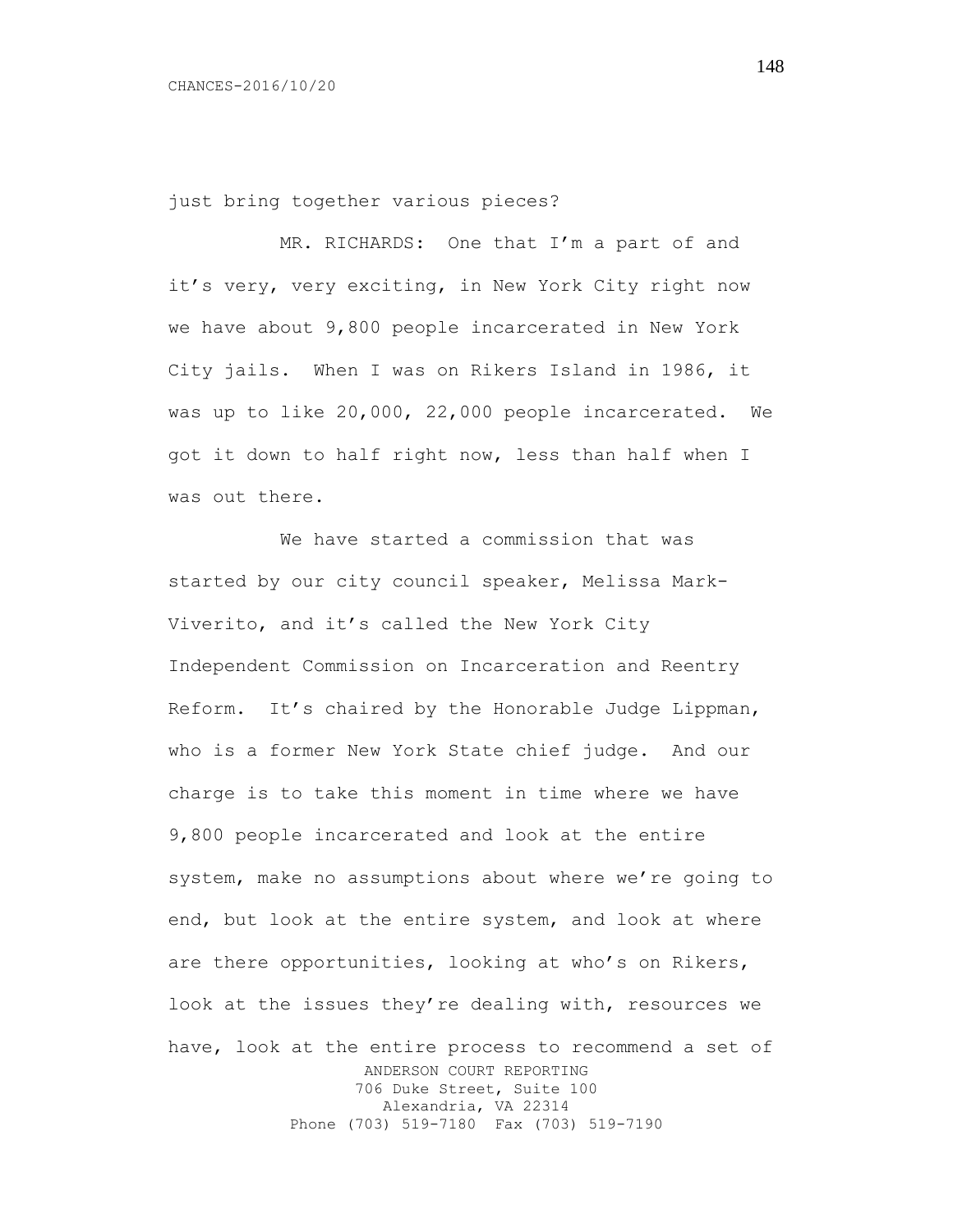changes that will fundamentally change the way we manage criminal justice and deal with criminal justice in New York City.

Exciting times because when I first came into this work, we couldn't even begin to think about what does shrinking, eliminating, modifying, substantially changing the New York City criminal justice system. And today, we're at that point in time. So we're, I think, living in very exciting times.

I spoke to Rob this morning and he said how you doing? And I said great. And he said why you doing great? I said because so many good things are happening on the criminal justice front. Yes, we have a lot of work to do, but so many good things are happening. We have the momentum to make substantial changes and I'm excited to be here to be part of that and throughout the country.

ANDERSON COURT REPORTING 706 Duke Street, Suite 100 Alexandria, VA 22314 Phone (703) 519-7180 Fax (703) 519-7190 MS. DOLEAC: I just want to follow up on Nancy made point on the earlier panel about how little rigorous evaluation we have of reentry programs and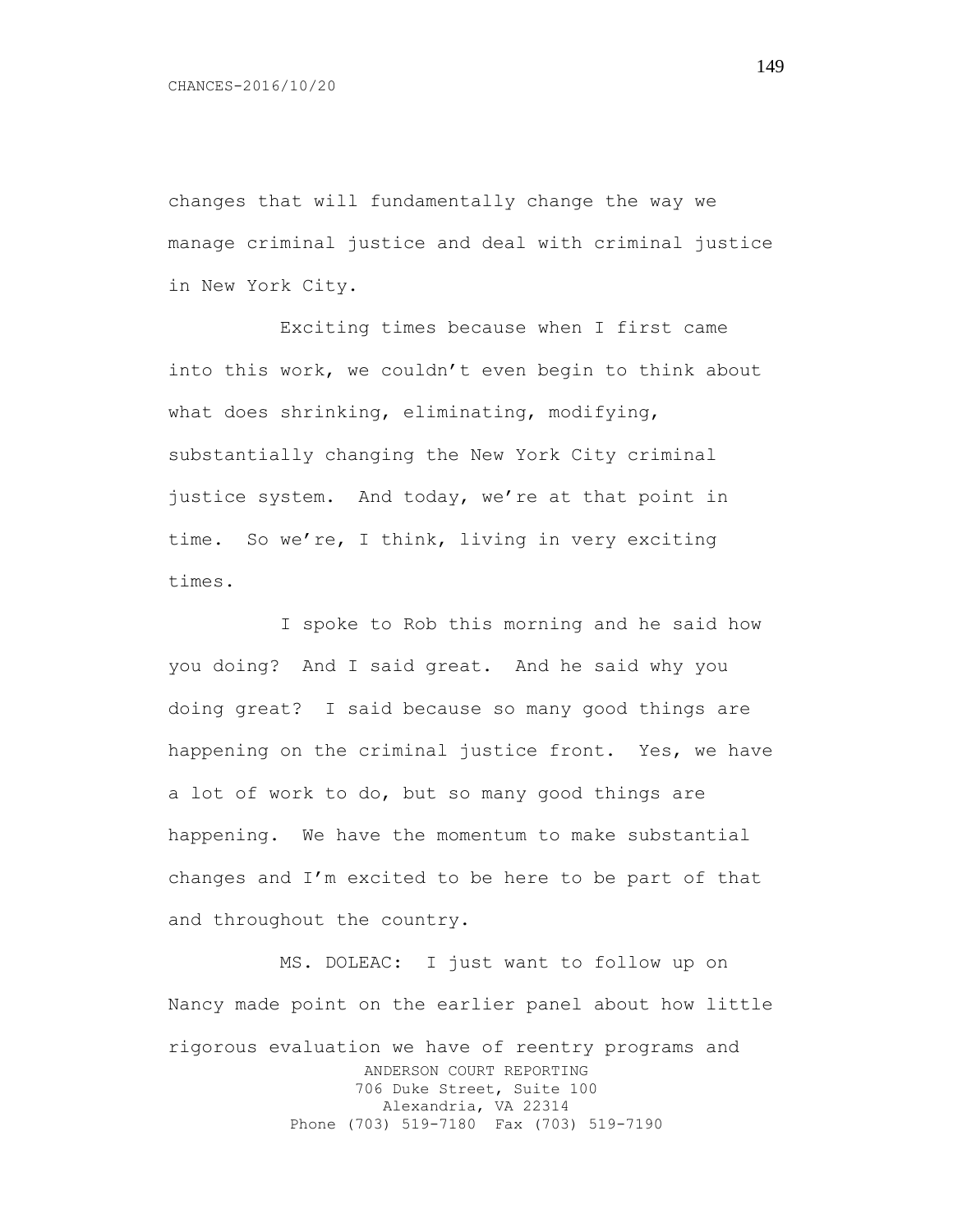rehabilitation programs. And I agree, there are a lot of really interesting things going on, especially at the state and local level across the country, that could have really beneficial effects for this population. And, you know, reentering offenders are a very diverse population, so there are a lot of different challenges that we need to figure out how to meet.

But in general, we're not implementing those in a way that they can be rigorously evaluated so that we know what works and what to scale. And I really think that needs to change. We need to really start insisting on that.

MS. HAWKEN: I just remember the enthusiasm of how much is going on. It's really -- you know, a decade ago, I was almost thinking about leaving criminal justice entirely because it was kind of deflating. And now there's like this amazing atmosphere in the air. People are just wanting to do something different.

> ANDERSON COURT REPORTING 706 Duke Street, Suite 100 Alexandria, VA 22314 Phone (703) 519-7180 Fax (703) 519-7190 I even think the White House Initiative on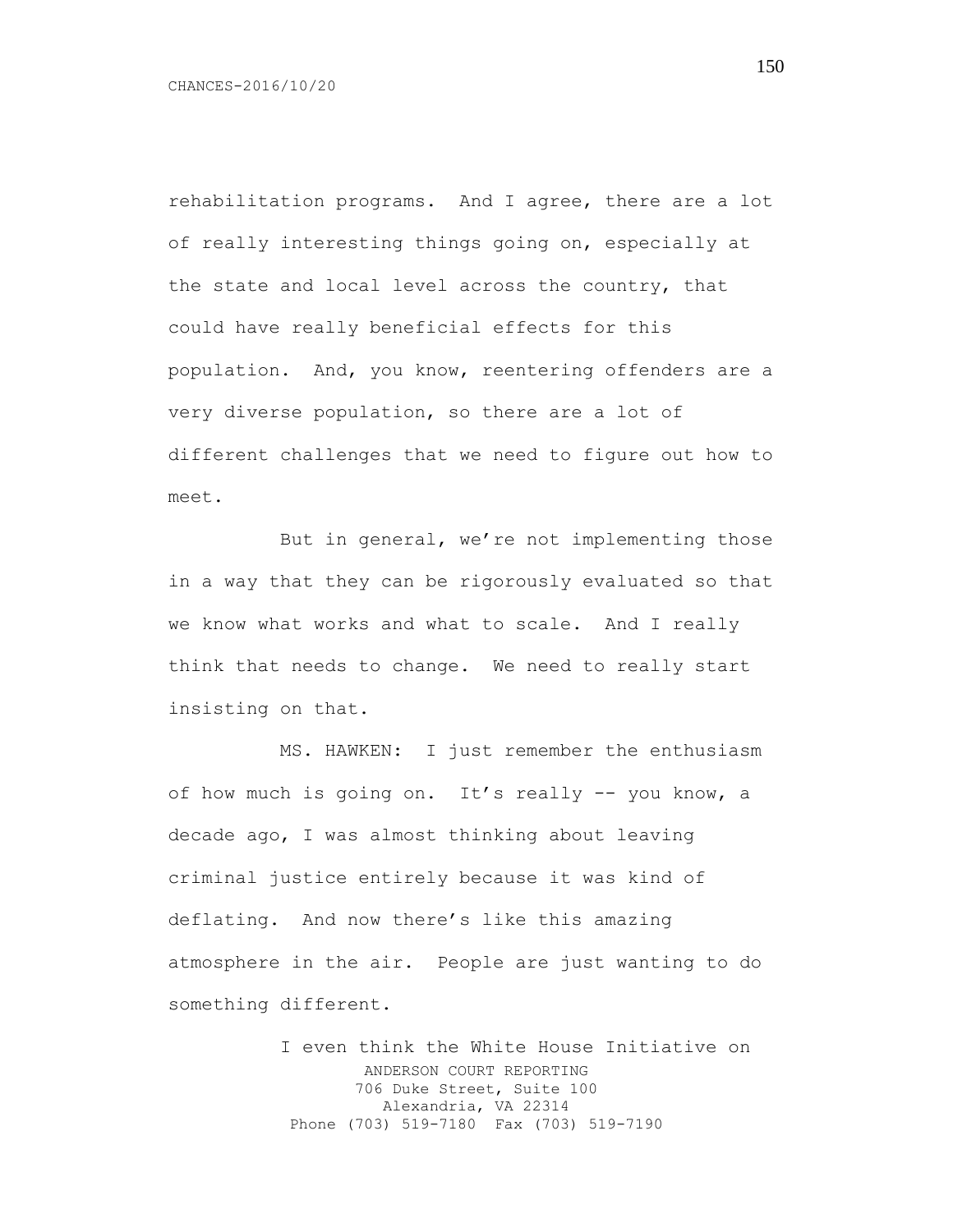Data-Driven Justice is for me really inspiring. And the idea is to really bring data to bear on making good decisions, particularly for high-cost utilizers who are cycling in and out. And we're seeing state agencies for the first time where health is collaborating with justice to figure out who these people are.

This is a mental health crisis. This is not a criminal justice crisis. Let's move this person to where they belong. And we're seeing those conversations happening in a much more nuanced way now than they were even five years ago. So I think it is exciting times.

ANDERSON COURT REPORTING 706 Duke Street, Suite 100 Alexandria, VA 22314 Phone (703) 519-7180 Fax (703) 519-7190 MR. RICHARDS: Absolutely. And there's a bit of work that we need to do. We need to talk to foundations, we need to talk to government that we need to fund the evaluations of these innovative programs and programs that are out there. Oftentimes government partners want outcomes, they want evaluations, but they're not willing to pay for it. And we need to invest in those opportunities.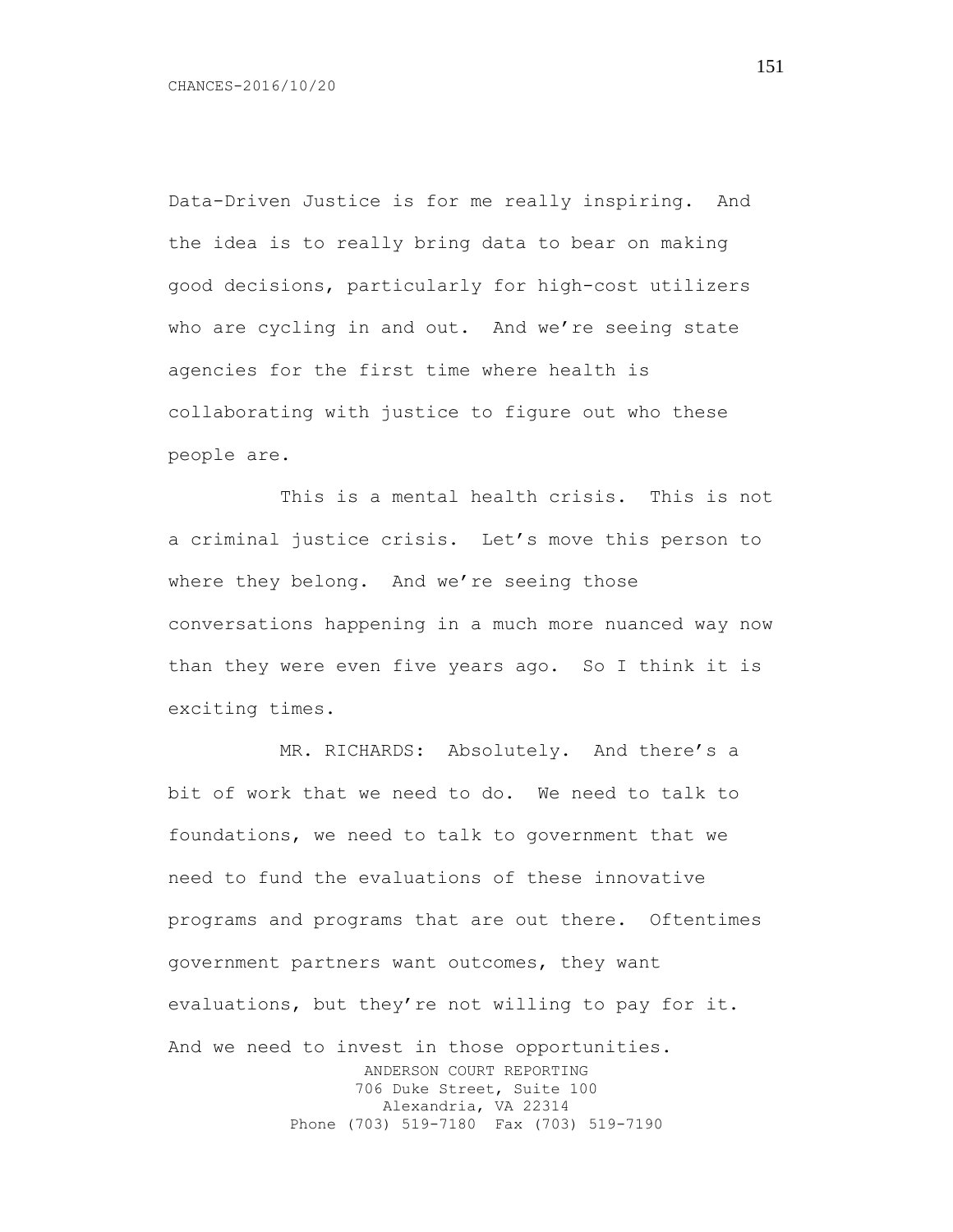MR. HOLDEN: Federal level, things are stalled. In the states this year there have been a lot of successes. Maryland got rid of mandatory minimums. Delaware, Alaska's taking steps. I mean, it's sweeping the nation. But, of course, here in the bubble, there's the tape delay. (Laughter) I don't know what it is, but it's going to happen sooner or later. Hopefully, Speaker Ryan's able to get his bills, those bills on the floor in the House come lame duck, and then we'll see what happens and we'll see what the next year brings.

ANDERSON COURT REPORTING 706 Duke Street, Suite 100 Alexandria, VA 22314 Phone (703) 519-7180 Fax (703) 519-7190 But it's inevitable, it just takes longer here in D.C. to do everything. And part of it, I think, is, they like to say, we're dealing with these issues where a lot of them were created in the '80s. And we're dealing now with the same people who put those rules in place in the '80s, having them trying to get them to change it and they're like in their 80s and 90s, so it just takes forever here. It's very slow. And hopefully, again, they listen to what's happening in their home states and do the right thing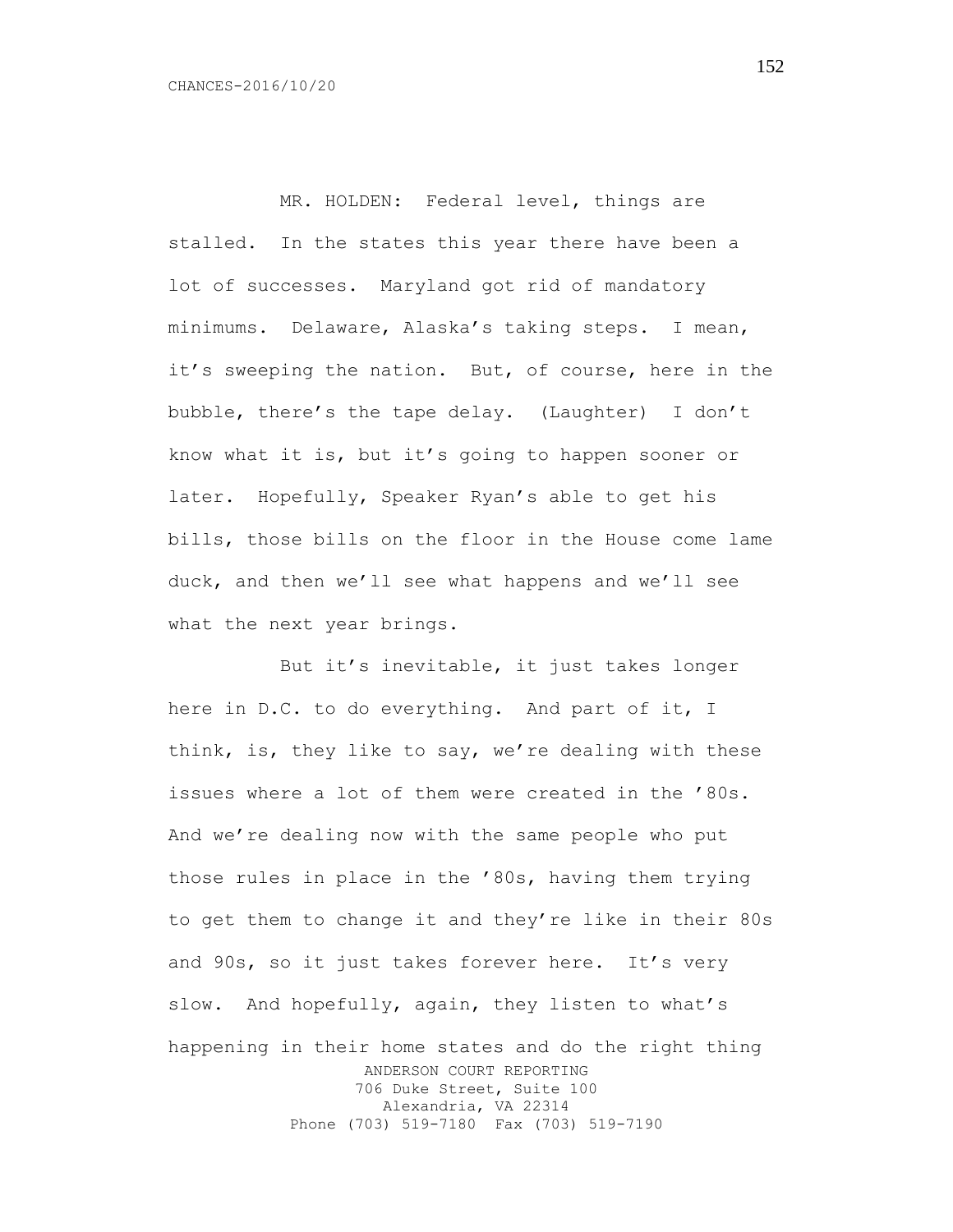here, as well.

MS. SCHANZENBACH: One question. Sorry, we're only getting to one, but it's a really interesting one. Are there particular aspects of reentry that should be considered differently for women? We have not talked about women and, you know, while certainly not a majority of prisoners, but, yeah, either of you.

MS. DOLEAC: Access to childcare I think is -- comes up a lot in my conversations with practitioners about this. And that's something that obviously some men deal with that, also, but it's definitely more of a concern for women. And we don't have affordable access to quality childcare in this country and that affects this population.

ANDERSON COURT REPORTING 706 Duke Street, Suite 100 Alexandria, VA 22314 Phone (703) 519-7180 Fax (703) 519-7190 MS. HAWKEN: I have a lot to say on women and there's no time in five minutes. I spend a lot of time with female inmates and a big frustration is so much of our criminal justice policy and practice is designed for men because they're the bigger bulk of the population. And we tend to end up doing things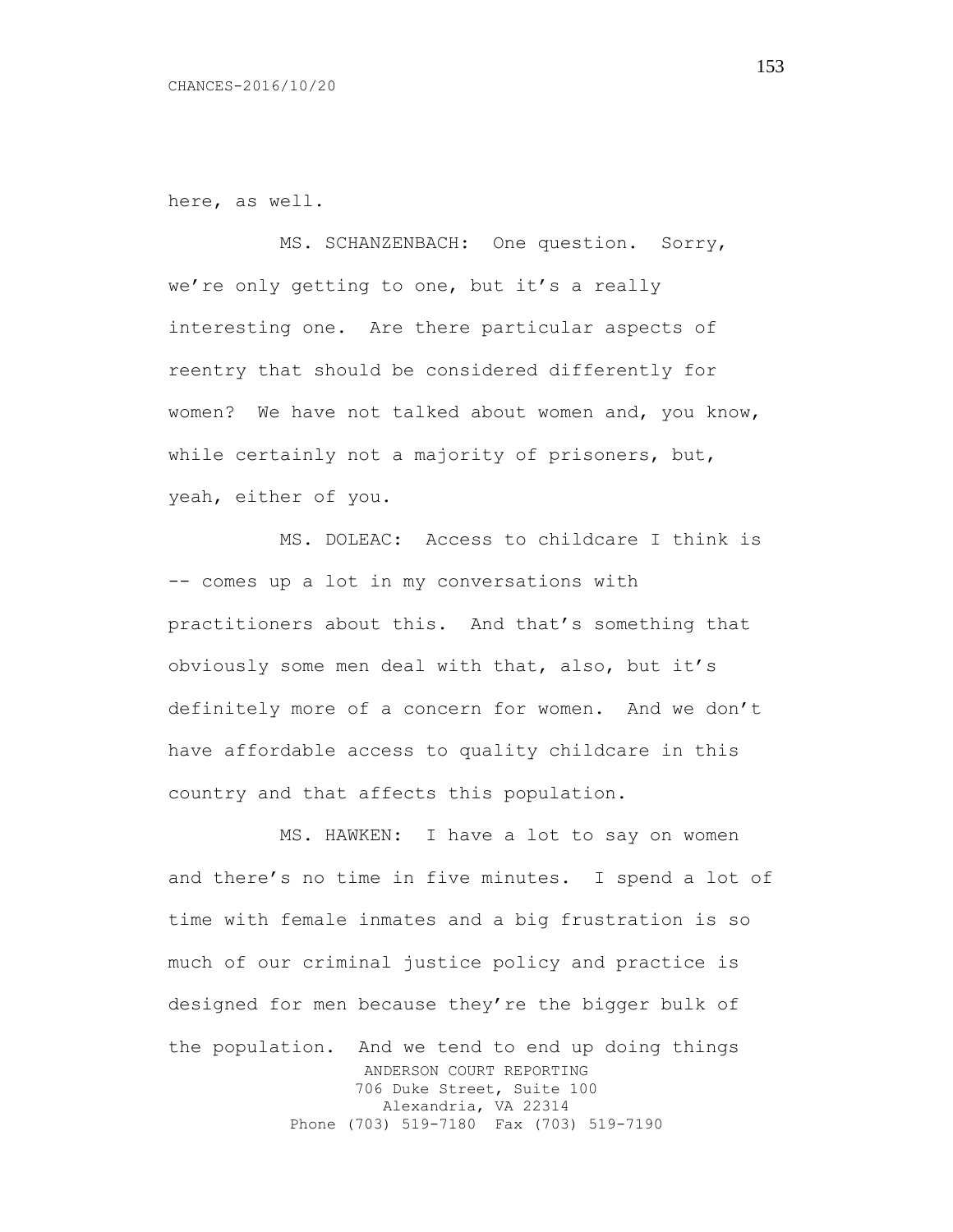with women that just make no sense.

The childcare's a big one. They'll tell you that, you know, on my day of release I've got so many things to speak about and they're going to hand me my three kids. You know, what am I going to do? And this reunification that should be beautiful is a source of anxiety and we're creating that additional anxiety.

But graduated reintegration we actually have a separate proposal for women that was designed through the voices of female inmates who said to us we really don't want to go into scattered housing, which is what the men wanted. And actually Housing First suggests scattering the men is a good idea, but women will reenter in cohorts of 12. It's a women's village, it'll reenter together into congregate housing. So the women's issues are distinct from men.

ANDERSON COURT REPORTING 706 Duke Street, Suite 100 Alexandria, VA 22314 Phone (703) 519-7180 Fax (703) 519-7190 MR. RICHARDS: I would say housing. Oftentimes, and just think about this for a moment, men come home to the wife, to the girlfriend, to the mother. Women come home to nobody. The husbands are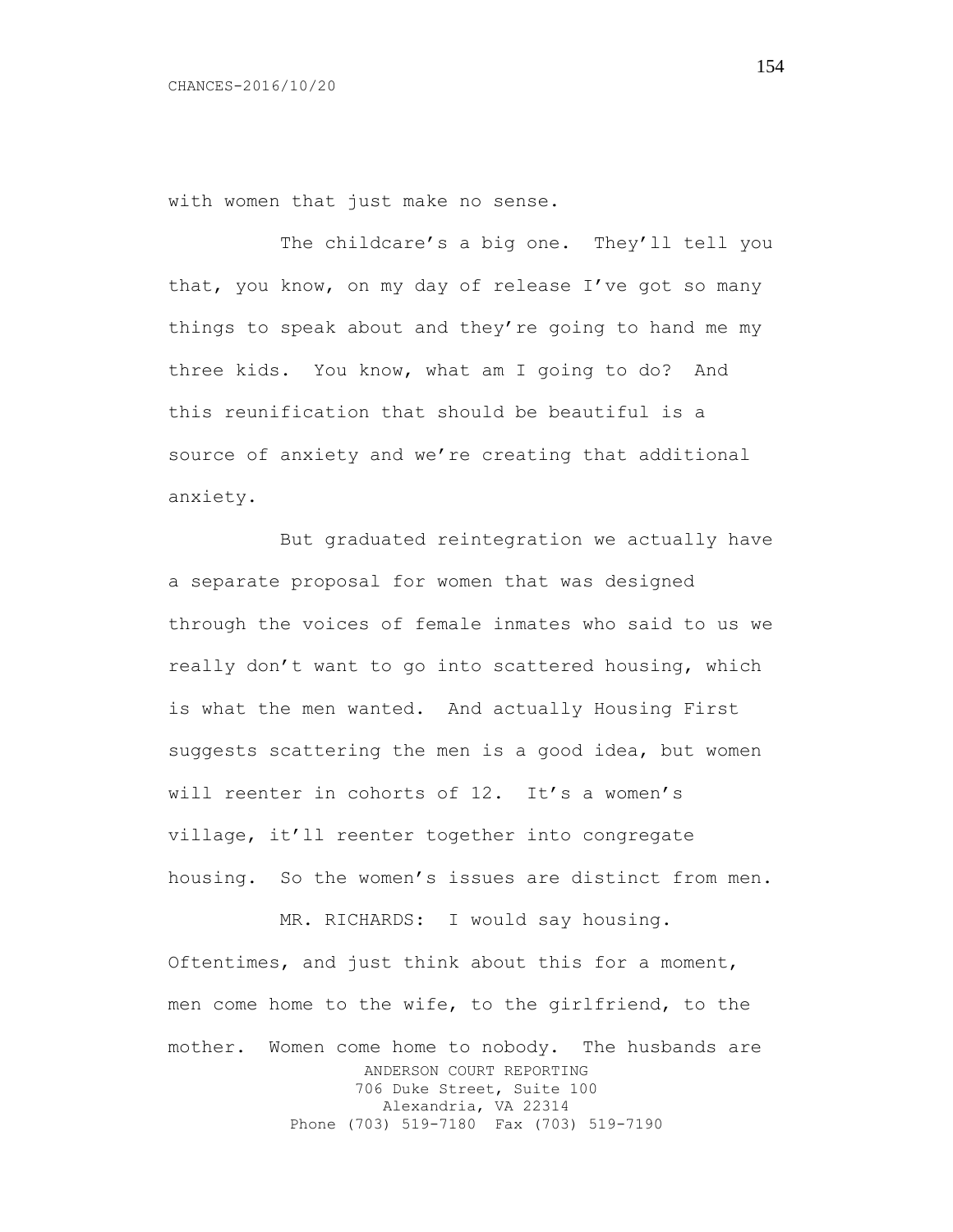usually not there, the boyfriends are usually not there. The mothers usually had their kids and there's usually an ACS order that says the mother can't live with the kids because there's  $-$ - like there's all of these additional barriers that never get talked about for women that are different than men.

I would encourage anybody go to a women's prison and look at the visiting room. And what you find, it's absent of men. Absent because there's nobody there. The only ones that are in the visiting rooms are the grandmothers and the mothers maybe. And you go to a men's and you look at who's in the men's prison and you find it's filled with women.

So women have a totally different reentry process that we need to acknowledge and address. And I think it's one of the critical pieces is housing. (Applause)

ANDERSON COURT REPORTING 706 Duke Street, Suite 100 Alexandria, VA 22314 Phone (703) 519-7180 Fax (703) 519-7190 MS. SCHANZENBACH: I regret that our time together is coming to an end. I do recommend to you the Hamilton Project's work on this. This is, I think, our third maybe set of economic facts on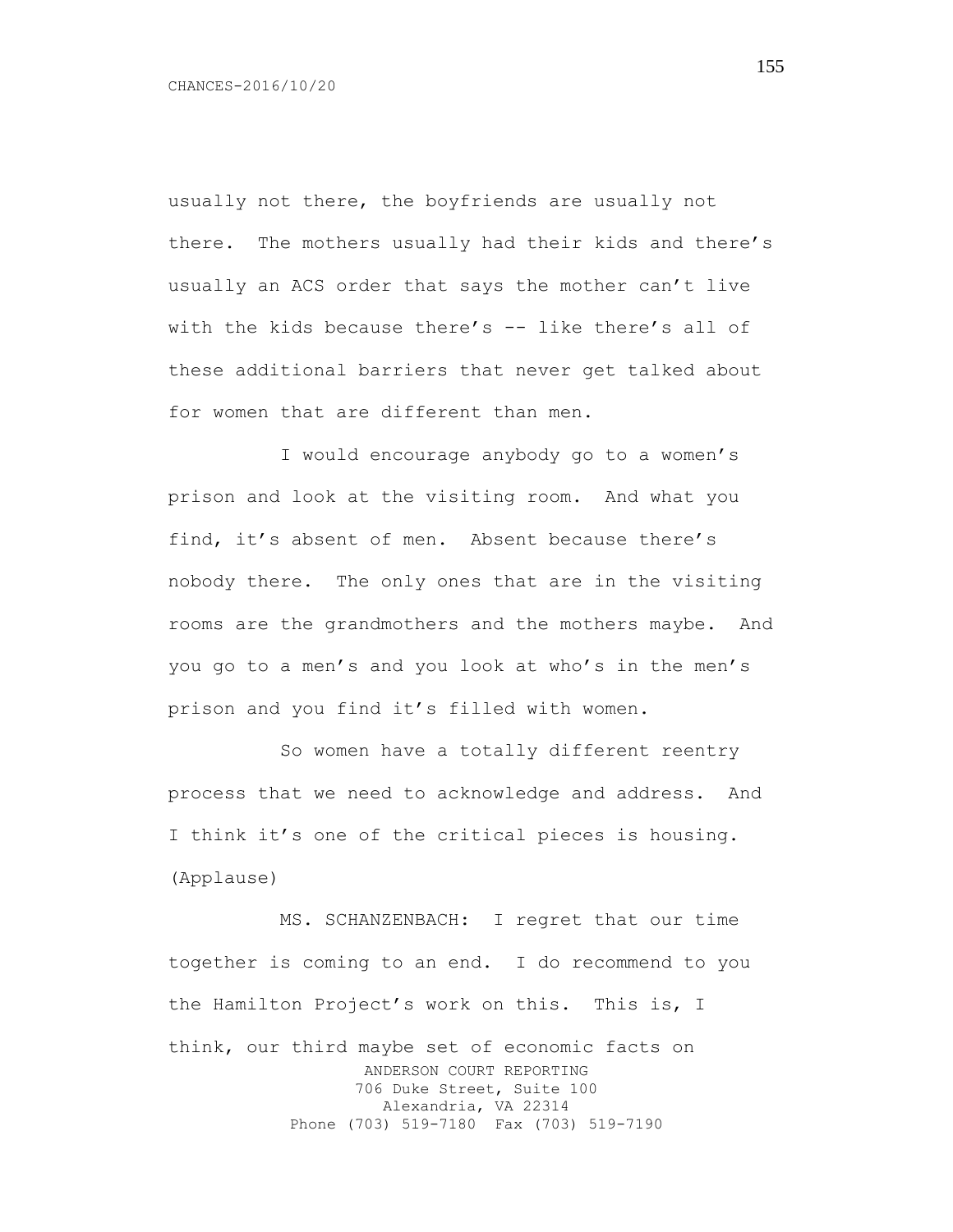prisons and criminal reentry. Please, you know, look at our website also for these policy proposals. Thank you so much.

You know, as we said, we think these issues are fundamental to what our society is about. These are deep moral issues that we need to address together, so thank you. (Applause)

\* \* \* \* \*

ANDERSON COURT REPORTING 706 Duke Street, Suite 100 Alexandria, VA 22314 Phone (703) 519-7180 Fax (703) 519-7190